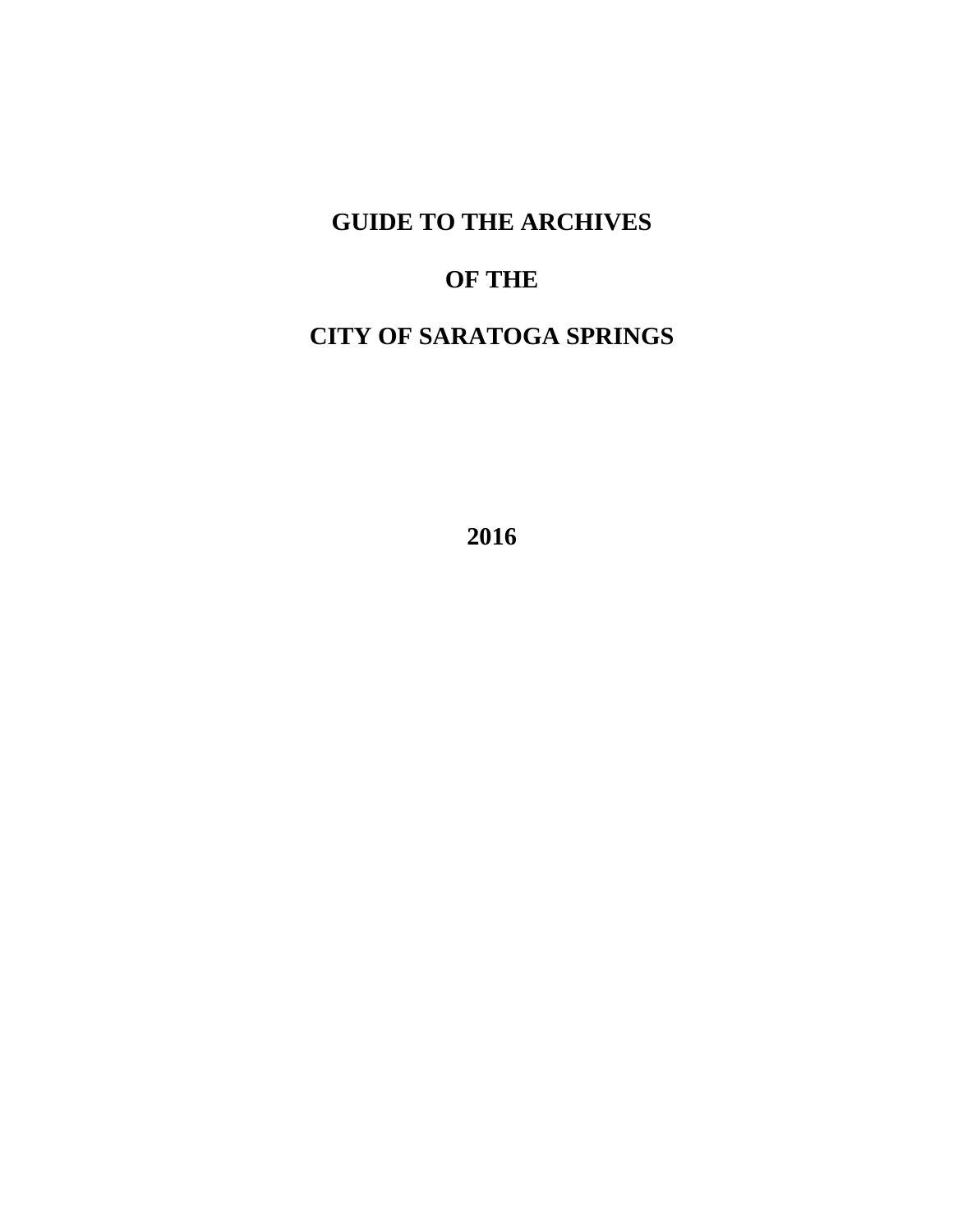# **HISTORY OF THE GUIDE TO THE ARCHIVES**

Created 1978 By Teresa Feuerstein, Consulting Archivist for City Historian Beatrice S. Sweeney

> Revised 1992 By Martha Stonequist City Historian/Archivist

> Revised December 2002 By Martha Stonequist City Historian/Archivist

Revised May 2008 By Jim Corsaro, Consulting Archivist for City Historian/Archivist Mary Ann Fitzgerald

Rekeyed and reformatted March 2009 in MS Word by Nancy Wagner, Records Retention Coordinator

> Revised June 2016 By Field Horne, Consulting Archivist for City Historian/Archivist Mary Ann Fitzgerald

Courtesy of a 2015-2016 grant from the New York State Archives Local Government Records Management Improvement Fund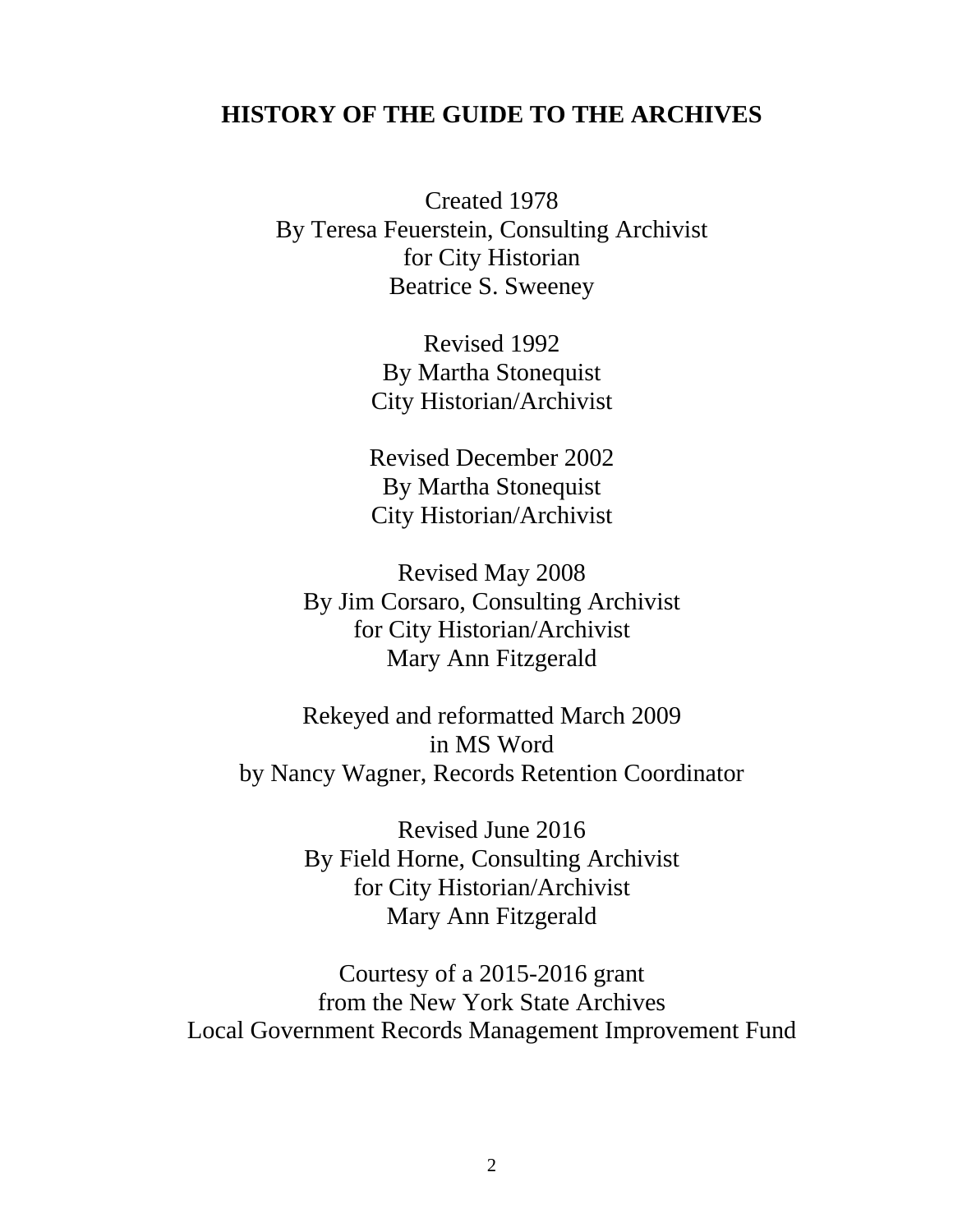# TABLE OF CONTENTS

Location Codes

Shelf locations in vault — s/

Drawer locations in vault — d/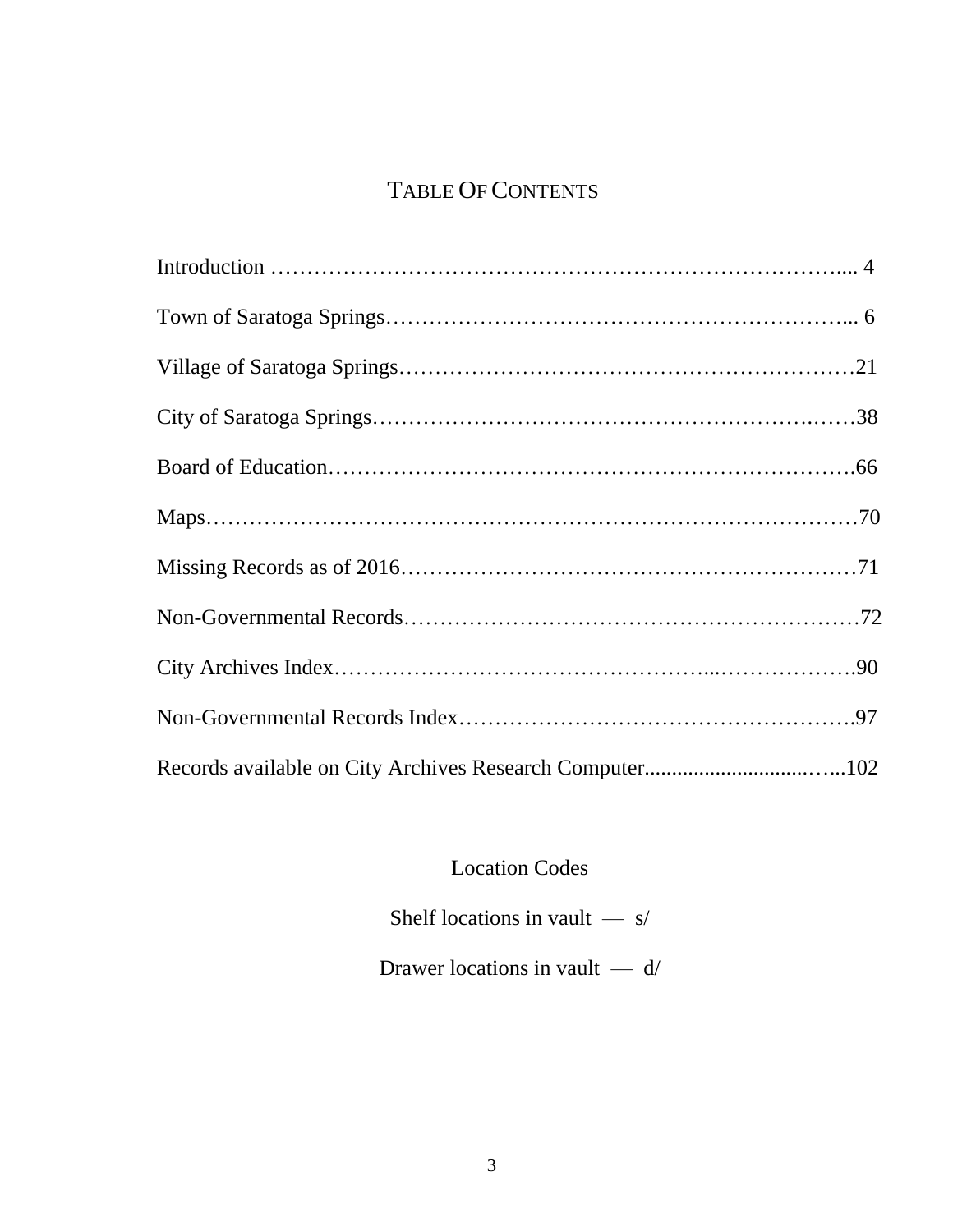# **INTRODUCTION**

*The mission of the Saratoga Springs City Archives and City Historian is to identify, collect, preserve and make accessible for research or functional interest all records, papers and information that document the history and evolution of this City's government and community with the intent to chronicle and convey the knowledge and appreciation of its culturally rich and diverse background*.

The City Archives of Saratoga Springs, New York, was established in 1978 through a grant from the National Historic Publications and Records Committee, under the direction of then City Historian Mrs. Beatrice Sweeney, with the assistance of Teresa Feuerstein, an archivist hired under the grant. It was the first archives that followed State retention schedules and guidelines to be established in New York State, apart from New York City. Approximately 230 cubic feet of records were accessioned.

In 1992, a grant from the Local Government Records Management Improvement Fund enabled City Historian/Archivist Martha Stonequist to update the 1978 guide. The grant's main purposes were to accession records received since 1978; prepare fuller descriptions or finding aids for some of the original holdings; and preserve deteriorating holdings. With the assistance and advice of John Lazuk, then Regional Advisory Officer of the New York State Archives and Records Administration (SARA), certain holdings acquired after 1978 were either discarded or integrated with the City Historian's records. Some City documents were transferred to the City Historian archives.

The format established by Mrs. Sweeney was continued since it followed SARA guidelines and is logical, sensible and practical, making access to archival records easy. The following was extracted from the introduction to the 1978 Guide to the Archives and explains the archival procedures used in accessioning new records:

"The holdings in these archives date back to the incorporation of the Town of Saratoga Springs and the Village of Saratoga Springs. It is hoped that this guide will be useful to those wishing to use the records it describes. As records were received from city offices, they were cleaned and inventoried and then appraised according to the legal retention schedules issued by the State Education Department. In addition, they were looked at from the point of view of their administrative usefulness. Finally, they were appraised for their value as historic documents and possible usefulness to researchers. When records were deemed of no value, they were eliminated. The remaining records were analyzed for completeness, arranged and described in as great detail as possible. Whenever the records were complete or nearly so and in a particular order, they were preserved as they were sent. In many instances, however, the records were scattered throughout different City offices, in which case the first step was then to collect those records and reconstruct their original order."

Many of the records generated by one city office are closely related to the records of another city office such as those of the Accounts Department and the Finance Department. Researchers should look closely at the indexes for thorough investigation of the potential of related material.

"Each group of records is preceded by a brief history of the generating office. Sub-groups are then delineated within each group, again stating the history and functions of the particular agency generating the records. Dates, types of records and volume are included in this general overview.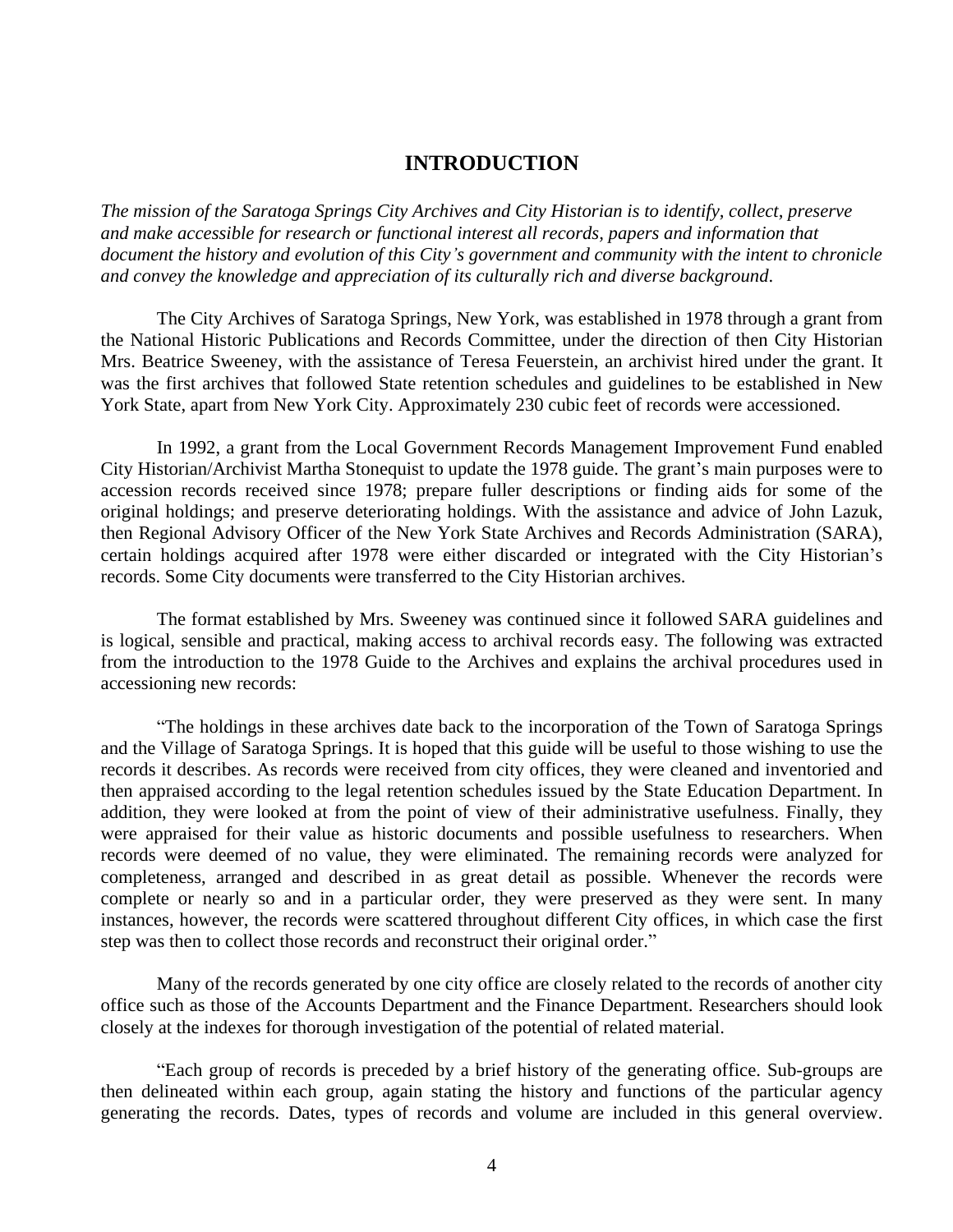Following this, a detailed list of the records within each group is provided. Whenever possible, the records have been fully described. The arrangement has been for the most part subject-chronological.

"Records in the City Archives are available for use by researchers, city personnel and interested groups. Because of the sensitive nature of some of the material and the fragile condition of some of the records, permission must be obtained from the Commissioner of Accounts or the City Historian/ Archivist for access."

The government archives records are divided into five large groups of holdings:

The Town of Saratoga Springs The Village of Saratoga Springs The City of Saratoga Springs The Board of Education Maps

With this update to the 1992 Guide there are now more than 300 cubic feet of records. Certain records in the archives were not generated by the City, including documents such as hotel and business ledgers, but they are of interest to the City for their historical and research value and need the protection found in the City Historian's office.

Because the 1992 Guide and the 2002 update were created on a word processor and scanned into a PDF format for accessibility, we found it necessary to completely re-key the Guide to the Archives when the May 2008 conversion into Microsoft Word resulted in severe formatting problems. The Guide was revised as part of a needs assessment survey of the City Archives that was funded in full by a grant from the New York State Archives Local Government Records Management Improvement Fund in 2008 and conducted by professional archivist, James Corsaro of Troy. The survey included recommendations for conservation work, and some editing, changes, and additions to the inventory. Some minor conservation work, such as tying broken bindings and foldering was also done.

With a Local Government Records grant in 2016, the entire collection was examined and organized, starting with the recommendations in Corsaro's report; an item-by-item inventory was conducted; and a new edition of the Guide was prepared.

A revision of the Guide to the Archives created specifically for online viewing and reference is posted on the City's web site, [www.saratoga-springs.org.](http://www.saratoga-springs.org) This version of the Guide to the Archives is the one held by the City Archives, the City Clerk and the City's Record Management Office to assist researchers because it contains the specific locations within the archives vault for each listed series.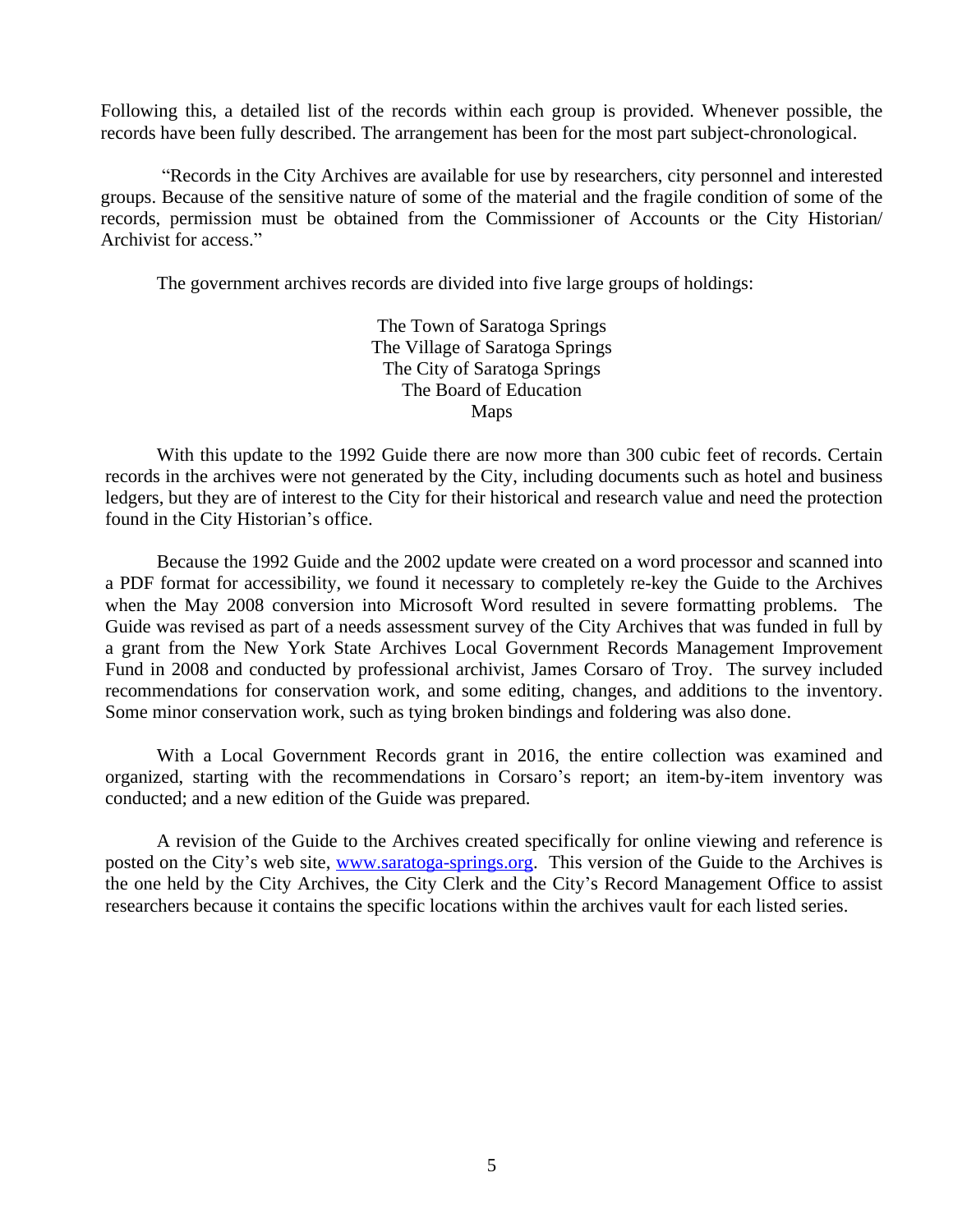# *TOWN OF SARATOGA SPRINGS*

# *1820 – 1915*

# *Approximately 60 cubic feet of records*

The Town of Saratoga Springs was established in 1819 and encompassed the present-day City of Saratoga Springs. The records from this governing body start in 1820 and continue to the time of the incorporation of the City in 1915.

# *Sub-record groups:*

| 1.1 | <b>Commissioners of Excise</b><br>Collection includes licenses and minutes                                                                                                                                                                                                                             | $1836 - 1896$ | 10 volumes  |
|-----|--------------------------------------------------------------------------------------------------------------------------------------------------------------------------------------------------------------------------------------------------------------------------------------------------------|---------------|-------------|
| 1.2 | <b>Commissioners of Highways</b><br>Collection includes minutes, highway records, time books and payroll                                                                                                                                                                                               | $1820 - 1908$ | 13 volumes  |
| 1.3 | <b>Election Inspectors</b><br>Collection includes Election returns, poll lists, receipts, register of electors,<br>Republican caucus                                                                                                                                                                   | $1820 - 1896$ | 1 volume    |
| 1.4 | <b>Judicial Records</b><br>Civil and criminal dockets, court account books                                                                                                                                                                                                                             | $1839 - 1917$ | 69 volumes  |
| 1.5 | <b>Tax Records</b><br>Collection includes tax and assessment rolls, day books, and tax receipts                                                                                                                                                                                                        | $1820 - 1915$ | 161 volumes |
| 1.6 | <b>Town Board</b><br>$1820 - 1915$<br>5 volumes<br>Collection includes Minutes, supervisor's books, Town Clerk records including<br>appointments; audits; burial permits; debt; distress warrants; jury lists; receipts;<br>miscellaneous; fence viewers; overseers of the poor; and indenture papers. |               |             |
| 1.7 | <b>Miscellaneous</b><br>Collection includes Board of Relief; bonds; Civil War tax; persons relieved or<br>supported; Town Hall construction; rents; damages; tuberculosis register.                                                                                                                    | $1848 - 1915$ | 10 volumes  |
| 1.8 | <b>Chattel Mortgages</b><br>Collection includes chattel mortgages that were filed with the Town Clerk as<br>documentation of loans made between citizens of Saratoga Springs.                                                                                                                          | $1833 - 1902$ |             |
|     | <i>Note:</i> The Commissioners of Avenues were to be one board for both the town and                                                                                                                                                                                                                   |               |             |

*Norteminissioners of Avenues were to be one board for both the town and* the village. Their records have been included with the village record group because most of their work was done within the village.

*Note:* The Board of Education documents for the town are located in Record Group 4.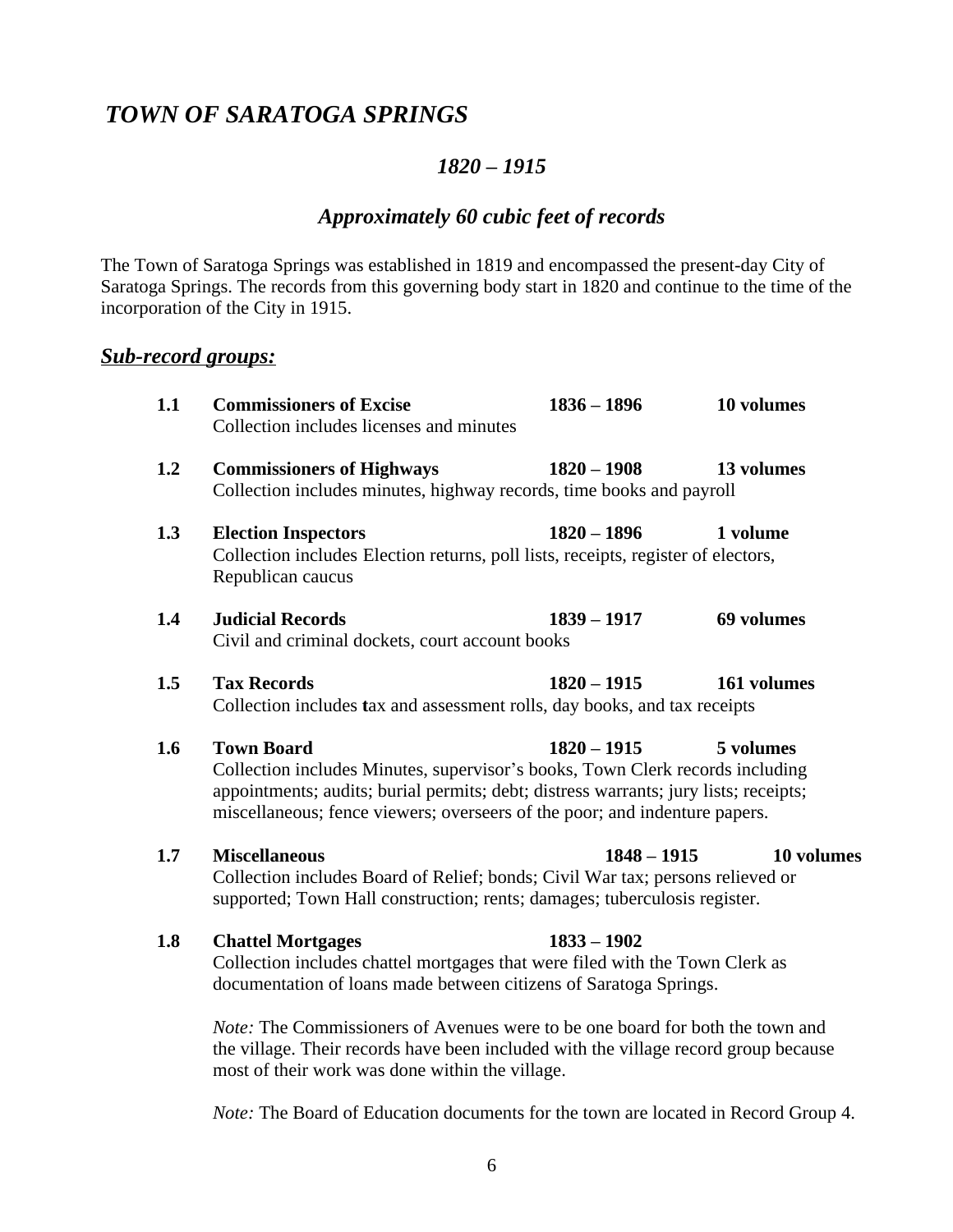# **SUB-RECORD GROUP: 1.1**

## **COMMISSIONERS OF EXCISE RECORDS: 1836 – 1896. 10 VOLUMES**

The earliest records that we have from the Commissioners of Excise start in 1836. There is no mention in the Town meeting minute book (1820–1864) of any formal Board of Excise before 1836. The board was composed of the Town Supervisor and three Justices of the Peace. The function of this board was to regulate and issue licenses for the sale of intoxicating liquors. In 1857, by an act of the Legislature, County excise boards were created and specific guidelines for the sales of liquors were established.

In 1870, the county boards were abolished and their authority transferred to village and town boards. A great deal of conflict arose from this act because the jurisdiction of town and village boards were not properly specified. The funds realized from licensing were to be used in part to defray the expenses of the poor of the town.

#### **Licenses: 1857-1896. 6 volumes**

List of licenses granted to innkeepers, storekeepers, saloon (ale and beer) and saloon (liquor).

| 1857                                    | $s/M-0$ |
|-----------------------------------------|---------|
| 1862 (1 volume plus 1 folder in $d/1$ ) | $s/M-0$ |
| $1873 - 1884$                           | $s/B-2$ |
| $1875 - 1891$                           | $s/B-2$ |
| $1884 - 1892$                           | $s/B-2$ |
| $1893 - 1896$                           | $s/B-2$ |

#### **Minutes of Meetings of the Excise Board: 1836-1894. 4 volumes**

Proceedings, resolutions and lists of licenses granted.

| $1836 - 1854$                                        | $s/B-2$ |
|------------------------------------------------------|---------|
| $1869 - 1875$ (includes some minutes from the county | $s/B-2$ |
| Board of Excise and the village Board of Excise      |         |
| and the 1870 Excise Act.)                            |         |
| $1893 - 1894$                                        | $s/B-2$ |
| 1894                                                 | $s/D-0$ |

| <b>Innkeepers' and Storekeepers' Bonds: 1889-1891. 5 folders</b>                    | d/2 |
|-------------------------------------------------------------------------------------|-----|
| Bonds entered into annually by innkeepers and store keepers who would be serving or |     |
| selling liquors.                                                                    |     |

#### **SUB-RECORD GROUP 1.2:**

## **COMMISSIONERS OF HIGHWAYS: 1820 – 1908. 13 VOLUMES**

The Commissioners of Highways under the town government were elected officials. Their duties were to lay out, improve and see to the proper upkeep of the roads within the town. The town was divided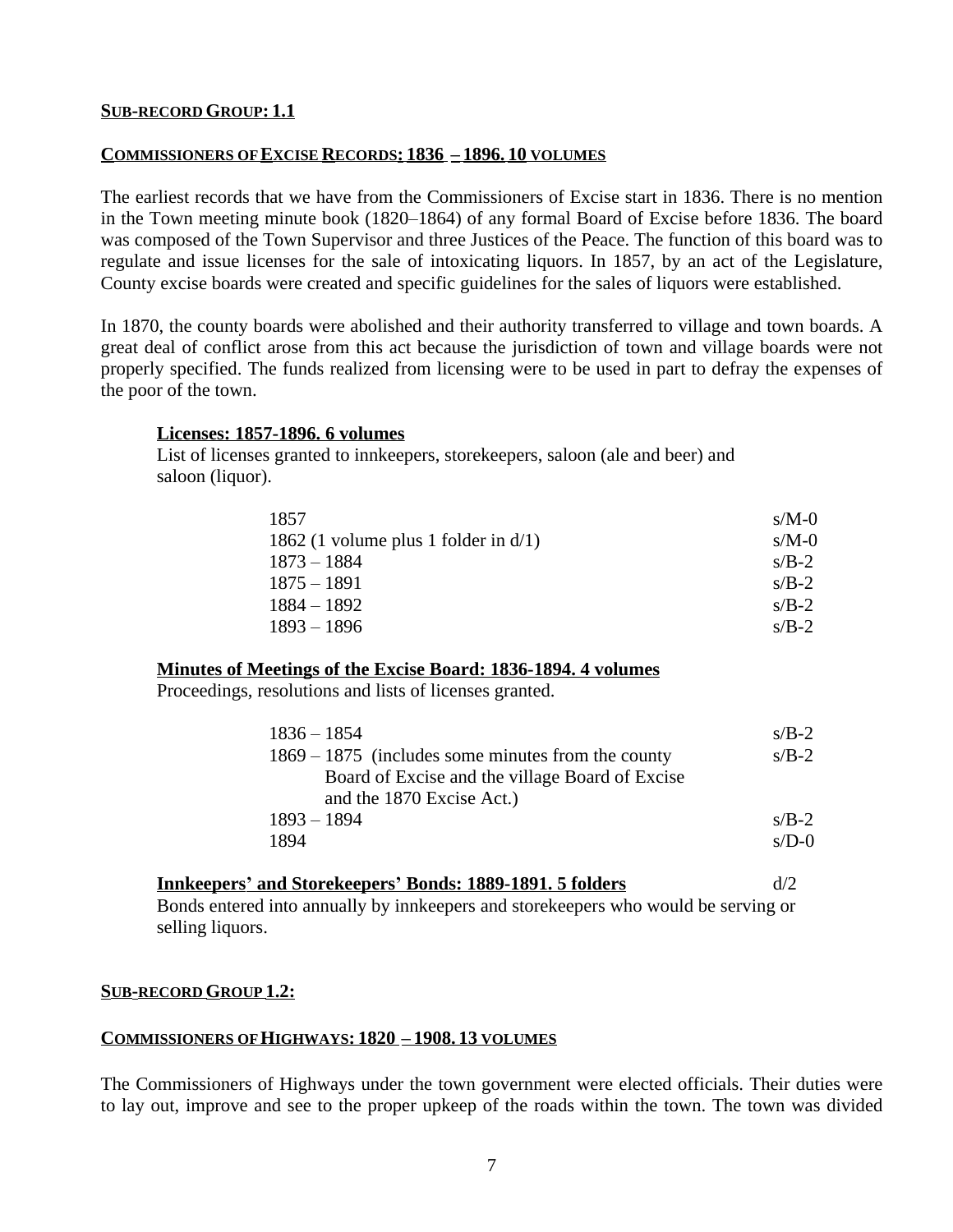into road districts. There were fifteen districts in 1820, increasing to 28 districts by 1908. For each district, an overseer of highways or pathmaster was appointed.

# **Minutes of the Meetings of the Commissioners of Highways: 1820 – 1908. 4 volumes**

Survey of existing roads and some minutes of meetings which indicate extensions and widening of avenues; files include annual reports, alterations and discontinuances, appeals, receipts, tax warrants, and work and repair reports.

| $1820 - 1870$ |                                                                 | $s/B-2$ |
|---------------|-----------------------------------------------------------------|---------|
| $1847 - 1877$ |                                                                 | $s/B-2$ |
| 1877 – 1882   |                                                                 | $s/B-2$ |
|               | $1880 - 1908$ Because of the overlap of years with the previous | $s/B-2$ |
|               | volume, some meetings are recorded in both books.               |         |

# **Time Books and Payroll: 1892 – 1906. 9 volumes**

Records of hours of labor spent working on streets and highways.

| $1892 - 1896$ | $s/G-4$ |
|---------------|---------|
| $1896 - 1898$ | $s/G-4$ |
| 1899          | $s/G-4$ |
| 1901          | $s/G-4$ |
| 1902          | $s/G-4$ |
| 1903          | $s/G-4$ |
| 1904          | $s/G-4$ |
| 1905          | $s/G-4$ |
| 1906          | $s/G-4$ |
|               |         |

# **Annual Work Reports**

| $1821 - 1856$ | d/1 |
|---------------|-----|
| $1892 - 1895$ | d/1 |

# **Appraisal and Damage Assessments**

| $1873 - 1874$ | d/1 |
|---------------|-----|
|---------------|-----|

# **County Supervisors' Allocations to the Town**

| $1886 - 1910$ | d/1 |
|---------------|-----|
|               |     |

#### **Description, Alteration, Discontinuance**

1824 – 1873 d/1

#### **Receipts**

| $1820 - 1825$ | d/1 |
|---------------|-----|
| $1826 - 1831$ | d/1 |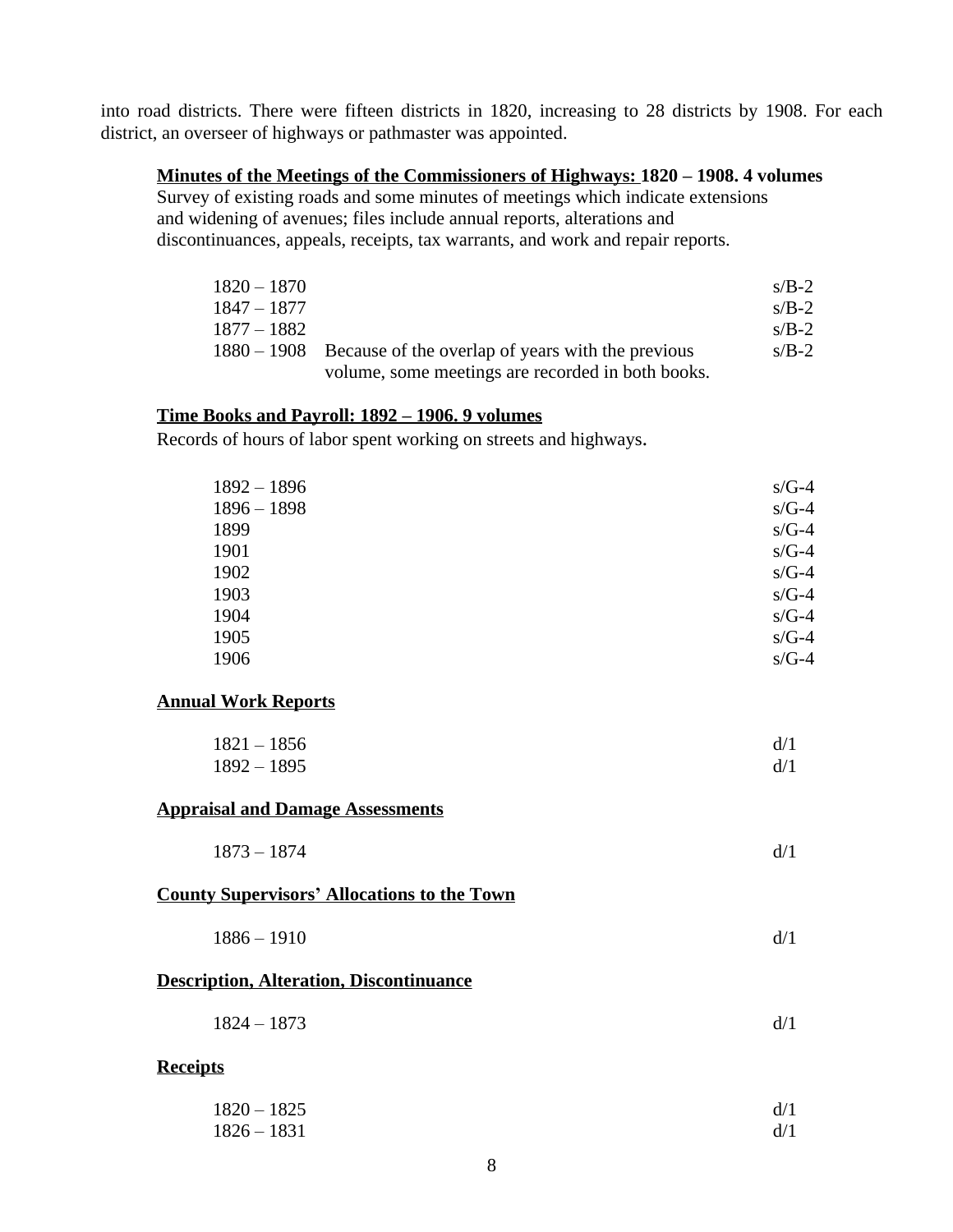| $1833 - 1839$ | d/1 |
|---------------|-----|
| $1840 - 1859$ | d/1 |
| 1870          | d/1 |
| 1872 – 1877   | d/1 |
| 1879          | d/1 |

# **Tax Warrants and Tax Lists**

$$
1824 - 1891 \t\t d/1
$$

#### **SUB-RECORD GROUP 1.3:**

#### **ELECTION INSPECTORS: 1820 – 1896. 1 VOLUME**

The Election Inspectors were under the jurisdiction of the town government. Up to 1864, their numbers and terms of office were determined by the appointing body.

| Poll Lists: $1848 - 1861$ . 2 folders with index<br>Includes districts and residents voting at various elections during annual town<br>meetings. | d/1       |
|--------------------------------------------------------------------------------------------------------------------------------------------------|-----------|
| <u>Receipts for official ballots: 1893 – 1895</u> . 1 folder                                                                                     | d/1       |
| Ballots list election inspectors, town clerks, district numbers, party names and issues<br>voted upon.                                           |           |
| <u>Record of election returns for the Town of Saratoga Springs: 1820 – 1896.</u> 1 volume                                                        |           |
| Includes the canvass of votes taken at annual elections for state offices; the results are<br>handwritten and certified.                         |           |
| $1820 - 1831$ . 1 volume                                                                                                                         | $s/(t-3)$ |
| $1000 - 1010$                                                                                                                                    | 1/1       |

| $1820 - 1849$                                                                                              | d/1 |
|------------------------------------------------------------------------------------------------------------|-----|
| $1850 - 1868$                                                                                              | d/1 |
| $1880 - 1896$ (annual folders, lacking 1881)                                                               | d/1 |
| Register of electors: 1859. 1 folder<br>Names and addresses of district #2 electors at a general election. | d/1 |

**Republican caucus: 1894 – 1896. 1 folder** d/1 Names of voters and delegates elected to the Republican town convention.

#### **SUB-RECORD GROUP: 1.4**

#### **JUDICIAL RECORDS: 1839 – 1917. 69 VOLUMES** .

The judicial records reflect the legal matters handled by the Town of Saratoga Springs. There are two kinds of books found within this group: the civil dockets and the criminal dockets. The civil dockets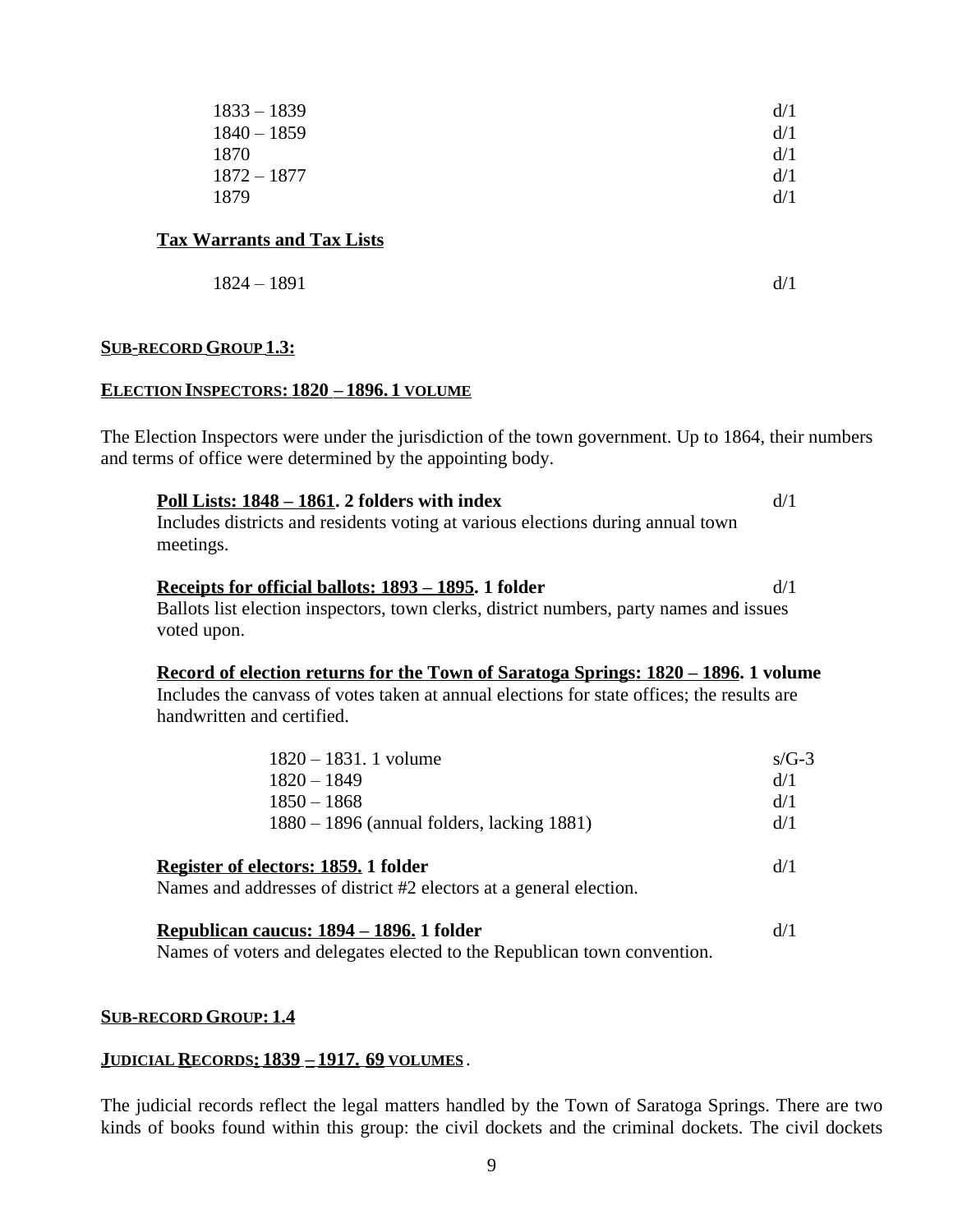include litigation between two or more parties, generally of a personal or financial nature. The criminal and police dockets involve the cases of the people against an individual or individuals. These dockets are the written records of the Justice of the Peace or judge in charge of proceedings. Justices were originally appointed by the state government. In 1821, by a constitutional change, they were appointed by the supervisors and judges of the County. From 1830 on, Justices of the Peace were elected with other town officers. By 1845, a Police Justice was also elected, in accordance with the laws of 1845. By the end of the town period (1915) four Justices of the Peace and one Police Justice were in office. These books are arranged chronologically. Since there were often more than one Justice of the Peace for the same period, there is some overlapping of dates.

#### **Civil dockets: 1839-1917. 42 volumes**

| $1839 - 1845$ | Sidney J. Cowen, Justice of the Peace                                                                           | $s/C-1$ |
|---------------|-----------------------------------------------------------------------------------------------------------------|---------|
| $1842 - 1849$ | Abel A. Kellogg, Justice of the Peace                                                                           | $s/C-1$ |
| $1843 - 1846$ | Franklin Hoag, Justice of the Peace                                                                             | $s/C-1$ |
| $1845 - 1847$ | A. Bockes, Justice of the Peace                                                                                 | $s/C-1$ |
| $1847 - 1885$ | D. Maxwell, Justice of the Peace. Separate index, includes<br>one page of marriage records for $1847 - 1857$    | $s/C-1$ |
| $1848 - 1857$ | J. R. Plunket, Justice of the Peace. Separate index, includes<br>one page of marriage records for $1849 - 1850$ | $s/C-1$ |
| $1848 - 1849$ | W. E. C., Justice of the Peace.<br>Includes one page of marriage records for $1848 - 1849$                      | $s/C-1$ |
| $1849 - 1853$ | Abel A. Kellogg, Justice of the Peace                                                                           | $s/C-1$ |
| $1853 - 1862$ | John H. White, Justice of the Peace                                                                             | $s/C-1$ |
| $1857 - 1888$ | David Maxwell, Justice of the Peace                                                                             | $s/C-1$ |
| $1861 - 1862$ | J. B. Buckbee, Justice of the Peace                                                                             | $s/C-1$ |
| $1862 - 1864$ | Includes some town accounts for the years $1872 - 1874$                                                         | $s/C-1$ |
| $1870 - 1873$ | P.F. Allen, Justice of the Peace                                                                                | $s/C-1$ |
| $1873 - 1874$ | P.F. Allen, Justice of the Peace                                                                                | $s/C-1$ |
| $1874 - 1977$ | P.F. Allen, Justice of the Peace                                                                                | $s/C-1$ |
| 1876          | Thomas G. Young, Justice of the Peace                                                                           | $s/C-1$ |
| $1877 - 1878$ | P.F. Allen, Justice of the Peace                                                                                | $s/C-1$ |
| $1877 - 1878$ | Charles M. Davison, Justice of the Peace                                                                        | $s/C-1$ |
| 1878          | F.M. Jenkins, Justice of the Peace                                                                              | $s/C-1$ |
| $1879 - 1882$ | Lewis Wood, Justice of the Peace                                                                                | $s/C-3$ |
| $1880 - 1881$ | Lewis Wood, Justice of the Peace                                                                                | $s/C-3$ |
| $1881 - 1883$ | John L. Henning, Justice of the Peace.<br>Includes some marriage records                                        | $s/C-1$ |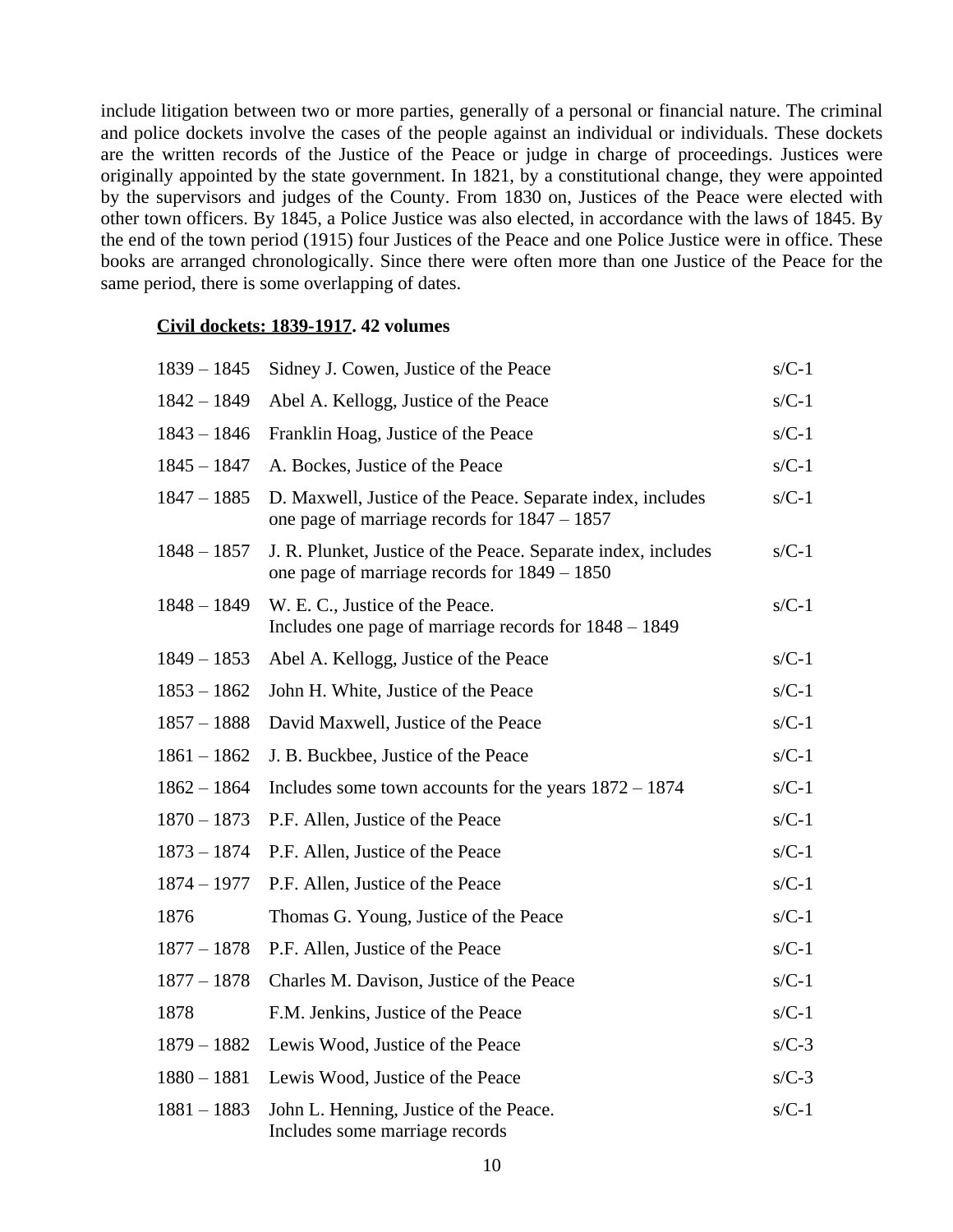| $1883 - 1884$ | John L. Henning, Justice of the Peace                                 | $s/C-1$ |
|---------------|-----------------------------------------------------------------------|---------|
| $1883 - 1896$ | F.M. Jenkins, Justice of the Peace                                    | $s/C-3$ |
| $1890 - 1891$ | George A. Swart, Justice of the Peace                                 | $s/C-1$ |
| $1891 - 1893$ | George A. Swart, Justice of the Peace                                 | $s/C-3$ |
| $1896 - 1897$ | F.H. McDonald, Justice of the Peace                                   | $s/C-1$ |
| 1897 - 1899   | Frank Gick, Justice of the Peace                                      | $s/C-1$ |
| $1898 - 1903$ | Frank Gick, Justice of the Peace                                      | $s/C-1$ |
| $1898 - 1899$ | F.H. McDonald, Justice of the Peace                                   | $s/C-1$ |
| $1899 - 1904$ | Charles B. Andrews, Justice of the Peace                              | $s/I-4$ |
| $1901 - 1902$ | Frank Gick, Justice of the Peace                                      | $s/I-4$ |
| $1902 - 1904$ | Douglas C. Moriarta, Justice of the Peace<br>Hack license cases       | $s/I-4$ |
| $1902 - 1903$ | Frank Gick, Justice of the Peace                                      | $s/I-4$ |
| $1904 - 1907$ | Charles B. Andrews, Justice of the Peace<br>Separate index            | $s/I-4$ |
| $1904 - 1906$ | Michael E. McTygue, Justice of the Peace                              | $s/I-4$ |
| $1906 - 1909$ | Fred B. Bradley, Justice of the Peace                                 | $s/I-4$ |
| $1906 - 1907$ | Michael E. McTygue, Justice of the Peace                              | $s/I-4$ |
| $1910 - 1914$ | Will W. Smith, Justice of the Peace<br>Includes some marriage records | $s/I-4$ |
| $1914 - 1917$ | Will W. Smith, Justice of the Peace<br>Includes some marriage records | $s/I-4$ |
| $1912 - 1915$ | James Donlavey, Police Justice                                        | $s/I-4$ |
|               | 1914 – 1917 Frank Gick, Justice of the Peace                          | $s/I-4$ |
|               | <u>Criminal dockets: 1876 – 1915. 23 volumes</u>                      |         |
| $1876 - 1877$ | Charles H. Tefft, Police Justice                                      | $s/N-0$ |
| $1887 - 1890$ | John L. Barbour, Police Justice                                       | missing |
| $1888 - 1889$ | J. M. Fryer, Police Justice                                           | $s/I-4$ |
| $1890 - 1892$ | J. M. Fryer, Police Justice                                           | $s/I-4$ |
| $1893 - 1895$ | J. M. Fryer, Police Justice                                           | $s/I-4$ |
| 1894 - 1896   | J. M. Fryer, Police Justice                                           | $s/I-4$ |
| $1896 - 1899$ | J. M. Fryer, Police Justice                                           | $s/I-4$ |
| 1892 - 1894   | George Swart, Police Justice                                          | $s/I-4$ |
| $1896 - 1897$ | F. H. McDonald, Police Justice                                        | $s/I-4$ |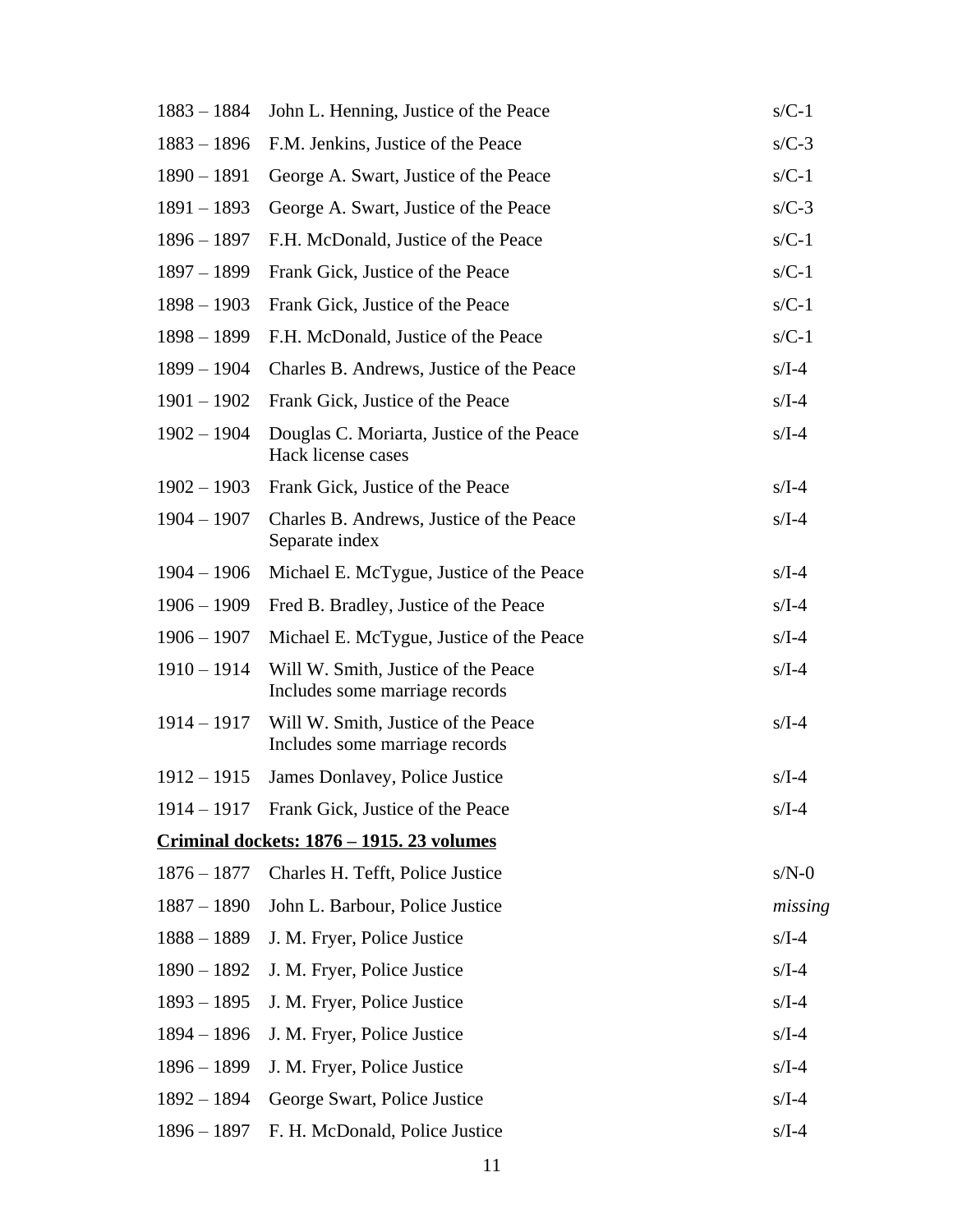| $1897 - 1902$ | Frank Gick, Police Justice                                                   | $s/I-4$ |
|---------------|------------------------------------------------------------------------------|---------|
| $1899 - 1901$ | William J. Delaney, Police Justice<br>Separate index                         | $s/I-4$ |
| $1901 - 1904$ | William J. Delaney, Police Justice                                           | $s/C-3$ |
| $1903 - 1924$ | Children's Docket (police matters)                                           | $s/C-3$ |
| $1904 - 1907$ | William J. Delaney, Police Justice                                           | $s/C-3$ |
| $1905 - 1906$ | Charles B. Andrews, Police Justice                                           | $s/C-1$ |
| $1906 - 1907$ | Michael E. McTygue, Police Justice                                           | $s/C-1$ |
| $1907 - 1909$ | William J. Delaney and Charles B. Andrews, Police Justices<br>Separate index | $s/C-3$ |
| $1909 - 1910$ | Charles B. Andrews, Police Justice<br>Separate index                         | $s/C-3$ |
| $1910 - 1912$ | Charles B. Andrews, Police Justice<br>Separate index                         | $s/C-3$ |
| $1910 - 1917$ | Will Smith, Police Justice                                                   | $s/C-3$ |
| $1912 - 1915$ | James Donlavey, Police Justice                                               | $s/C-3$ |
| $1912 - 1914$ | Charles B. Andrews, Police Justice<br>Separate index                         | $s/C-3$ |
| $1914 - 1915$ | Charles B. Andrews, Police Justice<br>Separate index                         | $s/C-3$ |
|               | <u>Court Account Books: 1887 - 1915. 4 volumes</u>                           |         |
|               | The volumes list the court costs for each case tried.                        |         |
|               |                                                                              |         |

| $1887 - 1891$ | $s/G-4$ |
|---------------|---------|
| $1891 - 1897$ | $s/G-4$ |
| $1897 - 1907$ | $s/G-4$ |
| $1907 - 1915$ | $s/G-4$ |
|               |         |

## **SUB-RECORD GROUP: 1.5**

## **TAX RECORDS: 1820 – 1915. 161 VOLUMES**

Tax records are prepared in two stages. First, an assessment roll is prepared. This roll lists all the property within the taxed area with the assessed valuation. In many instances the acreage is noted as well as all the taxes imposed on the property. A statement from the assessors is usually found towards the end of the assessment roll. This statement indicates that the assessors have canvassed all the property within the taxing area. These records created by the assessors go up to the collector (later to become the Receiver of Taxes) for collection.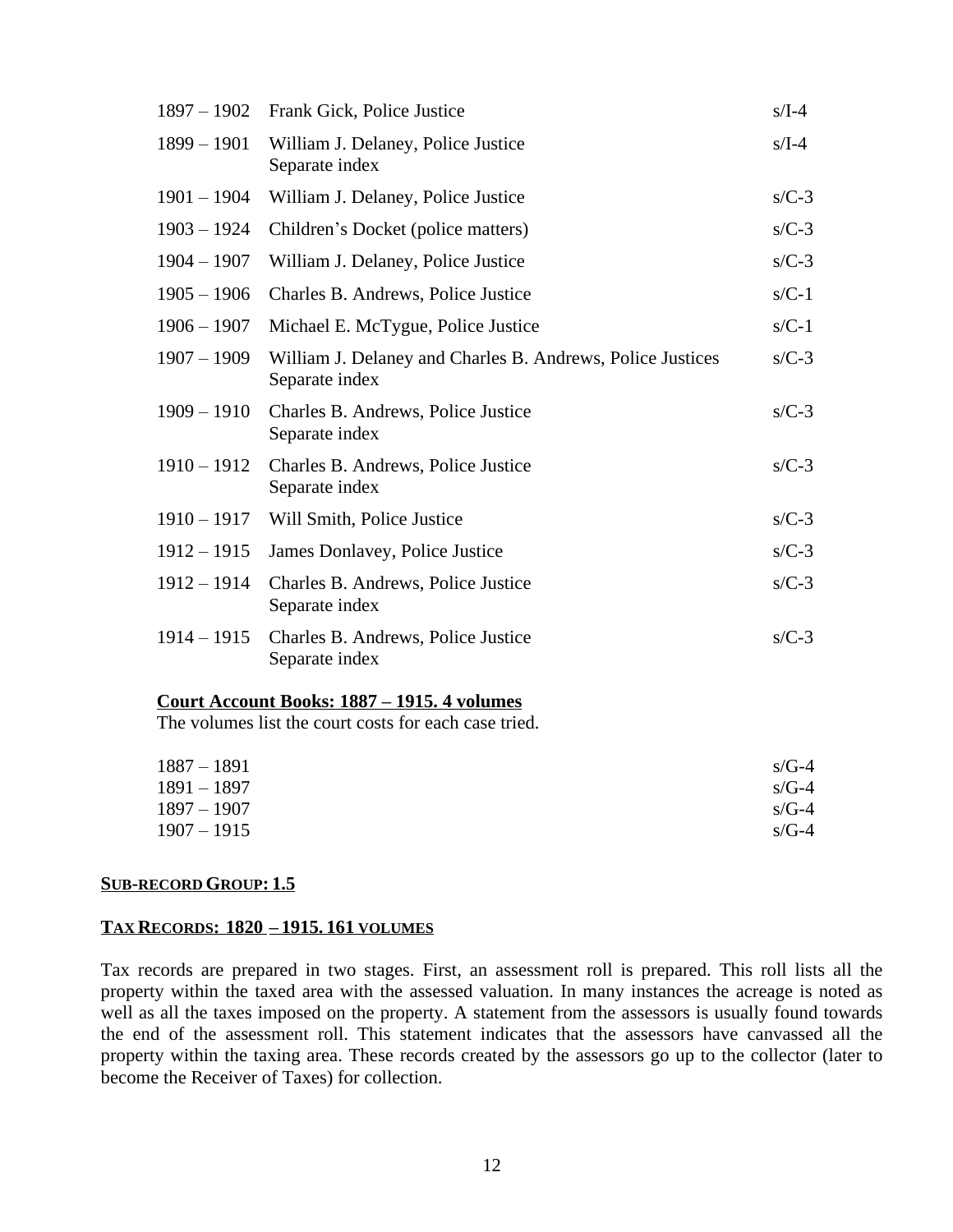The tax roll is created from the assessment roll. It should, in fact, be an exact replica of the assessment roll. The difference between the two is that the tax roll has, in addition to all the items listed in the assessment roll, the aggregate amount of taxes to be paid. It also indicates whether payment has been made. Tax rolls carry a warrant from the County Board of Supervisors commanding the collection of taxes listed in the assessment roll. The first printed warrant from the Board of Supervisors appears in 1838.

This record group is divided into two parts: the early records (1820 through 1859) and the later tax records (1860 through 1915). The early tax records are generally incomplete and very fragile. The later tax records follow a more consistent pattern. There are generally two books per year. However, up to 1895, the names on the assessment rolls and tax rolls do not necessarily correspond.

A last group of records within this sub-group is the Day Books which are daily accounts of tax payments received.

*Records for 1820 – 1845 have been photocopied for use; originals should not be used. The copies are housed in a box on s/A-2 along with the originals of later date.*

| 1820 1 volume assessment roll (no warrant)                                       | $s/M-0$ |
|----------------------------------------------------------------------------------|---------|
| 1820 ca. 1 volume day book (original only, no photocopy)                         | $s/M-0$ |
| 1820 ca. 1 volume assessment roll                                                | $s/M-0$ |
| 1823<br>1 volume tax roll                                                        | $s/M-0$ |
| 1827<br>1 volume tax roll                                                        | $s/M-0$ |
| 1828<br>1 volume tax roll                                                        | $s/M-0$ |
| 1829<br>1 volume tax roll                                                        | $s/M-0$ |
| 1832<br>1 volume tax roll                                                        | $s/M-0$ |
| 1834<br>1 volume tax roll                                                        | $s/M-0$ |
| 1835<br>1 volume tax roll                                                        | $s/M-0$ |
| 1836<br>1 volume tax roll                                                        | $s/M-0$ |
| 1837<br>1 volume tax roll                                                        | $s/M-0$ |
| 1838<br>1 volume assessment roll                                                 | $s/M-0$ |
| 1838<br>1 volume tax roll (first warrant from the County Board                   | $s/M-0$ |
| of Supervisors, printed)                                                         |         |
| 1 volume tax roll<br>1839                                                        | $s/M-0$ |
| 1840 ca. 1 volume unidentified tax roll                                          | $s/M-0$ |
| 1841<br>1 volume tax roll (no warrant). Includes list of names of the            | $s/M-0$ |
| supervisors of the towns within the county                                       |         |
| 1843<br>1 volume tax roll                                                        | $s/M-0$ |
| 1845<br>1 volume tax roll                                                        | $s/M-0$ |
| 1847<br>1 volume tax roll                                                        | $s/A-2$ |
| 1848<br>1 volume assessment roll (no warrant)                                    | $s/A-2$ |
| 1849<br>1 volume assessment roll                                                 | $s/A-2$ |
| 1849<br>1 volume tax roll (no warrant)                                           | $s/A-2$ |
| 1849 – 1852ca. 1 volume assessment roll                                          | $s/A-2$ |
| 1850<br>1 volume tax roll                                                        | $s/A-2$ |
| 1853<br>1 volume tax roll                                                        | $s/A-2$ |
| 1854<br>1 volume assessment roll (no warrant); list of military eligible persons | $s/A-2$ |
| 1855<br>1 volume assessment roll; list of military eligible persons              | $s/A-2$ |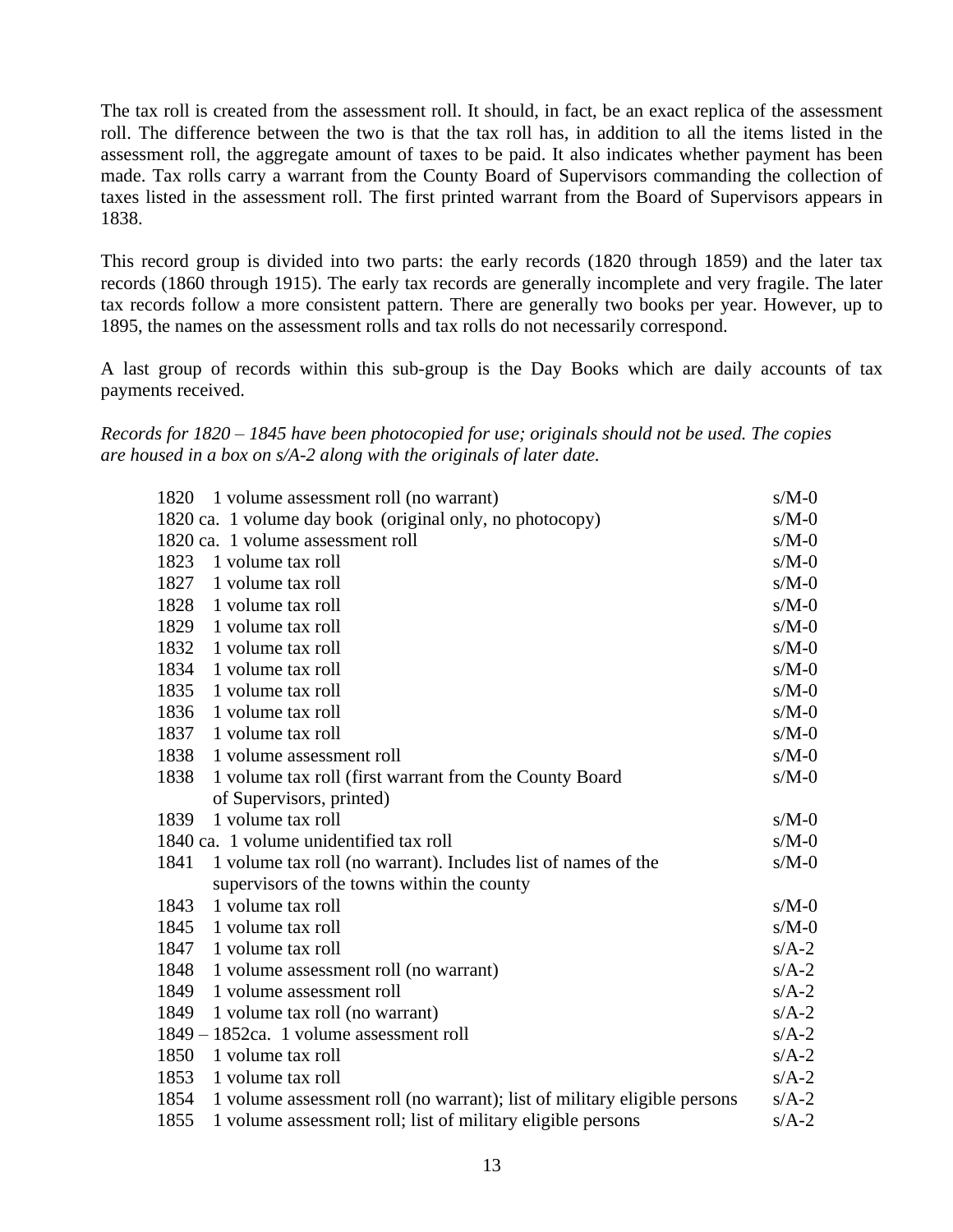| 1857 | 1 volume assessment roll; list of military eligible persons | $s/A-2$ |
|------|-------------------------------------------------------------|---------|
| 1859 | 1 volume assessment roll; list of military eligible persons | $s/A-1$ |
| 1860 | 1 volume assessment roll                                    | $s/A-1$ |
| 1863 | 2 volumes assessment roll                                   | $s/A-1$ |
| 1863 | 1 volume tax roll                                           | $s/A-1$ |
| 1864 | 1 volume assessment roll                                    | $s/A-1$ |
| 1864 | 2 volumes tax roll                                          | $s/A-1$ |
| 1865 | 1 volume assessment roll                                    | $s/A-1$ |
| 1865 | 1 volume tax roll (no warrant)                              | $s/A-1$ |
| 1866 | 1 volume assessment roll (no warrant)                       | $s/A-1$ |
| 1866 | 1 volume tax roll                                           | $s/A-1$ |
| 1867 | 1 volume assessment roll                                    | $s/A-1$ |
| 1867 | 1 volume tax roll                                           | $s/A-1$ |
| 1868 | 2 volumes assessment roll                                   | $s/A-1$ |
| 1868 | 1 volume tax roll (no warrant)                              | $s/A-1$ |
| 1869 | 1 volume assessment roll (no warrant)                       | $s/A-1$ |
| 1869 | 1 volume tax roll (no warrant)                              | $s/A-1$ |
| 1870 | 1 volume tax roll                                           | $s/A-1$ |
| 1871 | 1 volume tax roll                                           | $s/A-1$ |
| 1872 | 1 volume assessment roll                                    | $s/A-1$ |
| 1872 | 1 volume tax roll                                           | $s/A-1$ |
| 1873 | 1 volume assessment roll                                    | $s/A-1$ |
| 1873 | 1 volume tax roll                                           | $s/A-2$ |
| 1874 | 1 volume assessment roll                                    | $s/A-1$ |
| 1874 | 1 volume tax roll (no warrant)                              | $s/A-2$ |
| 1875 | 1 volume assessment roll                                    | $s/A-1$ |
| 1875 | 1 volume tax roll                                           | $s/A-2$ |
| 1876 | 2 volumes assessment roll (no warrant)                      | $s/A-1$ |
| 1876 | 1 volume tax roll                                           | $s/A-2$ |

From 1877 to 1895 there are two books for each year: an assessment roll (no warrant) and a tax roll (with warrant) indicating payment. The names in these books do not always correspond; therefore, both volumes are preserved.

| 1877 | 2 volumes | $s/A-2$ |
|------|-----------|---------|
| 1878 | 2 volumes | $s/A-2$ |
| 1879 | 2 volumes | $s/A-2$ |
| 1880 | 2 volumes | $s/A-2$ |
| 1881 | 2 volumes | $s/A-2$ |
| 1882 | 2 volumes | $s/A-2$ |
| 1883 | 2 volumes | $s/A-2$ |
| 1884 | 2 volumes | $s/A-2$ |
| 1885 | 2 volumes | $s/A-2$ |
| 1886 | 2 volumes | $s/A-2$ |
| 1887 | 2 volumes | $s/A-2$ |
| 1888 | 2 volumes | $s/A-2$ |
| 1889 | 2 volumes | $s/A-2$ |
| 1890 | 2 volumes | $s/A-2$ |
|      |           |         |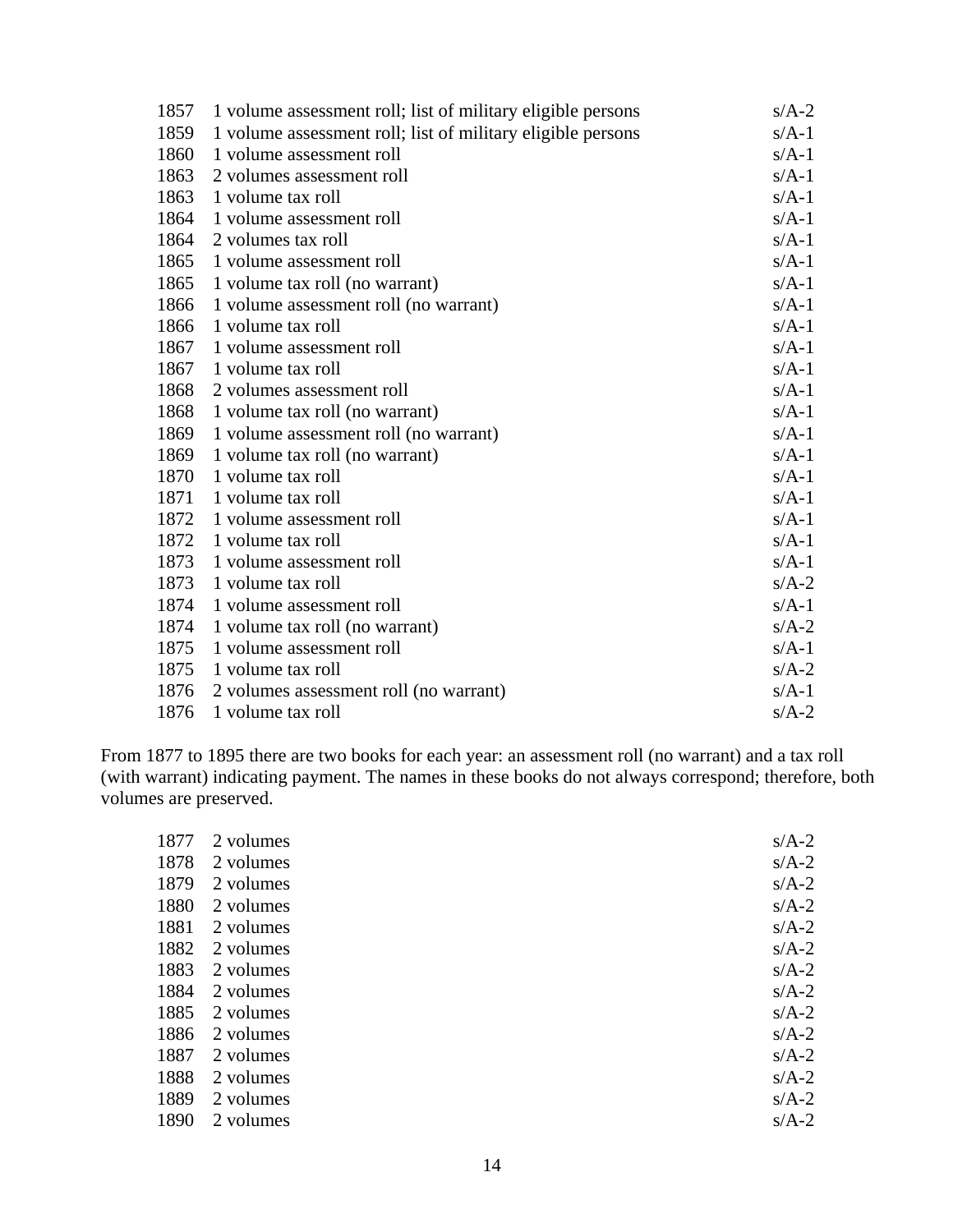| 1891 2 volumes | $s/A-2$ |
|----------------|---------|
| 1892 2 volumes | $s/A-2$ |
| 1893 2 volumes | $s/A-3$ |
| 1894 2 volumes | $s/A-3$ |
| 1895 2 volumes | $s/A-3$ |

From 1896 to 1915, the names in the assessment and tax rolls correspond. Only the tax roll with the warrant is kept.

| 1896 | 1 volume                                   | $s/A-3$ |
|------|--------------------------------------------|---------|
| 1897 | 1 volume                                   | $s/A-3$ |
| 1898 | 1 volume                                   | $s/A-3$ |
| 1899 | 1 volume                                   | $s/A-3$ |
| 1900 | 1 volume                                   | $s/A-3$ |
| 1901 | 1 volume                                   | $s/A-3$ |
| 1902 | 1 volume                                   | $s/A-3$ |
| 1903 | 1 volume                                   | $s/A-3$ |
| 1904 | 1 volume                                   | $s/A-3$ |
| 1905 | 1 volume                                   | $s/A-3$ |
| 1906 | 1 volume                                   | $s/B-1$ |
| 1907 | 1 volume                                   | $s/B-1$ |
| 1908 | 1 volume                                   | $s/B-1$ |
| 1909 | 1 volume                                   | $s/B-1$ |
| 1910 | 1 volume                                   | $s/B-1$ |
| 1911 | 1 volume                                   | $s/B-1$ |
| 1912 | 1 volume                                   | $s/B-1$ |
| 1913 | 1 volume                                   | $s/B-1$ |
| 1913 | 1 volume (assessment for Outside District) | $s/B-1$ |
| 1914 | 1 volume                                   | $s/B-1$ |
| 1915 | 1 volume                                   | $s/B-1$ |

*Missing volumes as of 2008: Town tax records for the years 1821, 1822, 1824, 1825, 1826, 1830, 1831, 1833, 1840, 1842, 1844, 1846, 1852, 1856, 1858, and 1862*

| <b>Annual Report of the Receiver of Taxes: 1894. 1 folder</b>                                                                                                                                                     | d/1     |
|-------------------------------------------------------------------------------------------------------------------------------------------------------------------------------------------------------------------|---------|
| <u>Day Books: 1873 – 1911. 39 volumes</u><br>These daily accounts from the office of the Receiver of Taxes list the name of the taxpayer<br>and the amount paid. There is a book for each year from 1873 to 1911. | $s/R-2$ |
| <u>Tax Receipts: 1829 – 1876. 1 folder</u><br>Receipts for services as assessor, assessment of Washington Street extension, real estate                                                                           | d/1     |

assessment estimates, excise taxes, erroneous taxes, including dog taxes.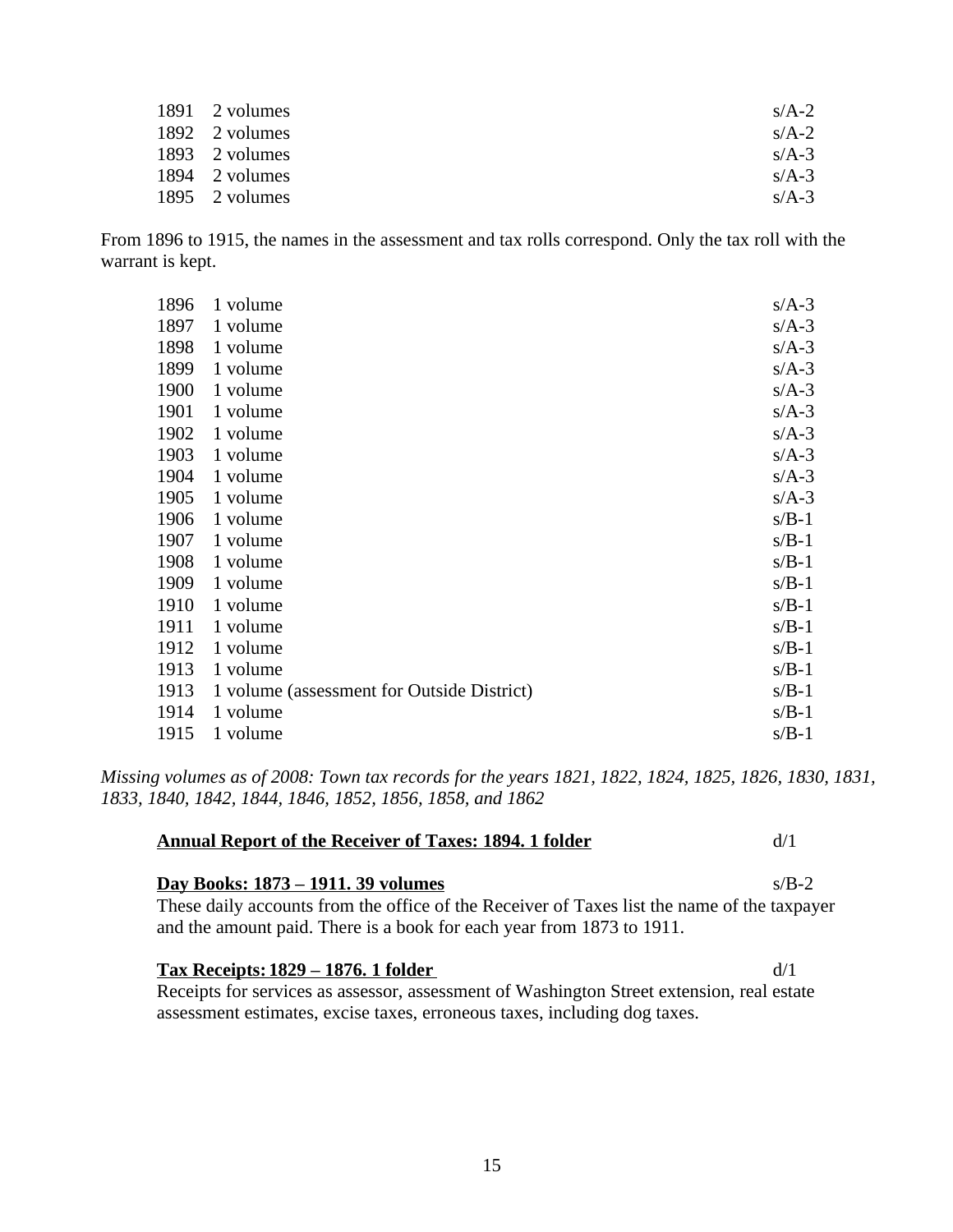# **SUB-RECORD GROUP: 1.6**

## **TOWN BOARD: 1820 – 1915. 5 VOLUMES**

The functioning of the government of the Town of Saratoga Springs was regulated by a Town Board composed of the following officials: a supervisor, a clerk, three assessors, three commissioners of highways, two overseers of the poor, one collector, three commissioners of common schools, three constables, three fence viewers, one pound master, and three inspectors of weights and measures. In the course of time this basic structure changed somewhat, by the addition or subtraction of elected officials as became necessary. The records of their meetings reflect the activities of these elected officials and their appointees.

### **Town Board Meetings Minute Books: 1820 – 1915. 3 volumes**

Includes the official proceedings and resolutions, election results and commissioners' reports:

| $1820 - 1864$ |                                                               | $s/D-0$ |
|---------------|---------------------------------------------------------------|---------|
|               | 1836 – 1882 Individual copies of minutes; duplicates of those | d/1     |
|               | in bound volumes. 1 folder                                    |         |
| 1864 – 1882   |                                                               | $s/C-3$ |
| $1883 - 1915$ |                                                               | $s/C-3$ |

#### **Supervisors' Books: 1836 – 1899. 2 volumes**

These books are accounts kept by the Town Supervisors, including bills paid by the town and monies received from licenses.

| $1836 - 1864$ 1 volume |                                                                      | $s/C-3$ |
|------------------------|----------------------------------------------------------------------|---------|
|                        | 1892 – 1895 File of balance sheets recording income and expenses for | d/1     |
|                        | Town Hall, Poor, School, Dog, and bonds and Coupon Funds;            |         |
|                        | Detailed lists and names and all allocations.                        |         |
| $1898 - 1899$ 1 volume |                                                                      | $s/C-3$ |
|                        |                                                                      |         |

#### **Town Clerk: 1825 – 1890**

| <u> Appointments: 1825 – 1876, 1 folder</u>                                 | d/1     |
|-----------------------------------------------------------------------------|---------|
| Appointments and some resignations of town officials, including             | d/1     |
| constables, collectors, election inspectors, justices, marshals, etc.       |         |
| The file includes the oath and those overseeing the oaths.                  |         |
|                                                                             |         |
| Audits: 1840 – 1872. 1 folder                                               | d/1     |
| Certain audits, including names, details of expenses and receipts,          |         |
| amounts claimed and allowed.                                                |         |
|                                                                             |         |
| Burial Permits: $1881 - 1885$ . 1 folder of booklets                        | removed |
| Includes name, date, place and cause of death, burial site, the name of the |         |
| individuals who certified the permit, and the undertaker. Records removed   |         |
| per State law and placed in the City Clerk vault under the City Clerk as    |         |
| the City's Vital Records Registrar per City Charter.                        |         |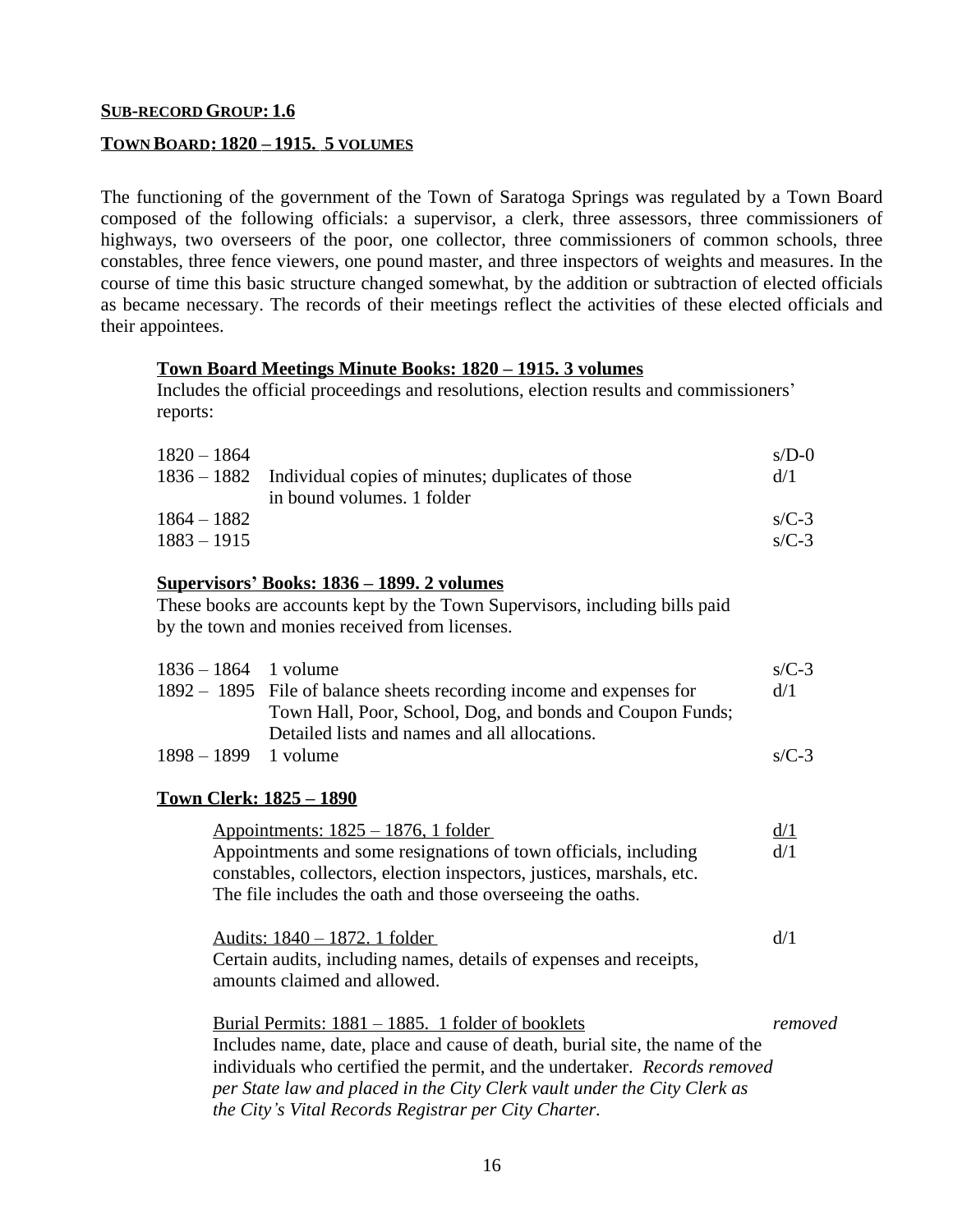| Transit Permits: 1881 - 1889. 1 folder of 4 booklets<br>Permits to transport the dead; includes a typed index. Records removed<br>per State law and placed in the City Clerk vault under the City Clerk as<br>the City's Vital Records Registrar per City Charter. | removed |
|--------------------------------------------------------------------------------------------------------------------------------------------------------------------------------------------------------------------------------------------------------------------|---------|
| Debt: 1862 - 1889. 1 folder<br>Petitions and reports regarding debt to County; Includes an 1889 town<br>bond.                                                                                                                                                      | d/1     |
| Distress Warrants: 1837 – circa 1850. 1 folder<br>Details of goods seized or detained as security in lieu of payment.<br>Includes names and locations.                                                                                                             | d/1     |
| <u>Fence Viewers: 1876 – 1894. 1 folder</u><br>Accounts of sheep killed by dogs with damage appraisal amounts to be<br>paid to sheep owners from dog funds.                                                                                                        | d/1     |
| Illegitimate child support: 1831. 1 folder                                                                                                                                                                                                                         | d/1     |
| <u> Indenture Papers: 1824 – 1879. 1 folder</u><br>Contracts between overseers of the poor and orphaned or indigent<br>children; includes names, contract terms, obligations of all parties,<br>trades to be taught. Finding aid and transcripts are included.     | d/1     |
| <u>Jury Lists: 1848 – 1875. 1 folder</u><br>Names and occupations of residents eligible for jury duty.                                                                                                                                                             | d/1     |
| Miscellaneous: $1842 - 1890$ . 1 folder<br>Town Hall insurance schedules, estate settlements, lien disclaimers,<br>oath of exemption from Civil War, property sale cancellations.                                                                                  | d/1     |
| Receipts: 1826 - 1877. 3 folders<br>County receipts for various services. Includes tax allocations, names,<br>amount.                                                                                                                                              | d/1     |
| Overseers of the Poor: $1875 - 1895$ . 1 folder<br>Includes bills from Dr. Grant for visits to the poor<br>with names and amounts.                                                                                                                                 | d/1     |
| Supervisor's Summary Statements: 1892 – 1895. 1 folder                                                                                                                                                                                                             | d/1     |
|                                                                                                                                                                                                                                                                    |         |

# **SUB-RECORD GROUP: 1.7**

# **MISCELLANEOUS: 1848 – 1915. 10 VOLUMES**

The books and records in this group were generated by the Town of Saratoga Springs' government; however, they represent either a special government function or an activity in progress for only a certain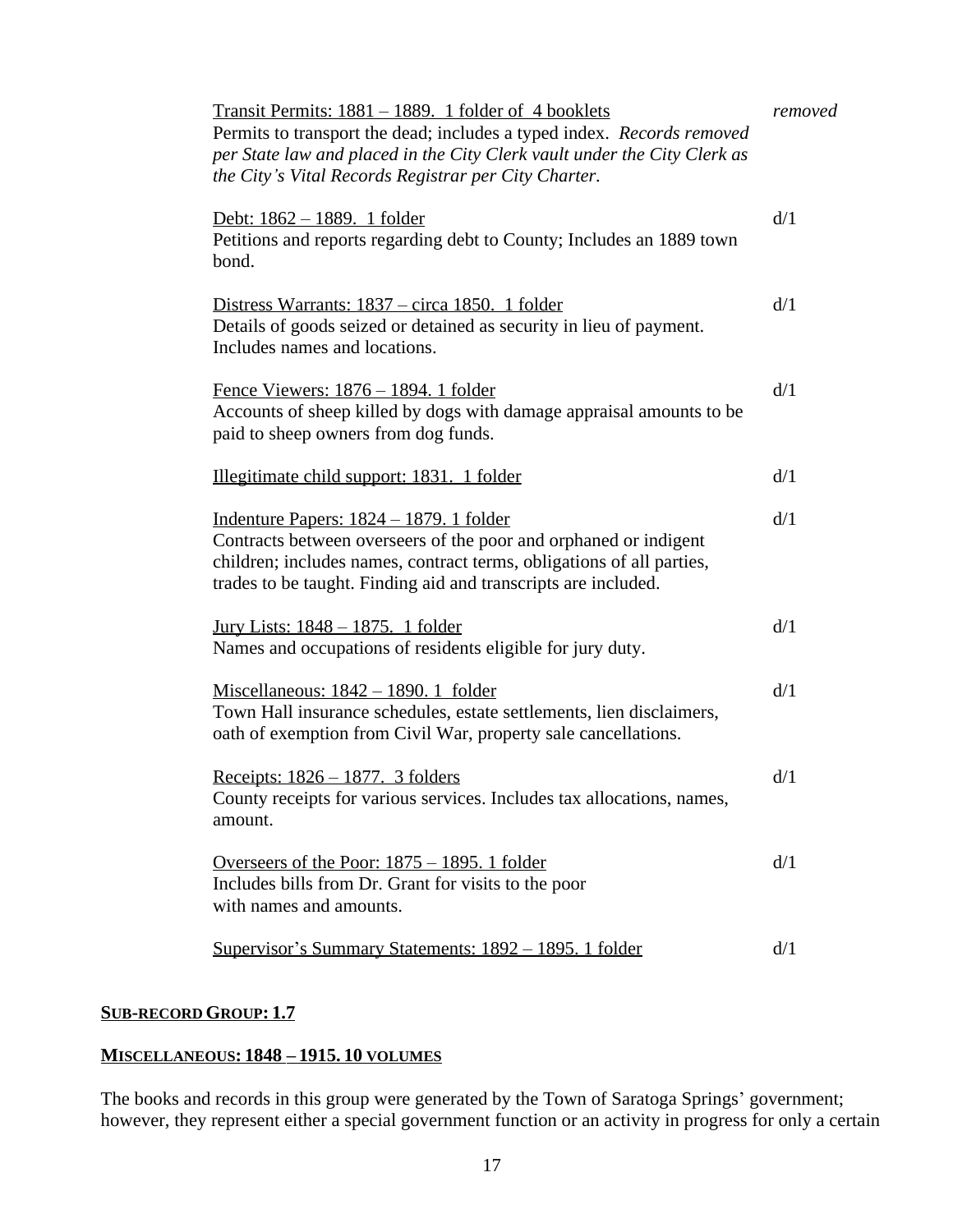period of time. These documents are not necessarily related to each other. They are grouped together merely because they differ from the documents generated in the normal course of government.

| <b>Board of Relief: 1864. 1 folder</b><br>Temporary board created to supply vouchers to relatives of Civil War<br>volunteers. Includes names, stores, and amounts                                           | d/1                |
|-------------------------------------------------------------------------------------------------------------------------------------------------------------------------------------------------------------|--------------------|
| Bonds 1881 – 1893. 1 box<br>Samples of bonds issued for various town projects, including the<br>Town Hall extension. Boxed with all other sample bonds in one box.                                          | $s/N-0$            |
| Civil War Tax: 1862 – 1871. 3 folders<br>Taxes paid by residents as bounties to Civil War volunteers. Includes<br>names, amounts, interest accrued and 1871 report on the debt.                             | d/1                |
| <u>Damages: 1872 – 1874. 1 volume</u><br>Monies paid by the Town Supervisor to property owners on certain streets for<br>damages incurred during highway construction.                                      | $s/M-0$            |
| <b>Oaths of Exemption from Service during Civil War: 1862. 1 folder</b><br><u>Persons Relieved or Supported: 1896 – 1903. 2 volumes</u><br>Record of persons relieved under the provisions of the Poor Law. | d/1                |
| Lists name, age, sex, native country, reason for relief, and amount of<br>relief for each individual.                                                                                                       |                    |
| $1896 - 1897$<br>$1902 - 1903$                                                                                                                                                                              | $s/G-4$<br>$s/G-4$ |

# **Town Hall: 1870 – 1915. 5 volumes**

Town Hall was built in 1870. According to the laws of that year, the Town Supervisor was to be in charge of the building and set apart certain spaces for village and town offices and rent the remainder.

Bonds: 1870 – 1896. 2 volumes

| 1870: register of bonds issued to finance construction of Town Hall | $s/B-2$ |
|---------------------------------------------------------------------|---------|
| 1883 – 1896: List of bonds called and destroyed in 1903             | $s/B-2$ |

Rents: 1872 – 1915. 3 volume

| $1872 - 1873$ Includes list of dog licenses | $s/G-4$ |
|---------------------------------------------|---------|
| 1899 – 1906                                 | $s/G-4$ |
| $1907 - 1915$                               | $s/G-4$ |

Receipts,  $1892 - 1894$ . 1 folder d/1 Receipts for goods and services directly relating to Town Hall.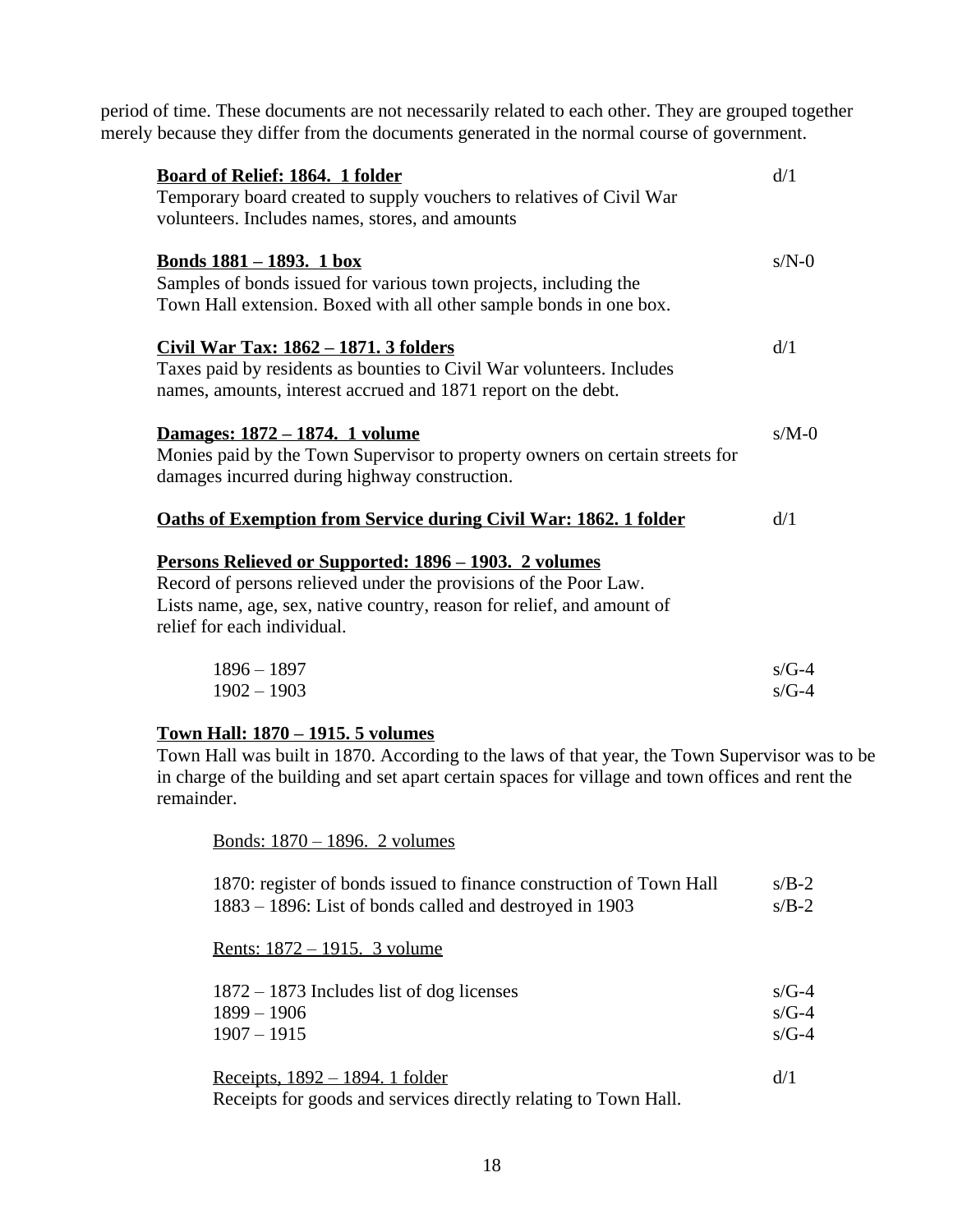# **Tuberculosis Register: 1909 – 1915. 1 volume** s/G-4

Records of tuberculosis patients; includes patients' personal information and remarks by the attending physician; only two pages completed.

# **Vital Statistics: 1848 – 1850. 1 volume, ca. 40 pp.** *removed*

*Removed and placed the City Clerk vault under the City Clerk as the City's Vital Records Registrar per City Charter. Transcript in research file.*

# **SUB-RECORD GROUP 1.8**

# **CHATTEL MORTGAGES: 1833 – 1902. 10BOXES (10 CUBIC FEET)** upper room

Chattel mortgages were filed with the Town Clerk as documentation of loans made by citizens of Saratoga Springs. The mortgages were secured by property other than land and list participants and the security given; several have detailed inventories. There is a bound finding aid which lists selected chattel mortgages only. A smaller group, 1891 – 1957 which was not processed with the 10 cubic ft. above is filed at the end of the series, along with two satisfactions that cannot be united with their mortgages.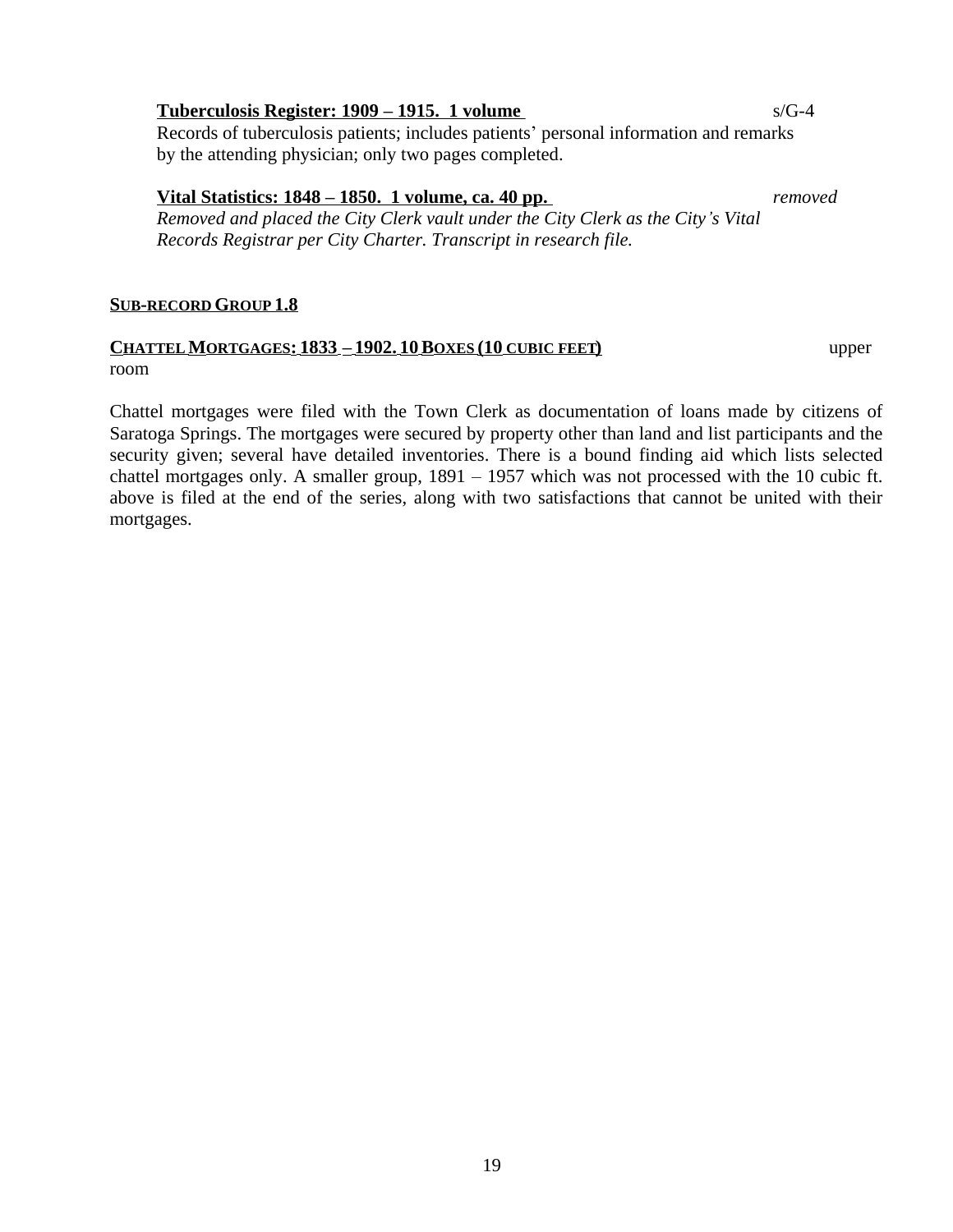# *VILLAGE OF SARATOGA SPRINGS*

# *1820 – 1917*

# *Approximately 62 cubic feet of records*

By an act of the New York State Legislature, the Village of Saratoga Springs was incorporated in 1826. This act granted a charter to Saratoga Springs to define its boundaries and structure its government. Under the provisions of the charter, elections were to be held yearly for a Board of Trustees, a Clerk, a Treasurer, two Constables and an Overseer of Highways. The trustees were to be the Commissioners of Highways and Excise and to serve as members of other commissions as well. In order to insure the proper running of the government, the trustees were to create different commissions and appoint their members. This record group brings together the documentation generated by the elected and appointed officers of the Village of Saratoga Springs.

Note: The seal of the Corporation of Saratoga Springs was found on papers dating from 1884 – 1895 and was a fire engine. Beginning in 1896, the current seal was used.

# *SUB-RECORD GROUPS:*

| 2.1     | <b>Board of Trustees</b><br>Collection includes charters, minutes, and account books, records of bonds, annual<br>reports, auditors' reports, special assessments, and licenses | 1820 – 1915   | 30 volumes  |
|---------|---------------------------------------------------------------------------------------------------------------------------------------------------------------------------------|---------------|-------------|
| $2.2\,$ | <b>Commissions</b><br>Collection includes minutes, accounts, reports, and ledgers                                                                                               | $1864 - 1917$ | 102 volumes |
| 2.3     | <b>Receiver of Taxes and Assessments</b><br>Collection includes chattel mortgages, ledgers, tax sale books, assessor's maps                                                     | $1849 - 1915$ | 24 volumes  |
| 2.4     | <b>Tax Records</b><br>Collection includes tax and assessment rolls and day books                                                                                                | $1866 - 1915$ | 95 volumes  |
| $2.5\,$ | <b>Miscellaneous</b><br>Collection includes clerk's ledgers, Greenridge Cemetery book, dog registers,<br>and assessor's maps                                                    | $1843 - 1912$ | 4 volumes   |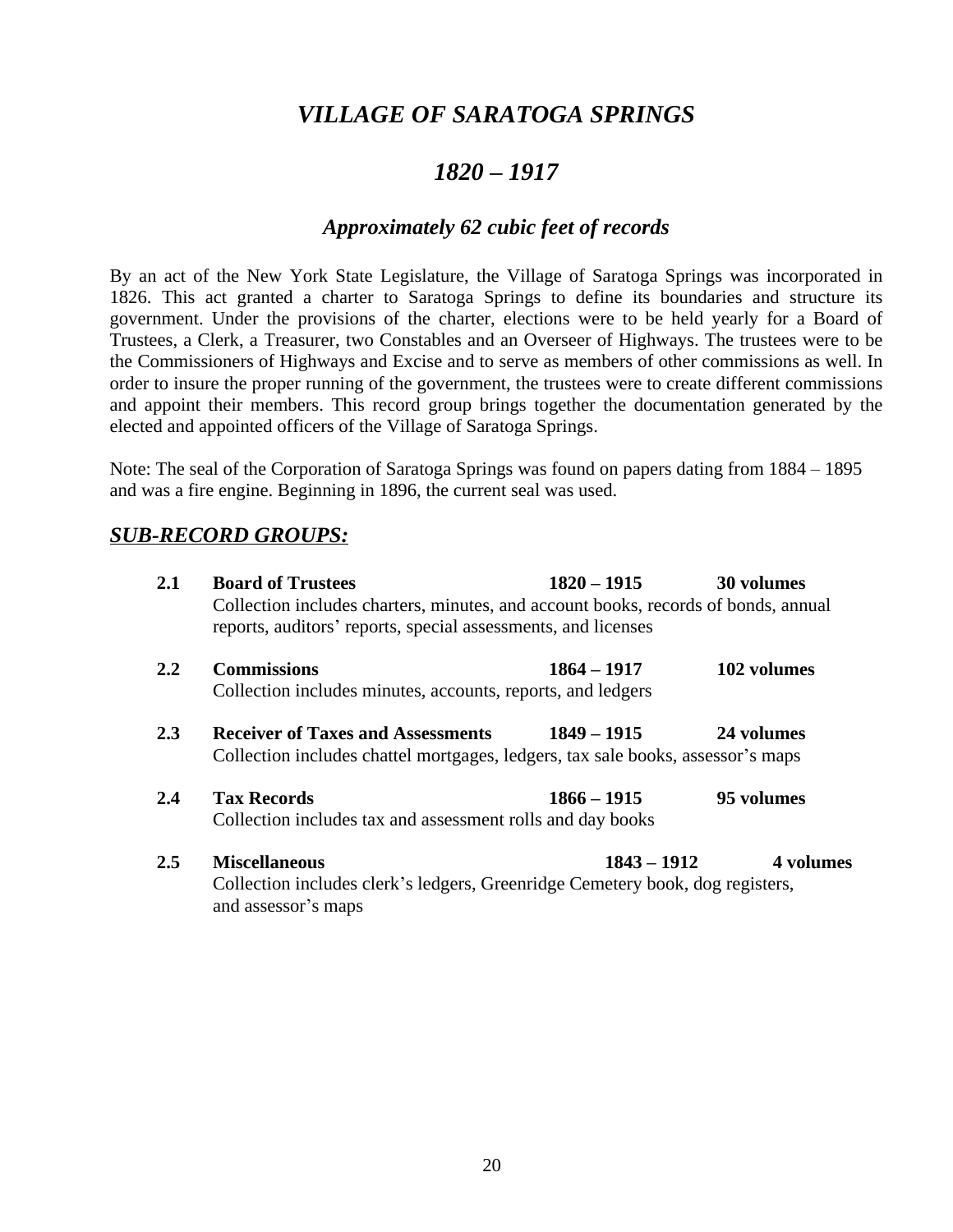# **BOARD OF TRUSTEES: 1820 – 1915. 30 VOLUMES**

The Board of Trustees was the governing body of the Village of Saratoga Springs. They were elected by the voters and their responsibility was the proper execution of the Village Charter and by-laws. In 1826, five trustees were elected. By 1915, their number had reached thirteen. The trustees acted as Commissioners of Excise and Highways, ex-officio. In addition, they served as members of different committees such as lamps, fire, streets, cemetery and others as they were developed through the years. The records in this sub-group include all the material generated by the trustees or the committees they were part of.

# **Annual Reports: 1893 – 1914. 6 volumes**

In compliance with the village charter, the Board of Trustees had to issue a yearly report of expenditures and receipts. Included in these books are reports from the fire and police commissioners.

| $1893 - 1894$ 1 folder |                                                                        | d/2     |
|------------------------|------------------------------------------------------------------------|---------|
| $1908 - 1909$ 1 volume |                                                                        | $s/F-1$ |
| $1909 - 1910$ 1 volume |                                                                        | $s/F-1$ |
| $1910 - 1911$ 1 volume |                                                                        | $s/F-1$ |
|                        | 1911 – 1912 1 volume; includes a report from the Commissioner of Parks | $s/F-1$ |
|                        | 1912 – 1913 1 volume; includes a report from the Commissioner of Parks | $s/F-1$ |
|                        | 1913 – 1914 1 volume; includes reports from the Board of Education     | $s/F-1$ |
|                        | and Commissioner of Parks                                              |         |

# **Auditor's Reports: 1899 – 1915. 3 volumes**

Collection consists of detailed reports from the auditors as to expenses incurred by the Village and funds chargeable for each item and includes Board of Trustees, Board of Health, Board of Education, Fire Commission, Police Commission, and Sewer, Water and Street Commission. There is also a transcript of testimony to the Board of Auditors regarding bills.

| 1899                   | 1 folder | d/2     |
|------------------------|----------|---------|
| $1901 - 1905$ 1 volume |          | $s/F-1$ |
| $1905 - 1910$ 1 volume |          | $s/F-1$ |
| $1910 - 1915$ 1 volume |          | $s/F-1$ |

# **Bonds: 1868 – 1915. 3 volumes**

Register of village bonds issued for sewer, water and floating debt.

| $1868 - 1887$ 1 volume |                                                                     | $s/F-1$ |
|------------------------|---------------------------------------------------------------------|---------|
| $1872 - 1879$ 1 volume |                                                                     | $s/F-1$ |
|                        | 1879 – 1946 1 volume – Includes record of bonds through 1946; early | $s/G-3$ |
|                        | bonds issued for Union Avenue, school, village hall and park.       |         |
|                        | 1902 – 1911 Sample bonds, in same box as town-issued bonds.         | $s/N-0$ |
|                        |                                                                     |         |

#### **Budgets: 1911 – 1912** d/2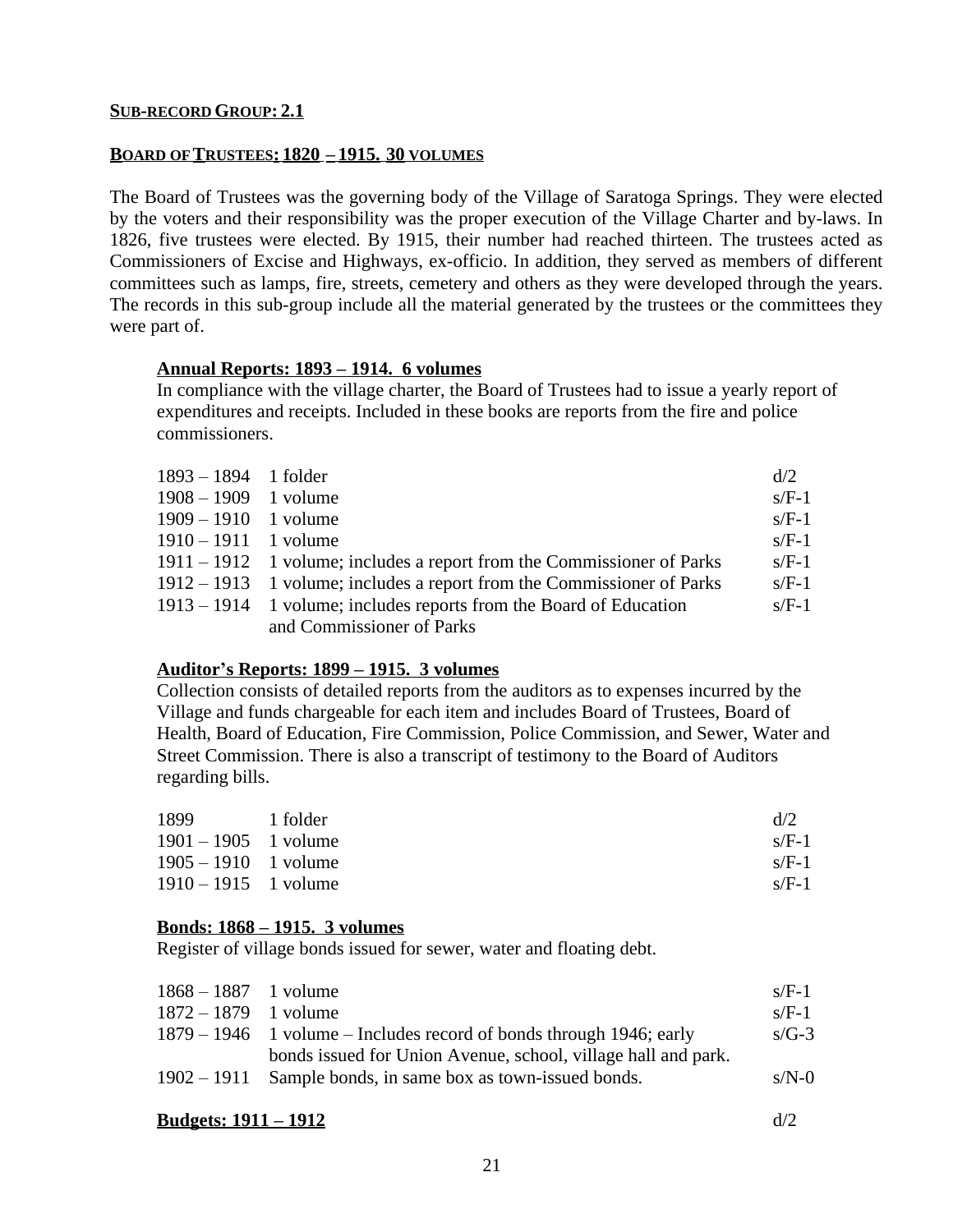Summary of budgets for those years

| <u> Cash Book: 1913 – 1914. 1 volume</u><br>Accounts of the Board of Trustees, Fire, Police and Park Commissioners;<br>includes cemetery, village hall, hospital, and health fund.                                                                                                                                                                                                                                                                                                                                                                                |         |
|-------------------------------------------------------------------------------------------------------------------------------------------------------------------------------------------------------------------------------------------------------------------------------------------------------------------------------------------------------------------------------------------------------------------------------------------------------------------------------------------------------------------------------------------------------------------|---------|
| <u>Charter and Incorporation Papers: 1826 – 1887. 2 volumes</u>                                                                                                                                                                                                                                                                                                                                                                                                                                                                                                   |         |
| <u>Act of the Legislature: 1826 – 1844. 1 volume</u><br>Includes the Incorporation Act amendments up to 1844, plus election<br>results for village officers for those years. Also a list or orders paid by<br>the Village Treasurer from 1849 to 1858.                                                                                                                                                                                                                                                                                                            | $s/F-1$ |
| Charter: ca. 1826–27 and 1866. 1 volume<br>Charter revisions; the 1866 volume includes amendments up to 1887.                                                                                                                                                                                                                                                                                                                                                                                                                                                     | $s/F-1$ |
| Charter amendments. 2 folders                                                                                                                                                                                                                                                                                                                                                                                                                                                                                                                                     | d/2     |
| Contracts and Bonds: 1895 – 1900. 1 folder<br>Contracts and bonds received by the Board from various commissioners for<br>the faithful execution of their offices and for sprinkling contracts.                                                                                                                                                                                                                                                                                                                                                                   | d/2     |
| <u><b>Convention Hall: 1892 – 1893. 11 folders</b></u><br>On September 4, 1890, at a special meeting of the Board of Trustees, a motion<br>was unanimously adopted to appoint a committee to investigate the erection of<br>a convention hall in the village. Committees for the construction of the "Village"<br>Hall" or Convention Hall (as it came to be called) were appointed later on, bids<br>taken, bonds issued and the building finally finished in 1893. Convention Hall<br>served Saratoga Springs well, accommodating many conventions until it was | d/2     |

The records listed below are the specifications, bids, contracts, and correspondence relating to the construction of this building.

destroyed by fire in 1965. The architects of the Convention Hall were Fuller and

| <b>Boiler</b>                    | 1892          |
|----------------------------------|---------------|
| Carpentry                        | 1892          |
| Electrical                       | 1912          |
| Glazing                          | 1892          |
| <b>Lighting Fixtures</b>         | 1892          |
| Masonry                          | 1892          |
| Painting                         | 1893, 1907    |
| <b>Plumbing and Gas Fittings</b> | $1892 - 1893$ |
| <b>Rental Contracts</b>          | 1906          |
| <b>Street Paving</b>             | 1893          |
|                                  |               |

Wheeler of Albany.

Collection also contains a final report from the Village Hall Commissioners in 1893-94.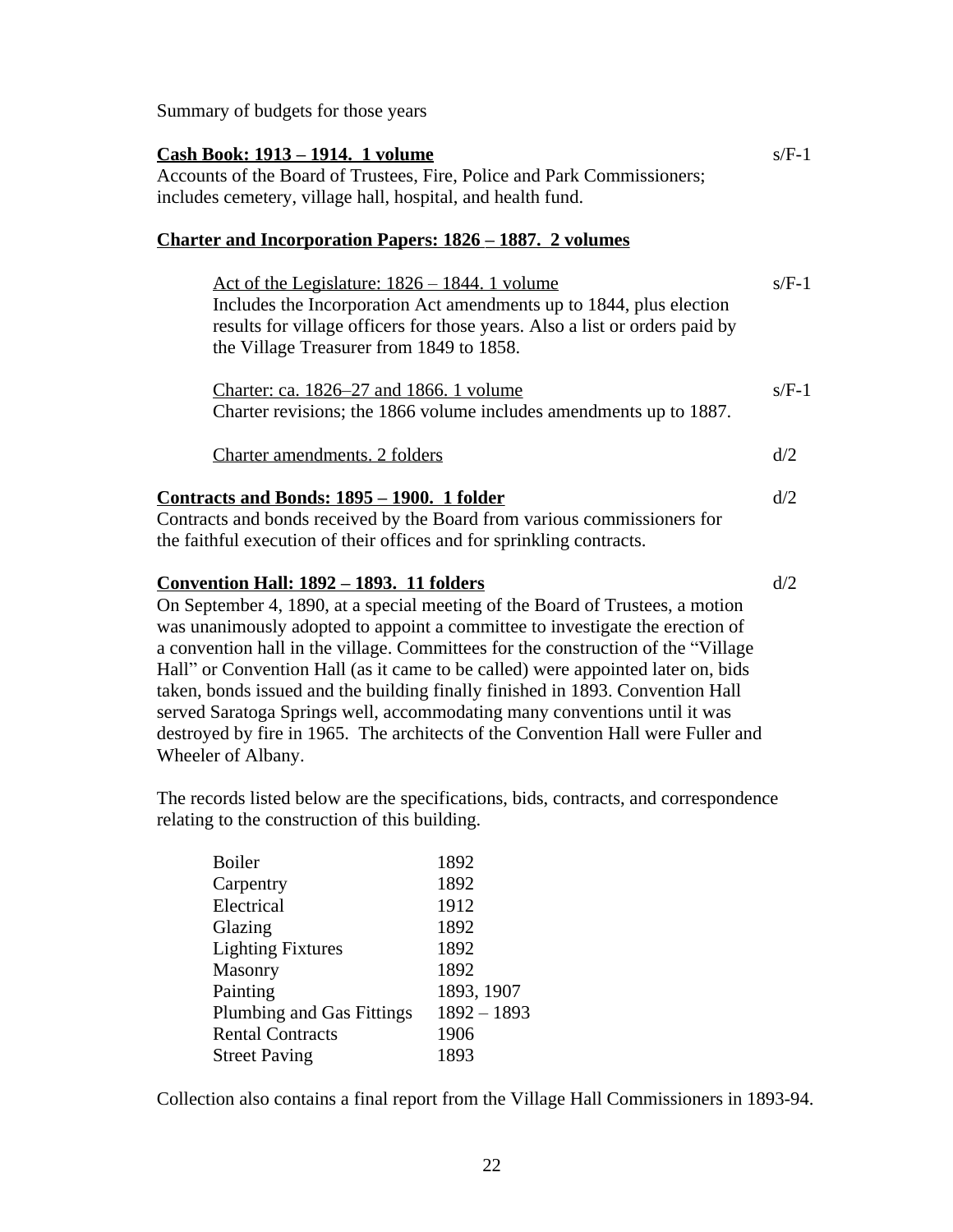# **Hotel Inspection Reports: 1906. 1 folder, with an index of hotels** d/2

Reports of inspection of hotels in compliance with the Liquor Tax Law. These are signed by the president of the Board of Trustees.

## **Licenses: 1902 – 1913. 3 volumes**

According to the by-laws of the Village Charter, the trustees were to regulate and issue licenses to hackmen and cabmen. The group of records includes lists of licenses issued for these purposes. Also notes number of horses, type of vehicle in the 1902 volume only.

| 1902          | 1 volume                                       | $s/F-1$ |
|---------------|------------------------------------------------|---------|
| $1902 - 1904$ | Legal papers re revocation of certain licenses | d/2     |
| 1906          | 1 volume                                       | $s/F-1$ |
| $1906 - 1913$ | Regulations re auction sales                   | d/2     |
| $1907 - 1908$ | 1 volume                                       | $s/F-1$ |

# **Minutes of Meetings of the Board of Trustees: 1840 – 1915. 10 volumes**

Official minutes of the Board of Trustees. Includes proceedings, resolutions, and some statements of accounts. *A typewritten transcript of the minutes from 1852 to 1866 is shelved at s/N-0.*

| $1840 - 1866$ |                                                   | $s/F-1$ |
|---------------|---------------------------------------------------|---------|
| $1866 - 1868$ | Includes minutes of the Commissioners of Highways | $s/F-1$ |
|               | for the same years                                |         |
| $1868 - 1872$ |                                                   | $s/F-1$ |
| $1872 - 1877$ |                                                   | $s/F-1$ |
| $1878 - 1890$ |                                                   | $s/F-1$ |
| $1890 - 1892$ |                                                   | $s/F-1$ |
| $1892 - 1898$ |                                                   | $s/F-1$ |
| $1906 - 1908$ |                                                   | $s/F-1$ |
| $1909 - 1913$ |                                                   | $s/F-1$ |
| $1913 - 1915$ |                                                   | $s/F-1$ |
|               |                                                   |         |

# **Requisitions: 1896 – 1915. 1 folder** d/2

Budget requisitions for the following committees:

| Cemetery      | 1896          |
|---------------|---------------|
| Comptroller   | $1906 - 1915$ |
| Law           | 1915          |
| Legal         | 1915          |
| Miscellaneous | 1915          |
| Music         | 1915          |
| Printing      | 1913; 1915    |
| Salary        | 1915          |
| Village Hall  | 1913; 1915    |
|               |               |

# **Miscellaneous: 1835 – 1915. 2 volumes**

Deeds and Conveyances: 1835 – 1892. 1 folder, indexed d/2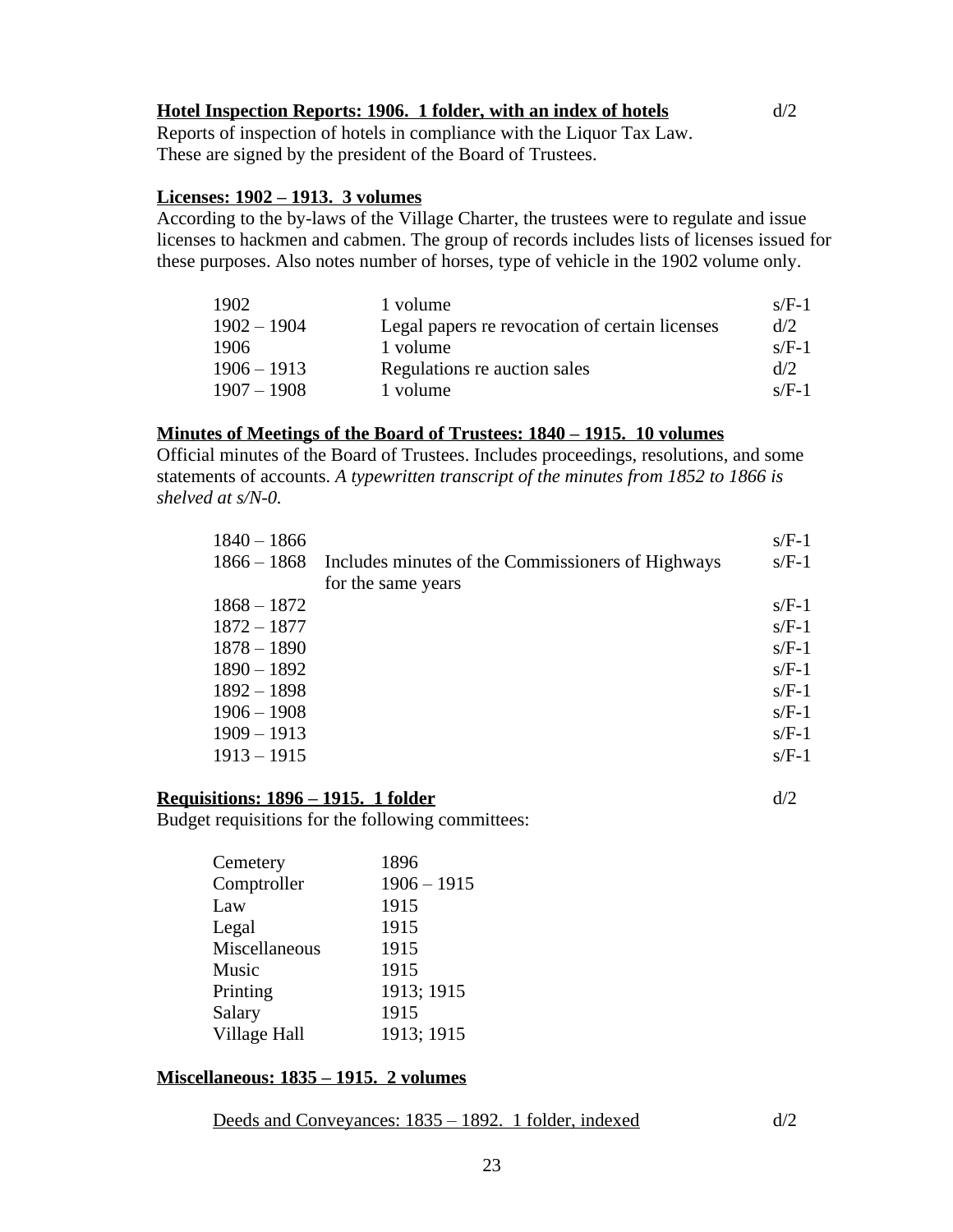| These primarily transfer property to the Board of Trustees. In addition to<br>listing the people and amounts involved in the transactions, detailed<br>descriptions of the properties and the location of the original deeds in the<br>Saratoga County Clerk's office is noted.                                                                            |         |         |
|------------------------------------------------------------------------------------------------------------------------------------------------------------------------------------------------------------------------------------------------------------------------------------------------------------------------------------------------------------|---------|---------|
| <u>Expenses: 1914 – 1915. 1 folder</u><br>Includes expenses for health, cemetery, Convention Hall, music, Saratoga<br>Hospital, Windsor Hotel and salaries.                                                                                                                                                                                                | d/2     |         |
| Grading Tax Record: 1886. 1 volume<br>From time to time, the trustees levied certain taxes for special purposes.<br>This book reflects that activity; it was done for the altering of the grade<br>of streets on the West Side.                                                                                                                            |         | $s/M-0$ |
| <u> Highway Certificates: 1871 – 1878. 1 volume</u><br>The Village Trustees had, as Highway Commissioners, responsibility for<br>street and sidewalk maintenance. Accordingly, they issued highway<br>certificates to individuals for curbing, paving and flagging sidewalks. This<br>book is a register of highway certificates issued from 1871 to 1878. | $s/F-1$ |         |
| <u> Legal Papers: 1895 – 1914. 1 folder</u><br>Includes assessment of Congress Hall, Loughberry Lake, North River<br>Railway Company track lines, suit against the Village for payment of legal<br>service, etc.                                                                                                                                           | d/2     |         |

### **SUB-RECORD GROUP: 2.2**

#### **THE COMMISSIONS: 1864 – 1917: 102 VOLUMES**

The Board of Trustees delegated their authority to certain commissions which they created from time to time. The purpose of these commissions was to insure the proper functioning of different areas of government. These commissions were by appointment from the Board of Trustees. Many times the commissioners were the trustees themselves, or officials of the town government, or a combination of both. Periodically these commissions were dissolved or evolved into new commissions. The records of these commissions are not complete so tracing their histories can be difficult.

#### **Fire Commission: 1895 – 1915. 4 volumes**

There are no records of the early fire companies. In the 1820s and 1830s, the village trustees appointed three fire wardens to inspect premises within the village that might be fire hazards. Buckets and ladders were used to extinguish fires until the appearance of the hook and ladder companies around 1836. In 1883, a central station was built and a paid fire department came into being. In 1887, three fire commissioners were appointed. They were to continue the central house system and appoint a Fire Chief, an Assistant Fire Engineer and a Superintendent.

In addition, they were to employ enough firemen (eight) for a hook and ladder company. The Fire Chief kept records of the department's activities, much in the same manner as the Police

24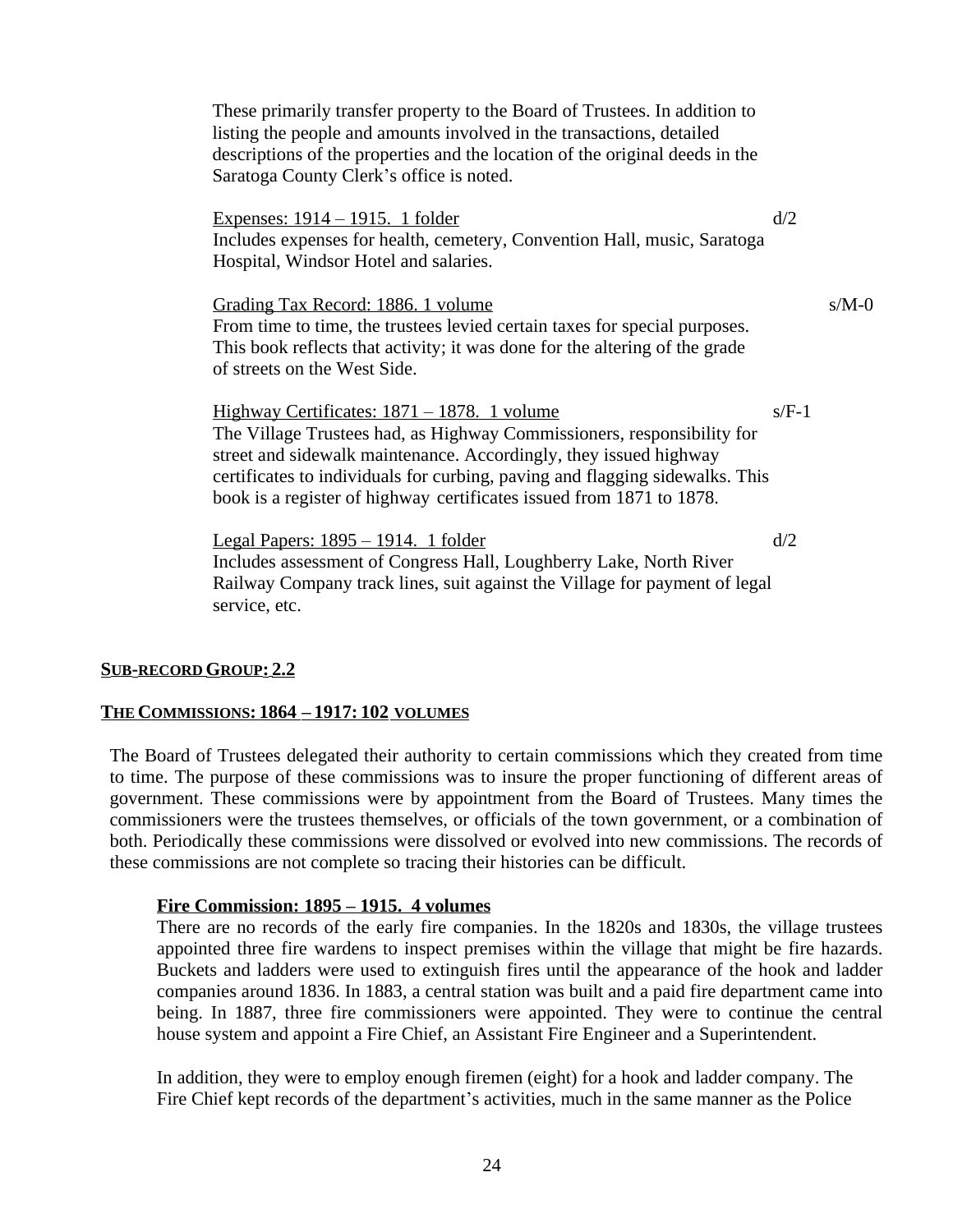Department kept their "blotters." These records, although not complete, are indicative of the activities of the Fire Department for those years.

Budget Requisitions:  $1905 - 1915$ . 1 folder d/2 Annual statements by the Fire Commissioners requesting appropriation of funds for the ensuing year. Hotel Inspection Reports:  $1903 - 1913$ . 4 folders d/2 According to the laws of 1887, hotels were to be equipped with proper fire protection equipment, such as ropes. Twice a year, the fire chief examined the hotels in the village and reported to the Board of Trustees which hotels were in compliance with the law; includes an index.  $Correspondence: 1911 - 1914. 1 folder$  d/2 Correspondence from the state concerning civil service appointments (to the Fire Department) and salaries; collection includes comments about a report from the Fire Chief. Fire Record Books: 1908 – 1914. 2 volumes The fire record books were kept by the Fire Chief. These books are a daily account of the fires that the Department was involved in. For each fire, there is a complete record of location, cause of fire, damages, insurance, number and names of the firemen attending, and remarks. Unfortunately, only the volumes listed have survived..  $1908 - 1911$  s/F-3  $1911 - 1914$  s/F-3 Legal Papers:  $1895 - 1896$  d/2 Legal papers regarding the firing of a firefighter by the Fire Commissioners. Minutes of the Meetings of the Board of Fire Commissioners: 1901–1915. 2 volumes These include all proceedings, resolutions, etc. In addition, the records list salaries and

| $1901 - 1911$ | $s/F-3$ |
|---------------|---------|
| $1911 - 1915$ | $s/F-3$ |

# **Commissioner of Parks: 1904 – 1915**

other expenses of the Fire Department

There is no evidence that there was an appointed Parks Commissioner prior to 1911. The first mention of this office is in the village minutes when funds were being appropriated for public parks and maintenance of the mineral springs. The reports of this commission are included in the annual report to the Board of Trustees for the years 1911, 1912 and 1913. In addition, we have an annual report for the year 1915.

| Annual Report: 1915. 1 folder (incomplete) | d/2 |
|--------------------------------------------|-----|
| Report of expenditures and disbursements   |     |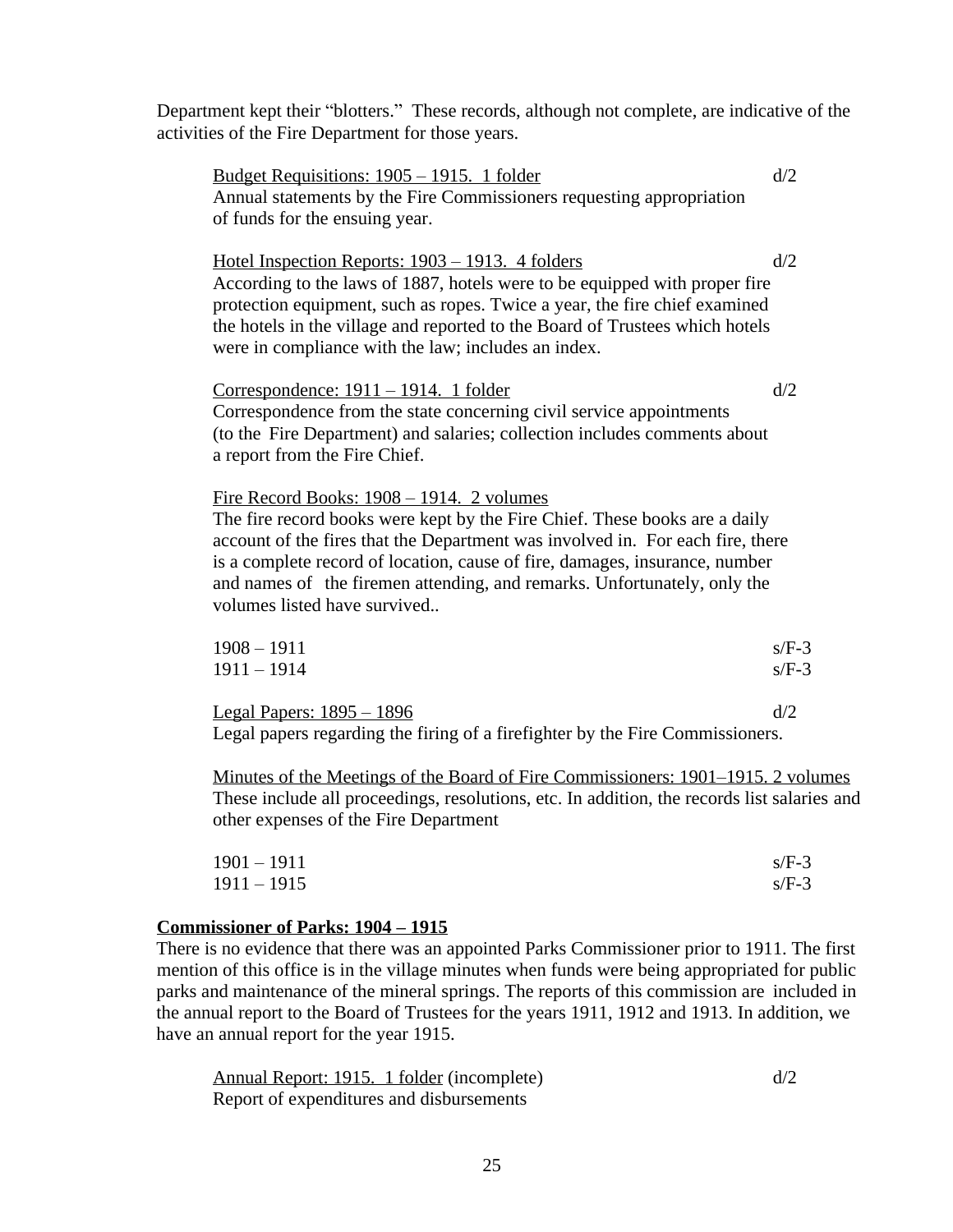| Casino: 1911. 1 folder                                                         | d/2 |
|--------------------------------------------------------------------------------|-----|
| In 1911, Commissioner of Parks William A. Allerdice purchased Congress         |     |
| Spring Park and Bottling House and the Club House for use as a public park.    |     |
| Records include the original inventory of personal included in the sale of the |     |
| Saratoga Club House (Canfield Casino).                                         |     |
|                                                                                |     |
| <u>Congress Park: 1912 – 1915. 1 folder</u>                                    | d/2 |
| Papers relating to bands hired to play in the park.                            |     |
|                                                                                |     |
| Legal Papers: $1904 - 1915$ . 3 folders                                        | d/2 |
| Collection includes documents on the purchase of Congress Hall; the lease      |     |
| of Congress Park café; purchase of Congress Spring Park; sale of mineral       |     |
| rights to New York State; park concerts; and elm tree spraying.                |     |
|                                                                                |     |
|                                                                                |     |

Miscellaneous: 1914. 1 folder  $d/2$ Miscellaneous expenses for tree work in Congress Park.

#### **Police Commission: 1864 – 1923. 24 volumes**

Under the town government, police constables were elected yearly. The Town Board appointed additional constables as needed, especially during the summer months. From the time of its incorporation, the village also elected constables. Village constables were to have the same power and duties as those elected under the town government. In 1887, by an act to amend the village charter, the Police Department was established. Four Police Commissioners were appointed and they were responsible for appointing eight policemen, one of them to be chief. The Chief of Police was to keep a book of police records. We know these records today as "blotters." The holdings in this group are complete.

#### **Arrest Blotters: 1877 – 1923. 8 volumes**

In these blotters is a chronological record of arrests. They list the date and time of arrest, the name of the person, age, sex, race, citizenship, occupation, the complainant and the complaint, the arresting officer and how the case was disposed of. Also noted in the record is marital status, parents living or dead, temperate or intemperate, previous convictions. They are accompanied by indexes of all the names in the blotters in rough alphabetical order.

#### **Blotters: 1887 – 1923. 3 volumes**

| $1887 - 1898$ | $s/F-2$ |
|---------------|---------|
| $1898 - 1908$ | $s/F-2$ |
| $1908 - 1923$ | $s/F-2$ |

#### **Indexes: 1887 – 1923. 5 volumes**

| $1887 - 1910$ | 1 volume  | $s/F-2$ |
|---------------|-----------|---------|
| $1910 - 1923$ | 1 volume  | $s/F-2$ |
| Unidentified  | 2 volumes | $s/F-2$ |
| Supplementary | 1 volume  | $s/F-2$ |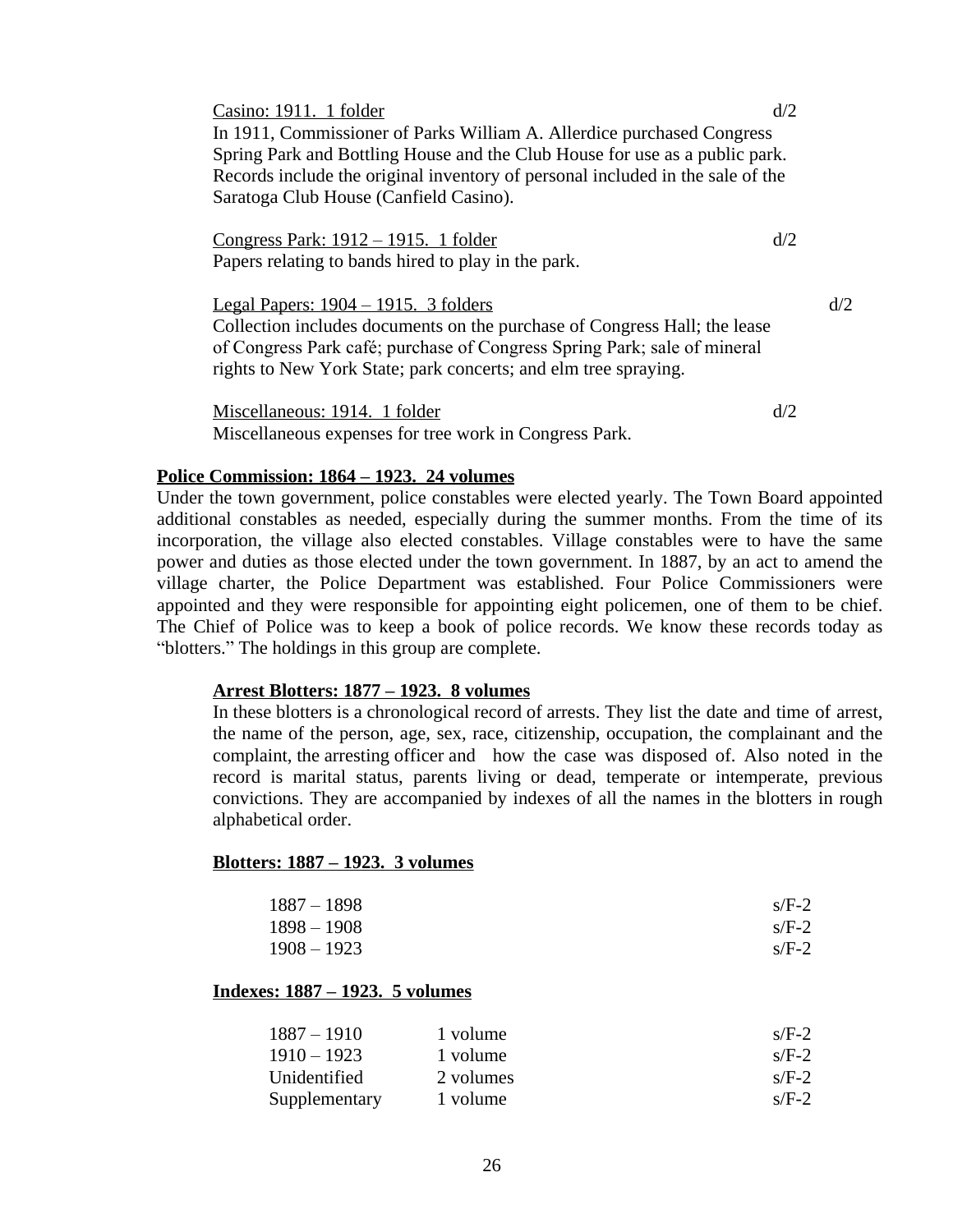## **Blotters: 1864 – 1917. 8 volumes**

These blotters contain a record of the daily activity of the Police Department. They detail not just the arrest procedures which are detailed in the arrest blotters, but all other activities of the officers on duty as well: service of subpoenas, records of memos and other correspondence, and investigation of different matters performed by the officers.

| $1864 - 1873$                                              | $s/F-2$ |
|------------------------------------------------------------|---------|
| $1887 - 1890$                                              | $s/F-2$ |
| Includes a letter written on stationery of Chief Blodgett, |         |
| the first Chief of Police, 1891–94.                        |         |
| $1894 - 1898$                                              | $s/F-2$ |
| $1898 - 1903$                                              | $s/F-2$ |
| $1903 - 1907$                                              | $s/F-2$ |
| $1907 - 1912$                                              | $s/F-2$ |
| $1912 - 1917$                                              | $s/F-2$ |

# **Police Commissioners: 1887 – 1915. 5 volumes**

The laws of 1887 created the Police Commissioners. There were to be four appointed Commissioners to serve terms running from two to four years. The Commissioners appointed the policeman and the Chief. Policemen served at the pleasure of the Commissioners. The Commissioners were to oversee the running of the department and prepare estimates of the cost of maintaining the Police

Department and present it to the Board of Trustees.

#### Minutes of the Meetings of the Board of Police Commissioners: 1887 – 1915. 2 volumes

| $1887 - 1912$                                                         | $s/F-2$ |
|-----------------------------------------------------------------------|---------|
| Includes the legislative act that created the Police Department,      |         |
| signed by the Secretary of State, and a list of the "beats" walked by |         |
| policemen in 1904.                                                    |         |
| $1912 - 1915$                                                         | $s/F-2$ |
|                                                                       |         |

Police Station: 1914. 1 folder  $d/2$ Condition of station and recommendation for a new one

#### Time/Payroll Books: 1887 – 1918. 3 volumes

Record of the number of days worked by each man in the department and the salaries they received.

| $1887 - 1897$ | $s/F-2$ |
|---------------|---------|
| $1897 - 1909$ | $s/F-2$ |
| $1910 - 1918$ | $s/F-2$ |

#### **Sewer, Water and Street Commission: 2 volumes**

This commission was one of the most important groups in the village government. It combined the work of five other groups that preceded it. Created in 1901, it functioned until the incorporation of the City in 1915. These records combine all the material available from the Sewer, Water and Street Commission plus all the records left by the commissions that led to its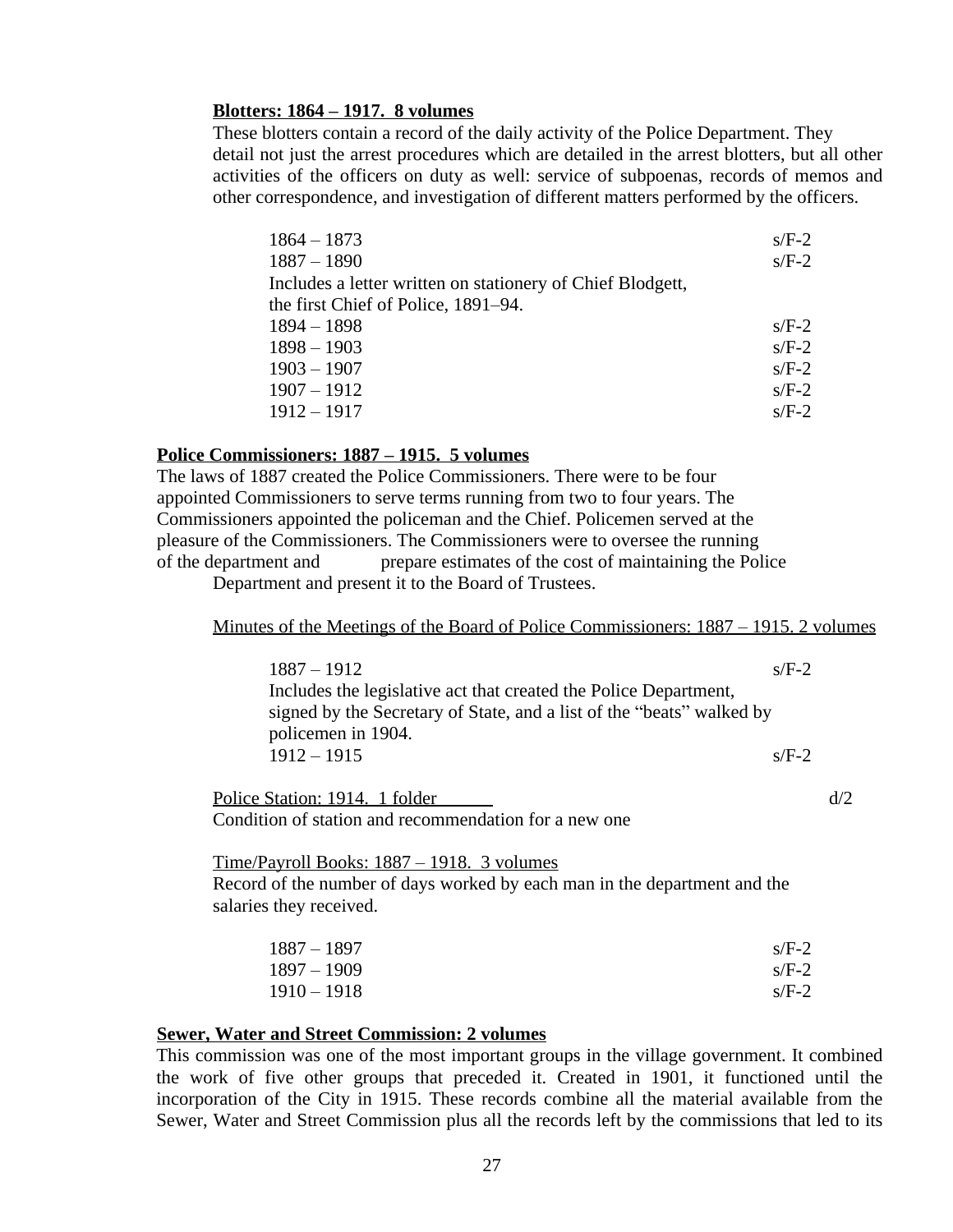forming. They are grouped together because they represent a continuity of the same function of government.

|                   | Union Avenue Association: 1865 – 1870. 2 volumes<br>In 1865, a private organization formed in order to lay out an avenue from the Village to<br>Saratoga Lake. This Board was to issue bonds, erect tolls, and take all the necessary steps<br>towards the construction of this road. This group dissolved in 1870 and its activities were<br>continued by the newly appointed Commissioners of Avenues that were also known<br>as the Commissioners of Construction. |         |
|-------------------|-----------------------------------------------------------------------------------------------------------------------------------------------------------------------------------------------------------------------------------------------------------------------------------------------------------------------------------------------------------------------------------------------------------------------------------------------------------------------|---------|
|                   | <u>Minutes of the Proceedings of the Union Avenue Association: 1865–70</u><br>Includes minutes of the Commissioners of Avenues until 1870                                                                                                                                                                                                                                                                                                                             | $s/D-0$ |
|                   | Record of Avenue bonds: 1870<br>Lists of bonds issued for the construction of the road to Saratoga Lake                                                                                                                                                                                                                                                                                                                                                               | $s/F-3$ |
| was<br>the<br>for | Commissioners of Avenues (Commissioners of Construction): 1870 – 1876. 3 volumes<br>This group was started in 1870 upon the dissolution of the Union Avenue Association. It<br>composed of the Commissioners of Highways of the Town, and the Board of Trustees of<br>Village. This Commission was responsible for the laying out and improving of roads and<br>the sprinkling of streets during the summer months.                                                   |         |

| Expenditures Book: 1870. 1 volume |  |
|-----------------------------------|--|
|                                   |  |

Minutes: 1870 – 1876. 2 volumes

| 1870 | The first meetings of this Commission were recorded in the |         |
|------|------------------------------------------------------------|---------|
|      | book labeled Union Avenue Association of Saratoga Springs  |         |
|      | (see above, $s/D-0$ )                                      |         |
|      | $1870 - 1876$ Minutes of the proceedings                   | $s/D-0$ |

Petitions and Orders:  $1870 - 1878$ . 2 folders d/2 Papers of petitions and orders to widen and extend certain streets; includes survey maps.

#### **Street Commissioners: 1891 – 1901. 2 volumes**

In 1890, the Street Commissioners were created to undertake the duties of the former Avenue Commissioners. There were to be four commissioners: two Democrats and two Republicans. They were to be the Commissioners of Highways, having general street and highway control, and Commissioners of Construction handling street lighting, paving, cleaning, and sprinkling contracts and shade trees. They also had the control of all Village property including buying and selling. There is a limited amount of material about this commission; more information on this can be found in the records of the Sewer and Water Commission or the Minutes of the Board of Trustees.

| 1890 | <b>Sprinkling Tax Assessment</b>                                | $s/F-3$ |
|------|-----------------------------------------------------------------|---------|
|      | 1898 – 1901 Minutes of the Proceedings of the Street Commission | $s/F-3$ |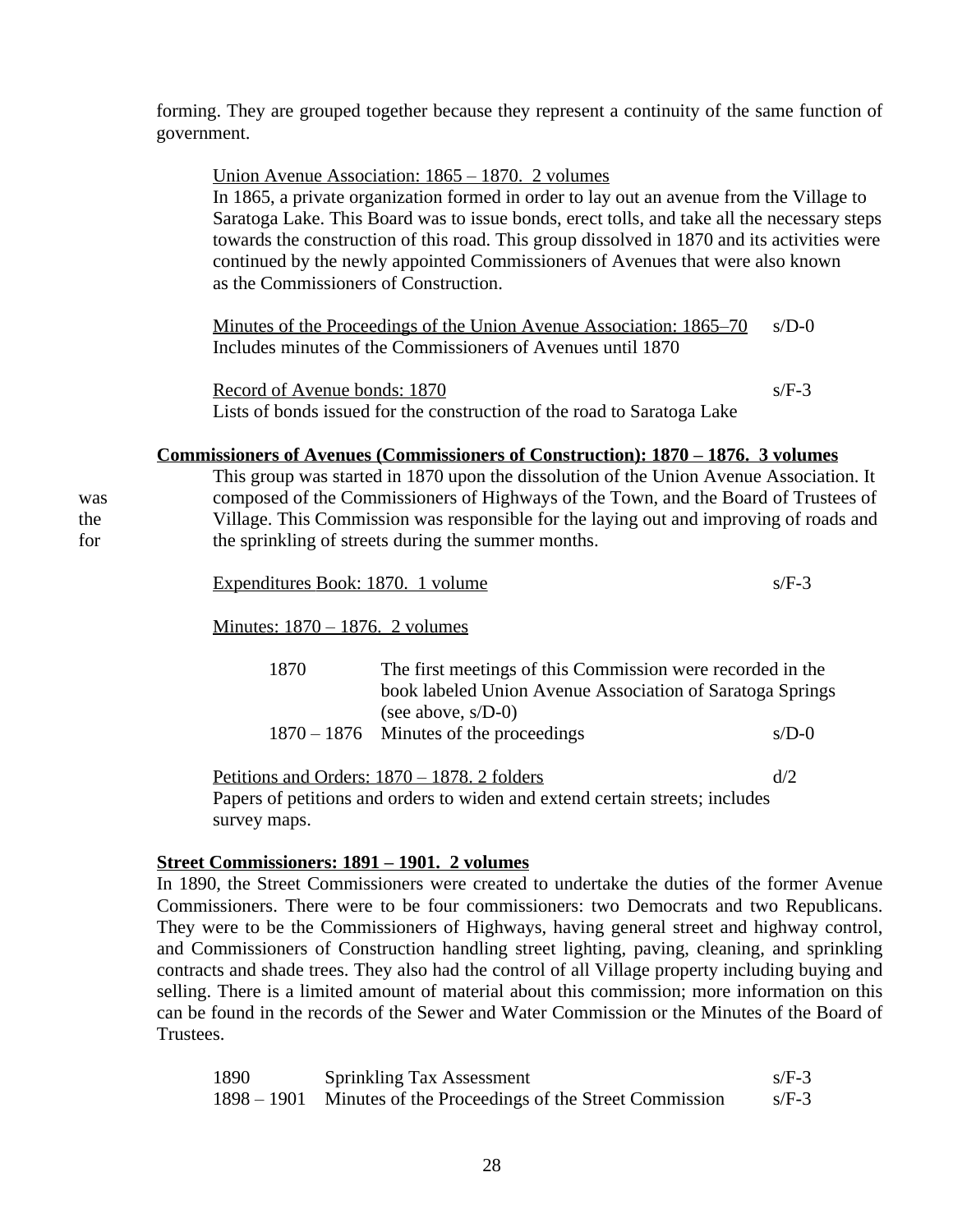# **Sewer Commission: 1884 – 1915. 2 volumes**

Until 1900, the laying out, maintenance and upkeep of the sewers was under the charge of the Board of Trustees. The specific laying out of sewers, etc. can be found in the minutes of the proceedings of the Board of Trustees and in the following documents. The records of other groups organized to oversee sewers, water and streets should also be checked. This Commission was formed May 2, 1900 and consolidated the sewer and water commission. Its main purpose was to handle sewage disposal and purification.

Minutes of the Board of Sewer Commissioners: 1899 – 1900. 1 volume s/F-3 The minutes, from March 4, 1899 to May 9, 1900, describe problems and possible solutions.

Secretary of the Sewer Commission: 1885 – 1885. 1 volume s/F-3 Carbon copies of letters in a letter-copy book.

Sewer Assessments:  $1884 - 1927$ . 2 boxes s/E-0 Records from the Board of Trustees to the Receiver of Taxes that include sewer assessments, assessments for paving, curbing, flagging and widening of sidewalks and streets; collection contains numerous maps detailing property owners and lot sizes.

# **Water Commissioners: 1872 – 1915. 46 volumes**

In office since 1872, the five Water Commissioners were to be responsible for the management and control of the waterworks of the village. They were to take control of the waterworks from the Construction Commissioners and levy water rents according to property assessments.

Minutes and Proceedings of the Board of Water Commissioners 1872 – 1900. 3 volumes

| $1872 - 1895$ |                                                                                                                                               | $s/E-2$ |
|---------------|-----------------------------------------------------------------------------------------------------------------------------------------------|---------|
| $1891 - 1900$ | Duplicate record of minutes for those dates. Includes<br>annual reports of this commission for those years<br>There is a photocopy in $d/2$ . | $s/E-2$ |
| $1895 - 1896$ | In addition to the minutes through 1896, the volume<br>contains a section of meter installation reports<br>for $1899 - 1910$ .                | $s/E-0$ |
| 5 volumes     | <u>Reports from the Village Engineer to the Water Superintendent: 1871 – 1914.</u>                                                            |         |
| $1871 - 1889$ | Daily water meter readings indicating maintenance<br>and repair; "Remarks" has data on weather, lake<br>levels, etc.                          | $s/G-1$ |
| $1889 - 1909$ |                                                                                                                                               | $s/F-0$ |
| $1895 - 1900$ | Daily record of gallons of water pumped and the<br>coal used to pump the water                                                                | $s/E-2$ |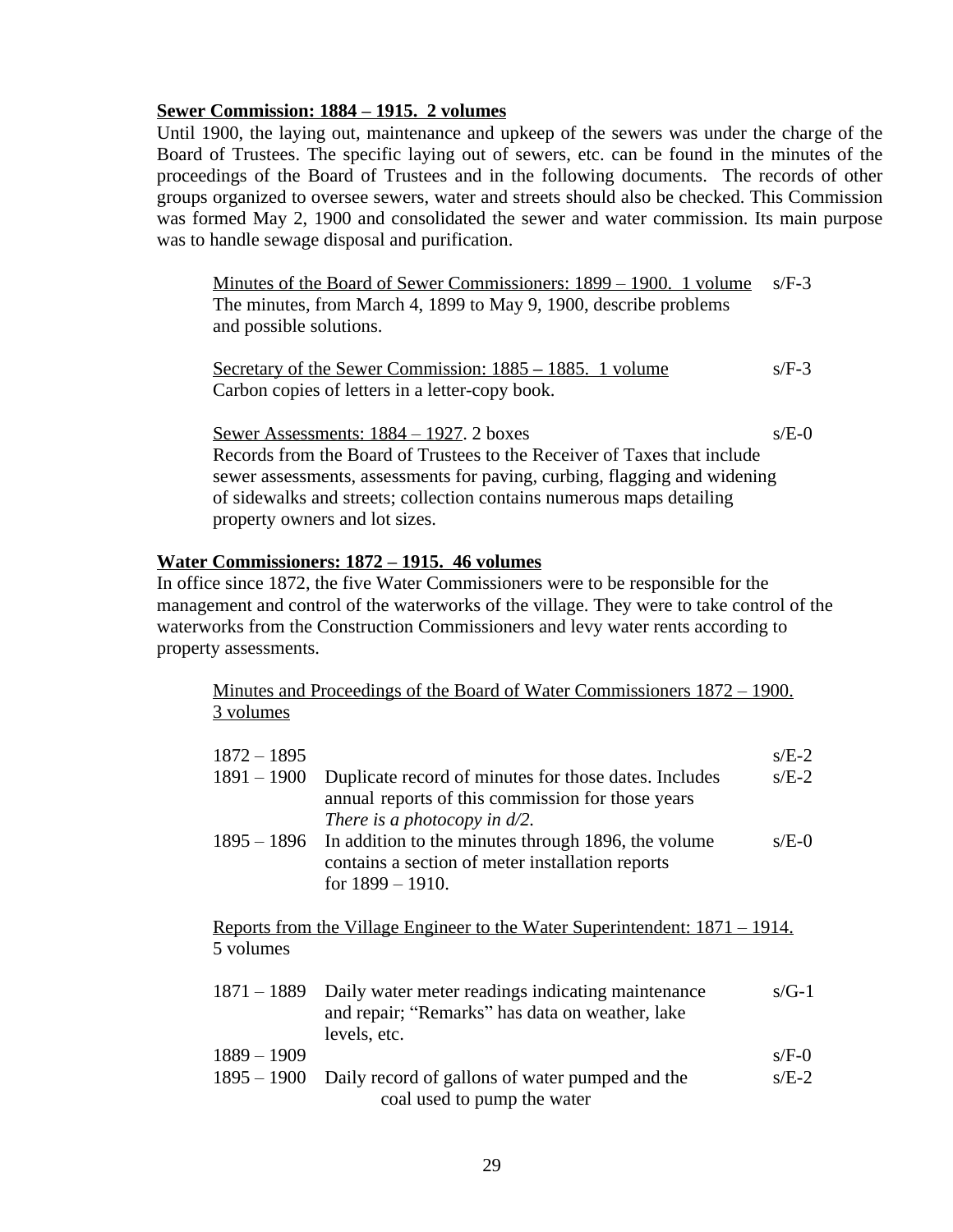| $1900 - 1906$ | $s/E-2$ |
|---------------|---------|
| $1906 - 1914$ | $s/E-2$ |
|               |         |

| Specifications of Sewer and Water Works: 1896. 1 folder                  | d/2 |
|--------------------------------------------------------------------------|-----|
| Record may be important as some of the sewers may still be in existence. |     |

Map and Details of the Main Sewer, 1875. 1 volume s/G-0 Precise mapping of the main sewer along Village Brook surveyed by W.H. Vibbard, 1875; 15 sheets, each 24x36.

# Water Tax Records: 1874 – 1915. 43 volumes

Water rents in the Village of Saratoga Springs were included in the village tax rolls up to the year 1866. In that year the Village Charter was amended to create a Water Commission. One of the purposes of this commission was to regulate and establish the water rents and assessments for the use of water within the village. These water assessments were then sent to the Receiver of Taxes for collection. This record group represents the assessments prepared by this commission and indicates the payments made by the water users. These early records note items of interest, such as the number of bathtubs and water closets in the building being assessed. From 1874 on, a sprinkling tax was levied and collected with the rents. The sprinkling tax was discontinued in 1924. In 1900, the Water Commission was abolished and in its place, the Sewer, Water and Street Commission was formed and took over the duties of the Water Commission. Consequently, the collection warrants for water rents were issued by the Sewer, Water and Street Commission from then on.

| $1874 - 1877$ | $-1$ volume  | $s/I-1$ |
|---------------|--------------|---------|
| 1878          | $-1$ volume  | $s/B-3$ |
| 1879          | $-1$ volume  | $s/B-3$ |
| 1880          | $-1$ volume  | $s/B-3$ |
| 1881          | $-1$ volume  | $s/B-3$ |
| 1882          | $-1$ volume  | $s/E-1$ |
| 1883          | $-1$ volume  | $s/E-1$ |
| 1883          | $-1$ volume  | $s/E-2$ |
| 1884          | $-1$ volume  | $s/E-1$ |
| 1885          | $-1$ volume  | $s/E-1$ |
| 1886          | $-1$ volume  | $s/E-1$ |
| 1887          | $-1$ volume  | $s/E-1$ |
| 1888          | $-1$ volume  | $s/E-1$ |
| 1889          | $-2$ volumes | $s/E-1$ |
| 1890          | $-1$ volume  | $s/E-1$ |
| 1891          | $-1$ volume  | $s/E-1$ |
| $1892 - 1893$ | $-1$ volume  | $s/E-1$ |
| 1893          | $-1$ volume  | $s/E-1$ |
| $1893 - 1894$ | $-1$ volume  | $s/E-1$ |
| 1894          | $-1$ volume  | $s/E-1$ |
| 1895          | $-1$ volume  | $s/E-1$ |
| 1896          | $-1$ volume  | $s/E-1$ |
| 1897          | $-1$ volume  | $s/E-1$ |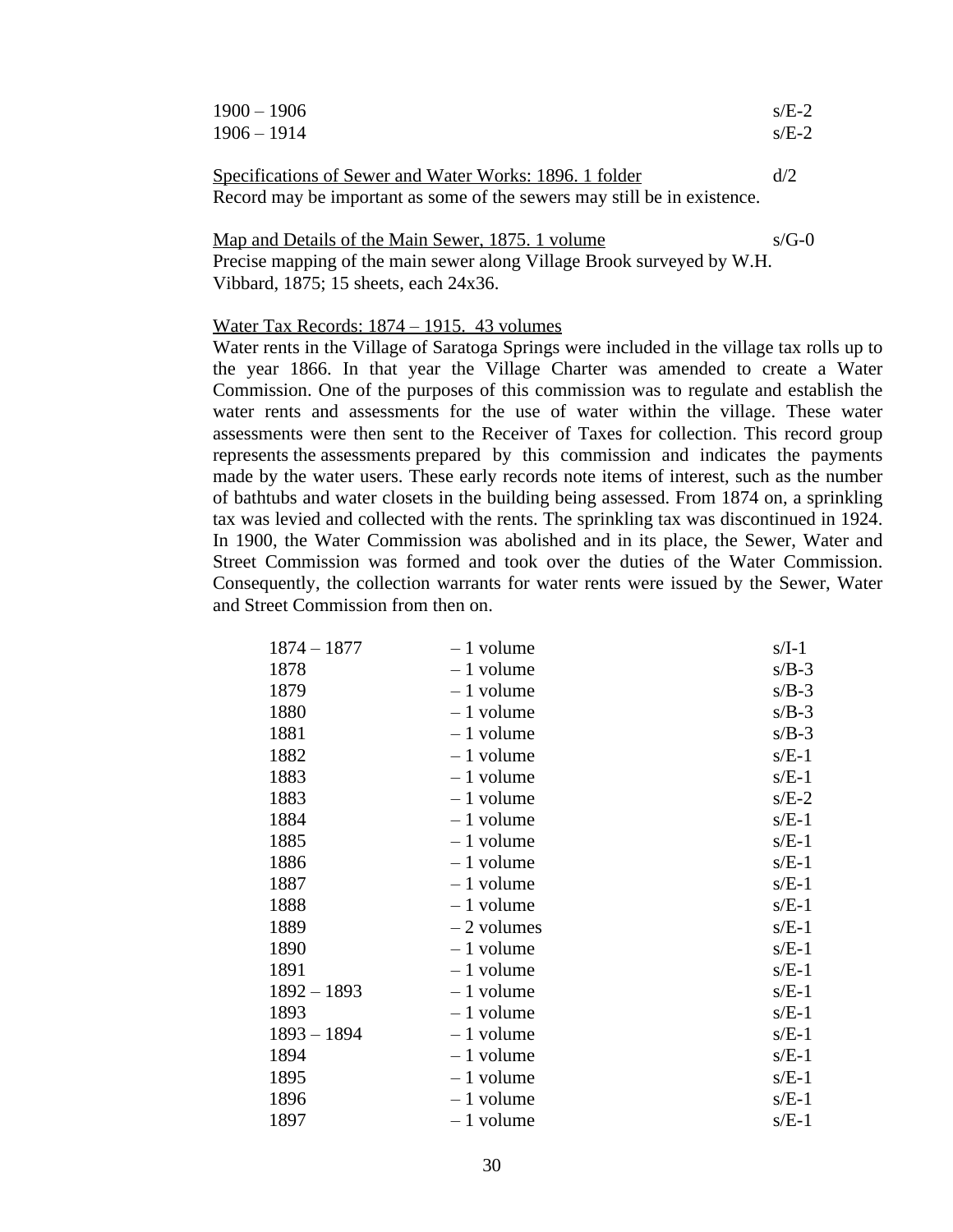| 1898          | $-1$ volume                                    | $s/E-1$ |
|---------------|------------------------------------------------|---------|
| 1899          | $-1$ volume                                    | $s/E-1$ |
| 1900          | $-1$ volume                                    | $s/E-1$ |
| 1901          | $-1$ volume                                    | $s/E-1$ |
| 1902          | $-1$ volume                                    | $s/E-2$ |
| 1903          | $-1$ volume                                    | $s/E-2$ |
| 1904          | $-1$ volume                                    | $s/E-2$ |
| 1905          | $-1$ volume                                    | $s/E-2$ |
| 1906          | $-1$ volume                                    | $s/E-2$ |
| 1907          | $-1$ volume                                    | $s/E-2$ |
| 1908          | $-1$ volume                                    | $s/E-2$ |
| 1909          | $-1$ volume                                    | $s/E-2$ |
| 1910          | $-1$ volume                                    | $s/E-2$ |
| 1911          | $-1$ volume                                    | $s/E-2$ |
| 1912          | $-1$ volume                                    | $s/E-2$ |
| 1913          | $-1$ volume                                    | $s/E-2$ |
| 1914          | $-1$ volume                                    | $s/E-2$ |
| $1905 - 1908$ | $-1$ volume non-consumer fire assessment s/E-2 |         |
| $1905 - 1907$ | $-1$ volume repair charges                     | $s/E-2$ |
|               |                                                |         |

## **Sewer and Water Commission Minutes: 1900 – 1901. 1 volume (see below)**

This Board was created in 1900 to combine into one the former Sewer Commission and the former Water Commission. Its lifespan was short since, in 1901, this Commission evolved into the Sewer, Water and Street Commission.

#### **Sewer, Water and Street Commission: 1901 – 1915. 14 volumes**

In 1901, the Sewer, Water and Street Commission was finally formed. The jurisdiction granted to this Commission was originally held by the trustees of the village. Over time, this authority has been delegated to the Avenue Commissioners, Street Commissioners and Water Commissioners. An act of the legislature in 1901 merged these commissions into one.

Annual Reports to the Board of Trustees:  $1905 - 1915$ . 2 folders d/2 Yearly reports on the condition of the streets and bridges and budgetary needs for the ensuing year; these are not as detailed as the annual statements.

Annual Statements, Receipts and Disbursements of the Sewer, Water and Street Commissioners to the Board of Trustees: 1907 – 1914. 2 volumes

| $1907 - 1908$ | $s/H-2$ |
|---------------|---------|
| $1913 - 1914$ | $s/H-2$ |

Expenditures:  $1904 - 1905$ . 1 folder d/2

Franchises:  $1902 - 1914$ . 1 folder d/2 Franchises granted to the Hudson Valley Railway Company for the years 1902, 1903 1910, 1913 and 1914 as well as a petition for crossing West Avenue, New Street and West Circular Street for 1907. Also, North River Railway Company and D&H Railway Company.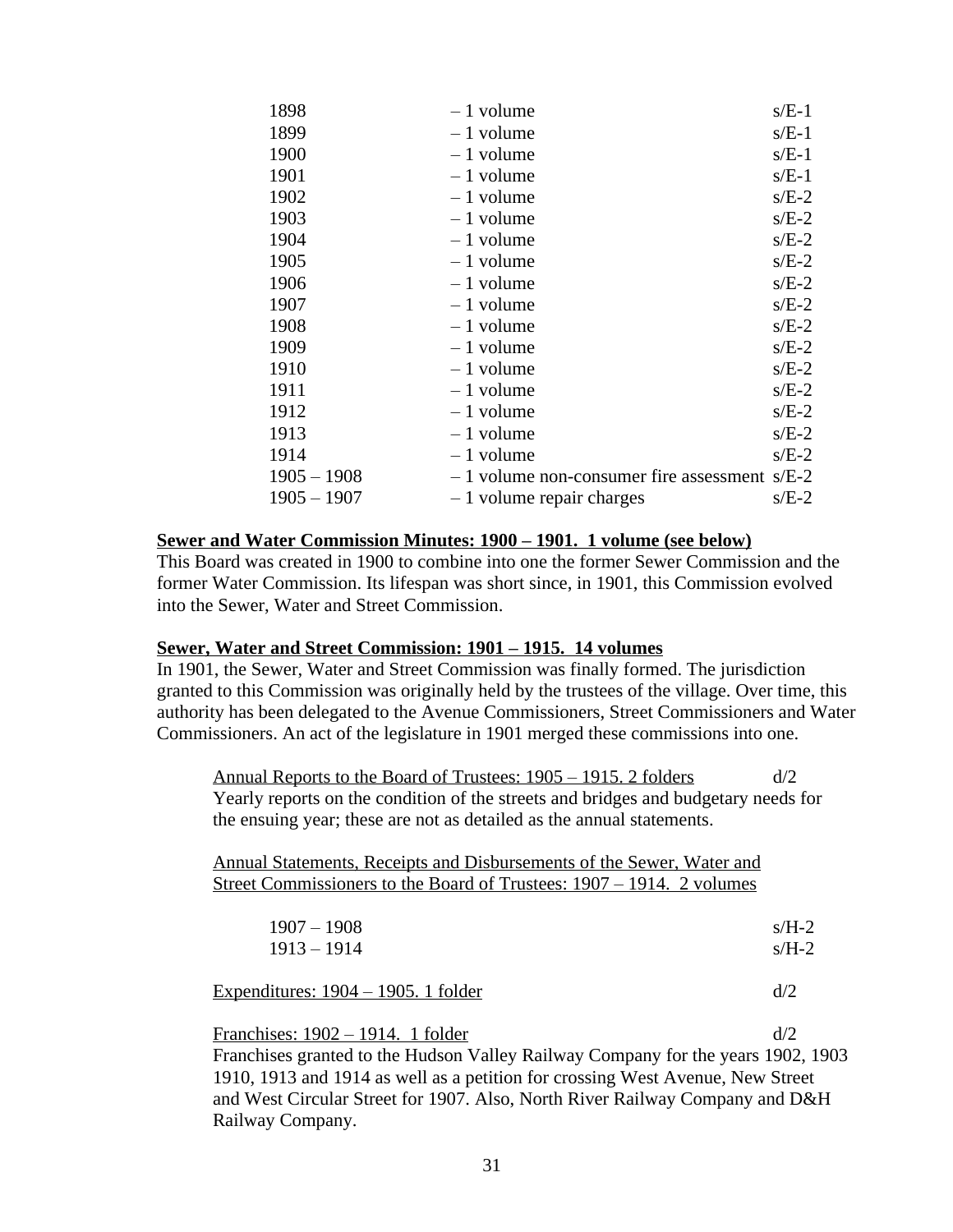| Funds Distribution: 1900 – 1915. 1 volume                                | $s/H-1$ |
|--------------------------------------------------------------------------|---------|
| Complete details of how various bills were charged to funds for payment. |         |

Hearing:  $1905.$  1 volume s/F-3 Part two of a hearing investigating alleged misconduct by the Sewer, Water and Street Commissioners. Part one has not been located.

Legal Papers:  $1885 - 1913$ . 14 folders d/2 The Village Attorney represented the Sewer, Water and Street Commission in various matters. These papers include the tax assessment of the Boston and Maine Railroad; Boston and Maine Railroad flagmen; location of track routes of the Union Electric Company; location of telephone poles by the Saratoga Telegraph and Telephone Company; damages incurred by the High Rock Spring Company; pollution of Kayderosseras Creek; pollution of the Village Brook by sewage contamination; lawsuits, including one of 1907-10 by Congress Hall; a letter from Lincoln Spring Company, 1901, requesting sprinkling on South Broadway as far as the corporation line; and the water supply.

Minutes of the Meetings of the Sewer, Water and Street Commission: 1900 – 1915. 6 volumes

| $1900 - 1901$ | $s/F-3$ |
|---------------|---------|
| $1901 - 1902$ | $s/F-3$ |
| $1902 - 1906$ | $s/F-3$ |
| $1906 - 1907$ | $s/F-3$ |
| $1906 - 1911$ | $s/F-3$ |
| $1911 - 1915$ | $s/F-3$ |

Record of Bills Paid:  $1900 - 1915$ . 1 volume s/I-1 Includes all the bills paid by the Commission and the goods or services for which they were intended.

Speedway: 1907. 1 folder Proposal for a road from Lake Avenue to the Speedway. Includes maps and legal documentation. *Moved to the map collection #493, #494.*

Sprinkling Assessments: 1910 – 1914. 3 volumes

Volumes are alphabetical by property owner's name and include address and assessment.

| 1910 | $s/F-3$ |
|------|---------|
| 1911 | $s/F-3$ |
| 1914 | $s/F-3$ |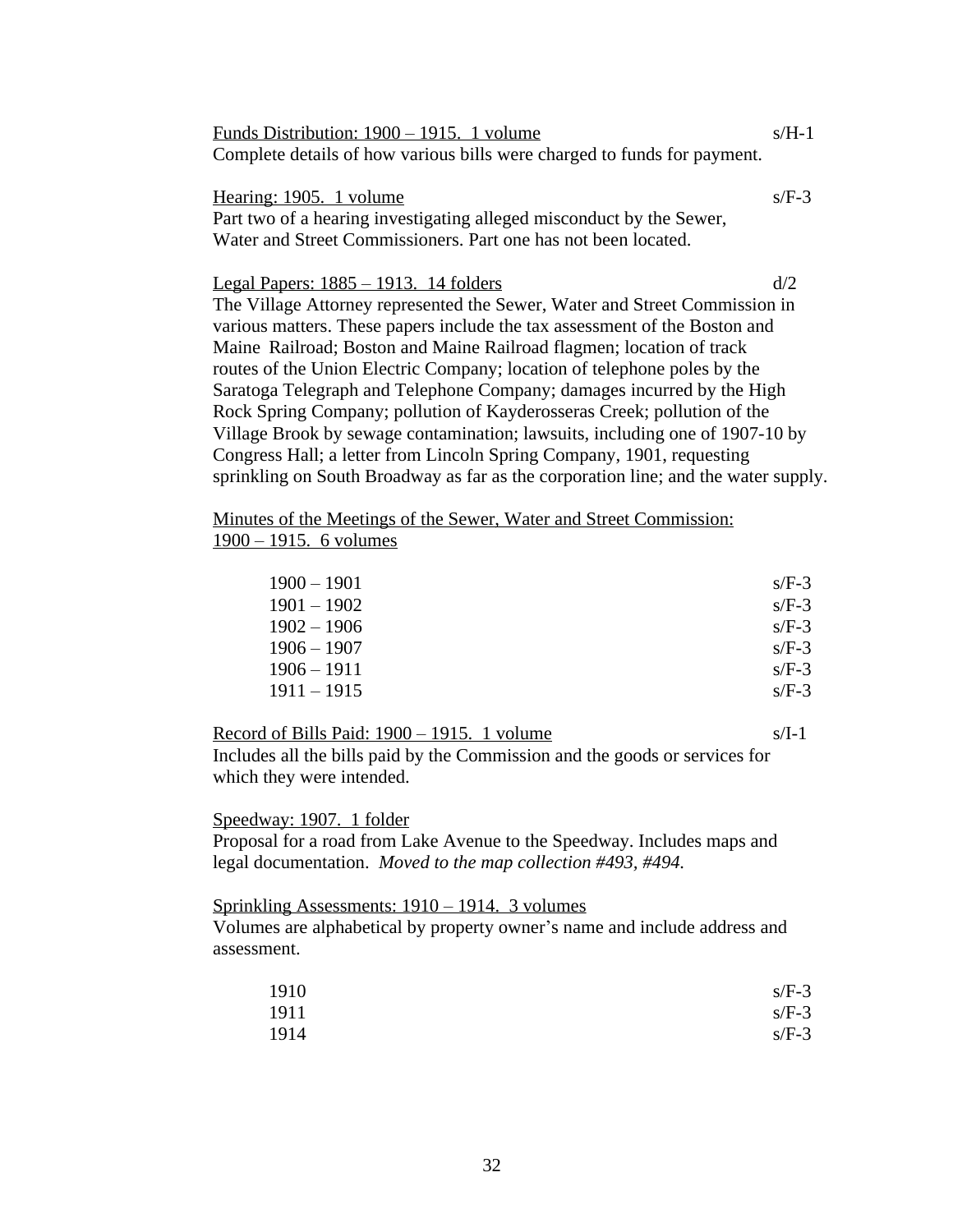- First National Bank.
- 1872 1878 Distribution of monies by various funds. Accounts with the Commercial National Bank.

1866 – 1873 "Treasurer's Book" accounts detailed by department. 1868 – 1875 "Clerk's Ledger" accounts detailed by department.

- with the Saratoga Savings Bank.
- with the first National Bank
- 
- 
- 
- 
- 1895 1897 General Ledger
- 1897 1900 Bank ledger. Accounts with the First National Bank
- 1903 1906 Bank ledger. Accounts with the First National Bank

# **Chattel Mortgages: 1849 – 1915. 7 volumes** F-4

A record of all chattel mortgages for 1849 – 1915. Lists property, mortgagors and mortgagees.

#### **SUB-RECORD GROUP: 2.3**

#### **RECEIVER OF TAXES AND ASSESSMENTS: 1849 – 1915. 24 VOLUMES**

In 1872, a law was passed creating the office of the Receiver of Taxes for the Town and Village of Saratoga Springs. This office had the responsibility of collecting taxes for both the Village and the Town. It was designed to join the offices of Treasurer for the Village and Collector of Taxes for the Town. The Receiver of Taxes was an elected official under the Town government but since the majority of the accounts handled by this office were Village accounts, these records have been grouped under the Village record group and include chattel mortgages, ledgers, account books and tax sale books.

#### **Account Books: 1866 – 1906. 13 volumes** F-4

The account books represent receipts and payments made by the Village and Town. In some ledgers the accounts are separated by department (street, cemetery, etc.) and other ledgers show a distribution of funds (school, dogs, town hall, etc.)

- 1878 1882 General account of all funds received and disbursed. Accounts 1882 – 1886 General account of all funds received and disbursed. Accounts 1886 – 1890 General Ledger 1890 – 1892 General Ledger 1890 – 1896 Some fund distribution shown 1892 – 1895 General Ledger
- 
-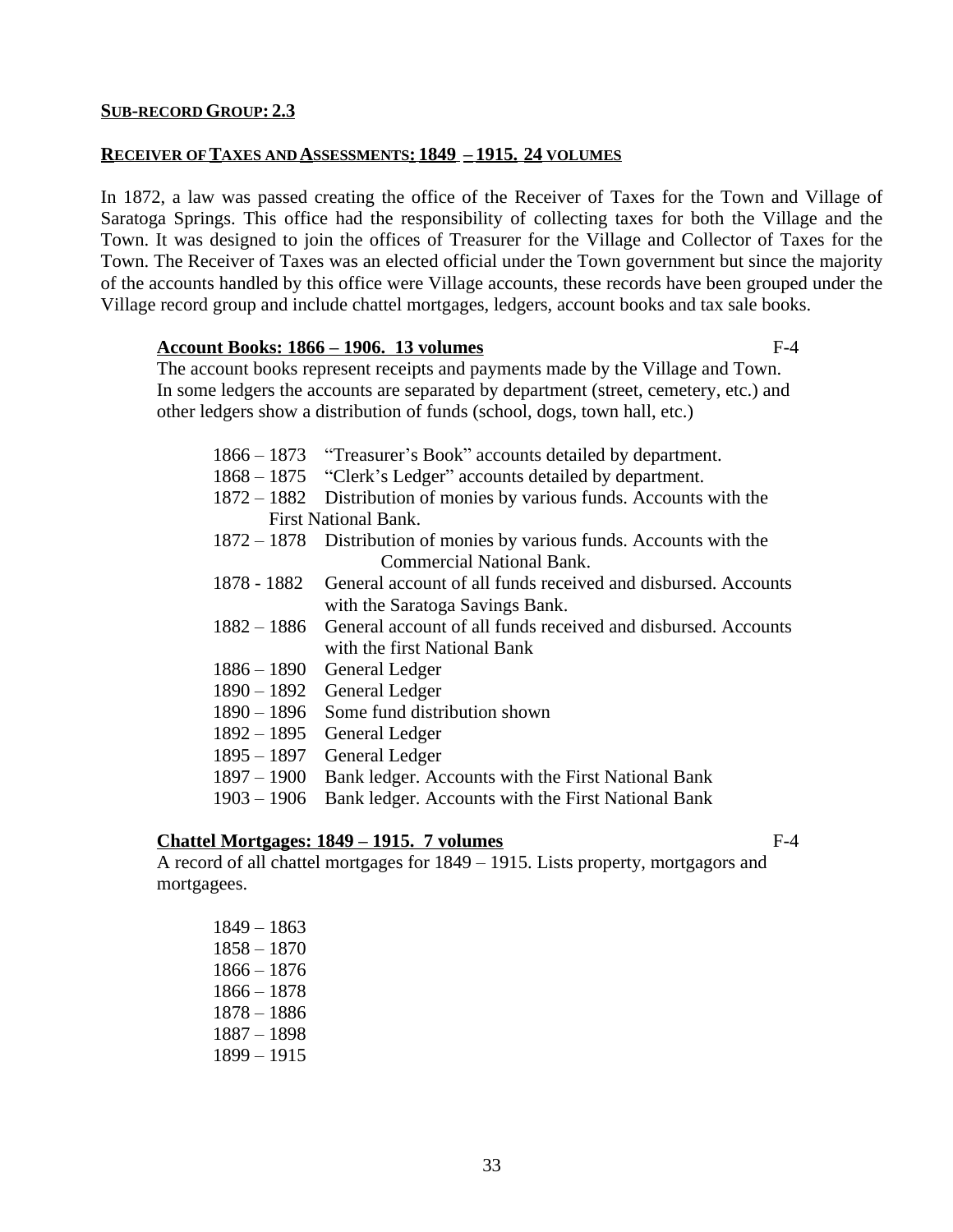# **Correspondence: 1903 – 1911. 5 folders** d/2

Miscellaneous correspondence and memos received by the Receiver of Taxes. Arranged alphabetically by sender's last name. Collection includes correspondence regarding Trask and Batcheller and an official statement of 1903.

## **Tax Sales: 1885 – 1915. 4 volumes**

According to the laws of 1880, the Receiver of Taxes was to advertise and sell any property within the town or village on which taxes were unpaid. These books record property sold under the Tax Sale Law. They include names of owners and buyers, with descriptions of the lots sold.

| $1880 - 1899$ | $s/F-0$ |
|---------------|---------|
| $1885 - 1910$ | $s/F-0$ |
| $1901 - 1914$ | $s/F-0$ |
| $1912 - 1915$ | $s/F-0$ |

#### **SUB-RECORD GROUP: 2.4**

#### **TAX RECORDS: 1866 – 1915. 95 VOLUMES**

The earliest tax records available for the Village of Saratoga Springs begin in 1866 and, with the exception of two years, continue through 1915. These tax records were prepared by the Village assessors and sent to the Receiver of Taxes for collection. Warrants commanding collection issued by the Board of Trustees are attached. Included in the taxes were school taxes up to 1867 when, by an act of the legislature, schools were placed under the Board of Education. Water taxes were also part of the Village taxes until 1866 when the Water Commission was created to assess and prepare water tax rolls. Water tax records are a separate record group for the Village and the City.

#### **Tax Records: 1866 – 1915. 58 volumes**

| $1866 - 1$ volume assessment roll (no warrant) | $s/D-0$ |
|------------------------------------------------|---------|
| 1 volume tax roll                              | $s/D-0$ |
| $1867 - 1$ volume assessment roll (no warrant) | $s/D-0$ |
| 1 volume tax roll                              | $s/D-0$ |
| $1868 - 1$ volume tax roll                     | $s/D-1$ |
| $1869 - 1$ volume tax roll                     | $s/D-1$ |
| $1871 - 1$ volume tax roll (no warrant)        | $s/D-1$ |
| 1 volume tax roll                              | $s/D-1$ |
| $1872 - 1$ volume tax roll (no warrant)        | $s/D-1$ |
| 1 volume tax roll (no warrant)                 | $s/D-1$ |
| 1 volume tax roll                              | $s/D-1$ |
| $1873 - 1$ volume assessment roll (no warrant) | $s/D-1$ |
| Includes hackman licenses.                     |         |
| 1 volume assessment roll (no warrant)          | $s/D-1$ |
| 1 volume tax roll                              | $s/D-1$ |
| $1874 - 1$ volume tax roll                     | $s/D-1$ |
| $1875 - 1$ volume tax roll                     | $s/D-1$ |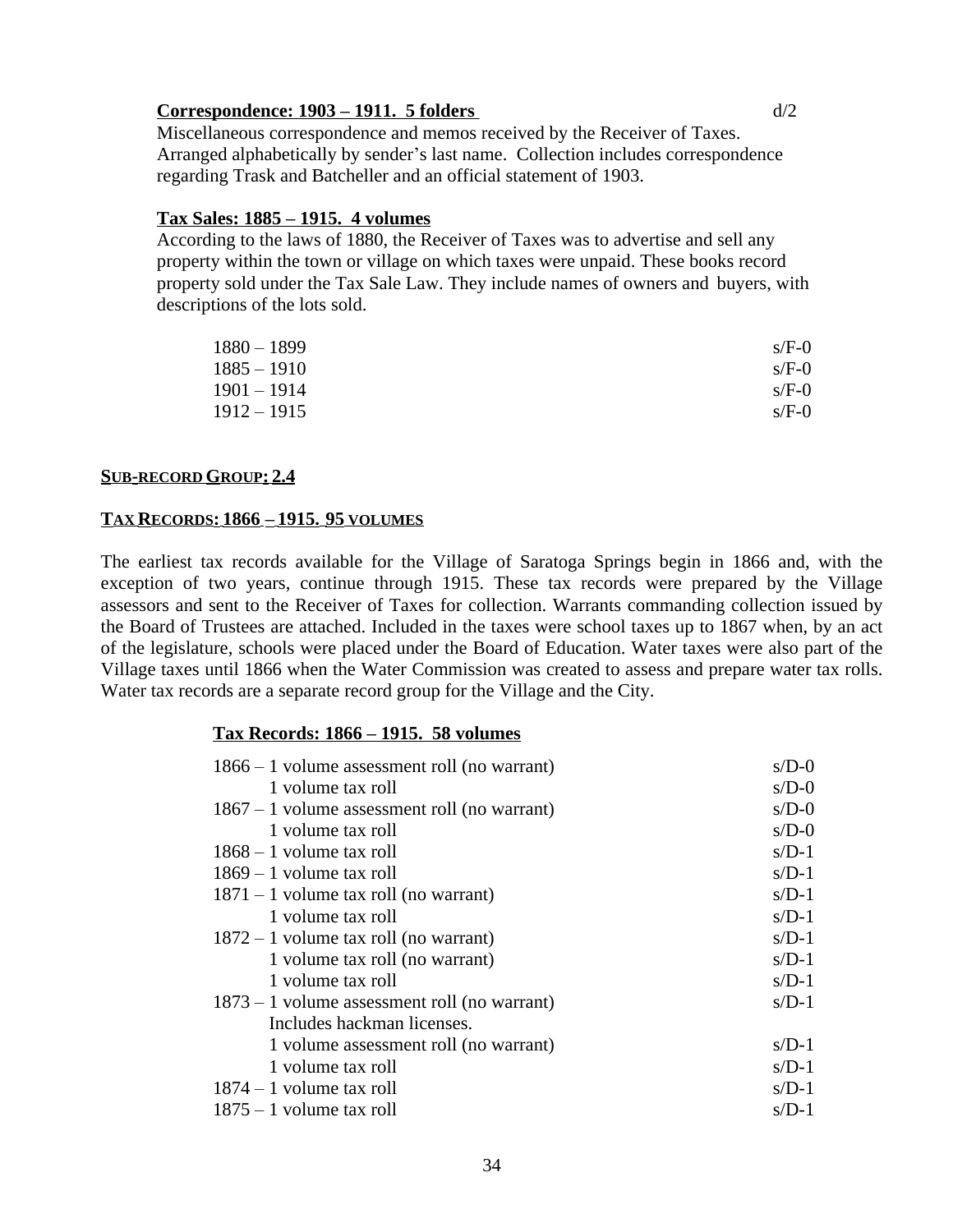| $1876 - 1$ volume tax roll                         | $s/D-1$ |
|----------------------------------------------------|---------|
| $1877 - 1$ volume tax roll                         | $s/D-1$ |
| $1878 - 1$ volume tax roll                         | $s/D-1$ |
| $1879 - 1$ volume assessment roll (no warrant)     | $s/D-1$ |
| 1 volume tax roll                                  | $s/D-1$ |
| $1881 - 1$ volume tax roll                         | $s/D-1$ |
| $1882 - 1$ volume tax roll                         | $s/D-1$ |
| $1883 - 1$ volume tax roll                         | $s/D-1$ |
| $1884 - 1$ volume tax roll                         | $s/D-1$ |
| $1885 - 1$ volume tax roll                         | $s/D-1$ |
| $1886 - 1$ volume tax roll                         | $s/D-1$ |
| 1 volume assessment roll for East section          | $s/D-1$ |
| $1887 - 1$ volume assessment roll for East section | $s/D-1$ |
| 1888 – 1 volume assessment roll for East section   | $s/D-1$ |
| $1889 - 1$ volume assessment roll for East section | $s/D-1$ |
| $1890 - 1$ volume tax roll                         | $s/D-1$ |
| $1891 - 1$ volume tax roll                         | $s/D-1$ |
| $1892 - 1$ volume tax roll                         | $s/D-1$ |
| $1893 - 1$ volume tax roll                         | $s/D-2$ |
| $1894 - 1$ volume tax roll                         | $s/D-2$ |
| $1895 - 1$ volume tax roll                         | $s/D-2$ |
| $1896 - 1$ volume tax roll                         | $s/D-2$ |
| $1897 - 1$ volume tax roll                         | $s/D-2$ |
| $1898 - 1$ volume tax roll                         | $s/D-2$ |
| $1899 - 1$ volume tax roll                         | $s/D-2$ |
| $1900 - 1$ volume tax roll                         | $s/D-2$ |
| $1901 - 1$ volume tax roll                         | $s/D-2$ |
| $1902 - 1$ volume tax roll                         | $s/D-2$ |
| $1903 - 1$ volume tax roll                         | $s/D-2$ |
| $1904 - 1$ volume tax roll                         | $s/D-2$ |
| $1905 - 1$ volume tax roll                         | $s/D-2$ |
| $1906 - 1$ volume tax roll                         | $s/D-2$ |
| $1907 - 1$ volume tax roll                         | $s/D-2$ |
| $1908 - 1$ volume tax roll                         | $s/D-2$ |
| $1909 - 1$ volume tax roll                         | $s/D-3$ |
| $1910 - 1$ volume tax roll                         | $s/D-3$ |
| $1911 - 1$ volume tax roll (spine marked "1912")   | $s/D-3$ |
| $1912 - 1$ volume tax roll                         | $s/D-3$ |
| $1913 - 1$ volume tax roll                         | $s/D-3$ |
| $1914 - 1$ volume tax roll                         | $s/D-3$ |
| $1915 - 1$ volume tax roll                         | $s/D-3$ |

*Missing in 2008: Village tax records for 1870 and 1880*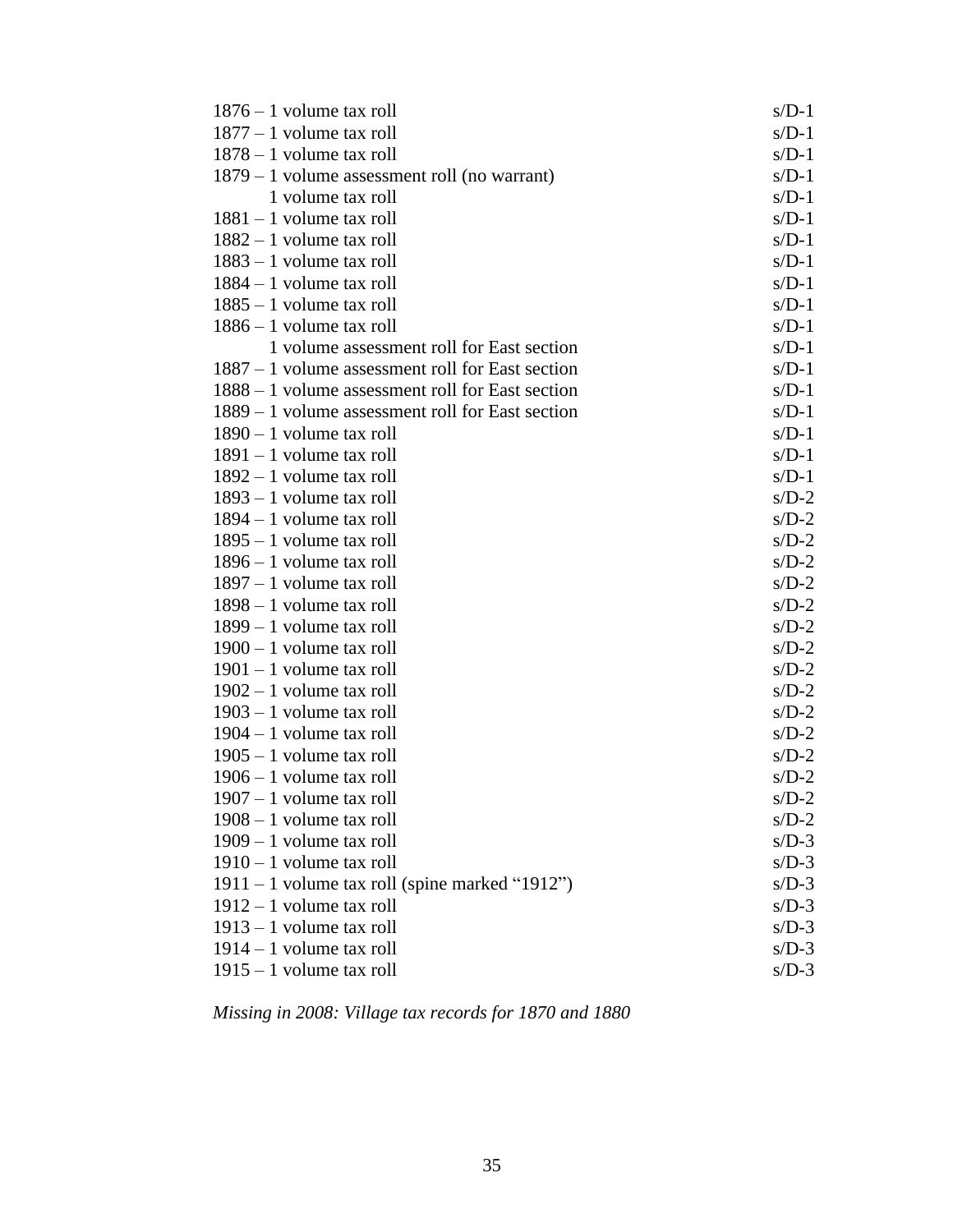# **Day books: 1872 – 1915. 37 volumes** s/D-3

These books show a record of payments for taxes and list names and amounts paid. There is one book for each year from  $1872 - 1915$ , except 7 missing volumes.

*Missing in 2008: Day books for 1876, 1877, 1878, 1879, 1880, 1913 and 1914.*

# **SUB-RECORD GROUP 2.5**

# **MISCELLANEOUS: 1843 – 1913. 4 VOLUMES**

These records are related to the village government in some manner, but are not necessarily an integral part of a particular office. In some instances they were used by two or more offices (e.g., assessor's maps). The records have been arranged alphabetically.

# **Assessor's Maps: 1894. 2 volumes**

These volumes show the location and boundaries of the real estate within the Village of Saratoga Springs. There is no indication of which office generated these volumes.

| Assessment Map, Inside District of Saratoga Springs,<br>by Samuel Mott, City Engineer, 1894, revised 1915.                                                                       | $s/H-0$ |
|----------------------------------------------------------------------------------------------------------------------------------------------------------------------------------|---------|
| Assessment Map of Saratoga Springs, by Cramer and Eldridge,<br>Civil Engineers, Saratoga Springs, 1894                                                                           | $s/H-0$ |
| <u><b>Auction Sales: 1905 – 1913. 1 folder</b></u>                                                                                                                               | d/2     |
| Correspondence and other papers relating to the regulation of auction sales.                                                                                                     |         |
| <b>Citizens' Union of Saratoga: 1903. 1 folder</b><br>Legal papers concerning the filing of a certificate of nomination in the third ward.                                       | d/2     |
|                                                                                                                                                                                  |         |
| Comptroller's Correspondence: 1906 - 1910. 4 folders                                                                                                                             | d/2     |
| Miscellaneous correspondence and memos received and sent by the Village Comptroller.<br>Arranged alphabetically by receiver or sender's name.                                    |         |
| <u>Dog Registers: 1911 – 1913. 1 volume</u>                                                                                                                                      | $s/F-4$ |
| Lists owner, address, description (breed and color) and fee paid; separate index volume.                                                                                         |         |
| Greenridge Cemetery Book: 1843 - 1847. 1 volume<br>Resolutions of the Board of Trustees in relation to sale of lots in Greenridge Cemetery.<br>Includes some lists of lots sold. | $s/D-0$ |
| Plumbers' Bonds: ca. 1908. 1 folder<br>A single sheet from a ledger recording 23 plumbers in business with addresses and sureties<br>given.                                      | d/2     |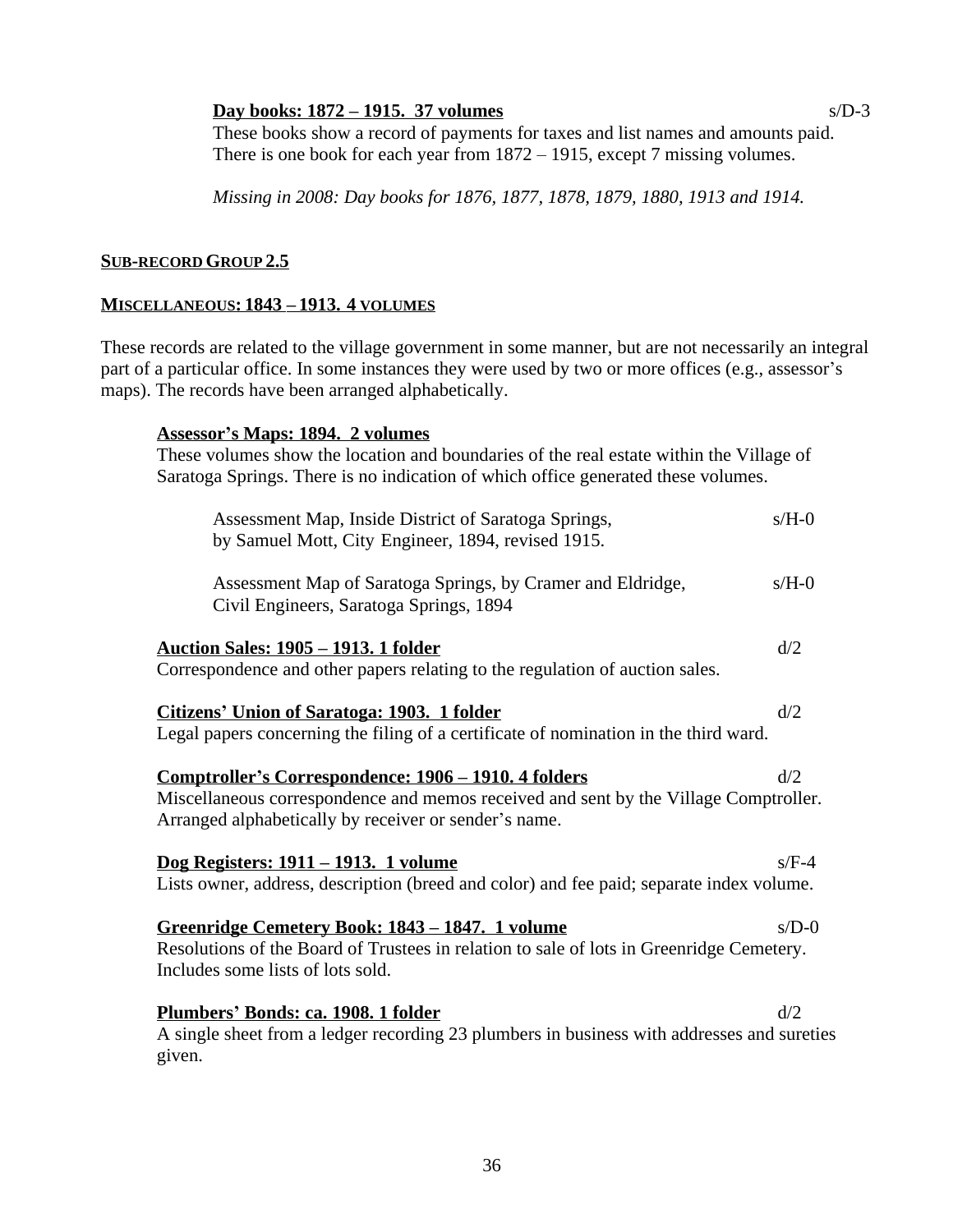# *CITY OF SARATOGA SPRINGS*

# *1915 – PRESENT*

#### *APPROXIMATELY 99 CUBIC FEET OF RECORDS*

In 1915, the Village and Town of Saratoga Springs were incorporated to form the City of Saratoga Springs. The adopted charter gave the City the commission form of government. An elected City Council comprising a Mayor and four commissioners, elected autonomously and each having a separate single vote on the Council, carry out the charter mandate. The records of the City have been grouped according to the departments headed by the Council members: Accounts, Finance, Public Safety, Public Works and the Mayor's Department. One extra sub-record group has been created to accommodate the special activities of the government such as boards and committees, etc.

#### *SUB-RECORD GROUPS:*

- **3.1 Accounts Department: 1915 – 1968 48 volumes** The Commissioner of Accounts is also the City Clerk and the Purchasing Agent for the City. Per city charter, the Commissioner of Accounts is also the City Assessor and the City's Records Management Officer. Collection includes assessment rolls, ledgers, licenses, chattel mortgages, City Council minutes, elections and general correspondence.
- **3.2 Finance Department: 1915 – 1976 82 volumes** Collection includes annual statements, budgets, correspondence, ledgers, and tax rolls.
- **3.3 Mayor's Department 1915 – 2002 2 volumes** Collection includes City Attorney, Correspondence, City Engineer (to 2002), and City Council.
- **3.4 Public Safety Department 1915 – 1999 175 volumes** Collection includes police, fire, health, code enforcement, general correspondence.
- **3.5 Public Works Department 1915 – 1974 35 volumes** Collection includes budgets, city buildings and parks including the Casino and Congress Park; water department and utility tax records, streets and highways, and general correspondence.
- **3.6 Special Activities 1915 – 2002 44 volumes** Collection includes City Court, City Historian, Civil Service, Housing Authority, Planning Board, Youth Commission, Urban Heritage Area, Urban Renewal, War Council, Zoning Board of Appeals, and Zoning Ordinance.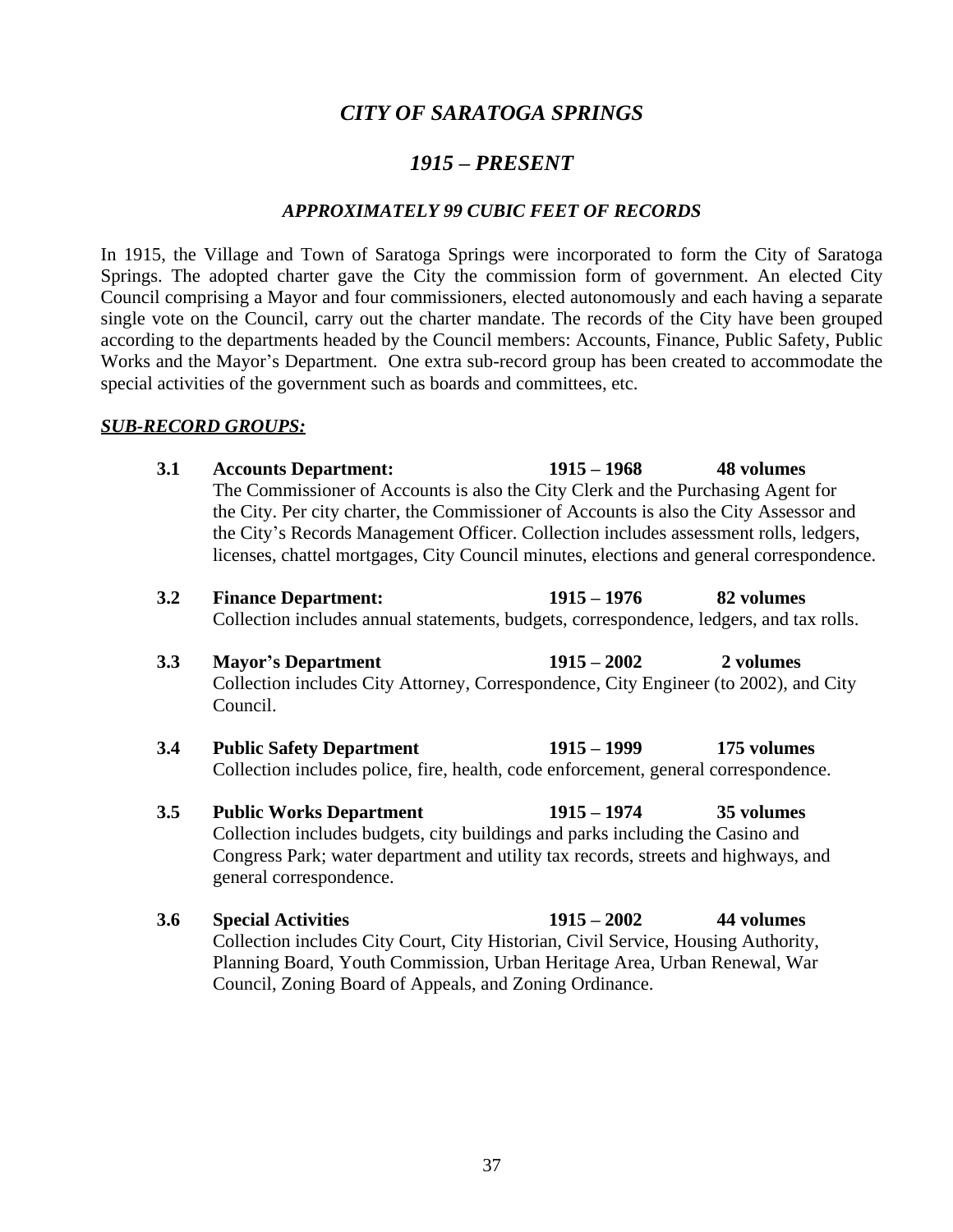#### **SUB RECORD GROUP: 3.1**

#### **ACCOUNTS DEPARTMENT: 48 VOLUMES**

The Accounts Department is responsible for two major areas of city work: purchasing and assessments. As purchasing agent, the department orders all supplies for the City. Bids were prescribed for any purchase over \$1,000 until 2004; currently they are prescribed for any purchase over \$10,000. As the assessment department, all assessment data is compiled here and sent to the County for preparation of the assessment rolls; then warrant copies — known as tax rolls — are prepared and sent to the Finance Department for tax collection. The Accounts Department is also responsible for issuing all licenses, from dog to marriage to restaurants and lodging, to taxi, and collecting the fees involved. The City's charter was amended by referendum in November of 2001 and the changes included the transfer of the City's vital records and the duties of the Vital Records Registrar from the Department of Public Safety to the Department of Accounts. Finally, one of the most important functions of the Commissioner of Accounts and his department is to act as City Clerk. In this capacity, the Commissioner and his department are responsible for keeping all the minutes of the City Council and for the custody of all City records and documents. Thus in 1988 the City Council appointed the Commissioner of Accounts to serve as the City's Records Management Officer, a position mandated by Section 57.19 of the Arts and Cultural Affairs Law.

#### **Assessor's Map Book: circa 1920. 1 volume** s/M-3

Indicates the location and boundaries of real estate within the City; includes property owners' names.

#### **Chattel Mortgages: 1915 – 1961, 6 volumes**

By law, the City Clerk was responsible for keeping records of all chattel mortgages. From 1961 on this authority was given to the County Clerk. Alphabetical by surname and date, the chattel mortgages begin when the Village became the City of Saratoga Springs.

| $1915 - 1928$ | $s/E-4$ |
|---------------|---------|
| $1928 - 1936$ | $s/E-4$ |
| $1936 - 1944$ | $s/E-4$ |
| $1945 - 1952$ | $s/E-4$ |
| $1953 - 1959$ | $s/E-4$ |
| $1959 - 1961$ | $s/E-4$ |

#### **Elections: Lists of Enrolled Voters: 1942 and 1967 – 1968** s/M-0

Lists of enrolled voters for 1942 – 1943 and 1967-1968; there are twelve booklets, one for each district from 2 to 13 for 1942. There is one booklet for 1967 – 1968.

#### **Licenses: 1915 – 1961. 20 volumes**

These records have been divided into three parts: dog licenses, hack licenses and general.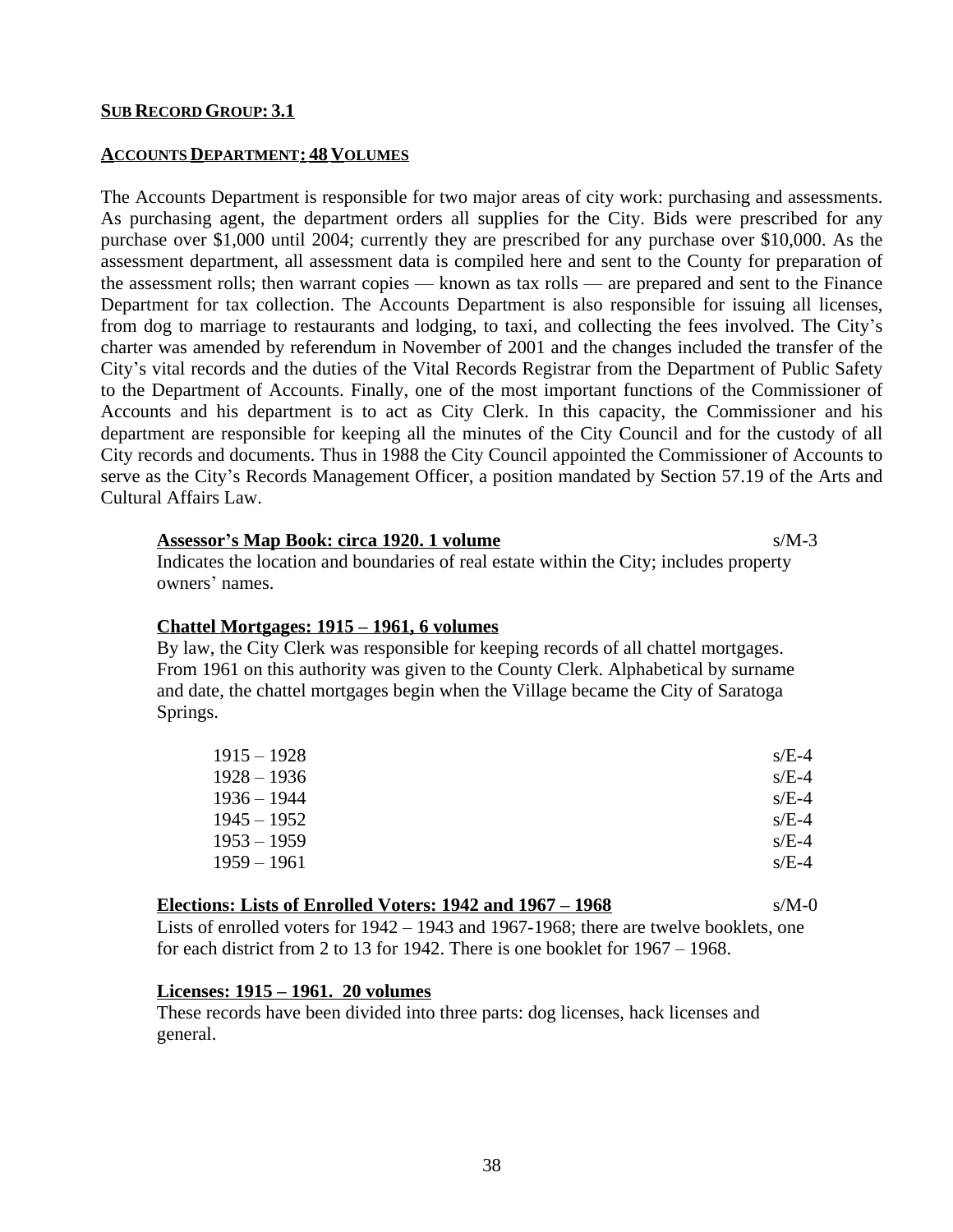### Dog Licenses: 1915 – 1933. 4 volumes

| 1915                                  | $s/M-0$ |
|---------------------------------------|---------|
| 1922                                  | $s/M-0$ |
| 1923                                  | $s/M-0$ |
| 1933 – Lists of delinquent dog owners | $s/M-0$ |

Hack and Vehicles:  $1926 - 1933$ . 8 volumes s/H-2 There if one volume for each year; includes name of license and license number.

General Licenses: 1915 – 1961. 8 volumes

These include marriage, trucking, hunting, peddlers, junk, sale of miscellaneous goods and services, exhibits, theaters, hotels and restaurants. Includes name, type of license, fee paid and date.

| $1915 - 1916$ |                                                          | $s/H-2$ |
|---------------|----------------------------------------------------------|---------|
| $1915 - 1918$ |                                                          | $s/H-2$ |
| $1919 - 1921$ |                                                          | $s/H-2$ |
| $1922 - 1924$ |                                                          | $s/H-2$ |
| $1925 - 1926$ |                                                          | $s/H-2$ |
| $1927 - 1928$ |                                                          | $s/H-2$ |
| $1929 - 1932$ |                                                          | $s/H-2$ |
|               | 1937 – 1961 Volume of reports of monthly totals of types | $s/H-2$ |
|               | of licenses issued                                       |         |

#### **<u>Rentals: 1922 – 1952. 1 volume</u>** s/H-2

Rentals of city-owned property including City Hall, Convention Hall, houses and businesses.

#### **SUB-RECORD GROUP: 3.2**

#### **FINANCE DEPARTMENT: 1915 – 1976. 82 VOLUMES**

The Finance Department is the custodian of all monies collected or disbursed by the City. This includes the collection of all taxes and the handling of all tax sale properties. In addition, the department keeps all account books for the City and prepares and presents the City budget to the Council. All salaries and payroll matters are also handled here.

#### **Account Books: 1915 – 1966. 16 volumes**

This group includes all the cash received and all the monies paid out by City Council warrants. Some are done on a monthly basis, some on a daily basis.

Appropriation Account and Distribution of Claims: 1915 -1925. 4 volumes Each book has allocations for different funds

| $1915 - 1916$ | $s/G-3$ |
|---------------|---------|
| $1916 - 1920$ | $s/G-3$ |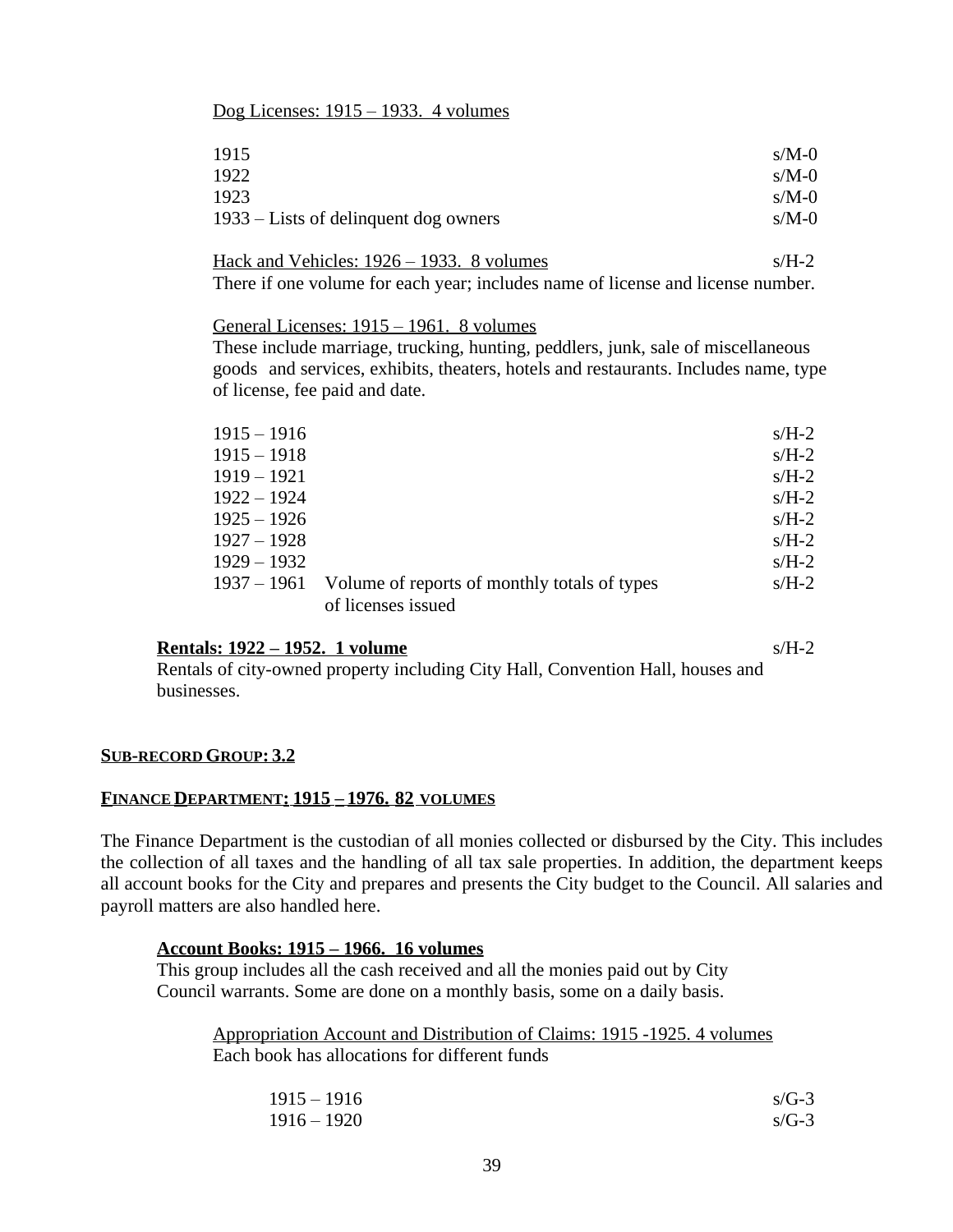| $1916 - 1922$ | $s/G-3$ |
|---------------|---------|
| $1923 - 1925$ | $s/G-3$ |

Appropriations Account Detail Sheets: 1936 – 1950. 3 volumes

| $1923 - 1925$ | $s/G-3$ |
|---------------|---------|
| $1936 - 1940$ | $s/G-3$ |
| $1942 - 1950$ | $s/G-3$ |

#### Cash Disbursement Books: 1915 – 1966. 3 volumes

Daily accounts of disbursements; show totals of expenditures and current appropriations.

| $1915 - 1940$ | $s/G-3$ |
|---------------|---------|
| $1941 - 1953$ | $s/G-3$ |
| $1953 - 1966$ | $s/G-3$ |

Monthly Cash Accounts: 1915 – 1966. 6 volumes

Cash received through taxes and revenues.

| $1915 - 1922$ | $s/I-3$ |
|---------------|---------|
| $1923 - 1929$ | $s/I-3$ |
| $1930 - 1931$ | $s/I-3$ |
| $1940 - 1949$ | $s/I-3$ |
| $1949 - 1959$ | $s/I-3$ |
| $1959 - 1966$ | $s/I-3$ |
|               |         |

#### **Annual Debt Statements: 1946 – 1948** s/N-0

These are statements filed with the State Comptroller in compliance with local finance law. The completed statement shows the total indebtedness of the City. There are three statements in this group, one for each year from 1946 to 1948. They are boxed with the following series, "Annual Reports."

#### **Annual Reports: 1934 – 1959. 24 reports** s/N-0

These are reports to the State Comptroller pursuant to the General Municipal Law. There is a report for each of those years with the exception of 1941 and 1948.

#### **Budgets and Trial Balances: 1916 – 1976. 1 volume**

Budgets: 1939 – 1976. 2003 s/M-0 The budgets for the City are prepared by the Finance Department from information supplied by the Mayor and Commissioners and then presented to the City Council for approval. There is one for each year from 1939 to 1976, and 2003.

| Trial Balances: $1916 - 1917$ . 1 volume |  |  |
|------------------------------------------|--|--|
|                                          |  |  |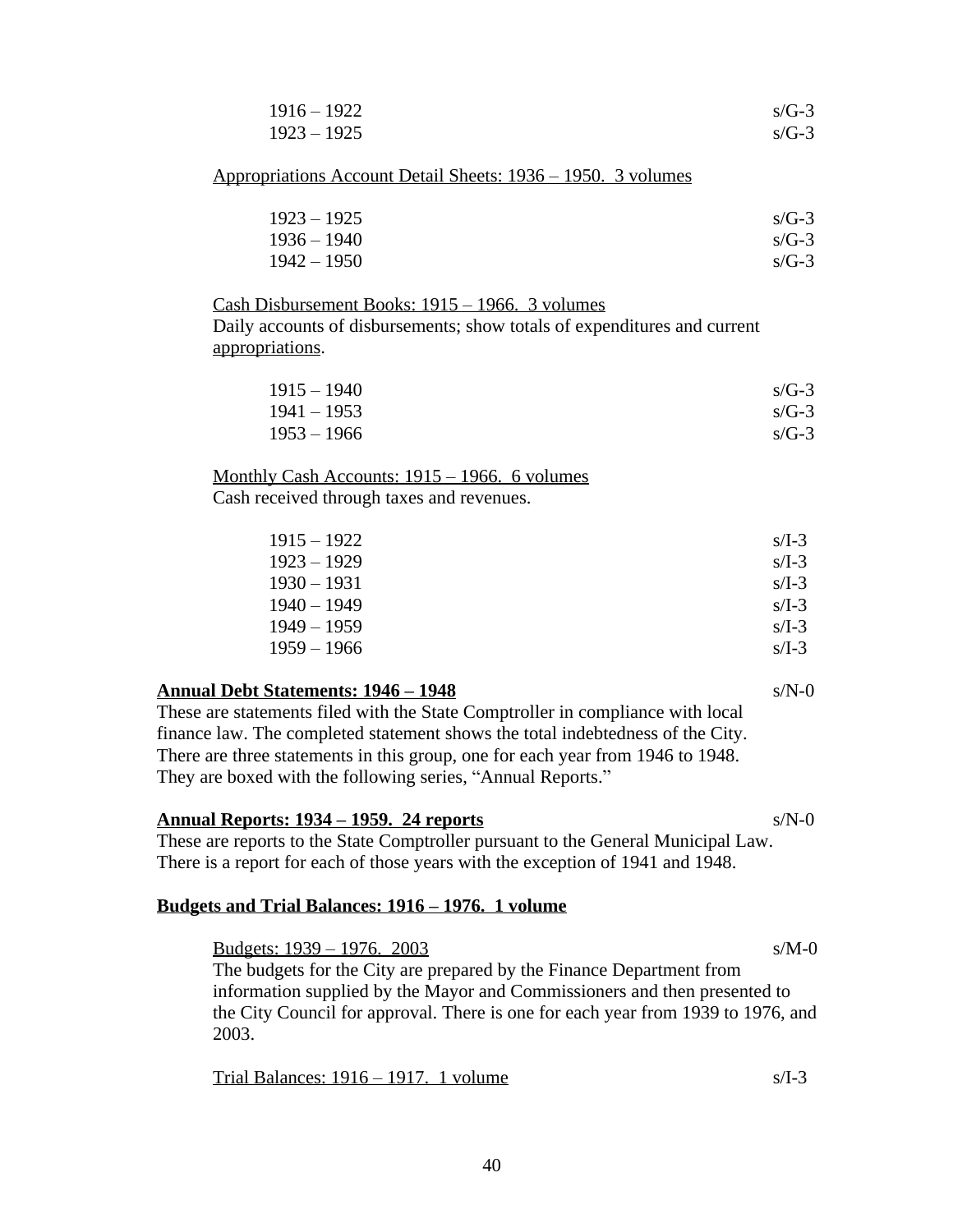Trial balances are periodically presented to the Council by the Finance Department in order to keep the Council informed of the City's financial picture. One example has been kept for historic interest.

#### **Payrolls and Salaries: 1915 – 1967** d/6

General correspondence and reports on the following subjects:

Allocation Compensation Plan Pension and Retirement Funds Salary proposals, reports and schedules Social Security

These are arranged chronologically. The 1941 report is by the New York State Bureau of Municipal Information and is a comparison of salaries for various offices. Included in this series is the payroll from June to August 1915, the first three months of the City's incorporation.

Payroll, 1923, 1924, 1936-42, 1943-67. 2 folders d/6

#### **Special Franchise Valuation: 1936 – 1940. 1 folder** d/6

The New York State Department of Taxation and Finance sets the tax equalization rate for special franchises and, with this information, the city determines the amount of taxes owed by each corporation. Correspondence and notices of special franchise valuation are included.

#### **Tax Records: 1916 – 1971. 65 volumes**

Under the City Charter, the tax records for the City are prepared based upon data collected and compiled by the City Assessor and staff of the Assessment Office within the City's Accounts Department. A duplicate copy of these records is sent to the Finance Department for the collection of taxes. The Finance Department tax roll has a permanent retention, and is the one kept for each year because it indicates payment, but is otherwise identical to the assessment roll. For the years 1930, 1934, 1935 and 1936, there are two volumes for each year, one for the inside district and one for the Outside District. From 1937 on, there is one volume for each year divided into two parts: Inside and Outside district. Each book also includes separate sections for special franchises, exempt properties and utility realty within the tax district.

*Also with one volume per year: 1948- 1971 except 1956. There are about 21 cubic feet of space (7 shelves) used for this record series. Most volumes are in fair to good condition but they are very large and heavy so they are difficult to carry and to copy. Microfilm copies are kept in the Records Management Office in City Hall, room 5. To make an appointment, call 518-587-3550, ext. 2617. Note that images scanned from the microfilmed tax rolls from 1916- 1990 are now on the archives researcher computer.*

| 1916 | 1 volume tax roll  | $s/C-4$       |
|------|--------------------|---------------|
| 1917 | 1 volume tax roll  | $s/C-4$       |
| 1918 | 1 volume tax roll  | $s/C-4$       |
| 1919 | 1 volume tax roll  | $s/C-4$       |
| 1920 | 1 volume tax roll  | $s/C-4$       |
| 1921 | 1 volume tax roll  | $s/C-4$       |
| 1922 | 2 volumes tax roll | $s/C-4$ , G-4 |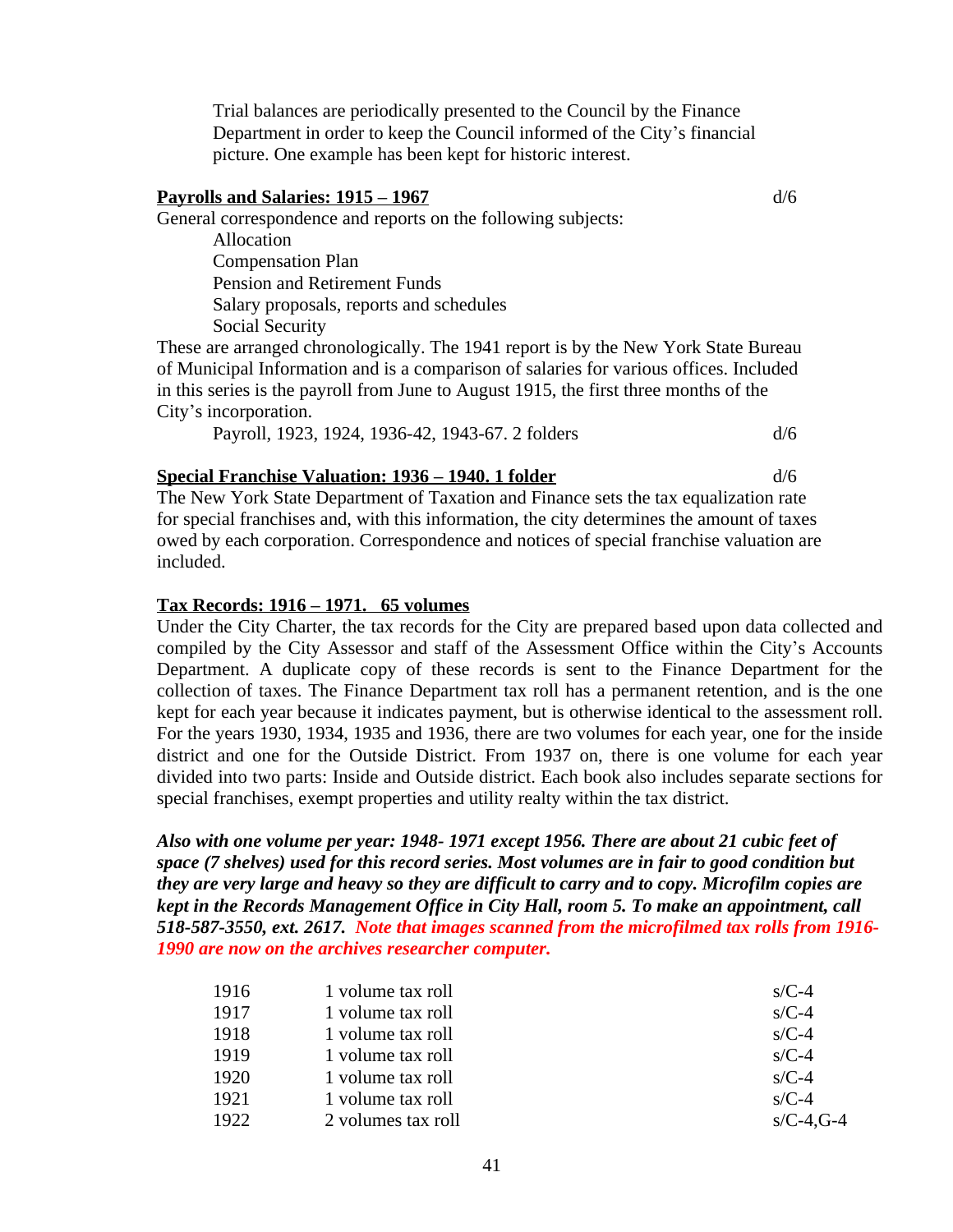| 1923 | 2 volumes tax roll                              | $s/C-4$ , G-4 |
|------|-------------------------------------------------|---------------|
| 1924 | 1 volume tax roll                               | $s/C-4$       |
| 1925 | 1 volume tax roll                               | $s/C-4$       |
| 1926 | 2 volumes tax roll                              | $s/B-4$ , G-4 |
| 1927 | 1 volume tax roll                               | $s/B-4$       |
| 1928 | 2 volumes tax roll                              | $s/B-4$ , G-4 |
| 1929 | 1 volume tax roll                               | $s/B-4$       |
| 1930 | 3 volumes tax roll                              | $s/B-4$ , G-4 |
| 1931 | 1 volume tax roll                               | $s/B-4$       |
| 1932 | 1 volume tax roll                               | $s/B-4$       |
| 1933 | 1 volume tax roll                               | $s/B-4$       |
| 1934 | 2 volumes tax roll                              | $s/A-4$       |
| 1935 | 2 volumes tax roll                              | $s/A-4$       |
| 1936 | 2 volumes tax roll                              | $s/A-4$       |
| 1937 | 1 volume tax roll                               | $s/A-4$       |
| 1938 | 1 volume tax roll                               | $s/A-4$       |
| 1939 | 1 volume tax roll                               | $s/A-4$       |
| 1940 | 1 volume tax roll                               | $s/A-4$       |
| 1941 | 1 volume tax roll                               | $s/D-4$       |
| 1942 | 1 volume tax roll                               | $s/D-4$       |
| 1943 | 1 volume tax roll                               | $s/D-4$       |
| 1944 | 1 volume tax roll                               | $s/D-4$       |
| 1945 | 1 volume tax roll                               | $s/D-4$       |
| 1946 | 1 volume tax roll                               | $s/D-4$       |
| 1947 | 2 volumes tax roll (one spine reads Assessment) | $s/D-4$       |
| 1948 | 1 volume tax roll                               | $s/D-4$       |
| 1949 | 1 volume tax roll                               | $s/D-4$       |
| 1950 | 1 volume tax roll                               | $s/D-4$       |
| 1951 | 1 volume tax roll                               | $s/H-3$       |
| 1952 | 1 volume tax roll                               | $s/H-3$       |
| 1953 | 1 volume tax roll                               | $s/H-3$       |
| 1954 | 1 volume tax roll                               | $s/H-3$       |
| 1955 | 1 volume tax roll                               | $s/H-3$       |
| 1956 | 2 volumes tax roll<br>destroyed, use microfilm  |               |
| 1957 | 1 volume tax roll                               | $s/H-3$       |
| 1958 | 1 volume tax roll                               | $s/H-3$       |
| 1959 | 1 volume tax roll                               | $s/H-3$       |
| 1960 | 1 volume tax roll                               | $s/H-3$       |
| 1961 | 1 volume tax roll                               | $s/H-3$       |
| 1962 | 1 volume tax roll                               | $s/H-4$       |
| 1963 | 1 volume tax roll                               | $s/H-4$       |
| 1964 | 1 volume tax roll                               | $s/H-4$       |
| 1965 | 1 volume tax roll                               | $s/H-4$       |
| 1966 | 1 volume tax roll                               | $s/H-4$       |
| 1967 | 1 volume tax roll                               | $s/H-4$       |
| 1968 | 1 volume tax roll                               | $s/H-4$       |
| 1969 | 1 volume tax roll                               | $s/H-4$       |
| 1970 | 1 volume tax roll                               | $s/H-4$       |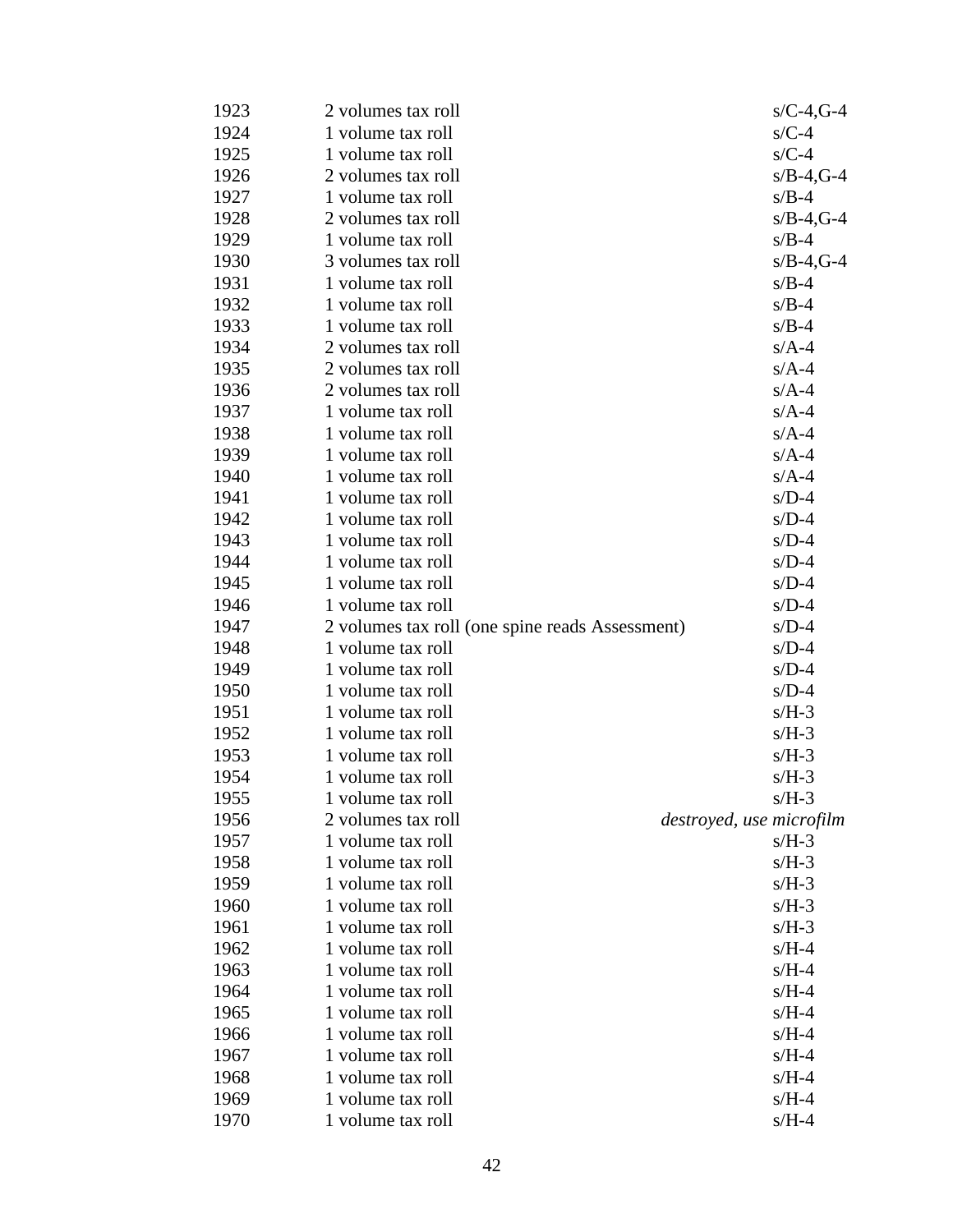#### 1971 1 volume tax roll s/H-4 **SUB-RECORD GROUP 3.3**

#### **MAYOR'S DEPARTMENT: 1915 – 1993. 2 VOLUMES**

The Mayor presides at the City Council meetings. He/she sees to the enforcement of the laws and ordinances of the City and, in addition, has general oversight of all City departments. The Mayor is responsible for the appointment of certain committees and special officers, the most significant of these being the City Attorney and, prior to 2002, the City Engineer. Since the City Charter was amended by referendum in 2001 with the changes beginning in 2002 and completed in 2004, the City Engineer and engineering staff were brought under the Department of Public Works. Another significant change to the Mayor's Department as a result of the 2001 amended City Charter is that the Mayor can now appoint a Deputy Mayor. The records in this group are mostly correspondence. They have been arranged chronologically by subject.

| <u> Appointment Letters: 1987 – 1988</u>      |         |
|-----------------------------------------------|---------|
| <u> Auditor's Reports: 1937 – 1971. 1 box</u> | $s/E-0$ |

#### **City Attorney: 1916 – 1971**

The City Attorney is appointed and works under the direct supervision of the Mayor. In this capacity, the City Attorney is the legal advisor for the City and deals with all legal matters concerning the City with help from an Assistant City Attorney, also appointed.

Annexation:  $1963 - 1971$ . 4 folders d/3 The City annexed 305 acres of land, now the site of Skidmore College, from the Town of Greenfield. These papers include maps, court records, tax implications and correspondence with state and federal officials.

Annual and Quarterly Reports d/4 These include all the activities of the City Attorney's office. Included are lists of cases that have been resolved and those under litigation.

Bonds: 1922 – 1969. 1 box s/L-0 From time to time, the city has issued bonds for improvements in certain areas or to meet the City's financial obligations in anticipation of taxes to be collected. Examples of various types of bonds are included. Bonds were issued for casino repairs, water and street improvements and other public works.

Bonds, 1879 – 1946. 1 volume *cross-reference* This volume begins when Saratoga Springs was a village and includes records of bonds issued for various projects. This volume is therefore listed under village records.

Correspondence:  $1936 - 1968$ . 5 folders d/4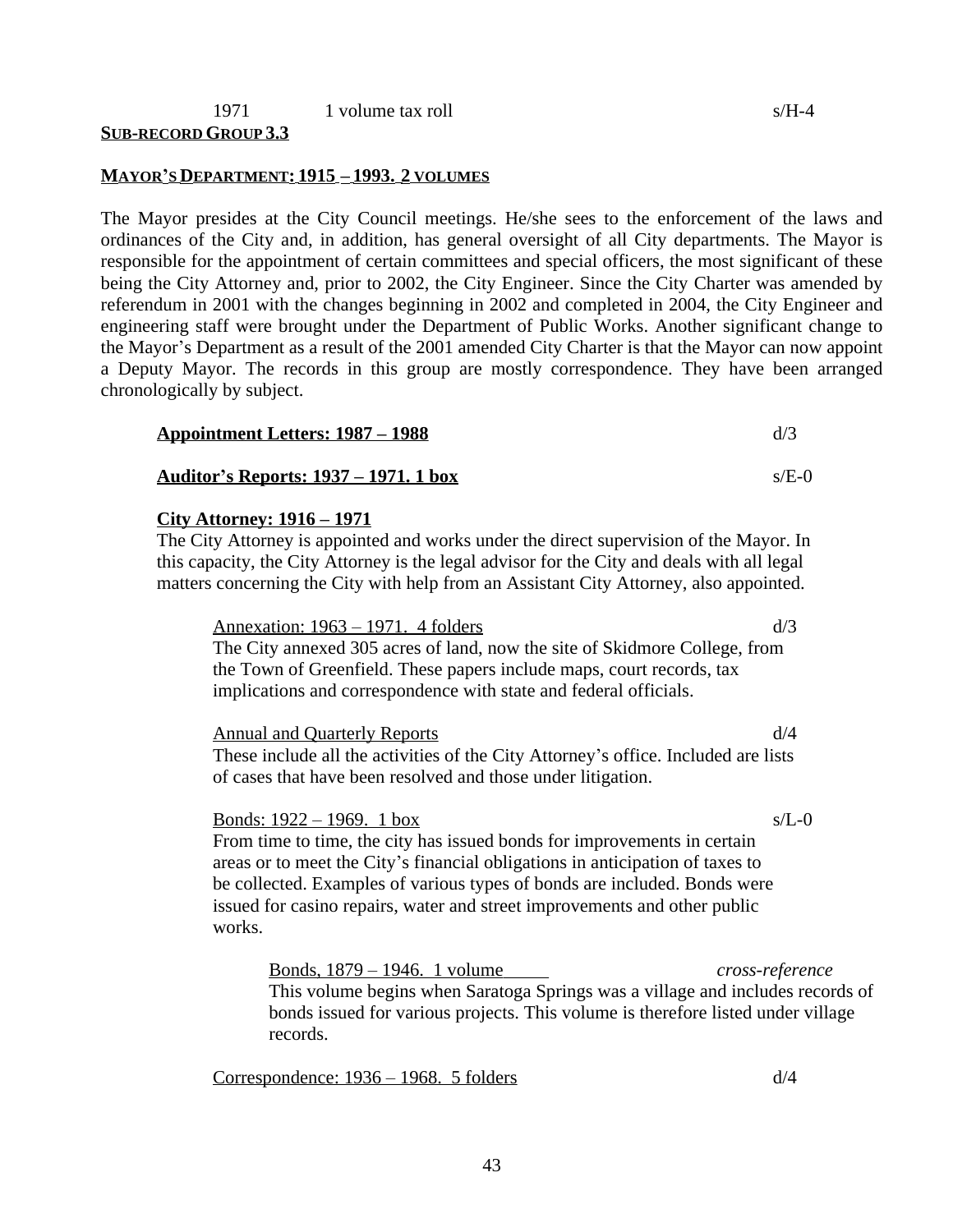General correspondence of the City Attorney concerning legal matters involving the city; includes material on the Youth Court Act, insurance and taxes.

Deeds: 1936 – 1967. 39 folders d/5 Tax deeds to property owned by the City or taken over by the City for tax sale purposes; arranged by year.

Equalization:  $1916 - 1966$ . 5 folders d/5 The City's case for tax equalization was handled by City Attorney Sheridan P. Wait. Later on, Mr. Wait sued the City for non-payment of services. These papers are reflective of the equalization proceedings.

Fire Insurance record book: 1917 – 1928. 1 volume s/E-1 Record book lists the fire insurance on different city buildings and vehicles and their contents.

Lake Houses:  $1921 - 1966$ . 1 folder d/5 Gambling, as it existed in the City of Saratoga Springs throughout the nineteenth century, came to an end in 1906. Gradually, some of the established lake houses added gambling facilities to their restaurants. By the 1920s and 1930s these and some newly erected houses offered excellent restaurants, big name entertainment and wide-open, though illegal, gambling. The Kefauver investigation into organized crime and a state investigation in the 1950s ended gambling at the lake houses. Newman's, one of the oldest of this group of lake houses, changed hands, lingered on in a deteriorating state and was taken over by the City for taxes. The records in this group document the City Attorney's involvement in acquiring the property of Newman's Lake House for tax sale.

#### **City Engineer: 1945 – 1969**

The City Engineer was a part time position for many years under the Public Works Department until 1967 when it became a full-time civil service position under the Mayor's Department. The office of the Engineer was directly under the Mayor until 2002. The revised City Charter, adopted by voter referendum in November of 2001, transferred the City Engineer and staff to the Department of Public Works.

Correspondence:  $1945 - 1969$ . 1 folder d/5

This group includes drainage problems, city ordinances, water works, zoning controversy of the Safeway store, etc. discussed with other city officers. The file is arranged chronologically.

Reports: 1945 – 1967

Village Brook Improvements: 1945. 1 report d/5

The Village Brook is the principal drainage for a large area within the City of Saratoga Springs. The portion of the stream that runs from the north side of Congress Park to an outlet immediately below the existing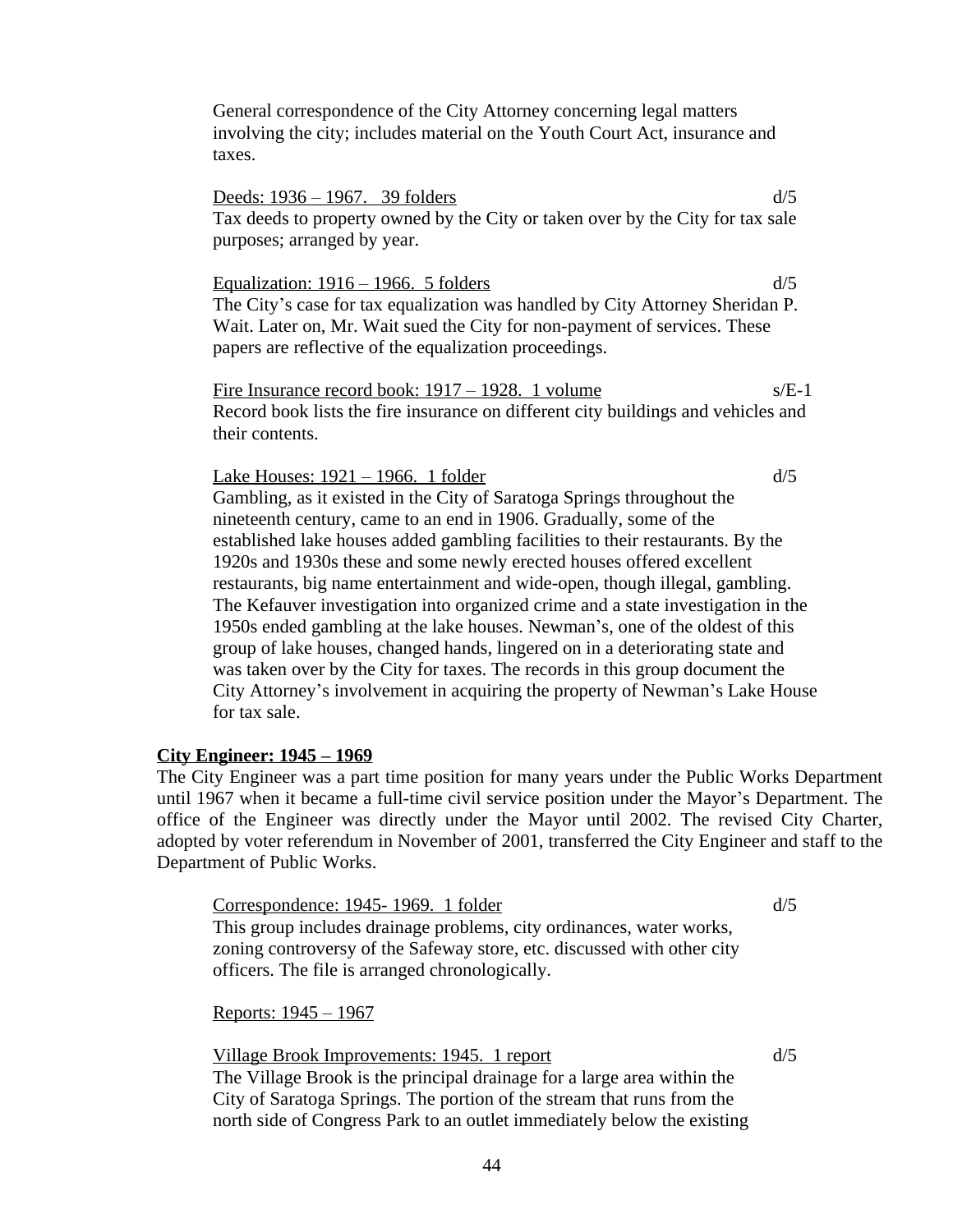pumping station has proven inadequate and subject to frequent flooding. This report contains advertisements, proposal contracts, and information for bidders, specifications, and contractor's bonds for improvements.

Water Filtration Plant Improvement: 1967. 1 report d/6 This report covers the specifications and contract information for improvements to the Water Filtration Plant on Excelsior Avenue, to increase the capacity of the plant and increase its efficiency.

#### **City Council: 1916 – 2002**

There are five members of the City Council: commissioners of Accounts, Finance, Public Safety, Public Works, and the Mayor. The Council votes on all questions and makes all of the decisions for the City. The Mayor chairs the City Council meetings and each member of the City Council gets a vote.

#### **City Charter: 1916 – 1973. 1 box** s/E-0

- 1916 Charter of the City of Saratoga Springs
- 1934 Amendments of the Charter, 1 copy
- 1935 Amendments of the Charter, 2 copies
- 1941 Amendments of the Charter, 3 copies
- 1973 Amendments of the Charter, 1 copy

Proposed charters of 1965; 1968; 1984; 2001: 2 copies

#### **Charter Revision: 1949 – 2001. 6 folders** d/3

Periodically there are initiatives to change the structure of the government as specified in the City Charter. This group includes the different ideas and procedures behind these charter revision movements. Lists of committee members and recommendations are included along with correspondence on the subject.

#### **Local Laws and General Ordinances: 1932 – 1967. 7 folders**

Local laws were passed with the approval of the State Legislature. Under the Municipal Home rule, local laws can be passed by the City Council alone. Ordinances are general, uniform and permanent rules of conduct that relate to the corporate affairs of a municipality. They are directive in nature, indicating what and how things are done. They also provide penalties for violations. Ordinances cover regulations on a wide variety of matters from the plumbing code to firecrackers. An ordinance will stay in effect from the time it is passed by the City Council until such time as it is amended or repealed by another ordinance.

|               | $1937 - 1967$ Local Laws, 117 pages, 2 folders          | $s/E-0$ |
|---------------|---------------------------------------------------------|---------|
|               | 1937 – 1952 Ordinances, 1 pamphlet, includes ordinances | d/3     |
|               | I to CCCXIX                                             |         |
|               | 1952 – 1967 Ordinances, 178 pages, includes ordinances  | d/3     |
|               | <b>CCCXXVIII</b> to DCXIX, 3 folders                    |         |
| 1989          | <b>Zoning Ordinance</b>                                 | $s/E-0$ |
| $1941 - 1964$ | <b>Transportation Ordinances</b>                        | d/3     |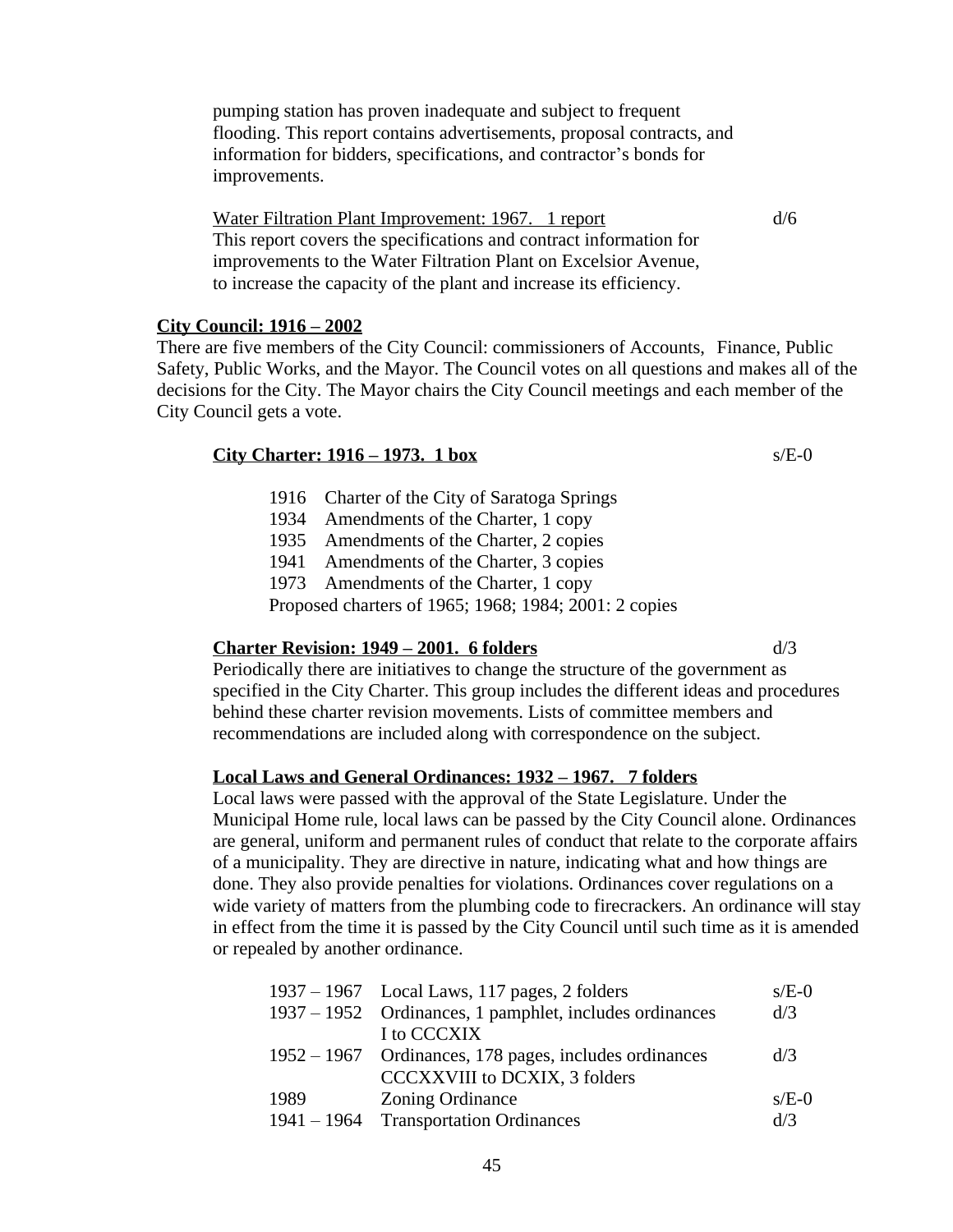| 1932 – 1967 Miscellaneous Local Laws                             | d/3 |
|------------------------------------------------------------------|-----|
| $1960 - 1967$ Zoning Ordinances                                  | d/3 |
| Contains a 1956 letter of advice from an planning<br>consultant. |     |

#### **Minutes: 1933 – 2004. 17 binders**

In accordance with the City Charter, municipal and New York State law there shall be written minutes of all proceedings of the City Council. The official custodian of these minutes is the Commissioner of Accounts who has a complete set of minutes from 1915 on. The minutes in this group are duplicate copies of the official ones. In many cases, agendas are included. The City Council minutes are microfilmed from 1915 through 1995. All of the original City Council minutes from 1915 forward are available in the Accounts Department in the City Clerk's vault and are also scanned into Laserfiche which is available as text searchable documents on the Researcher computer in the City Archives. City Council minutes are also searchable on the City's website from 2000 forward.

The collection in the Archives is printed to 1984 and in typescript from 1985 to 2004.

| $1933 - 1996$<br>$1997 - 2004$                                                                                                                                                                                                                  | $s/N-1$<br>$s/N-2$ |
|-------------------------------------------------------------------------------------------------------------------------------------------------------------------------------------------------------------------------------------------------|--------------------|
| <u>Daybook: 2000 – 2003. 1 volume</u>                                                                                                                                                                                                           | $s/K-4$            |
| <u>General Correspondence: 1916 – 1984.</u>                                                                                                                                                                                                     |                    |
| <u> Airport: 1934 – 1947. 1 folder</u><br>Letters regarding the site and plans for the construction of an airport                                                                                                                               | d/5                |
| <u>Annual Reports and Statements: ca. 1936 – 1961. 1 folder</u><br>Annual reports from the Mayor (Addison Mallery) explaining the<br>accomplishments of his office for that year (1936 – 1940).<br>Also includes statements on relevant issues. | d/5                |
| Appointments: 1980-1987. 9 folders.<br>Letters from the mayor regarding appointment to city commissions,<br>with a separate folder of lists and charts of appointments.                                                                         | d/5                |
| Beautification: 1965-1967. 1 folder<br>Correspondence reflecting general citizen concern with the appearance<br>of the city. Includes reports from different committees and clubs on<br>trees and flowers and building maintenance.             | d/5                |
| Cable TV and Radio: $1964 - 1975$ . 1 folder<br>Concerns the initial steps towards establishment of cable TV and<br>information about radio stations.                                                                                           | d/5                |
| Capital Improvements and Community Development: ca. 1969–80.                                                                                                                                                                                    | d/5                |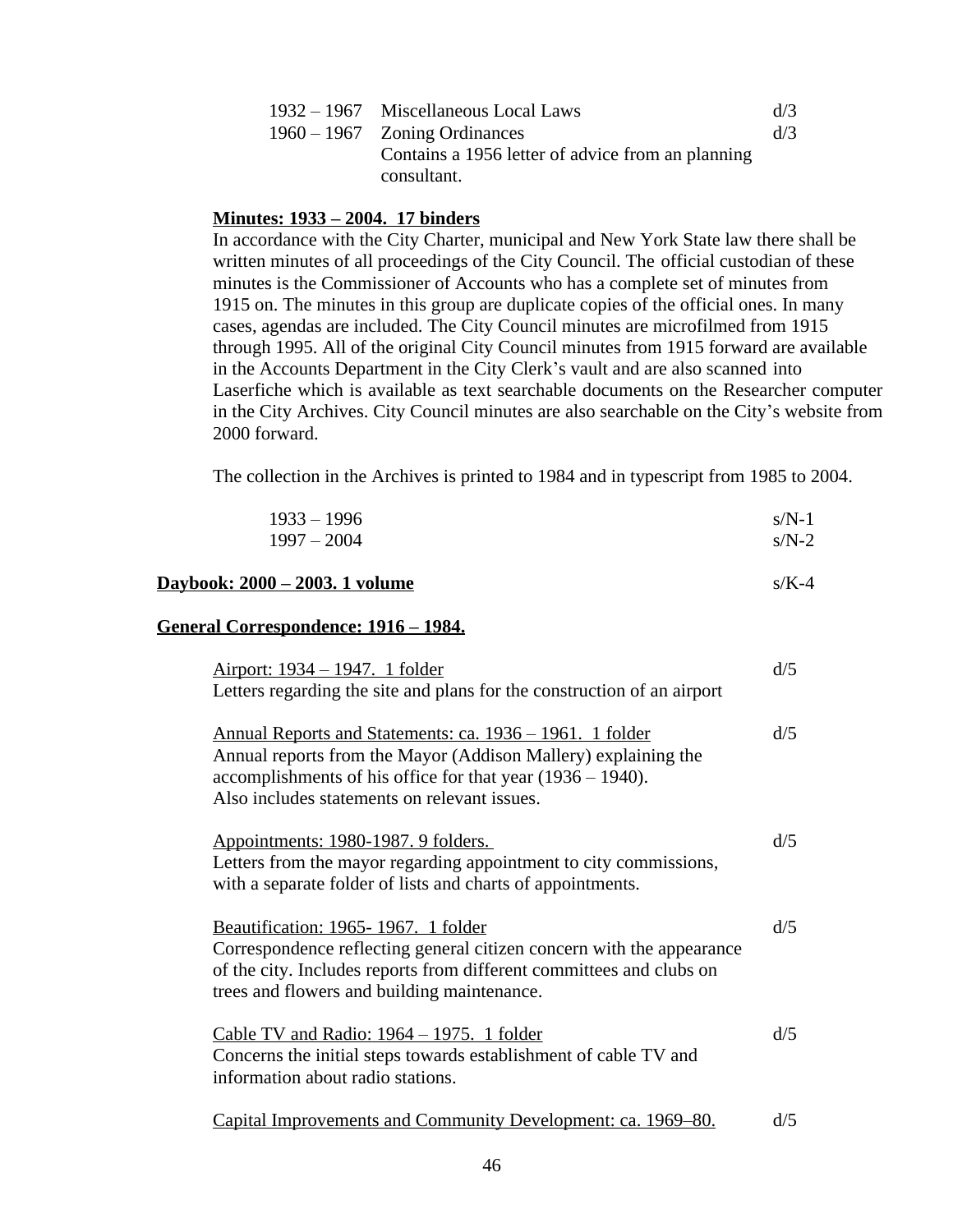1 folder Includes registers of capital improvements, a survey of community facilities and related correspondence Carousel: 1986 – 1988. 1 volume s/M-3 Looseleaf notebook kept by Mayor Jones in the initial stages of planning for the preservation of the Kaydeross Park carousel. Children's Court: 1960 – 1968. 1 folder d/5 This is a Saratoga County matter. However, these papers concern the removal of the Children's Court and Probation Department from City premises, so are included here. Civic Center:  $1965 - 1971$ . 1 folder d/5 Describes early attempts to build a civic community center following the Convention Hall fire. Codification:  $1964 - 1972$ . 1 folder d/5 Record of codification of City Ordinances from 1916 including revisions, subjects covered and code adoption. Committees:  $1953 - 1977$ . 1 folder d/5 Lists of members of committees appointed by the Mayor with terms of office and related correspondence. Dignatory Visits:  $2000 - 2003$ . 1 folder d/3 Hilton Estate and Woodlawn Park:  $1923 - 1966$ . 1 folder d/3 The property known as Woodlawn Park was purchased by Judge Henry Hilton in the latter part of the 19th century. He developed it into a lavish Victorian estate. Upon Hilton's death, parts of the estate were sold, but for the most part, it remained intact, even though it was bought and sold again. In 1961 J. Erik Jonsson, former mayor of Dallas, bought the property and gave it to Skidmore College. The correspondence in this group deals primarily with the sale of property. Hotels:  $1913 - 1967$ . 3 folders d/5 As a resort city, hotels are of great importance to Saratoga Springs. This group includes matters concerning the hotels and especially the most prominent ones, the Grand Union Hotel and the United States Hotel, mainly regarding taxes and assessments of hotels, demolition of the United States Hotel (1944) and fire escapes. Industry and Commerce:  $1932 - 1970$ . 1 folder d/5 Includes relocation and establishment of industry and commerce and efforts to encourage their growth, including the Cady Hill Industrial Park.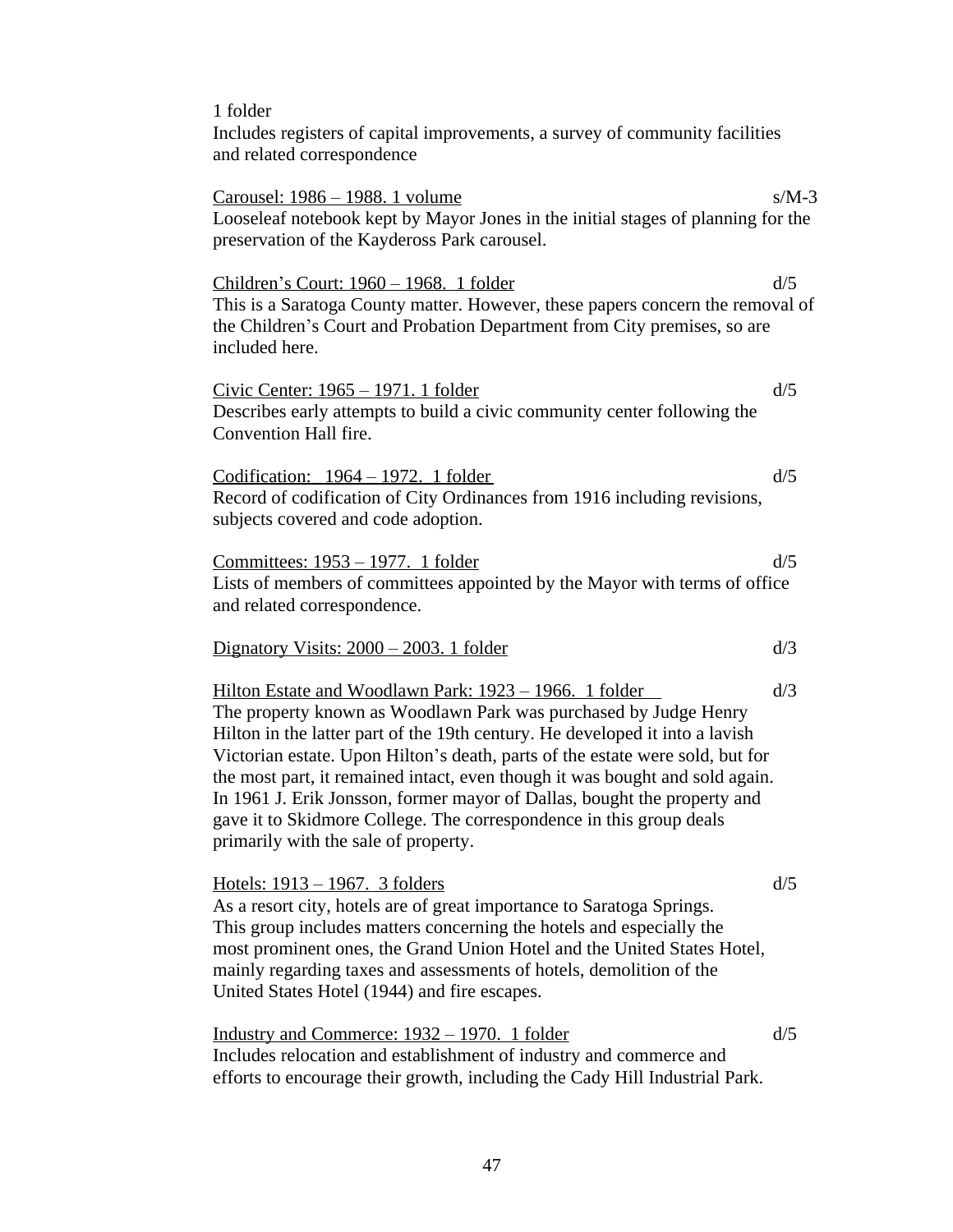Bureau of Municipal Information: 1935 – 1937. 1 folder d/3 These are reports issued by the Bureau and received by the Mayor's Office. These reports are mainly comparative analyses of the budgets and tax situation of the cities within the state. Miscellaneous Correspondence, 1919 – 1988 d/5 This group covers a variety of subjects of the Mayor's concern. They are arranged chronologically. The most notable areas dealt with are: American Banker's Association Architectural Review Board (Aesthetic Zoning Board) Carousel Complaints Election Inspectors French Gratitude train Gambling Humane society Memorial day Pedestrian Mall Preservation Special 1966 Census Press Releases: 2000, 2003. 1 folder d/3 Racing: 1933 – 1968. 1 folder d/5 d/5 One of the most important sources of money for Saratoga Springs, racing brings thousands of visitors to Saratoga each year and provides jobs for residents. Reapportionment:  $1964 - 1968$ . 4 folders d/5 For years the City of Saratoga Springs had the same voting power on the County Board of Supervisors as all the towns in Saratoga County. The case for the City was presented to the courts by Fred G. Eaton and *The Saratogian*. (Eaton was its editor.) The matter was settled in 1968 with a judicial decision favorable to the weighted distribution of votes. Sales Tax:  $1967 - 1973$ . 1 folder d/5 Papers regarding a city sales tax, first imposed, then repealed, then re-imposed. Note: there is evidence within the minutes of the City Council that this sales tax was first imposed prior to 1967, closer to 1962. A detailed file is in the City Clerk vault and can be researched by request to the Records Management Office Senior Citizens and the Spa:  $1951 - 1967$ . 1 folder d/5 Reports from committees on aging and matters dealing with senior citizens; correspondence and reports on the Spa facilities Transportation:  $1929 - 1969$ . 12 folders d/5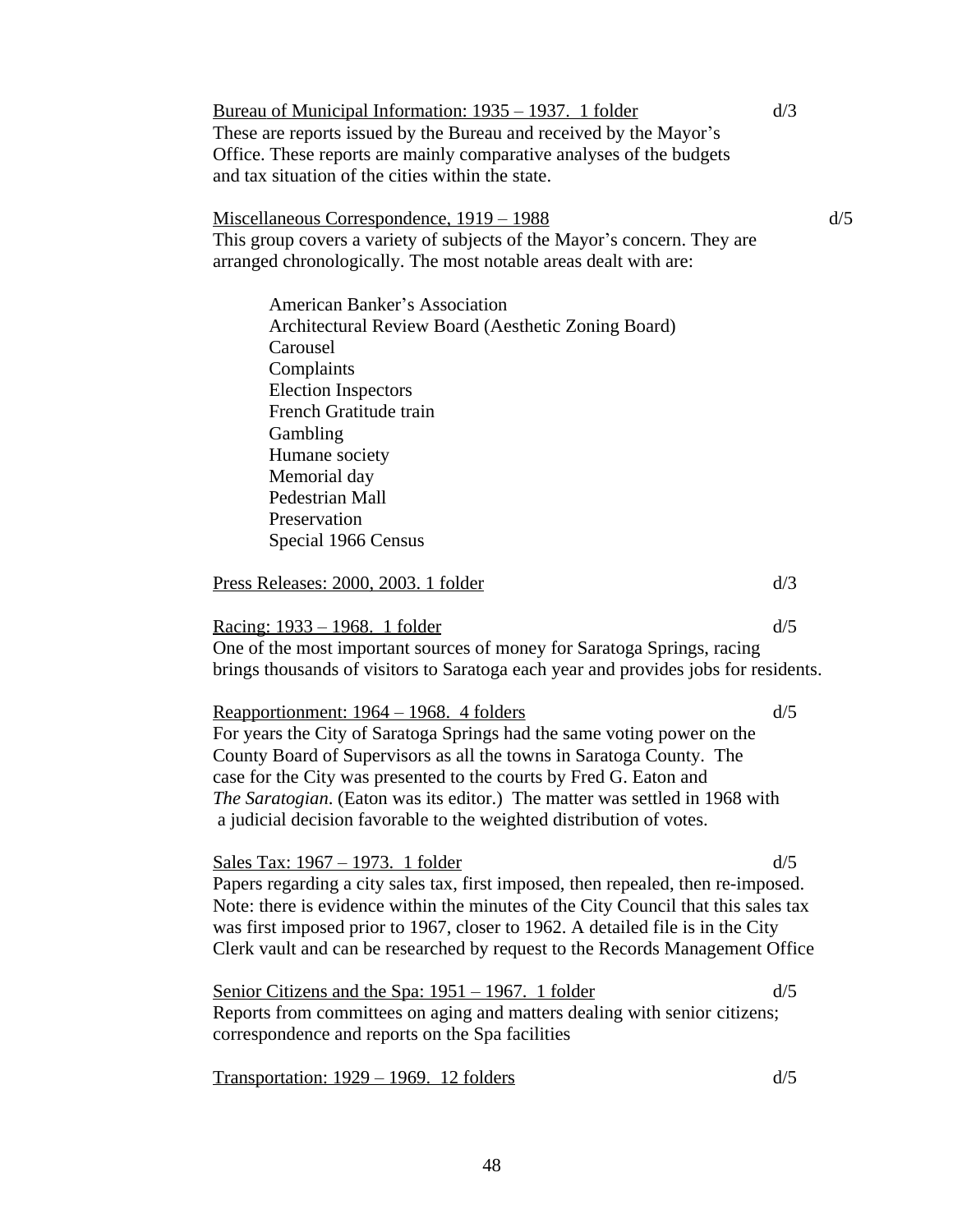Includes railroad matters such as establishment of services, grade crossings, etc. Also bus lines and taxi cab operations. Includes minutes of hearings, correspondence, memoranda.

War and Civil Defense:  $1942 - 1978$ . 2 folders d/5 Includes preparatory steps for World War II effort and citizen involvement in civil defense; protection against natural disasters; postwar efforts to help European populations.

W.P.A.: 1936 – 1943. 1 folder d/5 The Works Progress Administration provided funds to help cities with the construction improvements of streets and sewers and tree planting.

Youth Commission and Services: 1939 – 1973. 2 folders d/5 The Youth Commission is concerned with recreational facilities and funding for jobs for young people. These papers also include rehabilitation programs, e.g. drugs, established by cooperative efforts between the City and other agencies, and Neighborhood Youth Corps.

#### **SUB-RECORD GROUP: 3.4**

#### **PUBLIC SAFETY DEPARTMENT: 1915 – 1999. 175 VOLUMES**

The Public Safety Department is entrusted with the management of the Fire, Police, Health and, until 1949, the Welfare (or Charity) Department. The Building Inspector records were under this group until 1999 when the City Council agreed to transfer the Building Inspector and staff to the Mayor's Department. Code Enforcement remains under the Department of Public Safety. The Registrar of Vital Statistics was under Public Safety until 2002 when it was transferred to the Department of Accounts via the amended City Charter that passed by voter referendum in November 2001. The stipulation within the amended charter was that all changes be put in place by 2004; the actual physical transition of the vital records to the City Clerk's vault in the Department of Accounts took place in December of 2003.

#### **Codes: 1932 – 1963**

These are part of the ordinances and local laws approved by the City Council.

| 1932 Building code: 2 copies    | $s/E-0$ |
|---------------------------------|---------|
| 1944 Plumbing and Drainage Code | $s/E-0$ |
| 1963 Housing code               | $s/E-0$ |

#### **Commissioner's Daily Book: 1915 – 1932. 2 volumes**

These contain a record of the daily activities of the Public Safety Department kept by the Commissioners. They show appointments, salary increases, summary of reports received, retirement requests, etc.

| 1915 – 1927 Commissioners W.B. Milliman; J. Gaffney; A.J. Leonard s/K-4 |         |
|-------------------------------------------------------------------------|---------|
| 1927 – 1932 Commissioner E. Sweeney                                     | $s/K-4$ |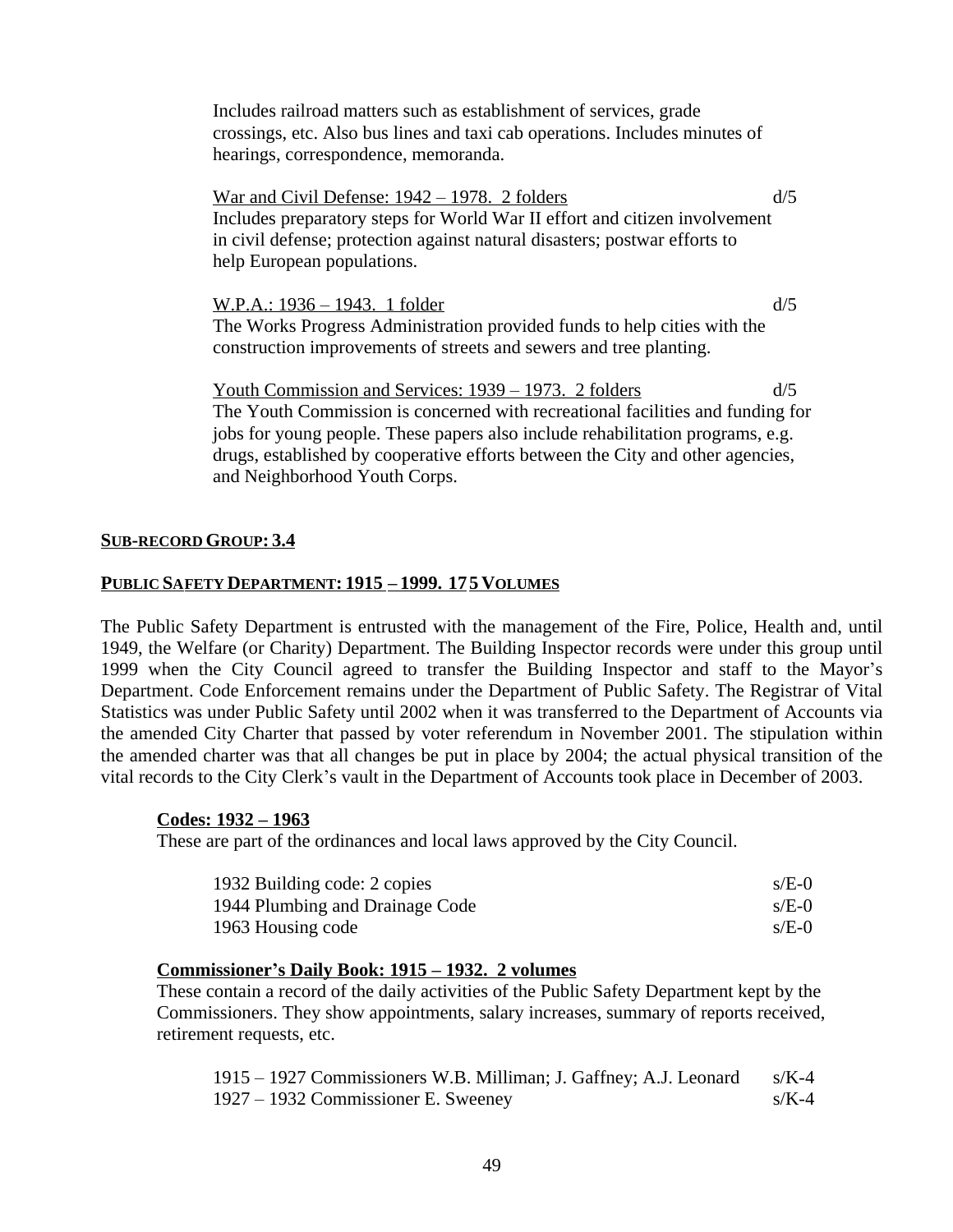#### **Fire Department: 1920 – 2006. 67 Volumes**

The Commissioner of Public Safety appoints a fire chief and as many personnel as necessary for the running of the Fire Department. This department takes care of the maintenance and upkeep of its own equipment and facilities.

### Fire Record Rolls: 1920 – 2006. 67 volumes

Daily record of fires; includes location, insurance, cause of fire, number of firefighters attending, includes a roll call of firefighters at each fire.

| $1925 - 1927$<br>$s/K-1$<br>$1927 - 1928$<br>$s/K-1$<br>$1928 - 1929$<br>$s/K-1$<br>$1929 - 1932$<br>$s/K-1$<br>$1932 - 1934$<br>$s/K-1$<br>$1934 - 1936$<br>$s/K-1$<br>$1937 - 1939$ | $s/K-1$ |
|---------------------------------------------------------------------------------------------------------------------------------------------------------------------------------------|---------|
|                                                                                                                                                                                       |         |
|                                                                                                                                                                                       |         |
|                                                                                                                                                                                       |         |
|                                                                                                                                                                                       |         |
|                                                                                                                                                                                       |         |
|                                                                                                                                                                                       |         |
|                                                                                                                                                                                       |         |
| $1940 - 1942$<br>$s/K-1$                                                                                                                                                              |         |
| $1942 - 1945$<br>$s/K-1$                                                                                                                                                              |         |
| $1945 - 1948$<br>$s/K-1$                                                                                                                                                              |         |
| $1948 - 1951$<br>$s/K-1$                                                                                                                                                              |         |
| $1952 - 1955$<br>$s/K-1$                                                                                                                                                              |         |
| $1955 - 1960$<br>$s/K-1$                                                                                                                                                              |         |
| $1965 - 1966$<br>$s/K-1$                                                                                                                                                              |         |
| $1966 - 1968$<br>$s/K-1$                                                                                                                                                              |         |
| 1968<br>$s/K-1$                                                                                                                                                                       |         |
| $1968 - 1970$<br>$s/K-1$                                                                                                                                                              |         |
| $1970 - 1971$<br>$s/K-2$                                                                                                                                                              |         |
| $1972 - 1973$<br>$s/K-2$                                                                                                                                                              |         |
| $1973 - 1974$<br>$s/K-2$                                                                                                                                                              |         |
| $1974 - 1976$<br>$s/K-2$                                                                                                                                                              |         |
| $1976 - 1977$<br>$s/K-2$                                                                                                                                                              |         |
| $1977 - 1978$<br>$s/K-2$                                                                                                                                                              |         |
| $1978 - 1980$<br>$s/K-2$                                                                                                                                                              |         |
| $1980 - 1981$<br>$s/K-2$                                                                                                                                                              |         |
| Nov. and Dec.<br>1981                                                                                                                                                                 | missing |
| 1982<br>$s/K-2$                                                                                                                                                                       |         |
| 1983<br>$s/K-2$                                                                                                                                                                       |         |
| 1984<br>$s/K-2$                                                                                                                                                                       |         |
| 1985<br>$s/K-2$                                                                                                                                                                       |         |
| 1986<br>$s/K-2$                                                                                                                                                                       |         |
| 1987<br>$s/K-2$                                                                                                                                                                       |         |
| 1988<br>$s/K-2$                                                                                                                                                                       |         |
| 1989<br>$s/K-2$                                                                                                                                                                       |         |
| $s/K-2$<br>1990                                                                                                                                                                       |         |
| 1991<br>$s/K-2$                                                                                                                                                                       |         |
| 1992<br>$s/K-3$                                                                                                                                                                       |         |
| $1992 - 1993$<br>$s/K-3$                                                                                                                                                              |         |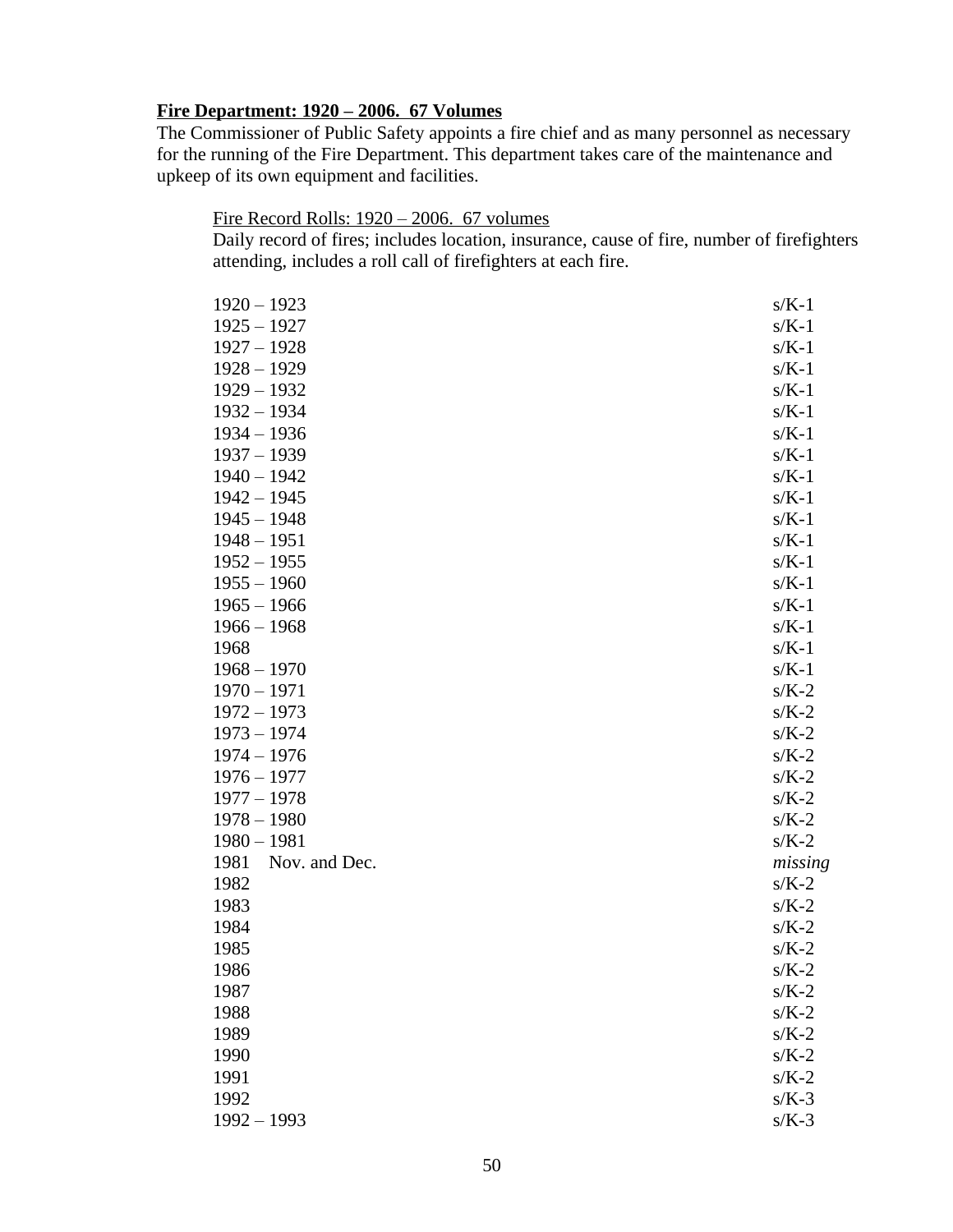| $1993 - 1994$            | $s/K-3$ |
|--------------------------|---------|
| $1994 - 1995$            | $s/K-3$ |
| $1995 - 1996$            | $s/K-3$ |
| $1996 - 1997$            | $s/K-3$ |
| 1997                     | $s/K-3$ |
| 1998                     | $s/K-3$ |
| $1999 - 2$ volumes       | $s/K-3$ |
| $2000 - 2$ volumes       | $s/K-3$ |
| 2000<br>Nov. and Dec.    | $s/K-3$ |
| 2001                     | $s/K-3$ |
| 2002                     | $s/K-3$ |
| 2003                     | $s/K-4$ |
| 2004                     | $s/K-4$ |
| 2005                     | $s/K-4$ |
| 2006                     | $s/K-4$ |
| <b>West Side Station</b> |         |
| $1980 - 1984$            | $s/K-2$ |
| $1984 - 1987$            | $s/K-2$ |
| $1987 - 1991$            | $s/K-2$ |
| $1991 - 1994$            | $s/K-3$ |
| $1994 - 1997$            | $s/K-3$ |
| 1997                     | $s/K-3$ |
| 1998                     | $s/K-3$ |
| 1999                     | $s/K-3$ |
| 2001                     | $s/K-3$ |
| 2002                     | $s/K-3$ |
| 2004                     | $s/K-3$ |
| 2006                     | $s/K-4$ |

*Missing volumes in 2008: 1924; June 27, 1960 – May 31, 1965* 

Volumes of 1965 to 1999 are briefer reports that also include the journal of daily events and names of those on watch and those on sick call. Journals include supplies received and there are some additional reports in this series for the West Side Station.

The following volumes were reported missing in the *Guide to the Archives* (2000) but were located in the 2005 inventory of the records of the Lake Avenue Firehouse, a project funded by the New York State Archives and Records Administration, and the volumes were subsequently transferred to the City Historian:

November 12 – December 31, 1981 July 1, 1994 – February 26, 1997 (West Side Station) June 29, 1995 – May 31, 1996.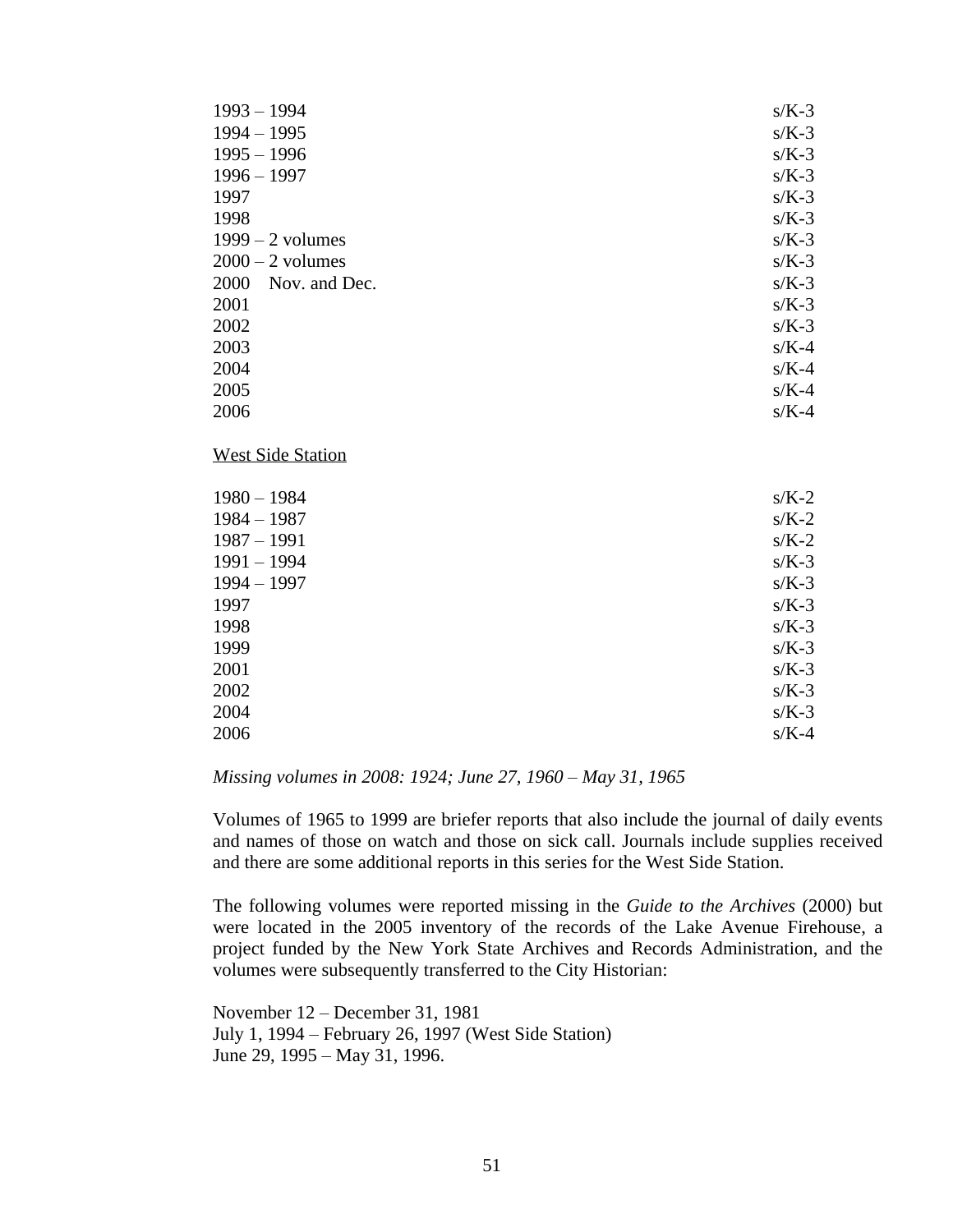#### Minute Book of I.A.F. (International Association of Firefighters) Local 343

| $1933 - 1950$                                                                                                                                                                                                     | $s/K-4$                                                        |
|-------------------------------------------------------------------------------------------------------------------------------------------------------------------------------------------------------------------|----------------------------------------------------------------|
| Record Books (Logs)                                                                                                                                                                                               |                                                                |
| $1960 - 1963$<br>1978 – 1980 West Side<br>1981                                                                                                                                                                    | $s/K-4$<br>$s/K-4$<br>$s/K-4$                                  |
| <b>Cross-indexes to Fire Record Rolls</b>                                                                                                                                                                         |                                                                |
| 1987<br>1988<br>1989<br>1990<br>1991<br>$1992 - 1993$                                                                                                                                                             | $s/K-4$<br>$s/K-4$<br>$s/K-4$<br>$s/K-4$<br>$s/K-4$<br>$s/K-4$ |
| <b>Indexes to Station Log Incidents</b>                                                                                                                                                                           |                                                                |
| $1987 - 1993$<br><u>Log Book <math>1926 - 1927</math>. 1 volume</u><br>Daily record of purchases, telephone calls and miscellaneous notes of activities<br>indicating in most instances the hour action occurred. | missing<br>$s/K-1$                                             |
| <u> Miscellaneous: 1941 – 1970. 1 folder</u>                                                                                                                                                                      | d/6                                                            |

This includes a 1966 inspection of the City's fire defenses and a 1970 proposal for a west side fire station; also about firemen responding to fires outside of the City.

#### **Police Department: 1917 – 1970. 31 Volumes**

Under the City government, the Police Department is under the jurisdiction of the Commissioner of Public Safety. The salaries of the police force are contractual, approved by the City Council; the numbers of the police force are determined by the Commissioner with City Council approval. The Commissioner of Public Safety appoints the policemen and determines their grades and duties within the ramifications of the labor contract.

#### Arrest Blotters: 1923 – 1969. 5 volumes

These contain the important facts of each arrest including the name, age, sex, race, and nationality of the arrested person; the condition of the arrested person at the time of the arrest; names of the arresting officers; complaint and disposition. These are arranged chronologically. As arrests are made, they were recorded in the blotter. In the index, names are arranged by the first letter of the last name only.

| $1923 - 1931$       | $s/M-1$ |
|---------------------|---------|
| $1923 - 1931$ index | $s/M-1$ |
| $1932 - 1941$       | $s/M-1$ |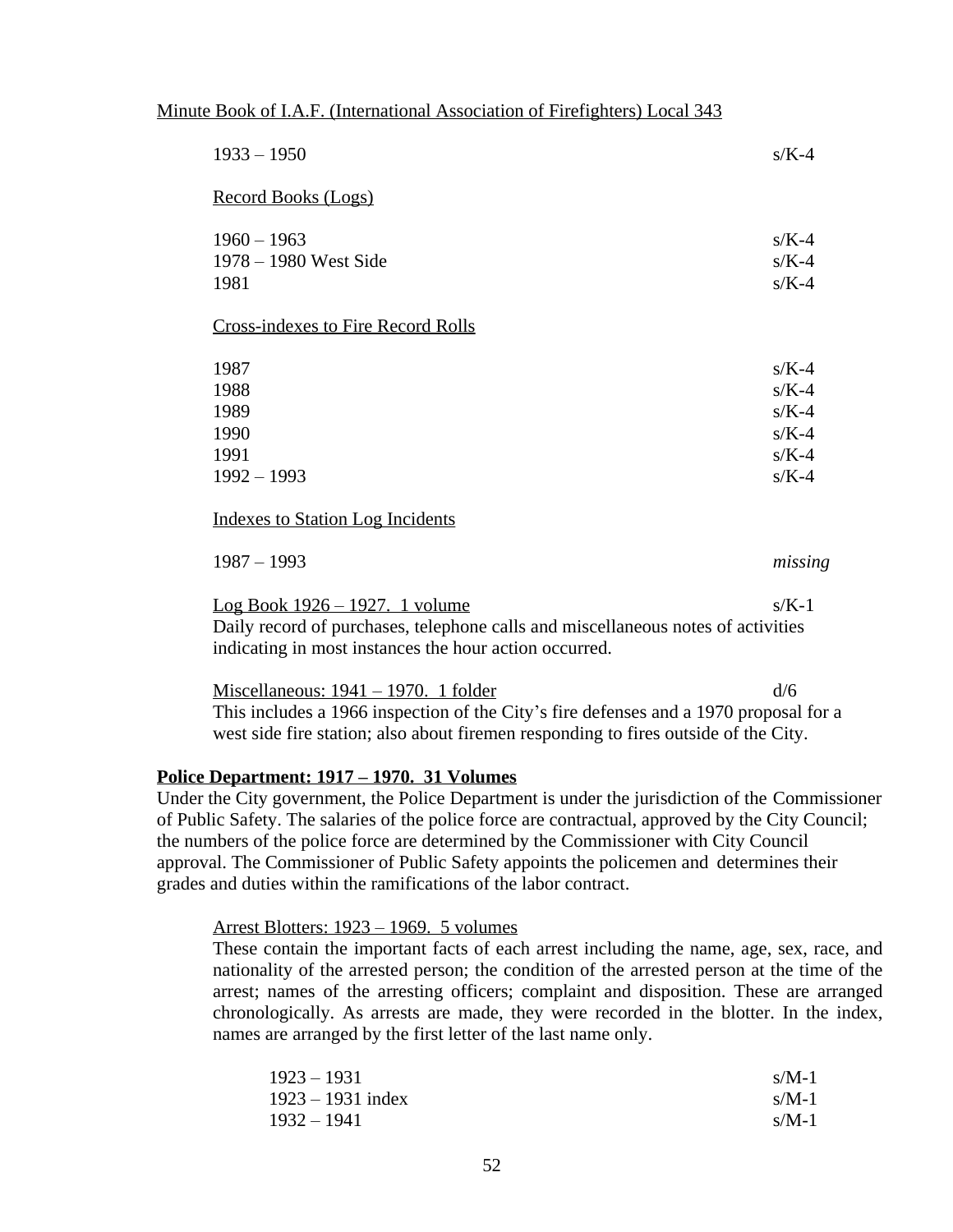| $1941 - 1956$ | $s/M-1$ |
|---------------|---------|
| $1957 - 1969$ | $s/M-1$ |

#### Police Blotters: 1917 – 1962. 23 volumes

These books are a daily record of all of the activity in the Police Department. Arrests, retirements, appointments, responses to calls, etc. are recorded in detail.

| $1917 - 1923$                                | missing |
|----------------------------------------------|---------|
| $1923 - 1927$                                | $s/M-1$ |
| 1924 – 1929 (contains duplicate information) | $s/M-1$ |
| $1927 - 1930$                                | $s/M-1$ |
| $1930 - 1931$                                | $s/M-1$ |
| $1931 - 1932$                                | $s/M-1$ |
| $1932 - 1934$                                | $s/M-1$ |
| $1934 - 1936$                                | $s/M-1$ |
| $1936 - 1938$                                | $s/M-1$ |
| $1938 - 1940$                                | $s/M-2$ |
| $1940 - 1941$                                | $s/M-2$ |
| 1941 - 1944                                  | $s/M-2$ |
| 1944 - 1946                                  | $s/M-2$ |
| $1946 - 1947$                                | $s/M-2$ |
| 1947 - 1949                                  | $s/M-2$ |
| $1949 - 1953$                                | $s/M-2$ |
| $1953 - 1956$                                | $s/M-2$ |
| 1956 – Indexed                               | $s/M-2$ |
| $1957$ – Indexed                             | $s/D-0$ |
| $1958 -$ Indexed                             | $s/M-2$ |
| $1959$ – Indexed                             | $s/M-2$ |
| 1960 - Indexed                               | $s/M-2$ |
| $1961 - 1962$ Indexed                        | $s/M-2$ |
|                                              |         |

#### Police Blotters: 1972 – 1986. 63 volumes

These blotters are indexed. They were transferred to the City Historian from the Police Department as a result of a 2002 inventory and planning project funded by the New York State Archives and Records Administration. They were microfilmed in 1991 and as a result of a grant funded by the New York State Archives in 2016, the scanned images of the microfilmed Police blotters from 1970- 1986 are available on the researcher's computer in the City Archives.

| $1970 - 1973$ (10 volumes) | $s/I-3$ |
|----------------------------|---------|
| $1973 - 1977$ (14 volumes) | $s/I-2$ |
| $1977 - 1982$ (18 volumes) | $s/J-3$ |
| $1982 - 1986$ (21 volumes) | $s/I-4$ |

#### Time/Payroll Books: 1918 – 1945. 3 volumes

Daily record of the time worked by each person in the Police Department and the salary received by each.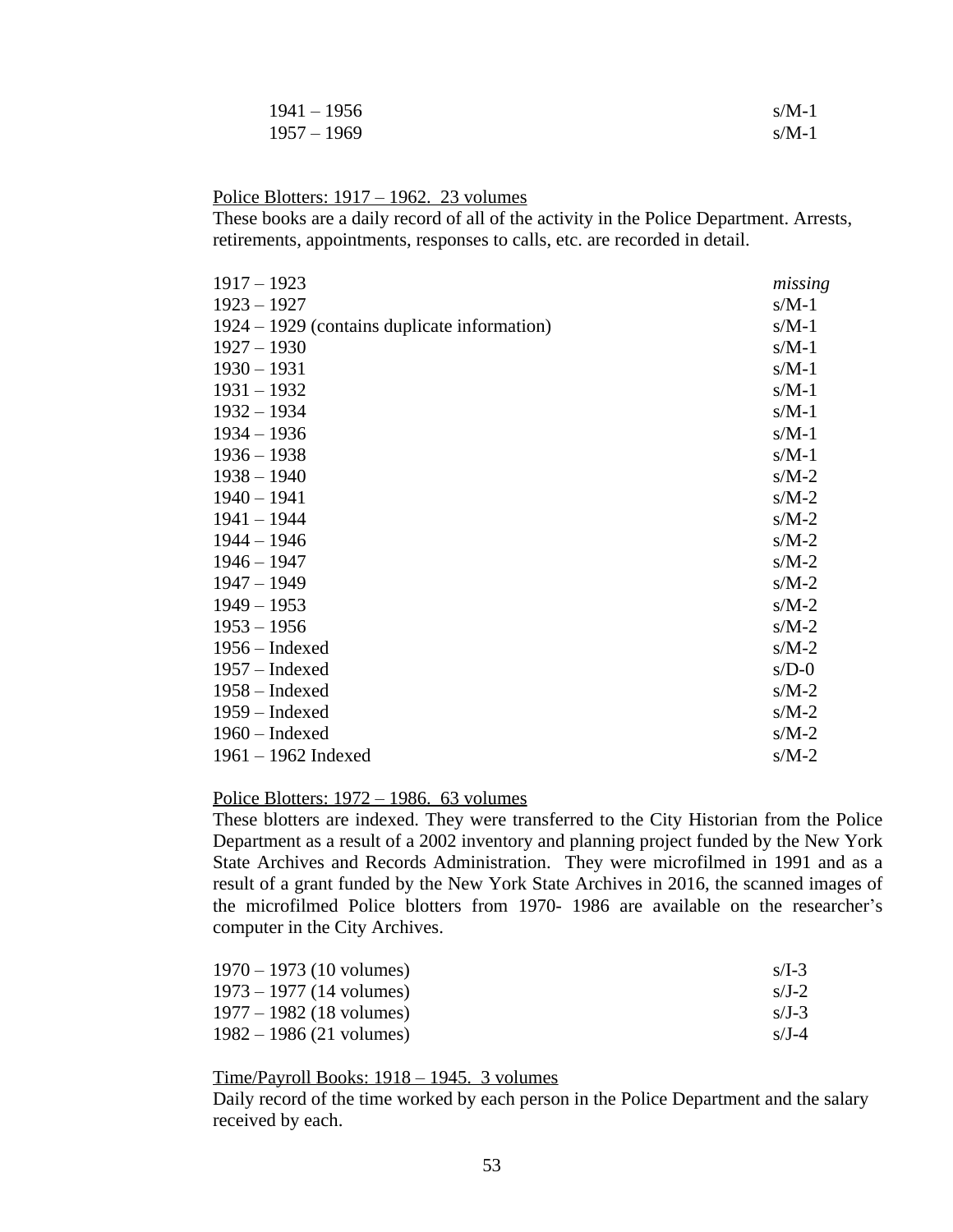| $1918 - 1924$ | $s/M-3$ |
|---------------|---------|
| $1924 - 1934$ | $s/M-3$ |
| $1934 - 1945$ | $s/M-3$ |

Traffic Matters s/E-0

This group includes traffic regulations, sign and signal locations, one engineering study for Circular Street, 1973, and two evaluations, one for 1954 and one for 1974

Welfare Department: 1938 – 1950. 3 folders d/6 Most of the records of this department were transferred, along with the responsibilities, to Saratoga County in 1949. From these records remain three case study folders from 1938 to 1939, 1946 and from 1945 to 1947, along with some correspondence.

*Note: The City has 3.125 cubic feet of public assistance and veterans' relief records from 1936 – 1938 stored in its off-site records storage center.*

#### **General Correspondence: 1918 – 1973. 10 folders** d/6

Includes correspondence and reports received by the Department of Public Safety. They have been arranged in the following rough subject groups chronologically.

Building Inspector and Permits City Jail Fire Department Parking Meters Police Department Refuse Disposal Sign Ordinance Violations Traffic matters Water Examination Reports Miscellaneous

#### **SUB-RECORD GROUP: 3.5**

#### **PUBLIC WORKS DEPARTMENT: 1915 – 1974. 3 5 VOLUMES**

The Public Works Department is charged with the care and maintenance of all public buildings and parks with the exception of those used by the schools, Police and Fire Departments. It also supervises construction and repairs of highways. This Department also manages the Water Works and prepares water assessments.

#### **Annual Reports and Budgets: 1922 – 1974. 2 folders**

Budgets:  $1972 - 1974$  d/6 Budget projections for the Public Works Department for those years.

Reports:  $1918 - 1923$  d/6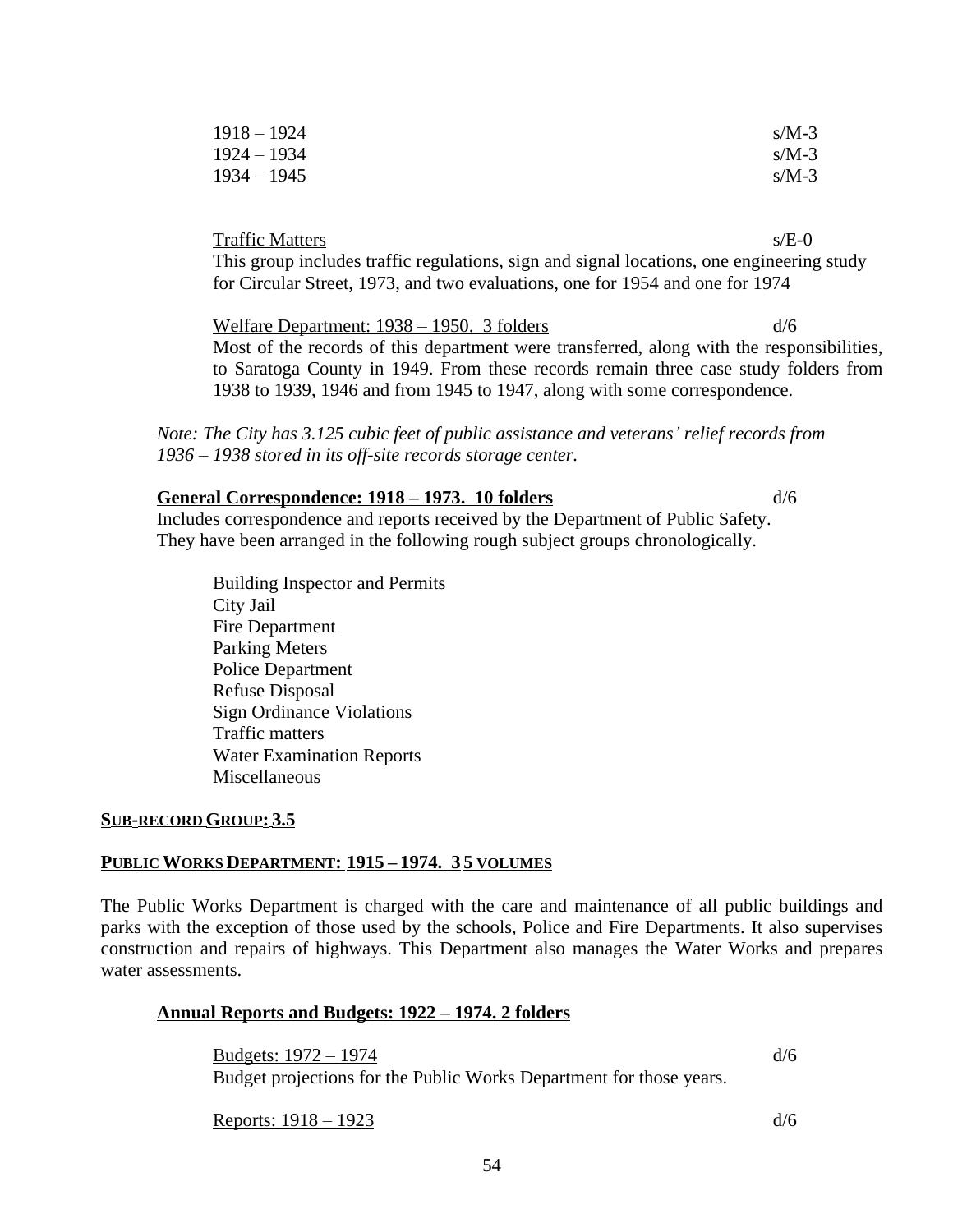Annual reports for each of those years except 1921. Includes details of department expenditures and salaries.

### **City Buildings and Parks: 1918 – 1973. 4 volumes**

Records relating to all city-owned buildings and parks. They are arranged by subject and chronologically within each subject group. These include:

| <b>Auxiliary Sewage Pumping Station, 1922. 1 folder</b>                                                                                                                | d/6             |
|------------------------------------------------------------------------------------------------------------------------------------------------------------------------|-----------------|
| Casino<br>Includes 1971 "Restoration of the Casino" report, including architectural<br>data and historical background, 1925 – 1973.                                    | $s/N-4$ , $d/6$ |
| Day Books: 1918. 4 volumes<br>Expenses incurred for food, bar, garage, telephone, newsstand, etc.<br>from local businesses, and rentals.                               | $s/K-4$         |
| City Hall Renovations: 1948 – 1967. 1 folder                                                                                                                           | d/6             |
| <u>Congress Park, 1938 – 1968. 1 folder</u>                                                                                                                            | d/6             |
| Convention Hall, 1937 – 1965. 1 folder<br>Includes data following the fire including the demolition of the Hall and<br>a 1965 report on the Hall. 1 folder.            | d/6             |
| <u>Landfill, 1948 – 1973. 1 folder</u>                                                                                                                                 | d/6             |
|                                                                                                                                                                        |                 |
| Miscellaneous, 1 folder                                                                                                                                                | missing         |
| <u>Correspondence: 1934 – 1973</u><br>General correspondence received by this department covering the following subject<br>areas and arranged chronologically:         |                 |
| Arterial, 1939 – 1971. 4 folders<br>Includes maps, property acquisitions, etc., for both an east-west arterial,<br>not built, and the Route 50 arterial.               | d/6             |
| Lighting and Trees, $1938 - 1966$ . 1 folder                                                                                                                           | d/6             |
| Miscellaneous, $1938 - 1968$ . 3 folders<br>Mainly correspondence and legal documents regarding various city matters; also<br>documents regarding Greenridge Cemetery. | d/6             |
| Sewer and Drainage, 1938 - 1972. 1 folder                                                                                                                              | d/6             |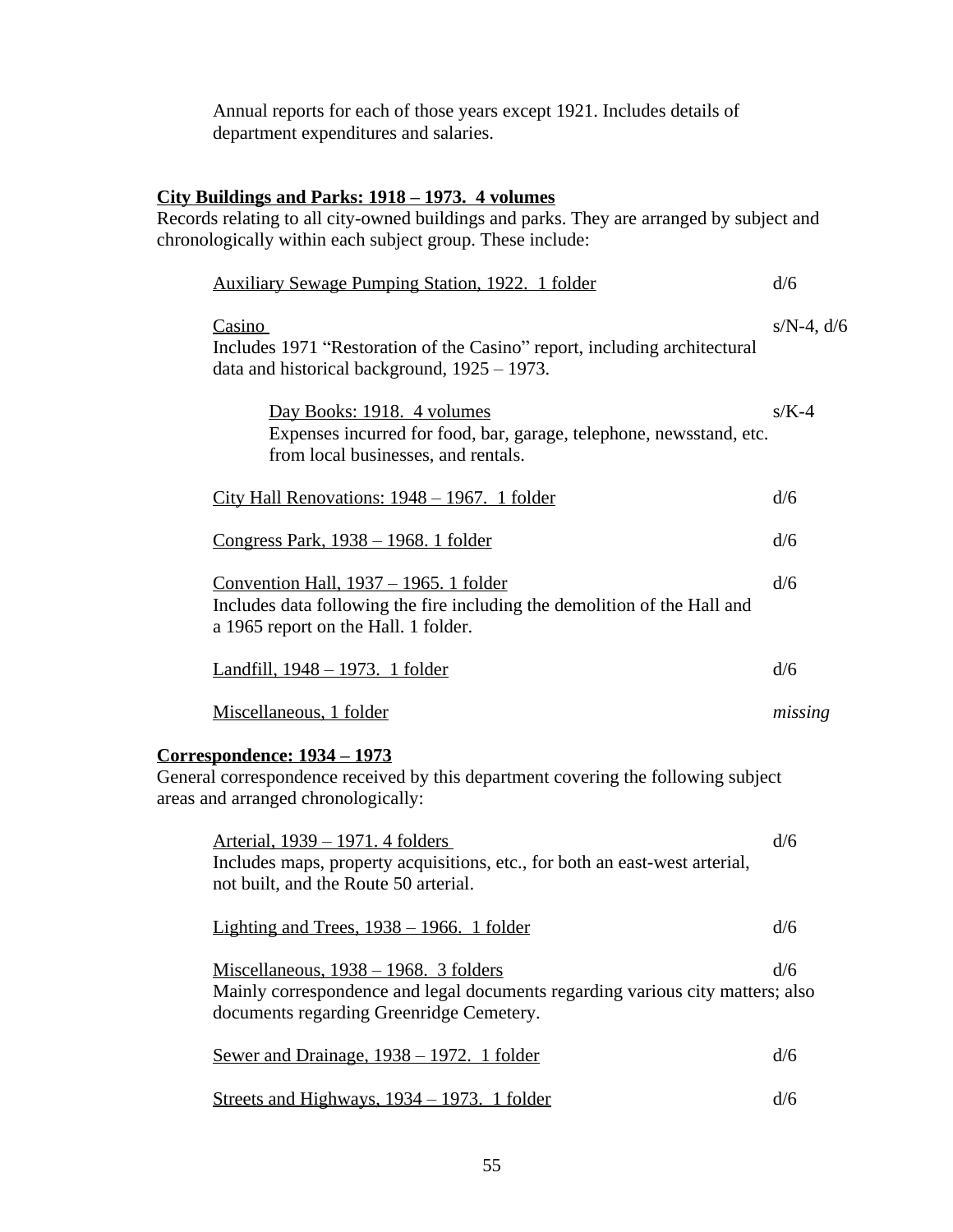| Van De Mark Property. 1 folder       | d/6 |
|--------------------------------------|-----|
| <u>Village Brook, 1945. 1 folder</u> | d/6 |
| Waterworks, 1967. 1 folder           | d/6 |

#### **Highway and Bridge Repair and Improvement Order Books: 1916 – 1923.** s/N-0 **10 volumes**

Includes orders for repair and improvement of highways and bridges, maintenance of equipment and removal of obstruction caused by snow or other reasons.

#### **Reservation Books for Convention Hall and Casino: 1945 – 1965. 2 volumes**

Includes dates and names of renters of the Casino

| $1945 - 1956$ | $s/D-0$ |
|---------------|---------|
| $1957 - 1965$ | $s/D-0$ |

#### **Sewer and Street Assessments: 1918 – 1927** *cross-reference only*

Assessments for sewer construction, sidewalks, and street paving. Includes costs, names of property owners and frontage. Some have maps showing exact property location. These are contained in the two boxes (s/F-0) of similar orders within the village records.

#### **Snowfall Records: 1935 – 1941. 1 volume** s/K-4

Amounts of snow for those years. Shoveling and sanding performed by the Public Works Department, names, addresses and charges. Historically interesting for buildings listed, particularly hotels

#### **Time and Payroll: 1914 – 1915. 1 volume, 1 folder** K-0, K-4

Payroll journal for three months of the Village of Saratoga Springs and nine months of the newly incorporated City of Saratoga Springs. Includes days worked, type of labor, salaries, names, etc. for services including cemeteries, parks, sewers, streets and water. Payroll, June to August, 1915 for public works and other city offices includes names, positions, wages paid, etc. is in an oversize folder at s/K-O.

#### **Water Records: 1915 – 1972. 7 volumes**

Under the Village charter, management of the Water Works was under the jurisdiction of the Sewer, Water and Street Commission. Upon the incorporation of the City, the Water Works was placed under the Department of Public Works.

Annual Report: 1944. 1 folder d/6 Report on the water purification plant. Includes a water analysis and recommendations for future operations.

Bog Meadow:  $1963 - 1967$ . 5 folders d/6 In 1963, after a period of prolonged drought, the waters of Loughberry Lake seemed inadequate to meet the supply needs of Saratoga Springs. At this time, studies were conducted and it was found that the best solution for increasing the water supply was to connect Bog Meadow Brook to Loughberry Lake. This group of records shows the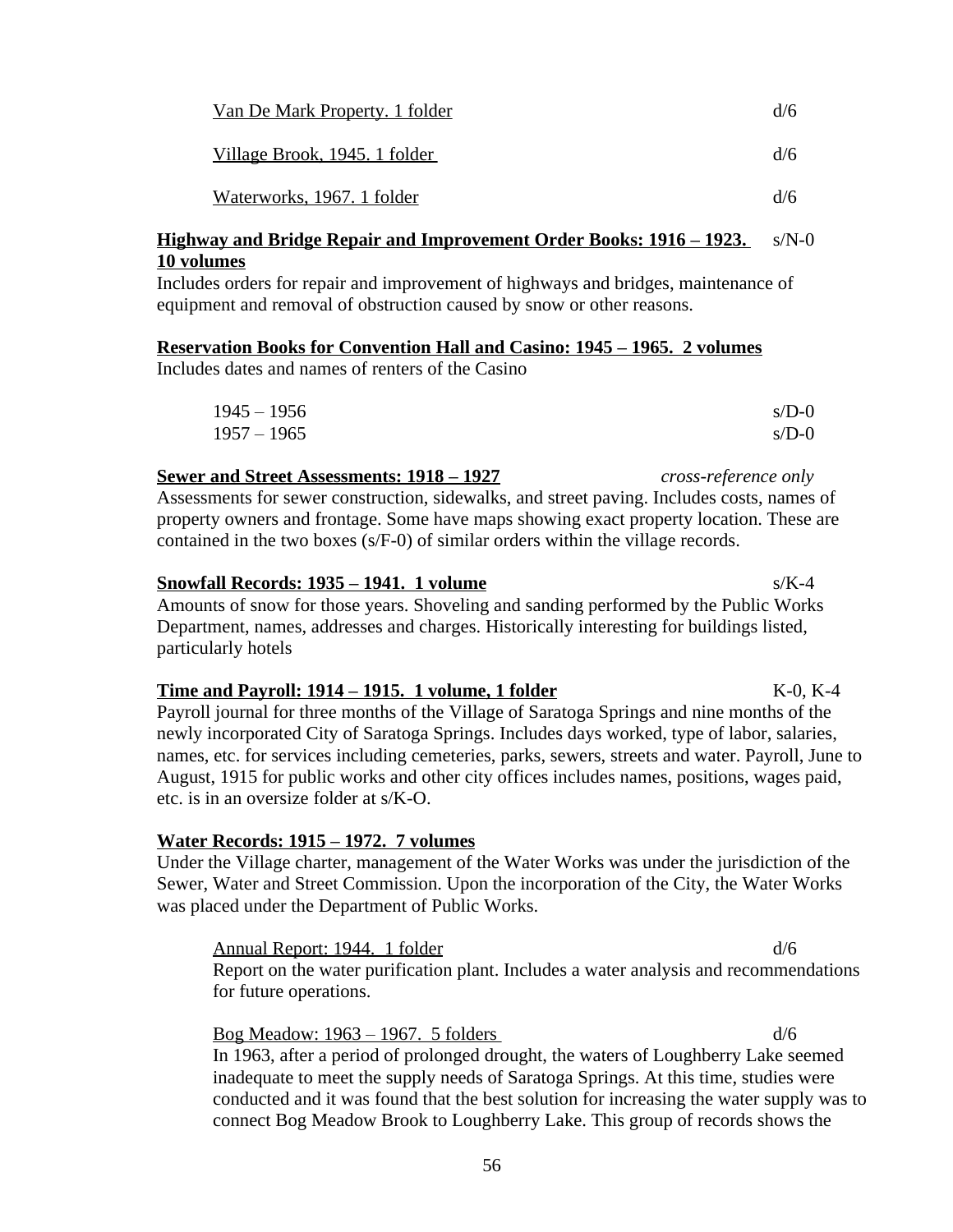process, correspondence, studies, maps, land appraisals and litigations involved in this project.

| Correspondence: $1924 - 1972$ . 3 folders<br>Matters relating to the water supply, contracts, reports, etc. arranged chronologically.                                      | d/6                |
|----------------------------------------------------------------------------------------------------------------------------------------------------------------------------|--------------------|
| Gallons Pumped: 1914 - 1924. 1 volume<br>Daily record of water drawn from the reservoir.                                                                                   | missing            |
| Meter Reading Book: 1929 - 1936. 1 volume<br>Record of water consumption. Indicates the types of meters used and names of<br>plumbers. Also, name and addresses of owners. | $s/K-4$            |
| <u> Miscellaneous Papers: 1936 – 1966. 1 folder</u><br>Includes a report on construction and operation of the water filtration plant.                                      | d/6                |
| <u> Sprinkling Tax Records: 1915 – 1924. 4 volumes</u><br>Includes names and addresses and amount of tax paid.                                                             | $s/K-4$            |
| 1915; 1916; 1917<br>1924                                                                                                                                                   | $s/K-4$<br>$s/E-1$ |
| Water Pumping Plant Report, 1944. 1 folder                                                                                                                                 | d/6                |
| Water Tax Records: 1915. 1 volume<br>Names of residents and water tax paid for the first year in which Saratoga Springs was<br>incorporated as a City.                     | $s/K-4$            |
| <u> Work Logs: 1937 – 1947. 10 volumes</u><br>Deily essignments. Legling 1042 volume                                                                                       | $s/A-1$            |

Daily assignments. Lacking 1943 volume.

#### **SUB RECORD GROUP 3.6**

#### **SPECIAL ACTIVITIES: 1915 – 2002. 44 VOLUMES**

This sub-record group includes records of committees, boards and commissions that are appointed by the Mayor and, therefore, form an integral part of the City's government.

#### **City Court: 1912 – 1967**

The City Court has the jurisdiction to try misdemeanors committed within the corporate limits of the City. The City Judge was elected for a six-year term; the term is now ten years, full time. There is also now a part time City Judge appointed by the Mayor for six years. The City Council fixed and paid judges' salaries but now the state fixes and pays both salaries.

#### Cash Books: 1916 – 1955. 6 volumes

These include costs of proceedings and fines collected by the City Court; volumes for 1921-55 and 1932-43 are arranged by legal firm involved in proceedings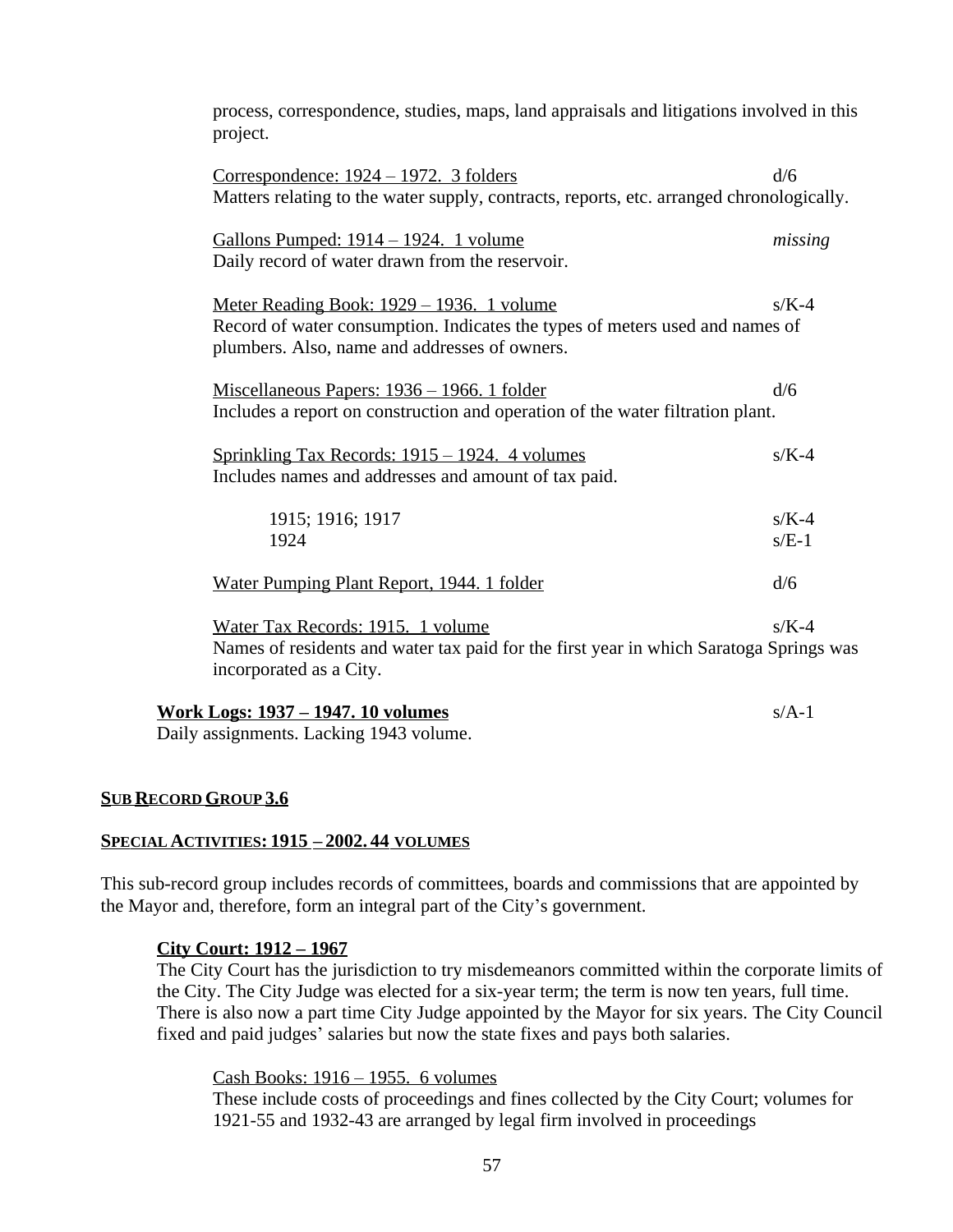| $1916 - 1918$ Court costs |                                    | $s/H-2$ |
|---------------------------|------------------------------------|---------|
| $1921 - 1955$ Court costs |                                    | $s/H-2$ |
| $1921 - 1931$ Court costs |                                    | $s/H-2$ |
| $1929 - 1943$ Court costs |                                    | $s/H-2$ |
|                           | $1941 - 1943$ City and state fines | $s/H-2$ |
| $1932 - 1943$ Court costs |                                    | $s/H-2$ |

#### Correspondence:  $1912 - 1967$ . 13 folders d/8

General correspondence received or sent by the city judges, from 1912 through 1928 and 1951 through 1967.

#### Judicial Dockets: 1915 – 1957. 29 volumes

Under the town system, the Justice of the Peace took care of civil matters and recorded them in books called "civil dockets." Criminal matters were handled by the Police Justice. The City Judge now handles both civil and criminal matters and records the proceedings in separate dockets.

#### Civil Dockets: 1915 – 1954. 12 volumes

| 1915                  | Indexed | $s/G-2$ |
|-----------------------|---------|---------|
| $1915 - 1916$ Indexed |         | $s/G-2$ |
| $1916 - 1918$         | Indexed | $s/G-2$ |
| $1918 - 1920$         | Indexed | $s/G-2$ |
| $1920 - 1925$         |         | $s/G-2$ |
| $1925 - 1930$ Indexed |         | $s/G-2$ |
| $1930 - 1934$         |         | $s/G-2$ |
| $1934 - 1936$         |         | $s/G-2$ |
| $1936 - 1939$         |         | $s/G-2$ |
| $1939 - 1942$         |         | $s/G-2$ |
| $1943 - 1950$         |         | $s/G-2$ |
| $1950 - 1954$         |         | $s/G-2$ |

Criminal Dockets: 1915 – 1957. 17 volumes

These chiefly record crimes such as intoxication, vagrancy, traffic violations, disorderly conduct, etc.

|                       | $1915 - 1916$ Separate index                     | $s/G-2$ |
|-----------------------|--------------------------------------------------|---------|
|                       | 1917 – 1919 Police Docket with separate index    | $s/G-2$ |
| $1919 - 1923$         | Indexed                                          | $s/I-2$ |
| $1923 - 1925$ Indexed |                                                  | $s/I-2$ |
| $1925 - 1927$ Indexed |                                                  | $s/I-2$ |
| $1927 - 1929$ Indexed |                                                  | $s/I-2$ |
| $1929 - 1931$ Indexed |                                                  | $s/I-2$ |
| $1931 - 1933$ Indexed |                                                  | $s/I-2$ |
| $1933 - 1935$ Indexed |                                                  | $s/I-2$ |
| $1935 - 1937$ Indexed |                                                  | $s/I-2$ |
|                       | 1937 – 1941 Indexed; includes traffic violations | $s/I-2$ |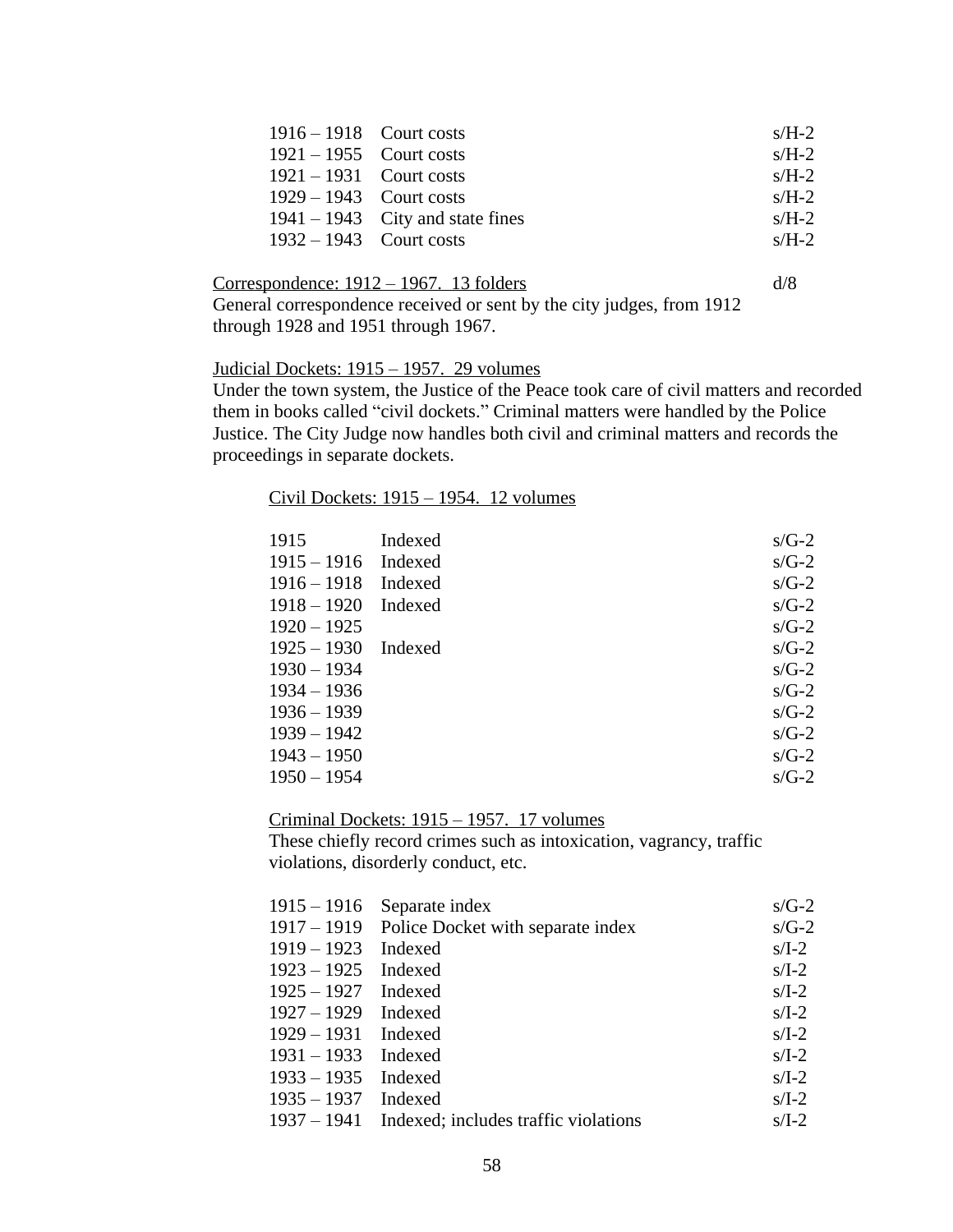|                       | $1941 - 1945$ Indexed; includes violations of the War Act, | $s/I-2$ |
|-----------------------|------------------------------------------------------------|---------|
|                       | speeding, blackouts                                        |         |
| $1945 - 1947$ Indexed |                                                            | $s/I-2$ |
| $1947 - 1950$ Indexed |                                                            | $s/I-2$ |
| $1950 - 1953$ Indexed |                                                            | $s/I-2$ |
| $1953 - 1955$ Indexed |                                                            | $s/I-2$ |
| $1955 - 1957$ Indexed |                                                            | $s/I-2$ |
|                       |                                                            |         |

#### **City Historian: 1925 – 2003. 7 folders** d/3

The City Historian is appointed by the Mayor as both City Historian and City Archivist, and serves for an indefinite period of time. The duties are generally to appraise and preserve all historically valuable or interesting city documents and to answer queries. This group includes annual reports (1946-85) sent by the City Historian to the City Council and various city officials; budgets (1946-2003); job description and prior City Historians' articles and other material. The City Archives, established in 1978 is located in a vault under the City Historian's Office.

#### **Civil Service: 1916 - 1972**

In accordance with the City Charter, the City Council appoints a three-member Civil Service Commission to serve staggered six year terms. The function of the Municipal Civil Service Commission is to provide an orderly and uniform system for the administration of civil service in the City of Saratoga Springs on the basis of merit and fitness as provided in the Civil Service Law of the State of New York. These rules have the force and effect of law and apply to all positions in the classified service of the City of Saratoga Springs and the Saratoga Springs Enlarged School District.

Correspondence: 1916 – 1972. 22 folders d/7 Includes correspondence between the City, Civil Service Commission and the State Department of Civil Service. Also, correspondence between the Civil Service Commission and candidates for different positions.

| Job Descriptions and Qualifications: ca. 1960. 1 folder                              | d/7                                    |
|--------------------------------------------------------------------------------------|----------------------------------------|
| These include a general statement of duty, qualifications, acceptable experience and |                                        |
| examples of work. The following positions are included:                              |                                        |
| <b>Environmental Health Technician</b>                                               | Secretary to Civil Service Commission  |
| <b>Head Automotive Mechanic</b>                                                      | Secretary to Superintendent of Schools |
| Housing Code Inspector                                                               | Senior Account Clerk                   |
| Park Foreman                                                                         | Senior Account Clerk Typist            |
| Parking Meter Attendant                                                              | Senior Clerk                           |
| <b>Parking Meter Maintainer</b>                                                      | Senior Librarian I                     |
| Police Chief                                                                         | Senior Library Clerk                   |
| Police Lieutenant                                                                    | Senior Stenographer                    |
| Police Patrolman                                                                     | Sewage Plant Superintendent            |
| Police Sergeant                                                                      | <b>Shovel Operator</b>                 |
| Principal Library Clerk                                                              | Sign Maintenance Foreman               |
| <b>Recreation Assistant</b>                                                          | <b>Steam Boiler Fireman</b>            |
| <b>Recreation Attendant</b>                                                          | Stenographer                           |
| <b>Recreation Leader</b>                                                             | <b>Streets Superintendent</b>          |
| <b>Recreation Maintenance Foreman</b>                                                | Teacher's Aide                         |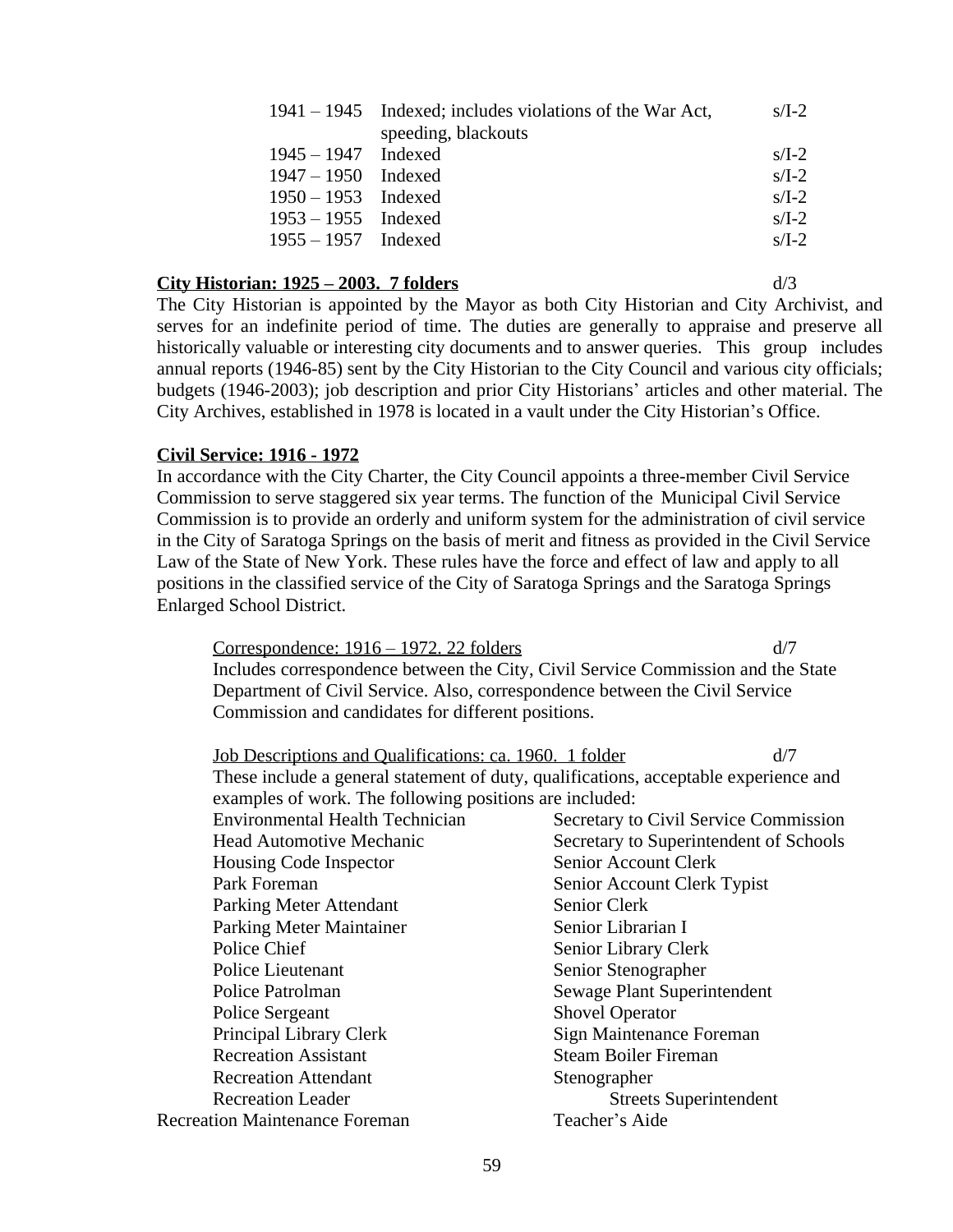Recreation Specialist Telephone Operator Receiver of Taxes Watchman School Physician Water Plant Operator School Traffic Officer Working Foreman

Sanitary Inspector Water and Sewer Maintenance Foreman School Lunch Director Water Plant Superintendent

Minutes of the Meetings of the Civil Service Commission:  $1919 - 1958$ . 3 volumes s/N-4 These cover examination needs, status of municipal employees, correspondence, resolutions and problems of administration.

Reports:  $1940 - 1969$ . 5 reports s/N-4

Inspection of Civil Service Records and Practices: 1940 A summary of findings of the Civil Service organization.

Management Survey Reports: 1958, 1964, 1969 Similar in format to the 1940 inspection report. They cover the functioning of the Civil Service Commission in Saratoga Springs, detailing faults and violations. Included are recommended solutions to the weaknesses of the system.

Salary Study: 1965

A proposal of salaries for City employees reflecting equitable wages relative to the difficulties and responsibilities of the positions.

# **Emergency Relief: 1932, 1936. 1 folder** d/3

Planning documents for work relief in 1932; orders and summary sheets for relief granted in 1936, with a copy of the bonding ordinance.

# **Housing Authority: 1939 – 1977. 1 folder** d/3

The Housing Authority was organized in 1951 and consists of five members appointed by the Mayor. The purpose of this group is to secure contracts and loans to develop low-income housing projects. This group of records constitutes correspondence received by the Mayor or other City Officers regarding the business of the Housing Authority. This also includes one report on Project NY-20-4 for 176 dwelling units. An earlier pre-housing-authority report is included in this series. The series includes correspondence, appointments, financial statements and other Housing Authority materials including maps, photos, and project files.

# **Planning Board: 1929 – 2002**

The Planning Board was created by a city ordinance in 1946. It is composed of a group of nonsalaried citizens, a paid secretary and a paid technical consultant. The City Engineer also assists the Board. One of the purposes of this board was to centralize all planning information. The main accomplishment of this group was preparation of a master plan for the entire City. The Planning Commission was a predecessor to this Board. Limited amounts of correspondence from this group have been included here. *Note: these minutes are available on the Researcher Computer in the city Historian Office through the Laserfiche repository.*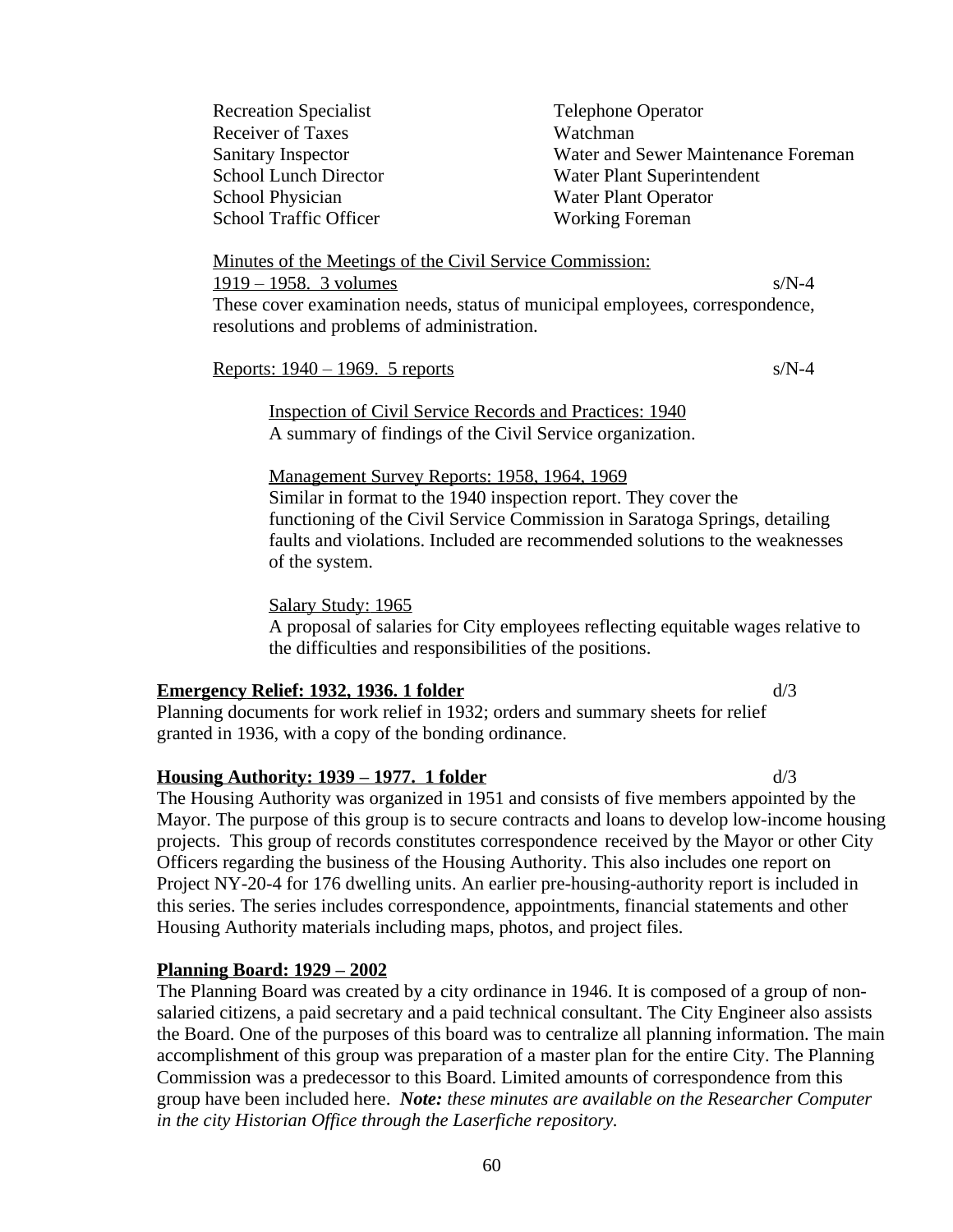|                              | Correspondence: 1929 - 1972. 8 folders                                                                                                                                                                          | d/3           |
|------------------------------|-----------------------------------------------------------------------------------------------------------------------------------------------------------------------------------------------------------------|---------------|
|                              | Starting with the Planning Commission to 1972.                                                                                                                                                                  |               |
|                              | <u> Minutes: 1946 – 1972. 15 folders</u>                                                                                                                                                                        | d/3           |
| <u> Reports: 1947 – 2002</u> |                                                                                                                                                                                                                 | $s/M-0$ , M-3 |
|                              | 1947 – 1948 Planning for Saratoga: A series of twenty articles published in The<br>Saratogian. These articles summarize information obtained from<br>City-wide surveys conducted during 1947 and 1948. 2 copies |               |
| 1949                         | Saratoga Springs Looks to the Future: Presents the results of a<br>survey of Saratoga Springs' assets and how they can form the basis of a<br>Master Plan. 2 copies                                             |               |
| 1951                         | Citizen Participation in the Planning Process: Written by Everett<br>V. Stonequist (father of past City Historian Martha Stonequist)                                                                            |               |
| 1952                         | Urban Area Report: Saratoga 1952. Prepared by the state DPW, a<br>recommended general plan for arterial route improvements.                                                                                     |               |
| 1960                         | Saratoga Springs Revised Urban Area Report 1960. Prepared by state<br>DPW and updating the 1952 report.                                                                                                         |               |
| 1960                         | <u> Saratoga Springs – An Interim Report:</u> Covers certain topics prior<br>to incorporation into Master Plan                                                                                                  |               |
| 1960                         | A City in Transition (Master Plan): Culminates the evaluation and<br>the programs developed from extensive surveys                                                                                              |               |
| 1965                         | Report and Analysis of Six Neighborhoods: Prepared to<br>accompany the City's application for re-certification of the workable<br>program                                                                       |               |
| 1970                         | Revised Regulations: According to a resolution passed by the City<br>Council on January 19, 1970. Provides for the design of streets, lots,<br>easements, blocks and other elements.                            |               |
| 1970                         | Comprehensive Development Plan: survey and analysis of all<br>existing physical, social and economic conditions and formulation of<br>developmental goals and objectives                                        |               |
| 1973                         | <b>Traffic Engineering Study / Circular Street: prepared by Wallace</b><br>Champagne Associates.                                                                                                                |               |
|                              |                                                                                                                                                                                                                 |               |

1974 Traffic Engineering Evaluation / Professional Office Building: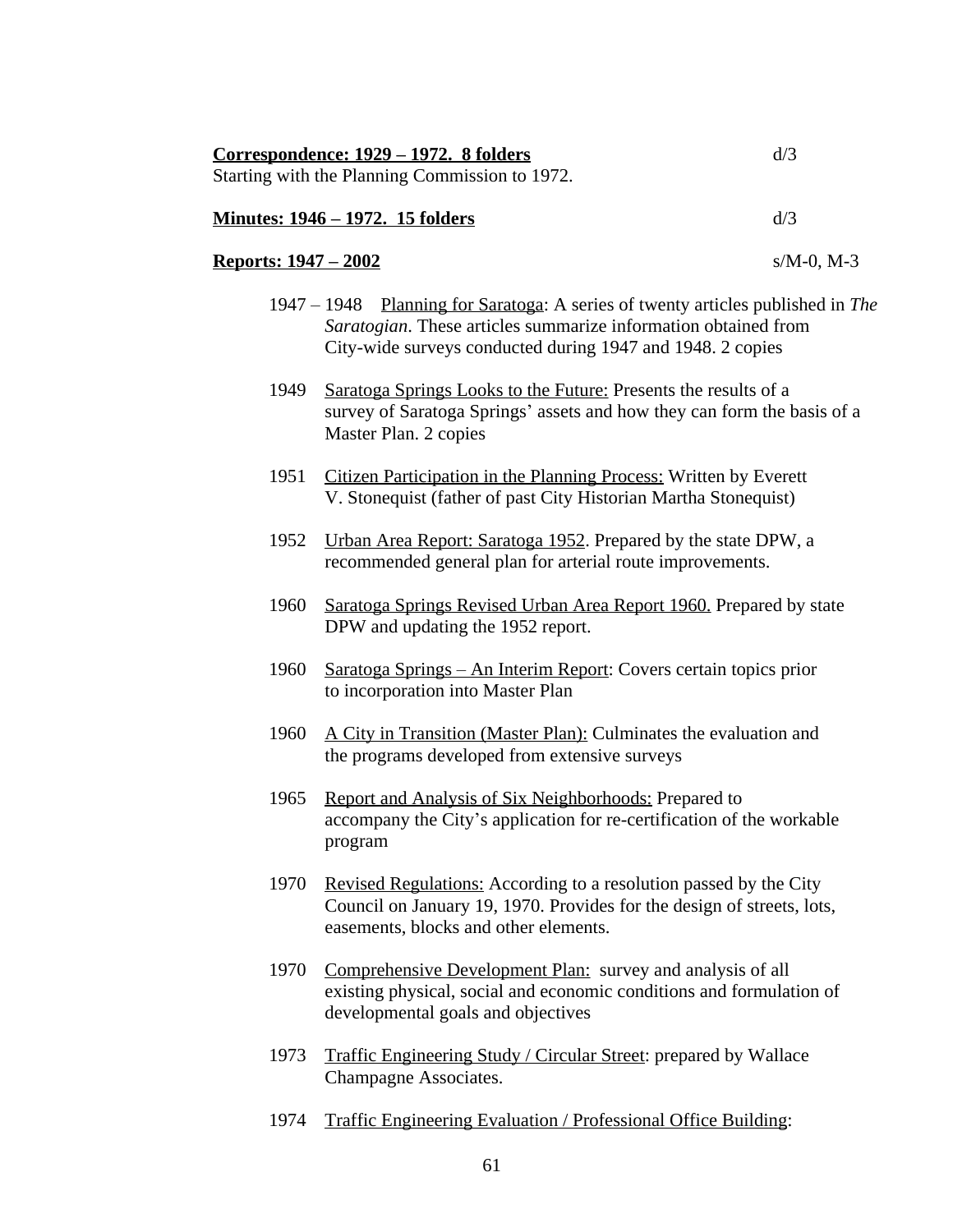prepared by Wallace Champagne Associates.

- 1976 Update of the 1970 Comprehensive Development Plan
- 1977 Central Business District Parking Study: prepared by Greenman Pedersen Associates.
- 1987 Master Plan (Draft): An update of the 1960 Master Plan, setting forth goals, objectives and policies for the physical development of Saratoga Springs
- 1987 Master Plan: Similar to the 1987 draft Master Plan; policies for guiding the City's development from 1987 to 1997.
- 1988 Saratoga Springs Traffic Study: prepared by state DOT.
- 1989 Comprehensive Plan.
- 1999 Comprehensive Plan Generic E.I.S.
- 2002 Draft E.I.S. for "Water Source Development Project." 2 vols.

#### **Urban Heritage Area (a/k/a Urban Cultural Park) Reports: 1980 – 1986**

- 1980 Feasibility Study**.** Preliminary study for an Urban s/N-4 Cultural Park in the city. Includes city resources, purpose of the park, development plans, impact on and benefits to the city.
- 1986 Urban Cultural Park Draft Management Plan. Includes s/N-4 organizational structure, themes, goals and projected physical improvements.

#### **Urban Renewal: 1939 – 1986. 6 volumes; 30 folders; 1 box**

Urban Renewal was a partially federally funded program to revitalize cities where certain areas were decayed. The object of the program was to provide better housing and to strengthen the business core of cities. Urban Renewal in Saratoga Springs was authorized October 16, 1961 by the City Council. By the time of the Urban Renewal Agency's dissolution in 1986, two major projects and one minor project had been completed. Other urban renewal projects were continued under the reign of the Community Development Office which is partially federally subsidized and serves under the Mayor's Department.

Correspondence:  $1939 - 1975$ . 18 folders d/3 Correspondence between the Saratoga Springs Urban Renewal Agency and other city and federal agencies. Includes early material on community improvement and the major projects of the 1960s and early 1970s. (Early material includes "Review of Progress…Workable Program for Community Improvement, 1961 – 1972")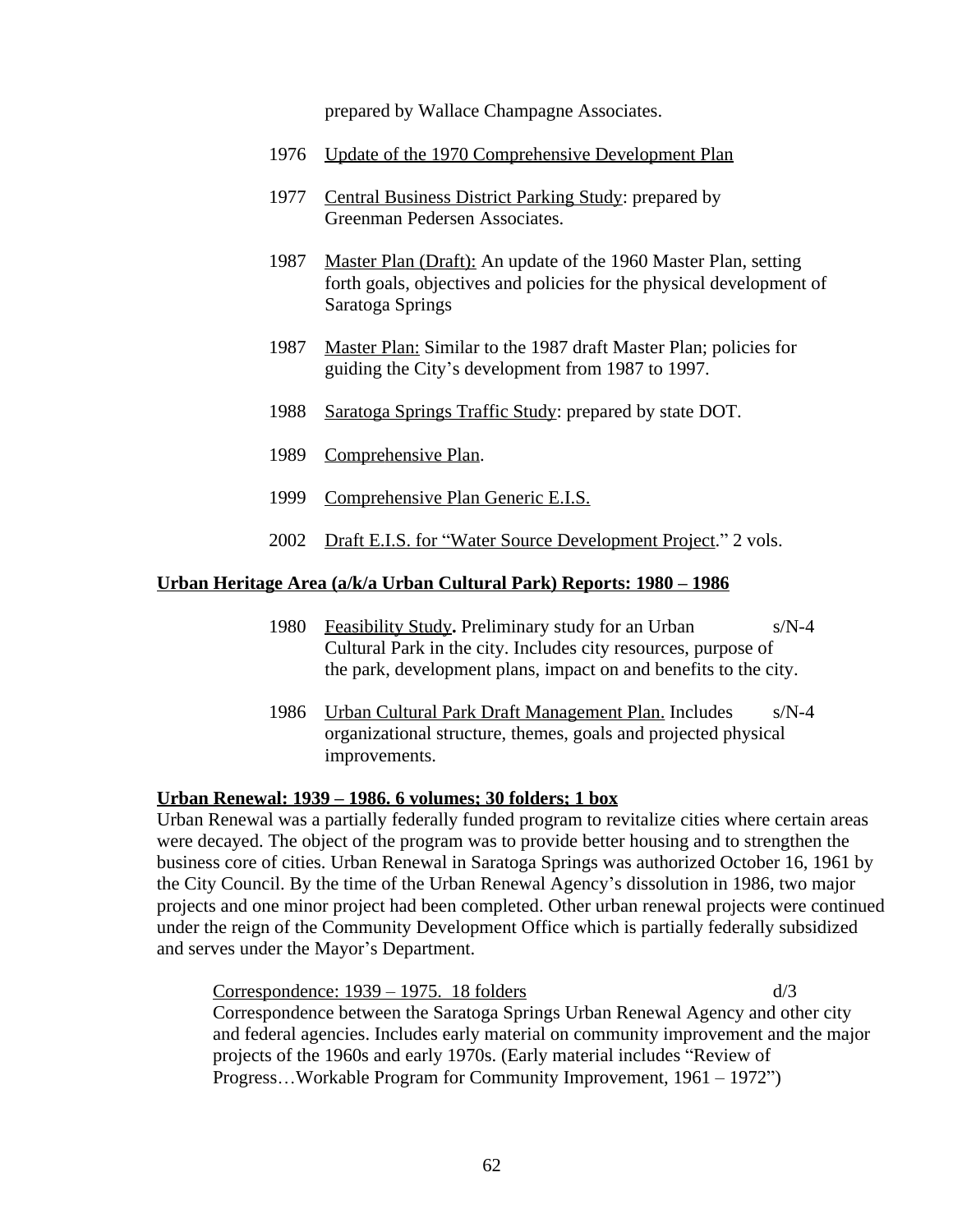#### Minutes:  $1963 - 1976$ . 12 folders d/3

Proceedings, resolutions, financial reports, progress reports, property management, relocations, disbursements. The Department of Accounts has the complete set of original Urban Renewal minutes in the City Clerk vault and they are available on the researcher computer in the city Historian Office through the Laserfiche repository..

#### Reports: 1958 – 1986. 1 box of 13 reports s/M-0, M-3

- 1958 A Program for Urban Renewal Describes the Urban Renewal Program for Saratoga Springs
- 1962 Project No. 1, NYR 101-134 Prepared by Benjamin L. Smith & Associates, consulting engineers. Contains project description with budgets, estimates and maps.
- 1964 Urban Renewal Project No. NYR-127, Urban Renewal Plan Prepared by Benjamin L. Smith & Associates, consulting engineers, contains project description, maps and schedules.
- 1964 Urban Renewal Project No. NYR-127, Final Project Report Part 1 of application for loan and grant.
- 1965 A Glance at the Present—A Glimpse of the Future Explains what Urban Renewal can mean to the City.
- 1968 Urban Renewal Project No. 1, NYR-127, Preliminary Design Memorandum for Site Improvements and Supporting Facilities – Prepared by Newman & Doll, consulting engineers.
- 1969 Contract Documents for Site Improvements, Contract No. 2, Project NYR- 127 – Prepared by Newman & Doll, consulting engineers.
- 1970 Land Utilization and Marketability Study: Spring Valley Urban Renewal Project. (NY R-254) – Prepared by Larry Smith & Company, Inc.
- 1971 Specifications for Site Improvements, Contract No. 4, Project NY R-127
- 1972 Contract Documents for Demolition & Site Clearance #6, Project NY R-127
- 1979 Development Plan Spring Valley South Neighborhood Strategy Areas Prepared by Cahn Engineers, Inc., Community Development consultants. Final development plan for Spring Valley South Small Cities #1 project
- 1986 History of Urban Renewal in Saratoga Springs: NYR 127 3 volumes Historical overview of the first Urban Renewal Project, bordered by Broadway to the east, Church Street to the north, abandoned D&H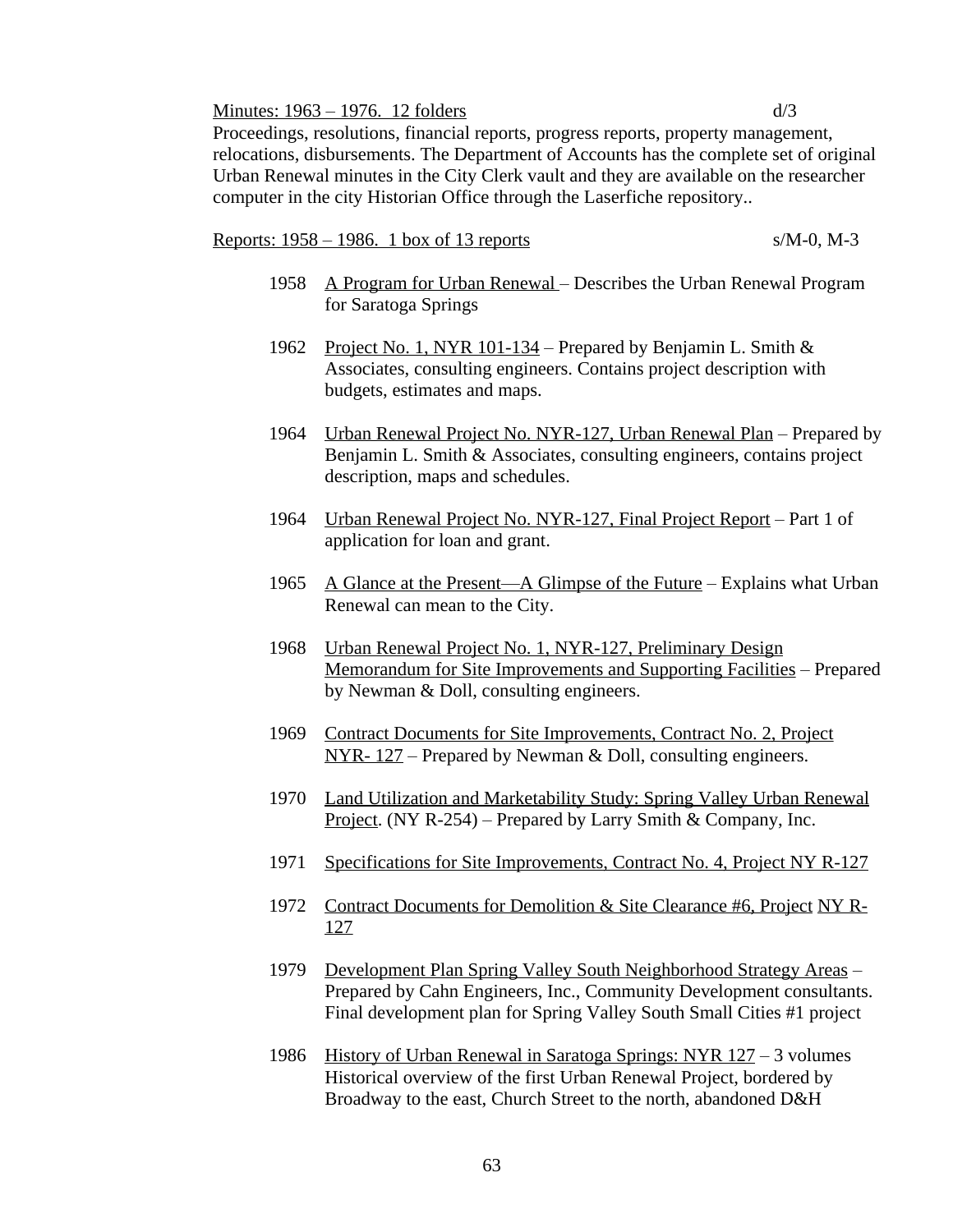Railroad (Railroad Place) to the west and Circular Street to the south. Includes before and after photos, maps, deeds, supporting documents.

1986 History of Urban Renewal in Saratoga Springs: NYR 254 – 3 volumes Includes the same material as for NYR-127 for the second Urban Renewal Project bordered by Broadway on the west, Caroline Street to the south, Henry Street on the east to High Rock Avenue to Warren Street, then north to the Arterial (Route 50).

*This is the record of the destruction and re-development of a community, very important material, including original deeds and photographs of buildings demolished. Complete background Urban Renewal files are in the City Clerk vault and can be seen by appointment, 518-587-3550 ext. 2617*

#### **War Council (World War II): 1941 – 1946. 38 folders** d/9

The Mayor chaired the War Council. Records include block leader bulletins and planning, Citizens Service Corps, clothing conservation, child care, meal planning, telegrams, victory gardens, transportation, minutes, state and federal government publications, volunteer rosters.

#### **History of the World War II Council: circa 1946. 1 folder** d/9

A twelve page summary by former City Historian Evelyn B. Britten including organizations, services and contributions to the war effort on the Home Front.

# **Special Gifts Journal: 1941 – 1945. 1 volume** s/K-4

Record of donations and expenses, including names, amounts, and deposit slips pertaining to the National War Fund and USO (United Service Organization).

# **Works Progress Administration: 1935. 1 folder**  $\dot{\phantom{1}}$  d/3

Applications and summary charts of WPA projects in the city.

#### **Zoning Board of Appeals: 1937 – 1967. 1 box and 5 folders** d/7

In 1937, the zoning ordinances were expanded to provide for a board to monitor the provisions of the City's zoning ordinance and hear and rule on all requests/appeals for particular variances of the zoning requirements. The Board also recommends changes in zoning. This was originally a five-member board and it is now a seven-member board appointed by the Mayor. Each member serves for a period of three years. This group includes correspondence, some meeting minutes, ordinances, variances granted, resolutions, and proposed ordinance revisions. *All ZBA minutes are available on the researcher computer in the city Historian office through the Laserfiche repository.*

#### **Zoning Ordinance: 1989** s/E-0

The City Zoning Ordinance, including proposed amendments and a draft environmental impact statement. Also, *General Ordinances of the City of Saratoga Springs*, 1937, a compilation of all city ordinances including zoning ordinances.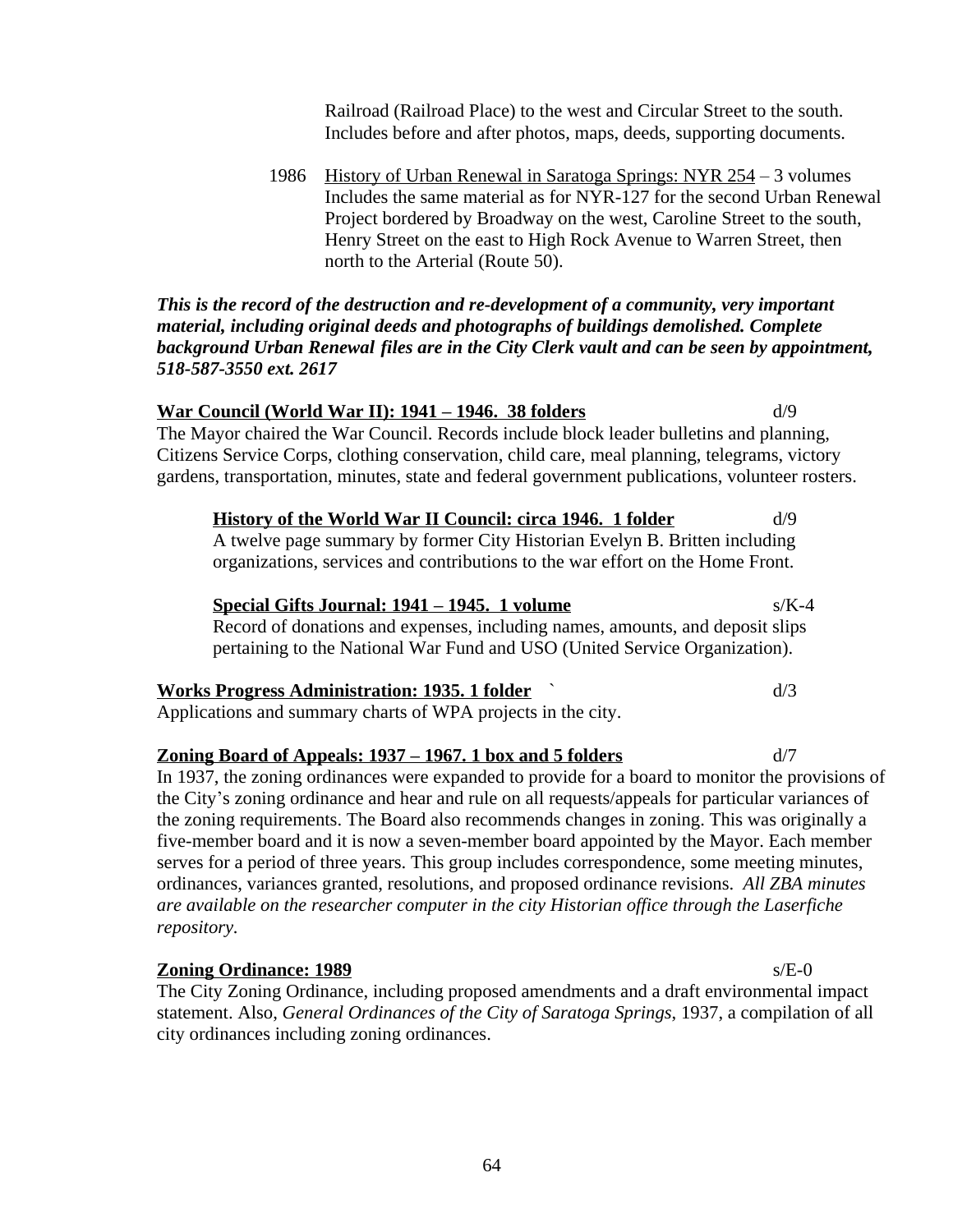#### **SUB-RECORD GROUP: 4**

#### **BOARD OF EDUCATION: 1812-1975; APPROXIMATELY 6.7 CUBIC FEET**

The first schools in the present City of Saratoga Springs were erected by subscriptions from concerned inhabitants. After the general school system of the state was inaugurated, the schools operated under state guidelines. With the incorporation of the Town of Saratoga Springs in 1819, management and supervision of the schools was placed in the hands of the Commissioners of Education and Town Superintendents. In 1867, under a special act of the legislature, all school districts were consolidated into the "Union Free School district of Saratoga Springs." Under this act a nine-member Board of Education was formed. This Board of Education makes all decisions regarding schools and school activities. It is completely independent from the City government. However, the Board did contract with the City to collect school taxes through 1989. Since 1989, the City only collects delinquent school taxes.

**4.1 Correspondence: 1915 – 1967**

Correspondence received by the City from the Board of Education or Superintendent of Schools.

- **4.2 Financial records: 1857 – 1953. 15 volumes** This collection includes account books, cash books, ledgers, etc.
- **4.3 Minute Books: 1812 – 1956. 11 volumes** The series consists of minutes of the proceedings of the Board of Education and several school districts.
- **4.4 Scholastic Records and Attendance: 1869 – circa 1902. 3 volumes** Daily attendance and grades received by students.
- **4.5 Scrapbooks: 1872 – 1920. 2 volumes** Scrapbooks include commencement, school programs, etc.

#### **4.6 Miscellaneous: 1842 – 1975**

This collection includes a variety of items including library records, building specifications, annual reports, manuals, school board members, etc.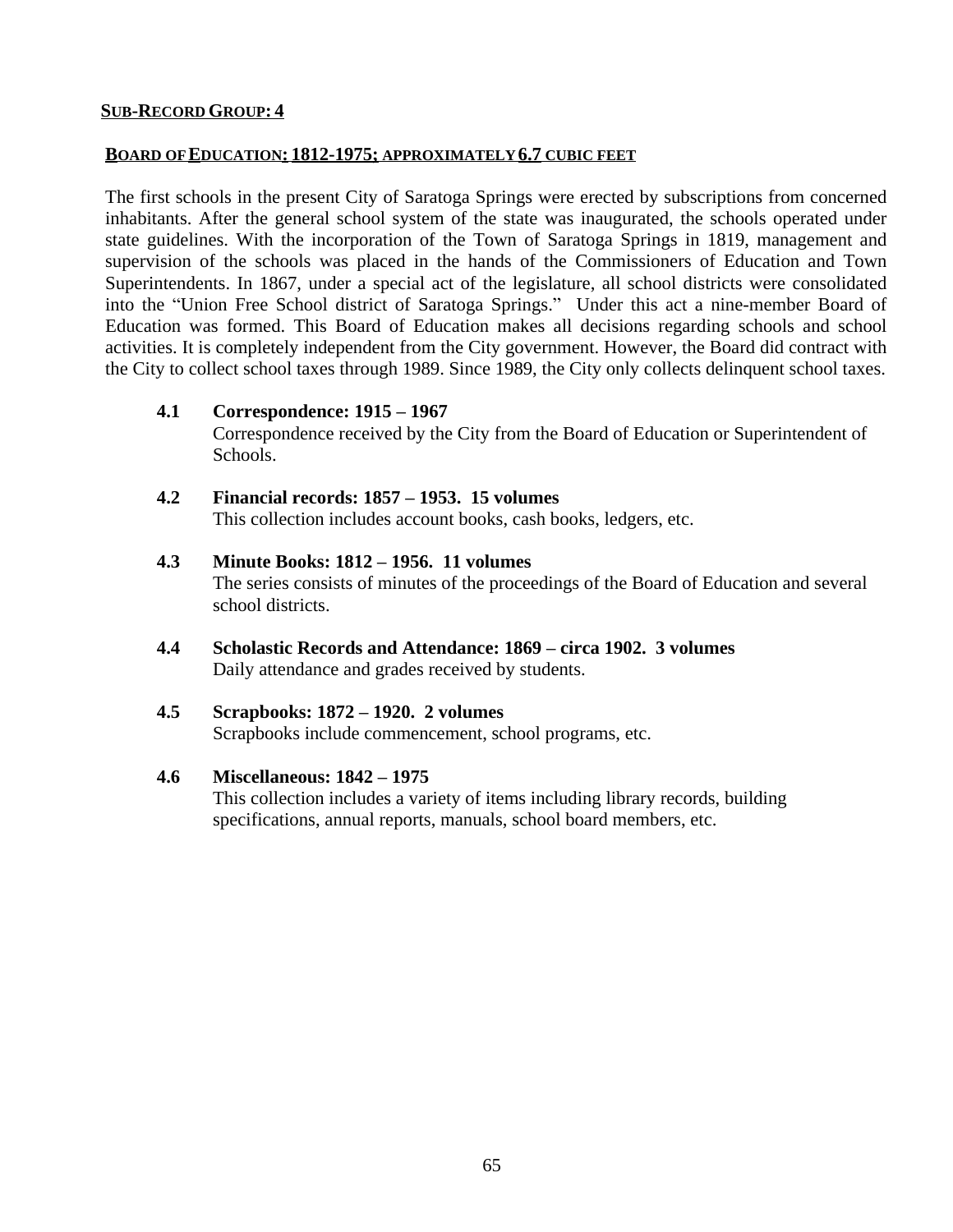#### **SUB-RECORD GROUP: 4.1**

#### **BOARD OF EDUCATION CORRESPONDENCE.**

#### **Correspondence: 1905 – 1975. 6 folders** d/6

Collection includes miscellaneous correspondence mostly of the City Attorney, Francis Dorsey. Includes contracts, agreements, and some titles to property. Most of this material was issued by the Board of Education or the Superintendent of Schools and received by the City.

#### **SUB-RECORD GROUP 4.2**

#### **BOARD OF EDUCATION FINANCIAL RECORDS**

#### **Financial Records: 1857 – 1953. 15 volumes**

#### **Accounts and Ledgers: 1875 – 1933. 7 volumes**

These show disbursements by school department and payrolls.

| $1875 - 1885$ |                              | $s/N-3$ |
|---------------|------------------------------|---------|
| $1885 - 1896$ |                              | $s/N-3$ |
| $1899 - 1915$ | Spine label reads "Payrolls" | $s/N-3$ |
| $1914 - 1922$ | Spine label reads "Payrolls" | $s/N-3$ |
| $1922 - 1924$ | Spine label reads "Payrolls" | $s/N-3$ |
| $1924 - 1927$ | Spine label reads "Payrolls" | $s/N-3$ |
| $1927 - 1933$ | Spine label reads "Payrolls" | $s/N-3$ |

#### **Cash Book: 1929 – 1946. 1 volume** s/N-3

General records of monthly totals of bills paid and remaining balance of the budget allocated.

| <u>Deposit Book: 1932 – 1947. 1 volume</u>                                                | $s/N-3$ |
|-------------------------------------------------------------------------------------------|---------|
| Record of deposits made for tuition, refunds, rents, fines, etc.                          |         |
|                                                                                           |         |
| <u> Detailed Expenditures: 1915 – 1920. 1 volume</u>                                      | $s/N-3$ |
| Lists all expenditures within each school and separates them by department.               |         |
| <u>Encumbrance Ledger: 1952 – 1953. 1 volume</u>                                          | $s/N-4$ |
| Details of appropriations, utilities, books, salaries and other expenses                  |         |
| <b>General Account Book: 1927. 1 volume</b>                                               | $s/N-3$ |
| Cost summary of money spent and received for different accounts                           |         |
| <u>Records of Payments of School Monies: 1857 – 1895. 1 volume</u>                        | $s/N-3$ |
| Series includes number of children attending schools, teacher salaries and library money. |         |
| Also commissioners' certificates of apportionment.                                        |         |

#### **Superintendent's Accounts: 1928 – 1940. 3 Volumes**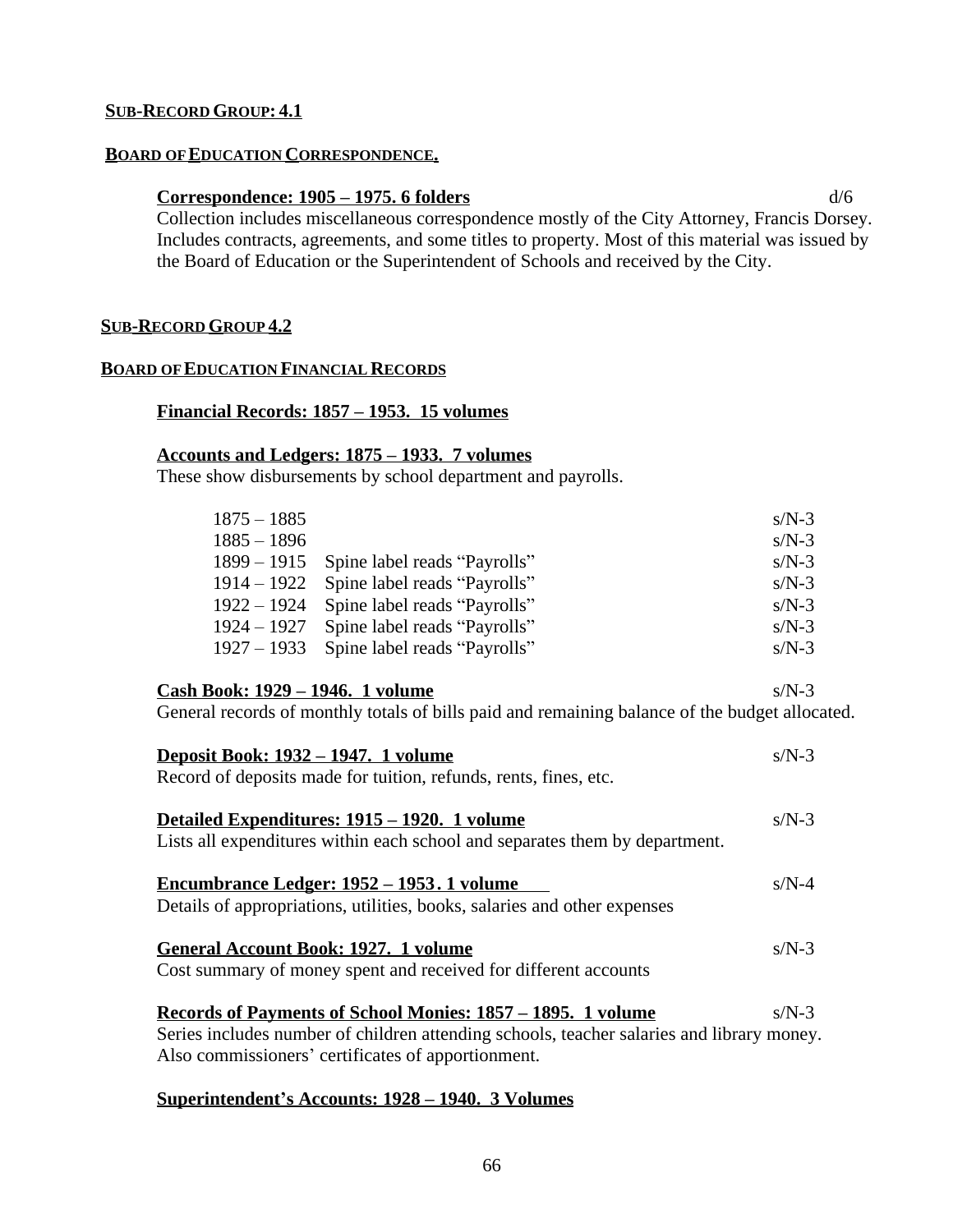The Superintendent of Schools is appointed by the Board of Education to be the executive officer of the Board, to run and manage the schools as a salaried employee, unlike the rest of the board.

| $1928 - 1930$ Cash Accounts | $s/N-3$ |
|-----------------------------|---------|
| $1930 - 1931$ Cash Accounts | $s/N-3$ |
| $1931 - 1940$ Cash Accounts | $s/N-3$ |

#### **Tax Collection, District 6. 9 volumes**

| 1909 | Tax Roll                           | $s/N-2$ |
|------|------------------------------------|---------|
|      | $1930 - 1937$ Tax Rolls, 8 volumes | $s/N-2$ |

#### **SUB-RECORD GROUP 4.3**

#### **BOARD OF EDUCATION MINUTE BOOKS: 1812 – 1956. 11 VOLUMES**

In addition to the minutes of the proceedings of the Board of Education, this group includes minute books and some records from individual school districts, and minutes of meetings of the Commissioners of Schools. Additional information can be found in the minutes of the Town Board where reports from the Commissioner of Education were generally included.

#### **Commissioners of Schools of the Town of Saratoga Springs: 1820 – 1869.** s/N-3 **1 volume**.

Minutes, resolutions, proceedings. Includes a record of bonded tax collectors for 1894.

#### **Proceedings of the Board of Education: 1867 – 1920. 7 volumes**

Record of all meetings of the Board of Education since its formation in 1867. Includes all matters discussed by the Board and resolutions passed. The last three volumes have been copied, and the originals filed with the copies.

| $1867 - 1881$ | $s/N-3$ |
|---------------|---------|
| $1882 - 1886$ | missing |
| $1885 - 1887$ | $s/N-3$ |
| $1901 - 1910$ | $s/N-3$ |
| 1916 – 1918   | d/7     |
| 1918 – 1919   | d/7     |
| $1919 - 1920$ | d/7     |

#### **School District Minutes: 1812 – 1856. 3 volumes**

The voters of each district met annually to discuss local matters. These volumes are representative of this process.

| District #15 (later District #1): $1812 - 1852$                                                                                                                                                                                                                                                              | $s/N-2$        |
|--------------------------------------------------------------------------------------------------------------------------------------------------------------------------------------------------------------------------------------------------------------------------------------------------------------|----------------|
| Minutes from the formation of this district in 1812 through 1856.                                                                                                                                                                                                                                            |                |
| $\mathbf{D}_{\text{total}}^{\text{t}} = 1.44 \pm 1.6 \pm 1.00 \pm 1.00 \pm 1.00 \pm 1.00 \pm 1.00 \pm 1.00 \pm 1.00 \pm 1.00 \pm 1.00 \pm 1.00 \pm 1.00 \pm 1.00 \pm 1.00 \pm 1.00 \pm 1.00 \pm 1.00 \pm 1.00 \pm 1.00 \pm 1.00 \pm 1.00 \pm 1.00 \pm 1.00 \pm 1.00 \pm 1.00 \pm 1.00 \pm 1.00 \pm 1.00 \pm$ | $\overline{M}$ |

District  $\#$  16 (later became District  $\#6$ ):  $1818 - 1856$  s/N-2 Minutes, resolutions, and district boundaries.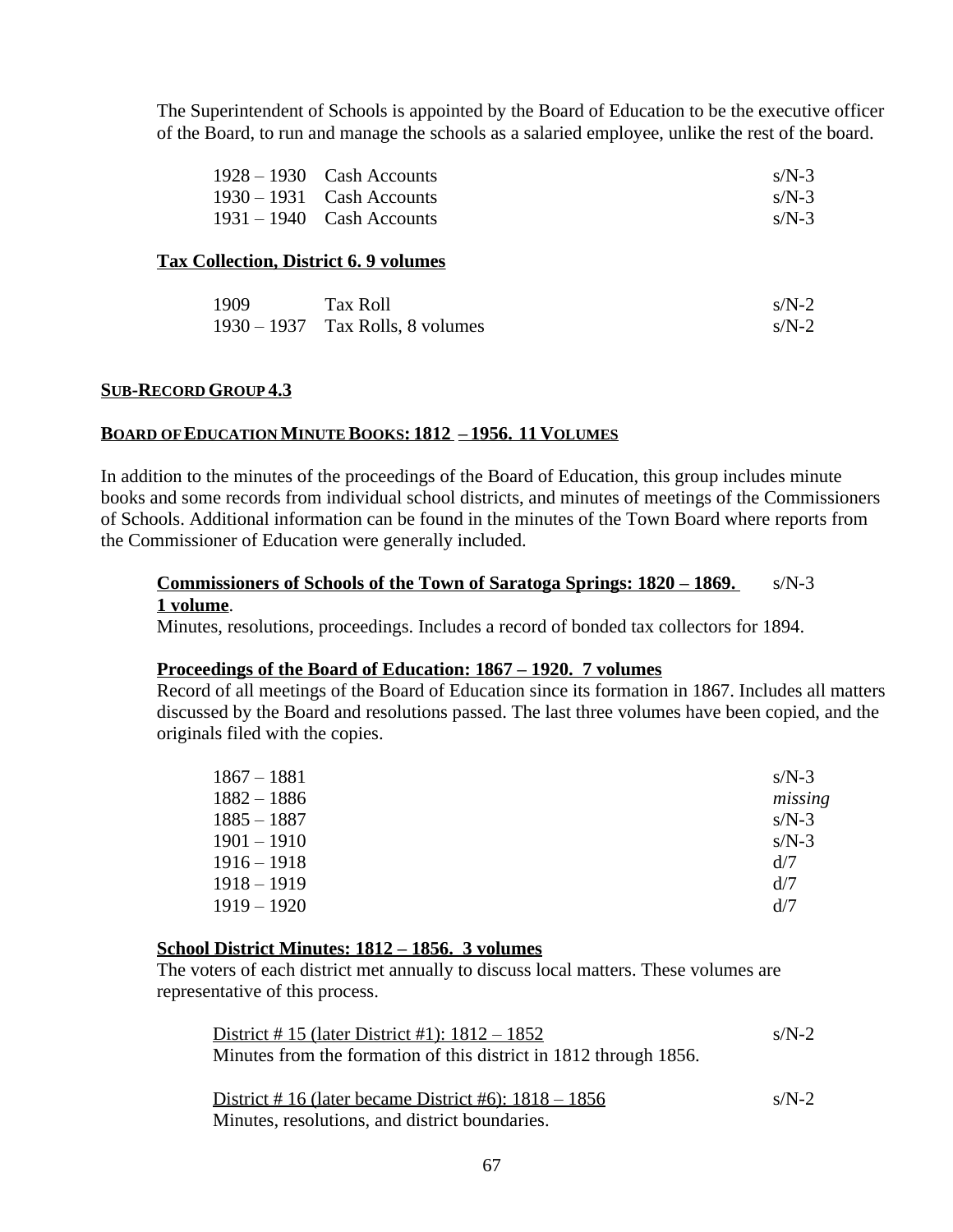#### **SUB-RECORD GROUP: 4.4**

### **SCHOLASTIC ATTENDANCE AND RECORDS: 1869 – CIRCA 1902. 3 VOLUMES**

#### **Attendance Records: 1869 – 1884. 2 Volumes**

| Daily Attendance Records:                         |         |
|---------------------------------------------------|---------|
| 1869 – 1884: Includes student names and addresses | $s/N-3$ |
| 1883: Includes student names                      | $s/N-3$ |

| Scholastic Records: 1883 – 1892. 1 volume                                                            | $s/N-3$ |
|------------------------------------------------------------------------------------------------------|---------|
| Includes grades received by all students in all subjects taught, as well as the age of each student. |         |

#### **SUB-RECORD GROUP 4.5**

#### **SCRAPBOOKS: 1872 – 1920. 2 VOLUMES**

These include many commencement announcements for the years listed, school programs, tests, curricula, lists of graduating classes, school directories with photographs, etc. Also includes register of delegates to a Baptist Church convention in Saratoga Springs held in October 1875.

| $1872 - 1878$                          | $s/N-2$ |
|----------------------------------------|---------|
| $1875 - 1920$                          | $s/N-4$ |
| $1882 - 1886$ (original and photocopy) | $s/F-0$ |

#### **SUB-RECORD GROUP: 4.6**

#### **MISCELLANEOUS: 1842 – 1975. 4 VOLUMES**

These records represent activities the schools are involved that require special handling.

**Annual Reports: 1875 – 1909. 14 items** s/M-0 Board of Education annual reports including past and current Board members, curriculum, school conditions, teachers' names, attendance statistics, future needs, financial statements, along with pictures of buildings and people.

#### **Building Specifications: 1975** *missing*

Specifications and sample contracts for building the Geyser Road Elementary School.

#### **Library: circa 1903. 1 volume** s/N-3

Inventory of reference books in the high school library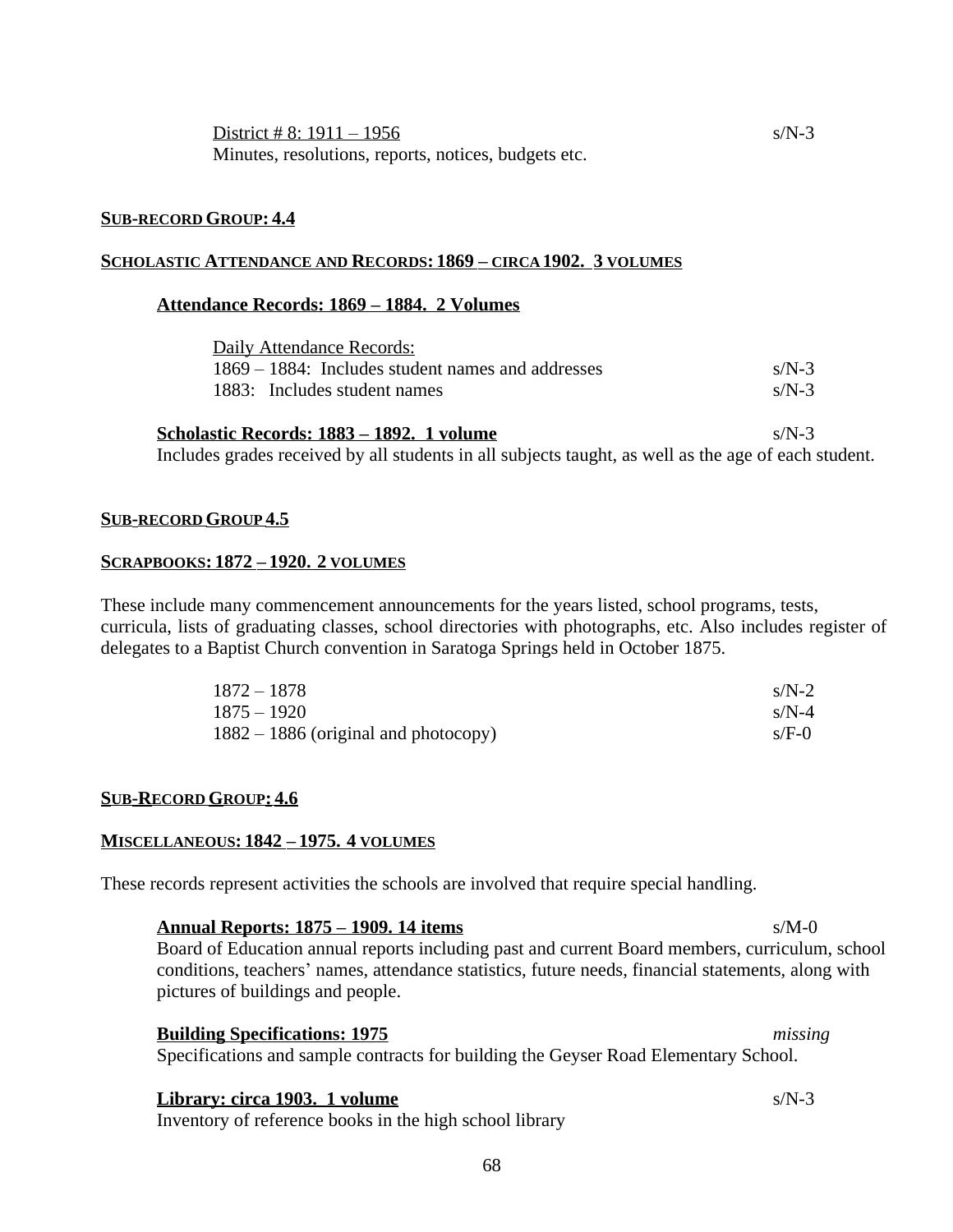| Locker and Key Records: 1923 – 1932. 1 volume                                                          | $s/N-3$ |  |
|--------------------------------------------------------------------------------------------------------|---------|--|
| Record of all lockers and keys to doors in all schools.                                                |         |  |
|                                                                                                        |         |  |
| <b>Manuals: 1883 – 1919. 8 manuals</b>                                                                 | $s/M-0$ |  |
| This series includes annual reports of superintendents, curriculum, teachers, Board members,           |         |  |
| bylaws, rules and regulations, 1867 consolidation law, and Saratoga Charter Education Section.         |         |  |
| Also includes a school catalog 1885-86 and a library catalog 1880.                                     |         |  |
| <b>Miscellaneous: 1857 – 1876</b>                                                                      | d/1     |  |
| Includes 1857 dissolution of District #6; receipts for teachers and librarian; report for District #1. |         |  |
| School Board Members: 1842 – 1849                                                                      | d/1     |  |
| Names of members for 1842, 1844 and 1849 for District #5.                                              |         |  |
| Truck Maintenance Record: 1926 – 1928. 1 volume                                                        | $s/N-3$ |  |

# This is a record of all maintenance and repairs on trucks used by the schools.

### **Voters: 1922. 1 volume** *missing*

List of voters in the City School District in the order they arrived at the polls to vote.

#### 69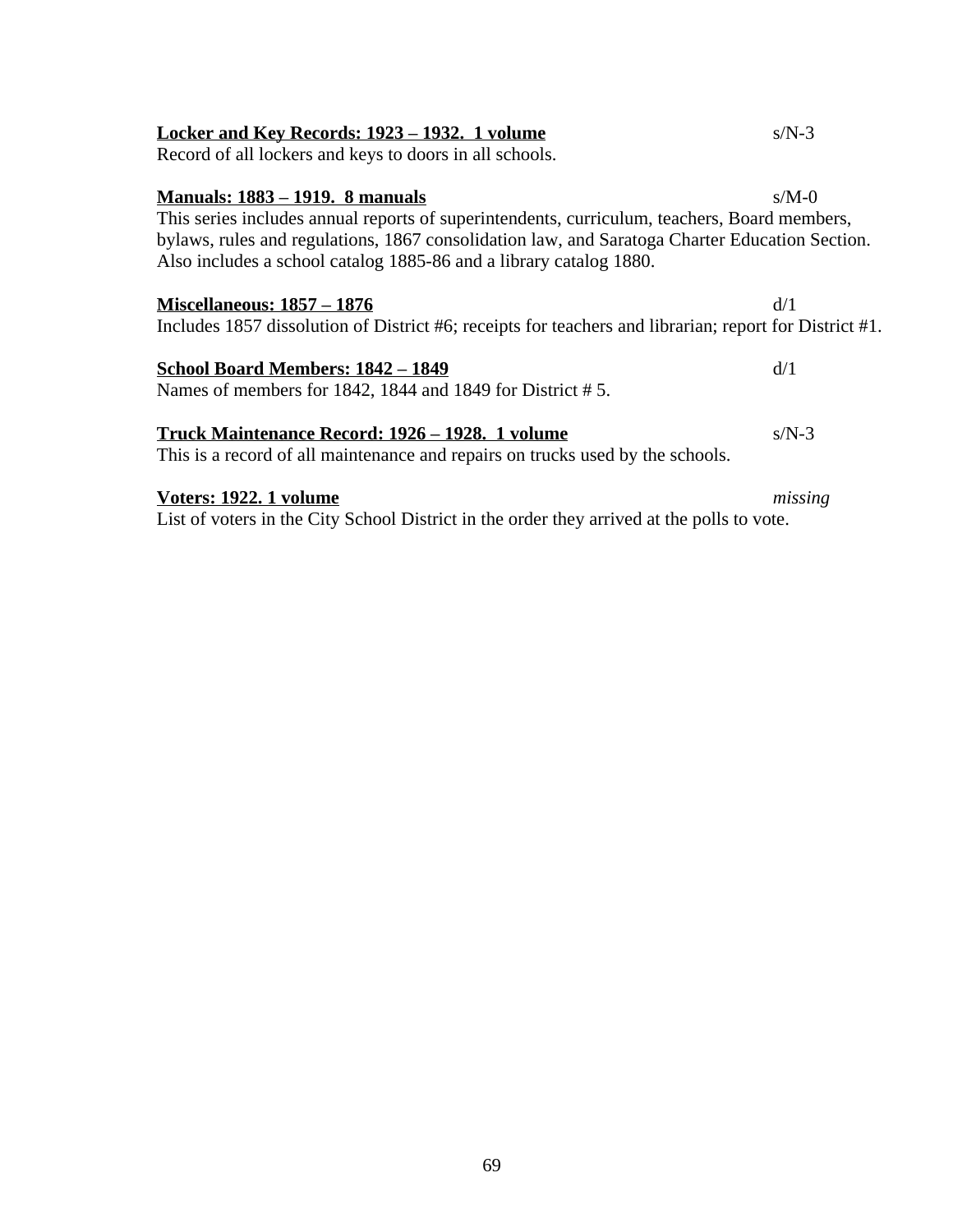#### **RECORD GROUP: 5**

#### **MAPS: 1793 – 1991: 966 ITEMS; CA. 35 CUBIC FEET**

This group brings together maps and blueprints from many city offices where they were stored uncatalogued and under varying conditions in closets and attics. The majority of the collection originated in the office of the City Engineer. As this material requires special handling and storage, it has been considered as one group, despite office of origin.

As a location aid, each map/blueprint was given a number. A master card was prepared, sample attached for each item, giving all the information shown on the face: title, date, scale and office of origin. In addition, the item was measured and recorded on the master card.

This cataloguing method was superseded in March 2016 with an Excel spreadsheet, now loaded on the public access computer. The 397 maps catalogued in the original process were less than half of the number found throughout the archive, largely due to the very large gift of a map collection by Theodore Grey, a part of which is housed in binders.

They are arranged in numerical order, but the largest maps are housed in two drawers (7 and 8) of the map cabinet in extra-large folders. Their location has been noted on the spreadsheet.

Most of the maps Corsaro noted in the city document vertical file have been moved to this series. A few remain in the files; cf. Public Works: Arterial, Public Works: Bog Meadow.

Access is permitted only by authorized personnel so the numerical order can be maintained. The finding aid to maps and blueprints is in the vault, on top of the map storage unit.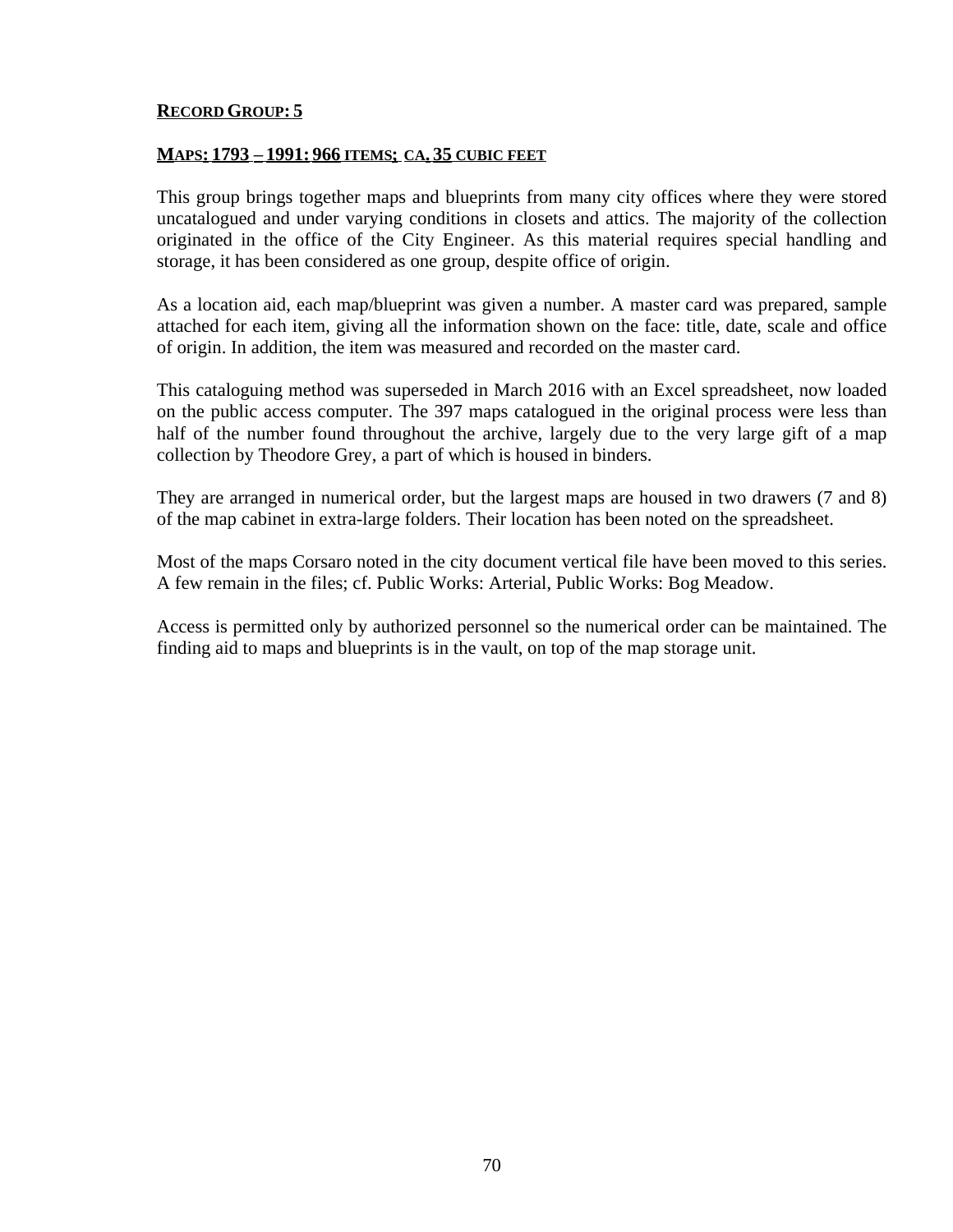### **MISSING RECORDS AS OF 2016**

A complete, item-by-item inventory of the contents of the vault was conducted on May 2, 2016 by Field Horne, consulting archivist.

Despite excellent security and supervision, six (6) records listed in the 2008 Guide were found to be missing. We do not know that a complete inventory was conducted in 2008, so these may have been missing for decades. Nevertheless, all should watch out for them.

Page

- 11 Criminal docket, John L. Barbour, police justice, 1887-1890
- 52 Index to station log incidents, 1987-93
- 57 Record of gallons pumped
- 67 Proceedings of the Board of Education, 1882-86
- 68 Geyser Road School building specifications
- 69 List of voters, 1922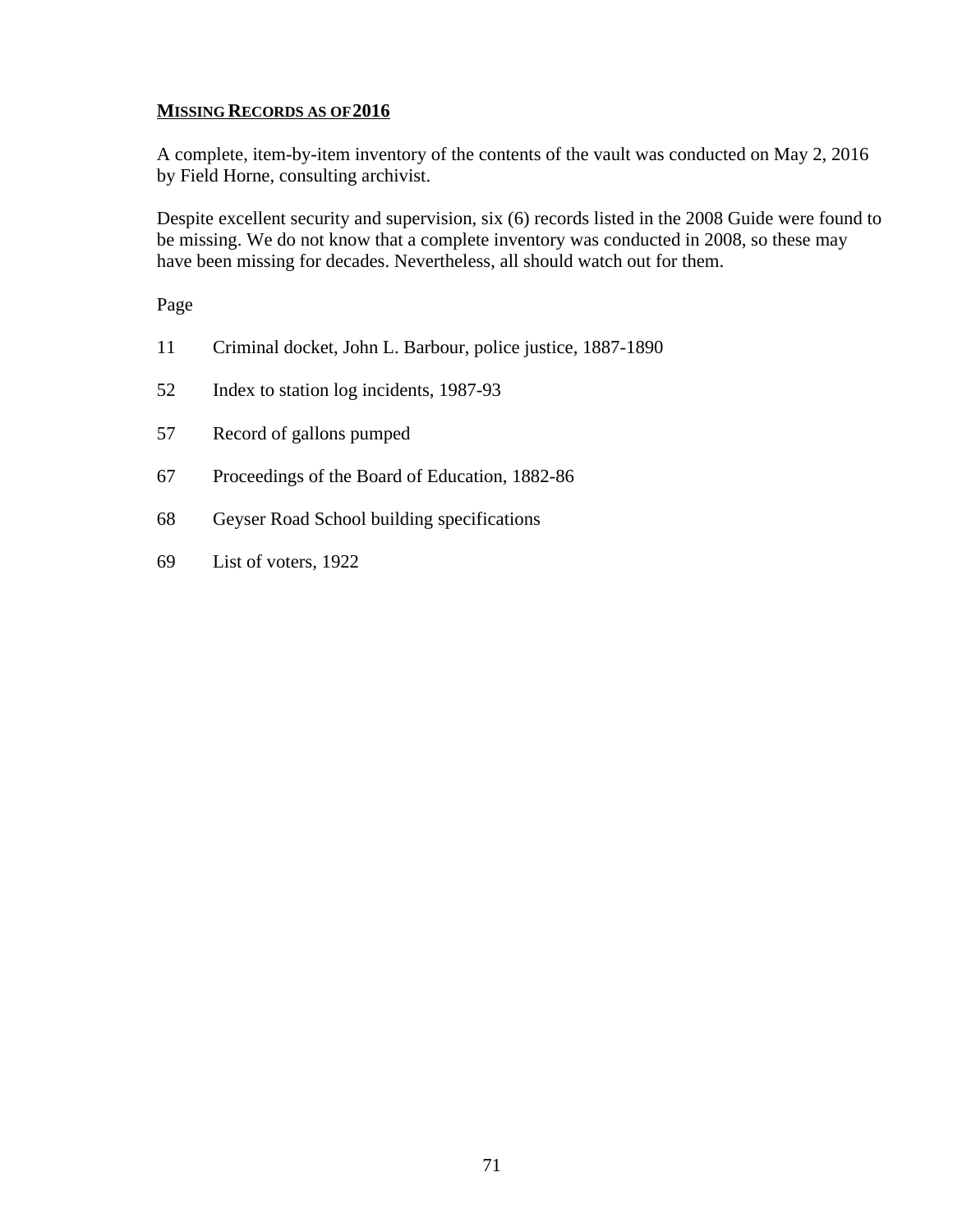# **NON-GOVERNMENTAL RECORDS COLLECTION OFTHESARATOGA SPRINGS CITY HISTORIAN**

44.5 CUBIC FEET

ADAMS AND HODGMAN LIVERY STABLE Records 1900-1911 12 b.v. mss.

Records of the United States Hotel livery stable apparently run as a proprietary business by John E. Hodgman and Mrs. Dorcas E. Adams on the northwest corner of Division Street and Long Alley. The business originated decades earlier under Mrs. Adams' husband, John Q. Adams. The collection includes: account book 1900-1905, account book 1905-1907, cash book 1906-1908, cash book 1909- 1910, cash book 1910-1913, day book 1906-1907, day book 1908-1911, day book 1909, day book 1909- 1911, ledger 1906-1909, ledger 1909, purchasing book 1909-1911.

AUDIO RECORDING COLLECTION 1912-1990 (bulk 1969-1972) 2 short-lid boxes

Oral history interviews include Robert Carroll (2 cassettes), Joseph Deuel, Spencer Eddy, Fil Fina, Theodore Grey, Margaret Hays, Gertrude Hodgman, James Kettlewell, Anthony LaBelle, Mrs. Jerry Lambert, Fr. Frank Litz, Tommy McTygue, Mary Robbins Richardson, James Riley, Robert Smith, Benjamin Straus, Beatrice Sweeney, George O. Tuck, Arthur Vinett. Musical recordings include Lillian Russell (1912), Chauncey Olcott (1913, 1921), the U.S. Hotel Orchestra (1920), "Silver Strings" (Skidmore 25th Anniversary, 1948). *Saratoga* (Broadway show 1959), and Arlo Guthrie at Great Saratoga Music Hall (1975). Edgar M. "Monty" Woolley recordings include "The Colgate Show" (1943) and *The Magnificent Montague* (1950, 6 cassettes). Also includes Walworth Memorial Museum dedication (1950) and Chamber of Commerce Saratoga Seminars (1972, 5 cassettes).

BUSINESS RECORDS COLLECTION 1852-1923 22 v.

Allen, Phineas, lawyer, account book, 1852-1875 Confectioner ledgers, 1903-1904 and 1905-1907 Cummins, Michael S., clerk, account book and day book, 1874-1875 (2 v.) Gilbert, J.J., contractor, day book, 1877-1878 Harris, John C., day book, 1896-1898, record of horses boarded, 1882-1901, work logs 1880-1884, 1894-1900, day book 1896-98 (2 v.) Hodges, William, garageman, account book, 1910-1911 Livery stable, day books, 1906-1908, 1908 Newspaper advertising account book, 1870-1897 People's Ice Company, day book, 1904-1906, 1906-1908 Root, F.S., counselor, account book, 1855-1857 Tefft, Thaddeus, haberdasher, daily sales record, 1904-1909, account book, 1901-1909, day books 1904- 1909, 1909-1910 Todd, Hiram C., lawyer, ledger, 1921-1923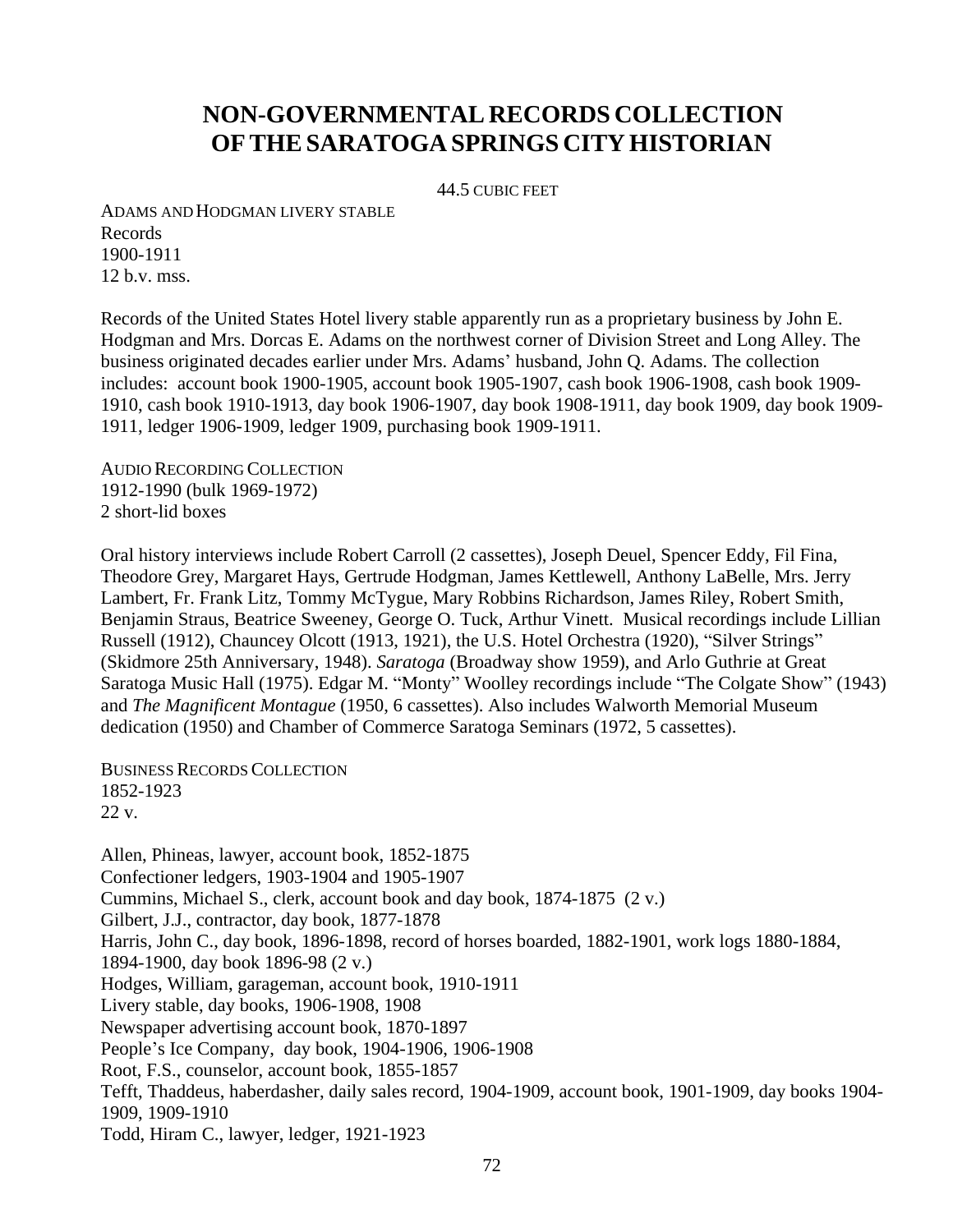Saratoga Ice Company, ledger, 1900-1901

CARPENTERS UNION Records 1903-1974 25 b.v. mss.

Records of the Saratoga Springs local of the Carpenter's Union: attendance record 1935-1974, cash book 1944-1951, cash book 1959-1966, dues records 1902-1952 (13 v.), , membership attendance record 1935-1974, minutes 1903-1966 (8 v.)

CHILDREN OF THE AMERICAN REVOLUTION, BEMIS HEIGHTS SOCIETY Records 1896 – c. 1980 2 document cases

Bemis Heights Society, C.A.R. was organized in 1896; after about 65 years it disbanded, but has been twice reorganized since then. Contents include applications for membership, arranged alphabetically, along with a folder of miscellaneous materials, including a cumulative membership list (1926).

COOKE, TIMOTHY Papers 1843-1869 3 b.v. mss.

An account book ("Book D") of Timothy Cooke of Portlandville, Otsego County, 1843-1847, mostly agricultural products; a letter book containing genealogical correspondence and research notes, 1847- 1882; and a commonplace book, 1864-1869, also with genealogical records.

DAUGHTERS OF THE AMERICAN REVOLUTION, SARATOGA CHAPTER Records 1894-1997 34 b.v. mss., 1 document case, 2 drop-front boxes, 1 box

The chapter was organized by DAR founder Ellen Hardin Walworth. Bound volume manuscripts include: awards and certificates: 1969-94; memorial book, 1927-49; minutes, 1894-1997 (9 v.; some volumes also include scrapbook material); registrar's book: 1894-1922; scrapbooks, 1915-1994 (19 v.); Frances Ingalls' scrapbooks, 1919-1925 (2 v.); treasurer's book:  $1945-75 - 1$  v. Drop-front boxes contain photograph album, 1989-1996, and scrapbooks, 1922-1925 and 1961-1970.

*Box 1, folder list:* Batcheller, Katherine: will Caldwell, Bertha: genealogical research Chapter History 1994 Collection Schedules Correspondence Historical Papers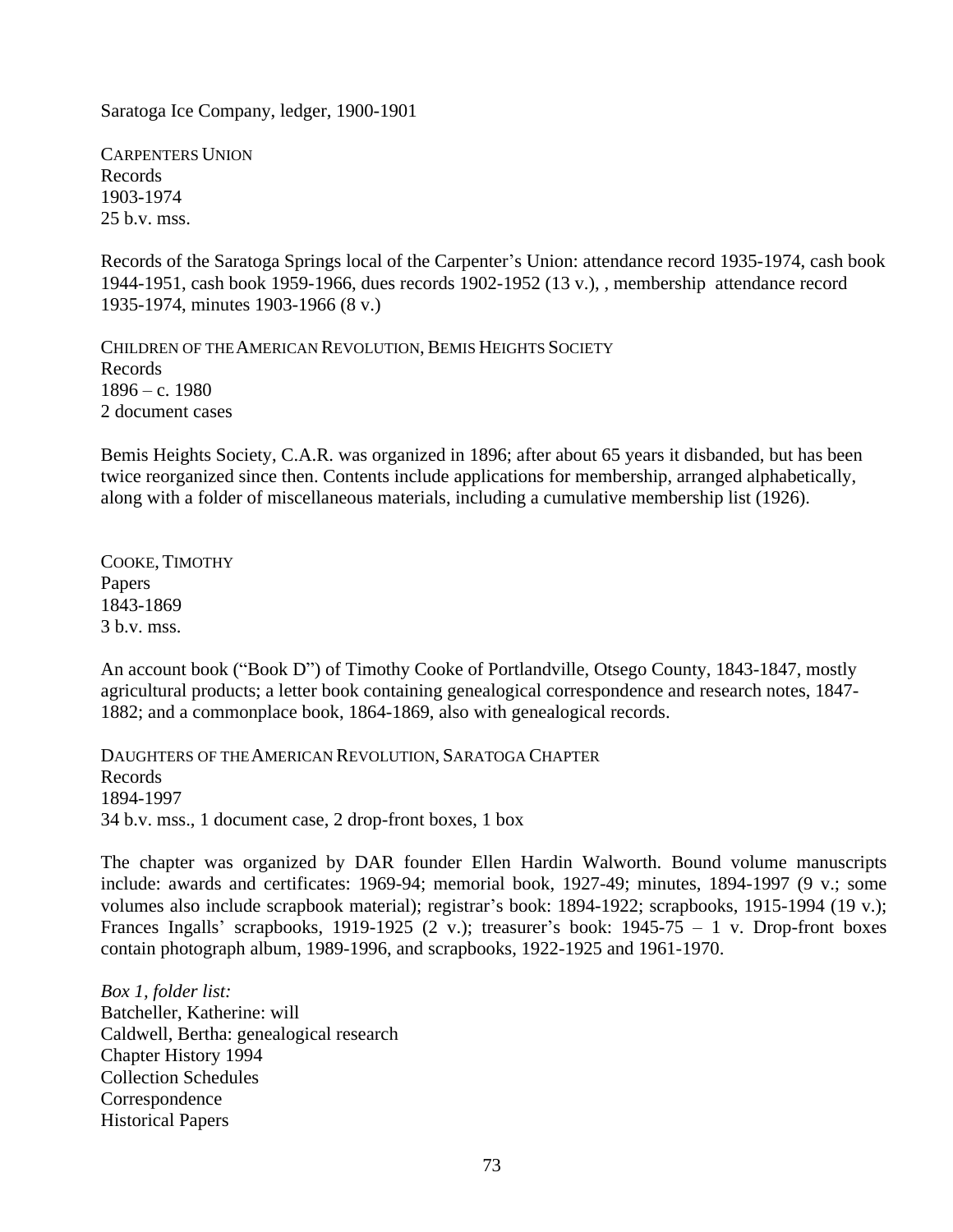Hundredth Anniversary 1994 Minutes 1966-73 Minutes 1974-83 Minutes 1998-2000 **Miscellaneous** Program Leaflets Walworth, Ellen Hardin: tribute 1924 Press Clippings

*Box 2, contents:* Yearbooks 1902-2004 *Early History DAR* [1908] *Chronicles of Saratoga Chapter NSDAR 1896-1946 NYS History NSDAR 1953-1974 NYSO DAR Centennial History 1991* Rolled photograph of Continental Congress, 1961

DAVIDSON, JOHN MCBRIDE Papers 1878-1914 1 document case

John McBride Davidson owned the High Rock Spring Company as well as a safe making company in Albany in the 1870s. While his primary residence was in New York City, he commissioned the famed architect, Newton Brezee, to design a summer home on Union Avenue. Davidson was an avid hunter and fisherman. In his business and social circles he was regularly associated with Tammany Hall and Boss Tweed's infamous ring. He was a part owner of the Hudson River Line and the Hammerstein Music Hall. Davidson died the same year as the house was built. His widow, Anna F. Davidson and daughter Beatrice continued to spend summers there. The collection consists of correspondence, diaries, black and white photographs, postcards and legal documents.

ELWELL, MILO 35 mm films 1 drop-front box

Two 35 mm reels and two CD-ROM copies of films shot by Milo Elwell (1898-1968) of 41 Nelson Avenue in 1927. A letter from his son, Richard Elwell of Niskayuna, 2012, lists scenes on the films.

FIRST BAPTIST CHURCH OF SARATOGA SPRINGS Records 1824-1854 1 b.v. ms.

Minutes and membership record of the Church. The volume is housed with two unrelated books in a small drop-front box.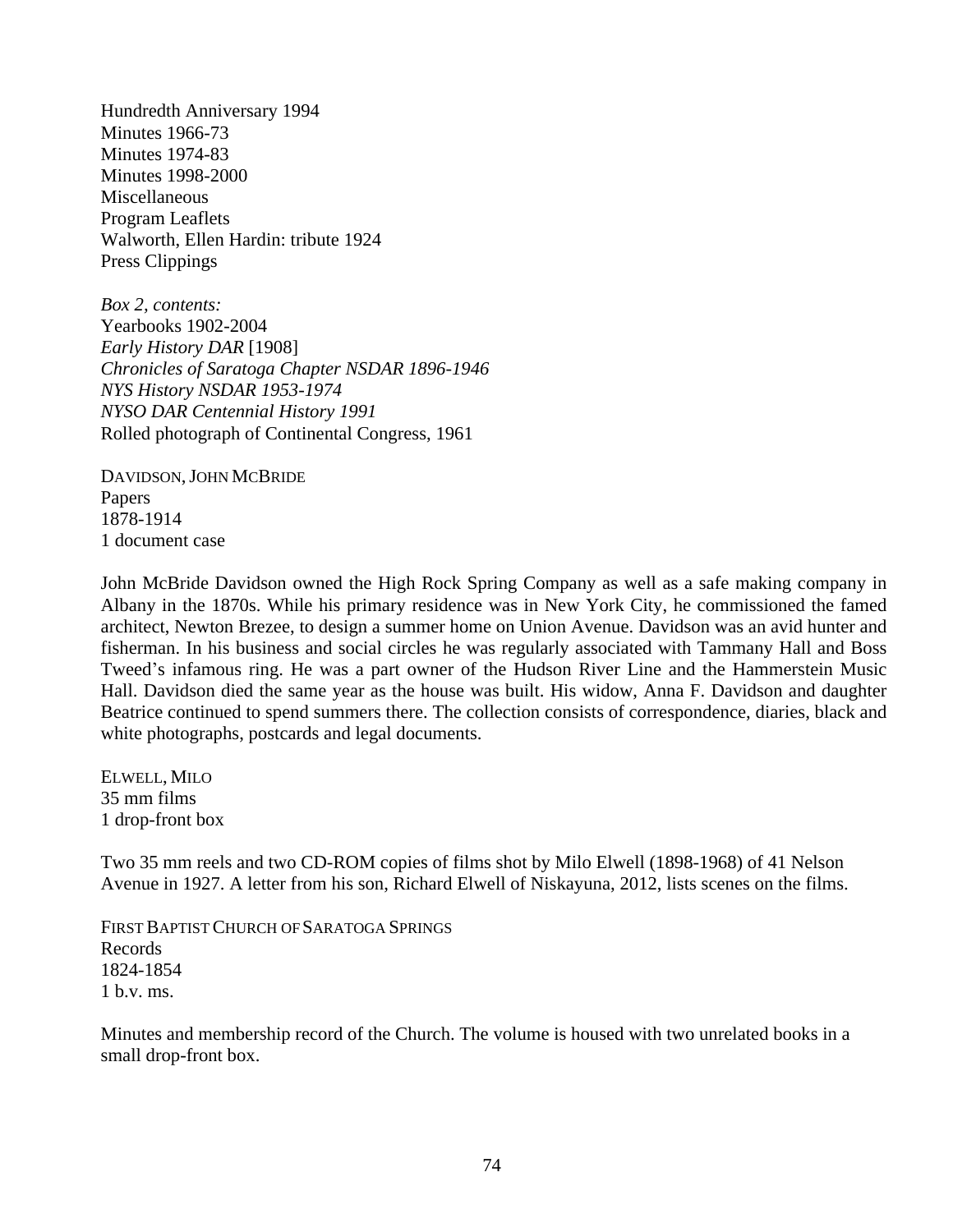EDWARD M. FULLER FIRE RECORD **Scrapbooks** 1867-1883, 1888, 1915-1916 1 document case

Four scrapbooks of news clippings regarding fires, firemen, and civic and social activities of the Fireman's Benevolent Association.

G.F. HARVEY COMPANY Papers 1903-1967 1 document case

A pharmaceutical manufacturing company founded in 1889 and headquartered in Saratoga Springs, the G.F. Harvey Company had offices in Dallas and Los Angeles as well. The collection includes financial reports, annual reports, invoices, stock certificates, notebooks and photographs in addition to correspondence. The collection is divided into four series and the folders are arranged chronologically.

GRENNAN, PATRICK People of the State of New York vs. Patrick Grennan 1952-1954 1.5 document cases

Legal documents, proceedings, minutes, petitions, and correspondence chronicling the trial of Patrick Grennan who was charged with extortion for his participating in "protection" monies from illegally operating betting parlors. Contained in the half box are the signatures of Saratoga Springs residents protesting the resignation of Dr. Arthur Leonard as Commissioner of Public Safety, 1924.

HOTEL RECORDS COLLECTION 1894-1934 9 b.v. mss.

Guest registers and account books of Saratoga Springs hotels: Brenner Hotel: register, 1924-30 Grand Union Hotel: cash book 1913-15, register 1915, register 1934 Everett House, register 1919-23 United States Hotel, register 1920 White Sulphur Spring Park Hotel, ledger 1894-1904, ledger 1905-14, ledger 1914-27

INSURANCE MAPS ca. 1900-1910 1 drop-front box

Disbound, oversize volume containing maps of individual properties in and around Saratoga Springs, in the style of (but not by) Sanborn Map Company. A typewritten index is included.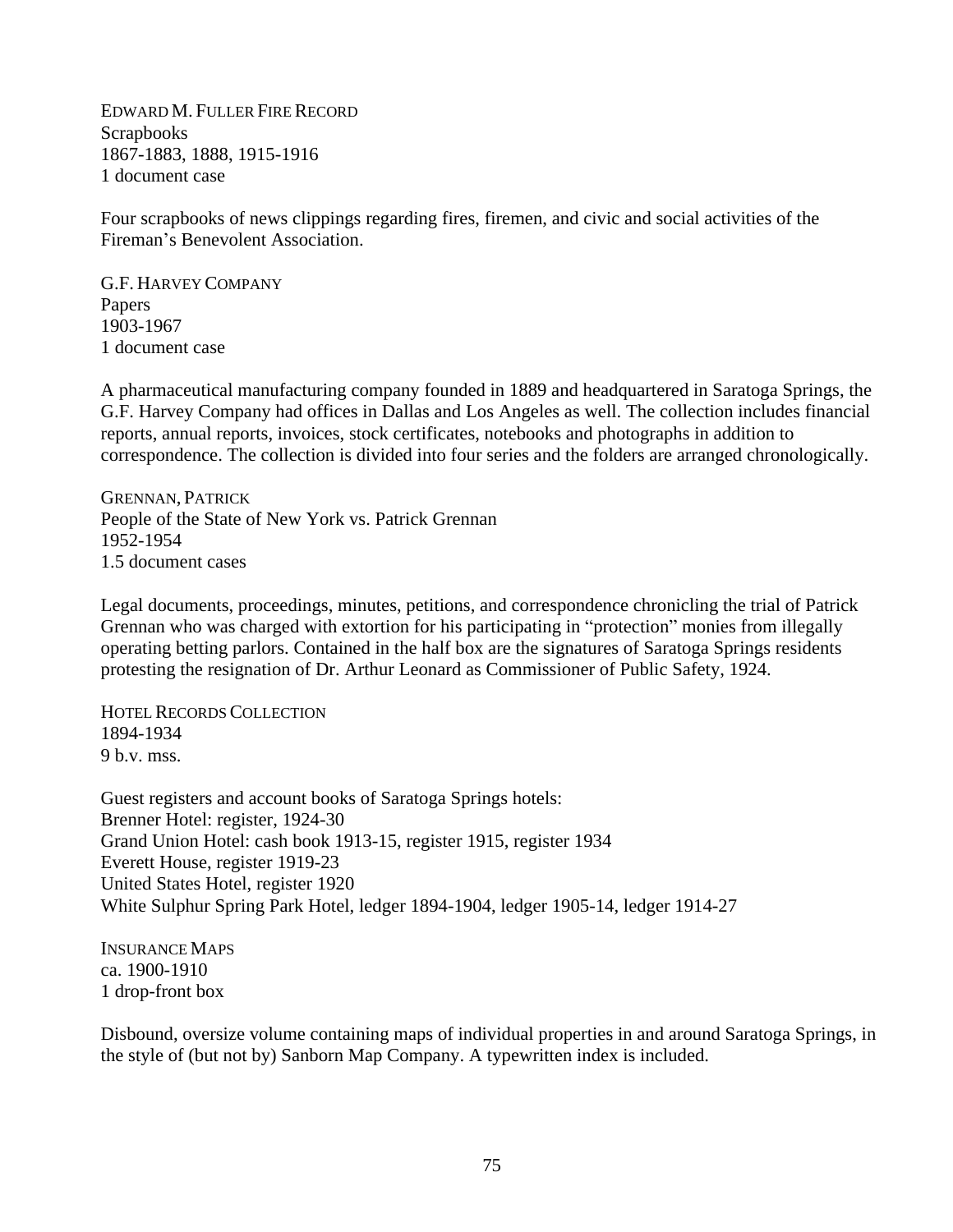KATRINA TRASK ALLIANCE Records 1 document case 1860-1935 (bulk 1916-1935)

Records of the Katrina Trask Alliance with focus on legal and financial issues regarding its property, the Katrina Trask House. It was formed in 1922 with the objective of organizing and maintaining "a center for the recreational, social and educational activities of the working women of Saratoga Springs." The organization members prided themselves on their motto "The greatest good for the greatest number." It disbanded in 1934. The collection includes correspondence, bookplates, bylaws, ephemera, minutes and legal documents.

KATRINA TRASK GARDEN CLUB 5 document cases, 2 drop-front boxes 1923-1997

The Katrina Trask Garden Club was formed in 1923 as a program of the Katrina Trask Alliance. Members of the Alliance were granted automatic membership in the new club and the club was sanctioned by the Federal Alliance of Garden Clubs. At some point after 1955, the Women's Civic League joined with the Garden Club and it became known as the Katrina Trask Garden Club and Civic League. The collection is primarily comprised of news clippings, minutes and photographs of the activities of the Club. The collection also contains a film, "Along Garden Paths," documenting the gardens of 23 members in the late 1930s. The collection is arranged by series within boxes and the materials within each folder are arranged chronologically.

LEARY,JAMES A. People of the State of New York vs. James A. Leary 5.5 document boxes 1938-1960, bulk 1953

Court documents and proceedings of the trial of the last of the defendants, James A. Leary, charged as a result of Gov. Dewey's investigation into illegal gambling in Saratoga Springs. In 1950, Senator Estes Kefauver of Tennessee, a Presidential candidate, created the "Special Committee to Investigate Organized Crime in Interstate Commerce" as an opportunity to influence voters by investigating illegal gambling. Not to be outdone, Gov. Thomas Dewey created a "Grand Jury of an Extraordinary and Special Trial Term of the Supreme Court." The investigators focused on the period between 1946 and 1949, taking testimony from over 800 witnesses and uncovering strong ties among gangsters, law enforcement and city and county politicians in the gambling scene of Saratoga Springs. One of the last people tried was James A. Leary, an attorney and the Republican Party "boss" for Saratoga County, Leary was charged with perjury and conspiracy to commit perjury but was acquitted. The collection contains the trial transcripts. Also included is a folder of news clippings regarding the arrest and the investigation of the charges against Mr. Leary.

LESTER FAMILY COLLECTION 1785-1930 1 drop-front box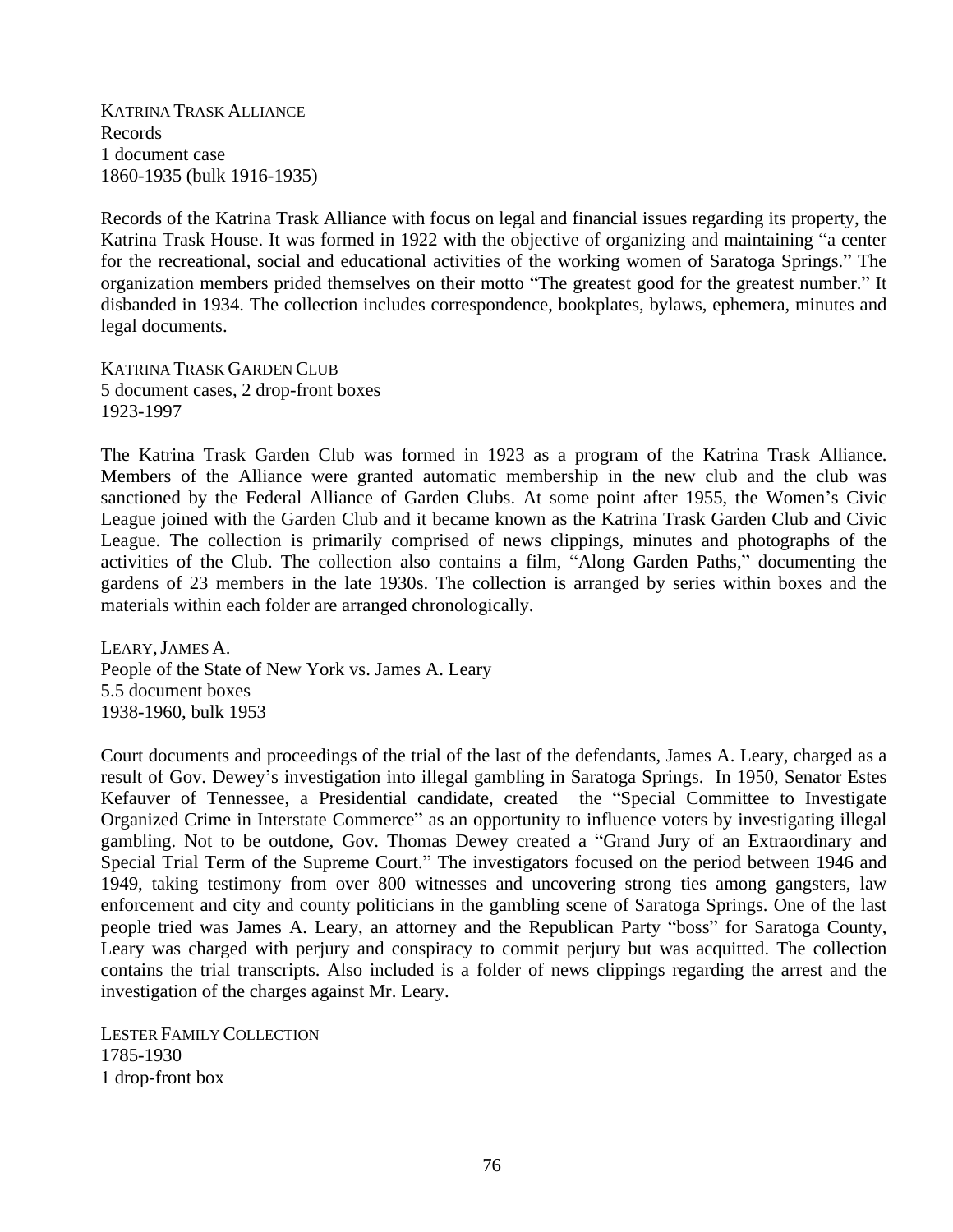A family collection assembled by Milford D. Lester containing map indices from the law practice of C.S. and C.C. Lester; a title search book from the same office (three other volumes are shelved separately); a collection of family correspondence of the Smith family of Massachusetts, 1785-1894 (bulk 1785-1830); a journal of Milo L. North and Truman M. North with family records and personal diary entries, 1844-1912; a letter of FDR to James W. Lester, 1930, about the new spa; and minor items.

LINCOLN SPRING COMPANY Lincoln Spring Co. vs. the State of New York 2 document boxes 1912-1915

The collection consists of the legal documents, reports, proceedings and claims papers filed in the abovenamed court case. The Lincoln Spring Company was founded in 1894 by Deyoe Lohnas to bottle the waters from the springs and to compress extracted carbonic acid gas to carbonate beverages. Lohnas, also the chief stockholder, owned approximately 24 acres on the south end of Saratoga Springs village. In a decision by the Supreme Court of the State of New York, the plant was shut down due to fears that the waters were being depleted and the supply was not inexhaustible. Lohnas claimed compensation for lost revenue.

MILITARY REGISTRATION RECORD 1919 1 b.v. mss.

An alphabetical record endorsed "Registration of Soldiers and Sailors 1919," but with no information other than the names.

MISCELLANEOUS MANUSCRIPTS AND EPHEMERA ca. 1771-ca. 1990 3 document cases and 1 pamphlet box

*Box 1: Folder List* Ancient Order of Hibernians Avery, C.M., cigar manufacturer Baker and Shevlin Baldwin, Seth Banking Baptist Church Baseball **Basketball** Bodwin Press Bonnie Brook Poultry Farm Brezee, R. Newton Bricklayers', Masons' and Plasterers' Union Broadway #396 Broadway #445 Caroline Street #156 Caroline Street #215 Casino performances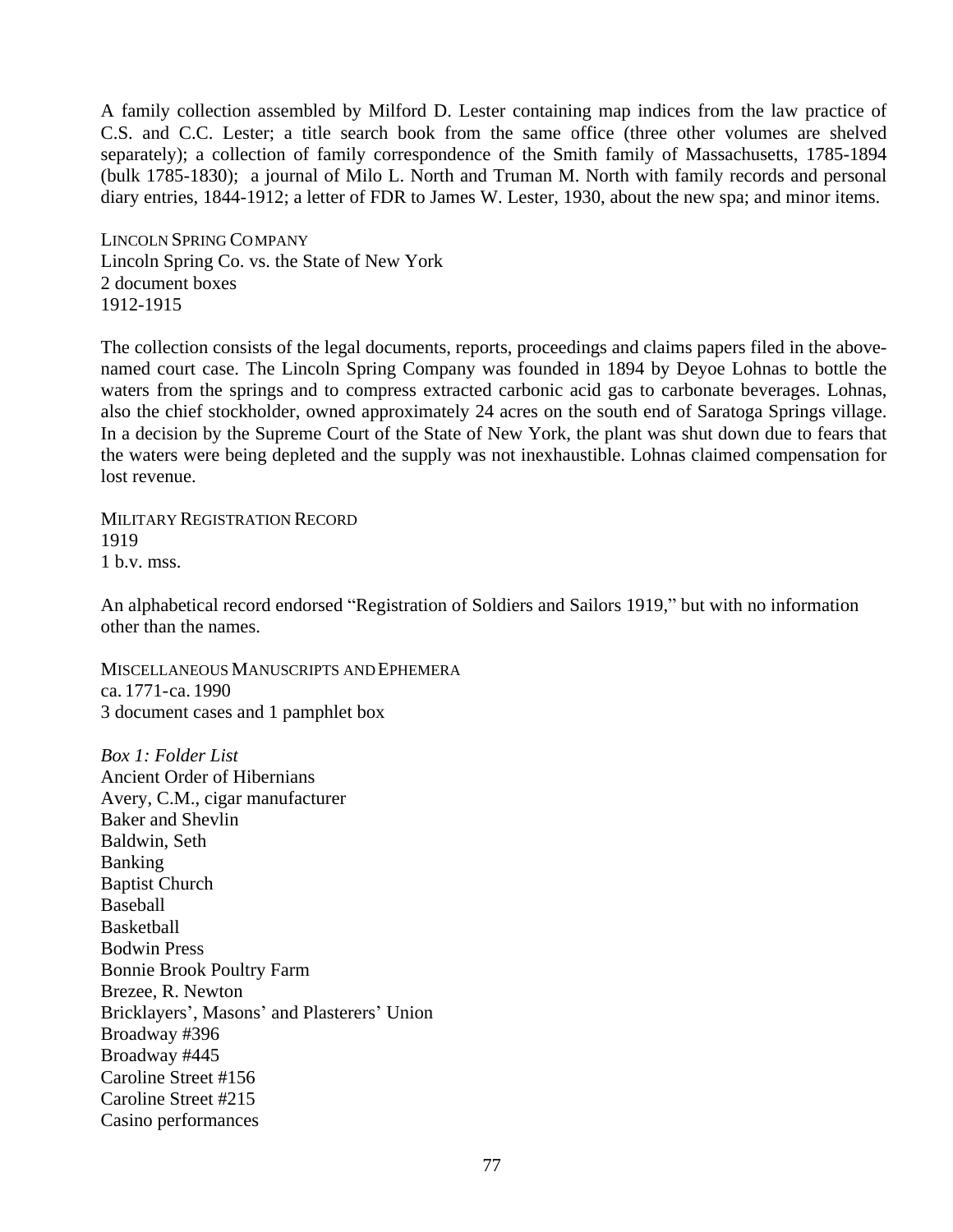Child, Hamilton City Charter Clayden, Frances I., memoir Civil War veterans Clarke and White Colonial Tavern Congress Park Convention Hall Davardo Hotel **Deeds** Eastman Saratoga Espey Manufacturing Eureka Spring Everett House Excelsior Park Ferrara, Mary Ann Floral Fête Gailor Stone Company General Electric General Foods Grand Union Hotel Grand Union Hotel site Greater Saratoga Movement Grippin, B.B. Guidebooks "Hotel in the Park" Hudson Valley Railway Ice Fishing essay Immaculate Conception Church Kayaderosseras Patent Lincoln Park Estates Loomis, Rhoby Luther, Thomas Lynch and Clarke Manhattan Club Maplewood Cemetery burials McCloskey, Kate A. McGregor Colony Miscellaneous Motion Picture: *A Saratoga Romance Box 2: Folder list* Oral History Pageant of Saratoga (1926) Pardue

Planning Poetry Practice Club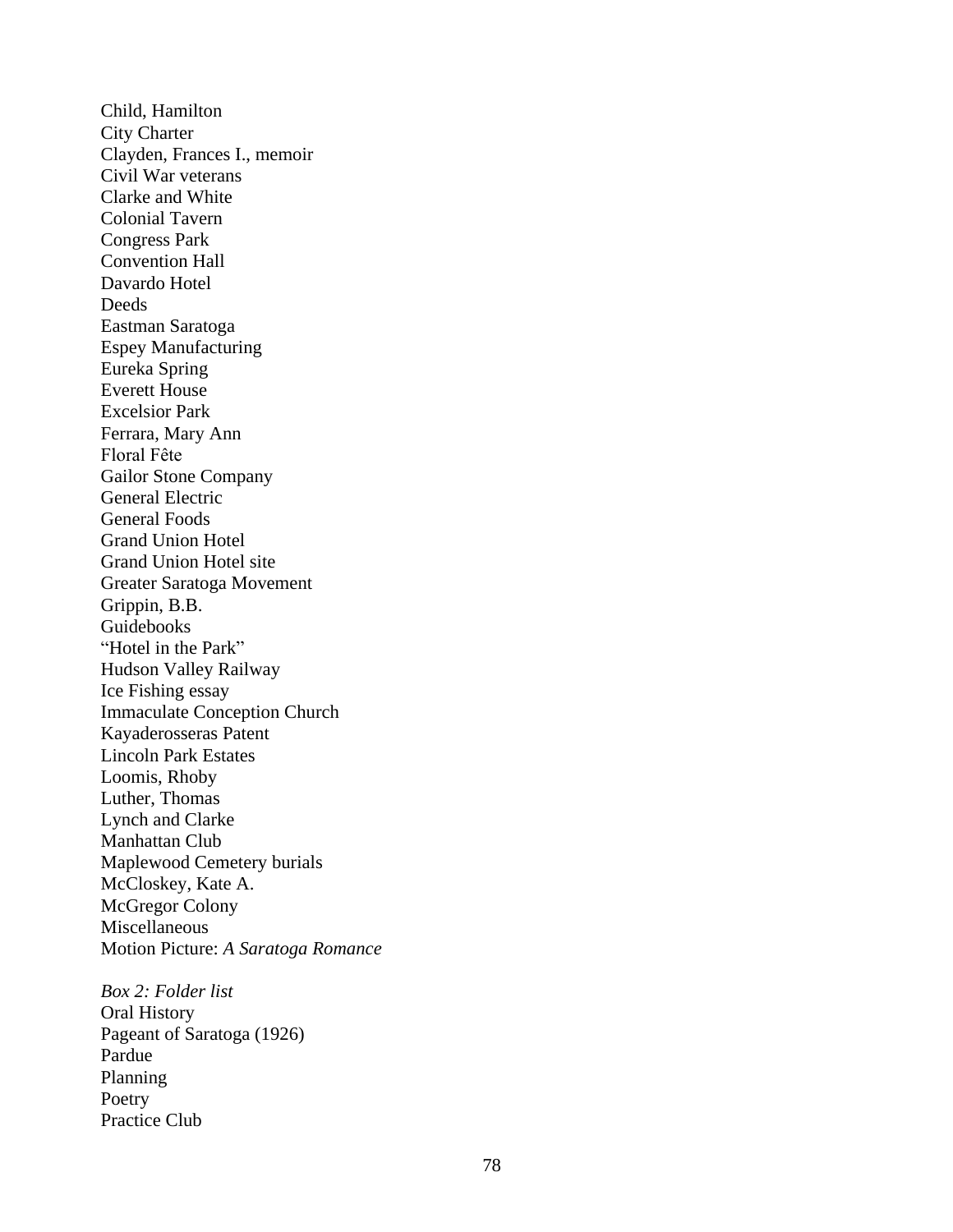Presbyterian Church seatings (1817) Putnam Place Goat Dairy Recreation Red Spring Riley's Lake House Rose Inn Rossi, Albert St. Peter's Academy Saratoga Academy of Music Saratoga Athenaeum Saratoga Golf Club Saratoga Hospital *Saratoga Musical Monthly* Saratoga National Bank Saratoga Plastics Saratoga Spa Saratoga Springs Institute Saratoga Wallpaper Company Saraspa Manors Schools: alumni Schools: anniversary program 1881 Schools: Compulsory Education Law Schools: *Early Saratoga Schooldays* Schools: general Schools: graduation ceremonies Schools: sports Schools: theater Sheep Ranch Smith, Dr. F.H. Sontag, Elena Springs, Flow of Stewart's **Streets Structures** Teachers Institute Temple Grove Seminary Town Hall Theater *True Situation at Saratoga Springs* Union Electric Railway Company United States Hotel United States Hotel: appeal 1935 Van Raalte Company Via Sana boarding house Windsor Hotel Winter Sports: ephemera 1886-88 and n.d. Winter Sports: ephemera 1937-40 Walbridge, John K. White Sulphur Spring Hotel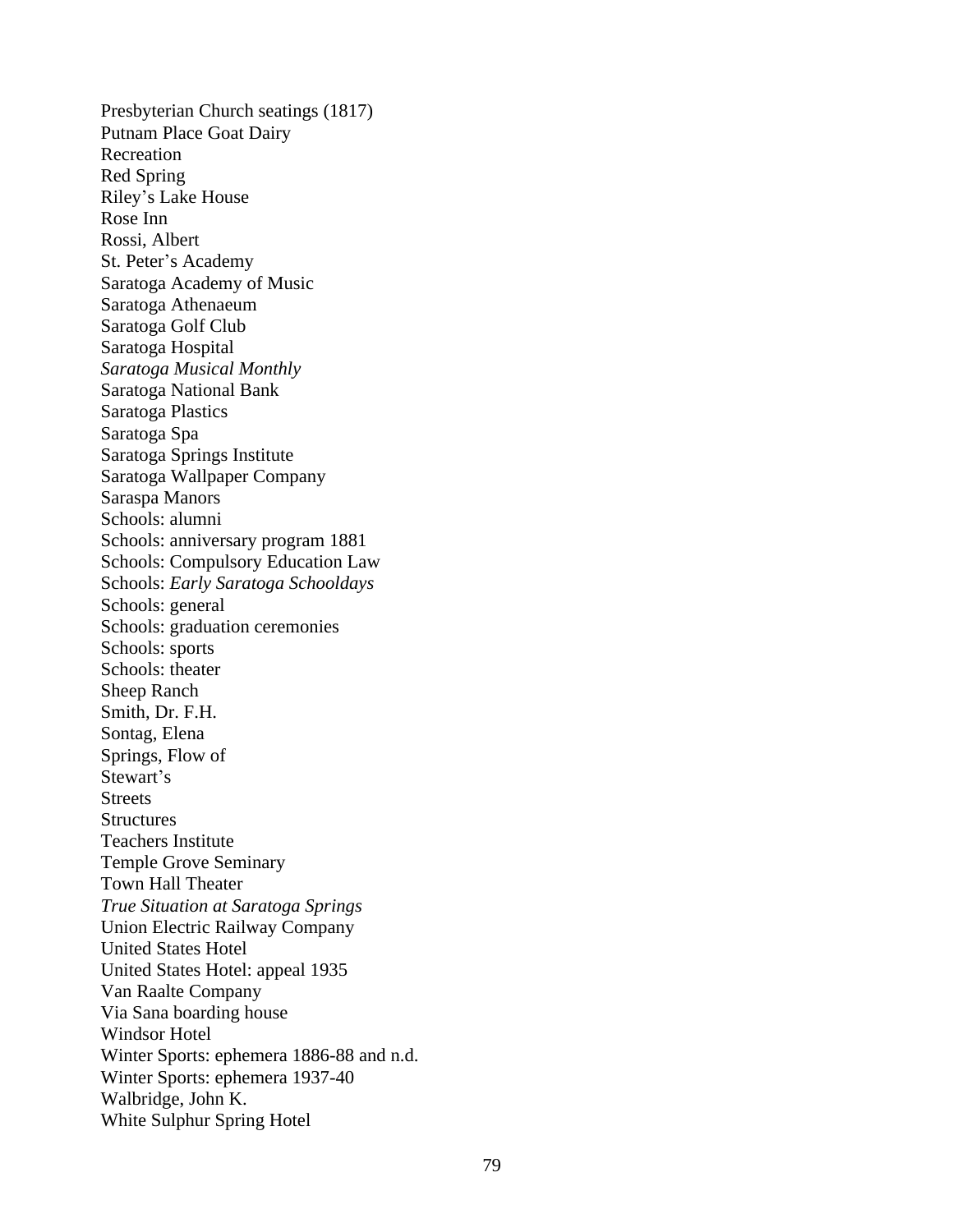*Box 3: Folder list Pamphlet format* Beekman, John K. Chester, A.T.: published sermon Clarke, John Clarke, Thomas L. Floral Fête programs 1894-97, 1899-1901, 1924 Hardenberg Patent 1801 Library: N. Bedortha's (1867) Library: Saratoga Circulating (1829) New England Congregational Church: directory ca. 1925 77th New York: 50th reunion (1911) 77th New York: 46th reunion (1911) Tefft account book 1902-04 Tefft inventory Travelers at Home Club programs (1914-28)

*Box 4: Folder list Records of Organizations* American Association for the Advancement of Science American Legion Auxiliary Boy Scouts Bundles for America Flag Circle Fresh Air Fund Girl Scouts Home of the Good Shepherd Junior Civic League Little League Red Cross St. Clement's Drum Corps Saratoga Cadet Corps Saratoga Society of New York Travelers Aid Society Travelers at Home Club Wheeler Post, G.A.R. W.C.T.U. Women's Civic League Youth Center

OVERSIZE EPHEMERA COLLECTION 1 drop-front box 1855-1975

An artificial collection of large-format broadsides and publications.

Sheet music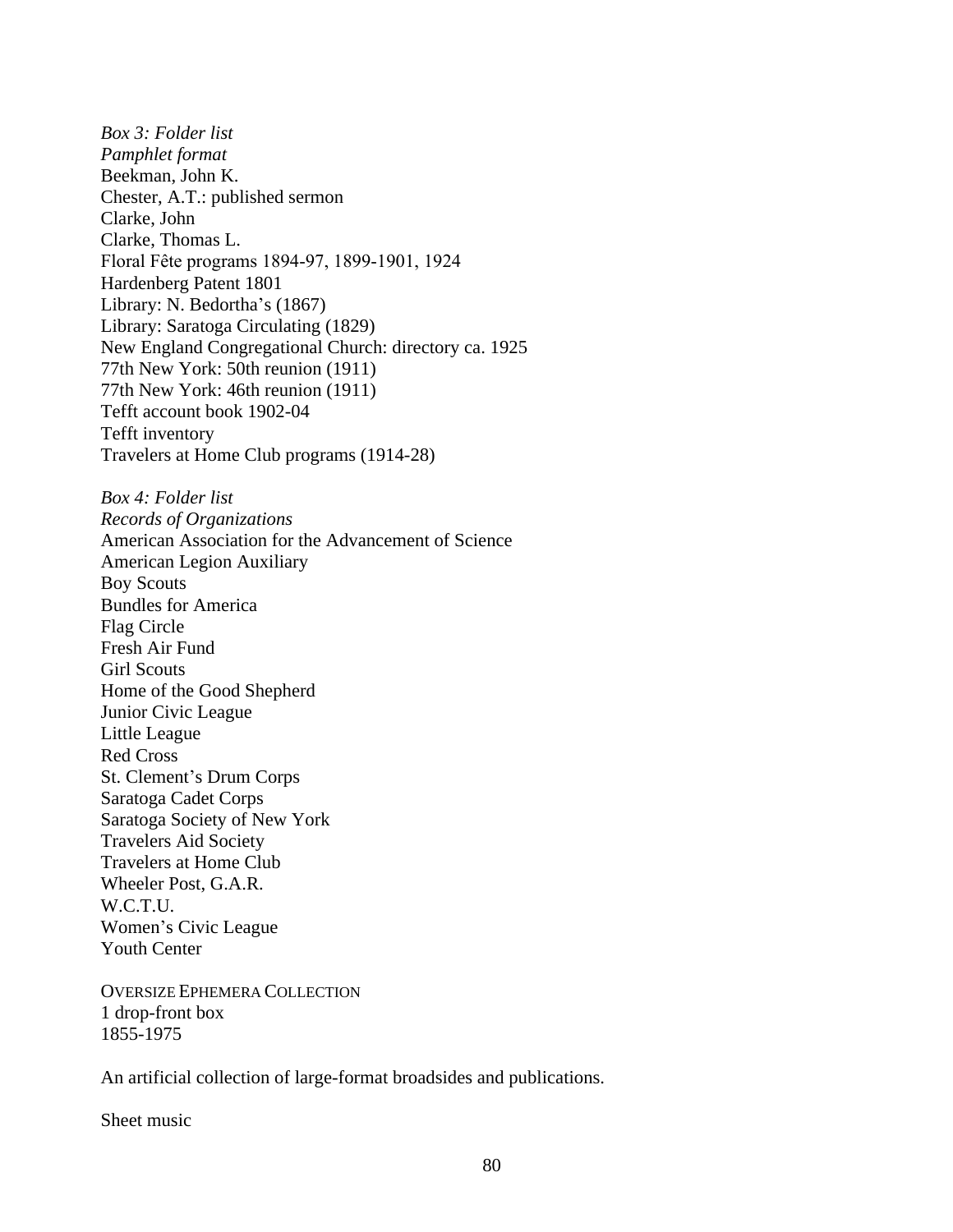D&H Railroad Broadside for Floral Fête, 1894 *Ladies' Home Journal,* 1918, Van Raalte images and advertisements Verrazzano College informational packet, 1974/75 *Frank Leslie's Illustrated*, impeachment trial of Judge George Bernard, 1872 *New York City Ballet,* 1916-1966 *The* Saratogian *Souvenir Magazine*, 1966,1967 Miscellaneous broadsides *Souvenir 50th Anniversary of the* Saratogian*,* 1855-1905 OVERSIZE MANUSCRIPT COLLECTION 1 drop-front box 1771-1984

An artificial collection of large-format manuscripts.

### *Folder list:*

Award to Bemis Heights Society, C.A.R.; diploma, St. Faith's School; Reubena H. Walworth monument certificate Awards to Addison Mallery Line print of the K.D. Motor Car; military charge for William Waterbury, 1802 Charter, Catholic Women's Benevolent Legion, 1898 Kayaderosseras Patent deed, Cornelius Clopper to Dirck Lefferts, 1771 "Securities belonging to the Estate of James H. Westcott", 1860-1877

OVERSIZE PHOTOGRAPH COLLECTION 1 drop-front box 1899-1971 and n.d., bulk 1902-1910

An artificial collection of large-format photographs.

*Folder list:* Comstock Hospital Church and Walworth streets Hudson Valley Railway: Connery's Saloon, Union Avenue and East Street, 1902 Hudson Valley Railway: Union Ave. and Lincoln Ave., 1902; 2 views Starbuck Company picnic, 1926 Elks group, 1926 Church St. and Long Alley, Franklin Hotel, 1909 Patterson Property, Phila Street, 1910 Maple Avenue at Van Raalte Hill Washington Street, 1911 East St. and Avery St. 1907; 2 views Snow scene, 1907 Jake's Grill, 52 Putnam Street Reubena Hyde Walworth Monument, 1899 West Harrison and Division Streets; 3 views Batcheller Mansion, 1971 Saratoga High School Class Photos, 1909,1914,1921,1929,1933, n.d. Football Team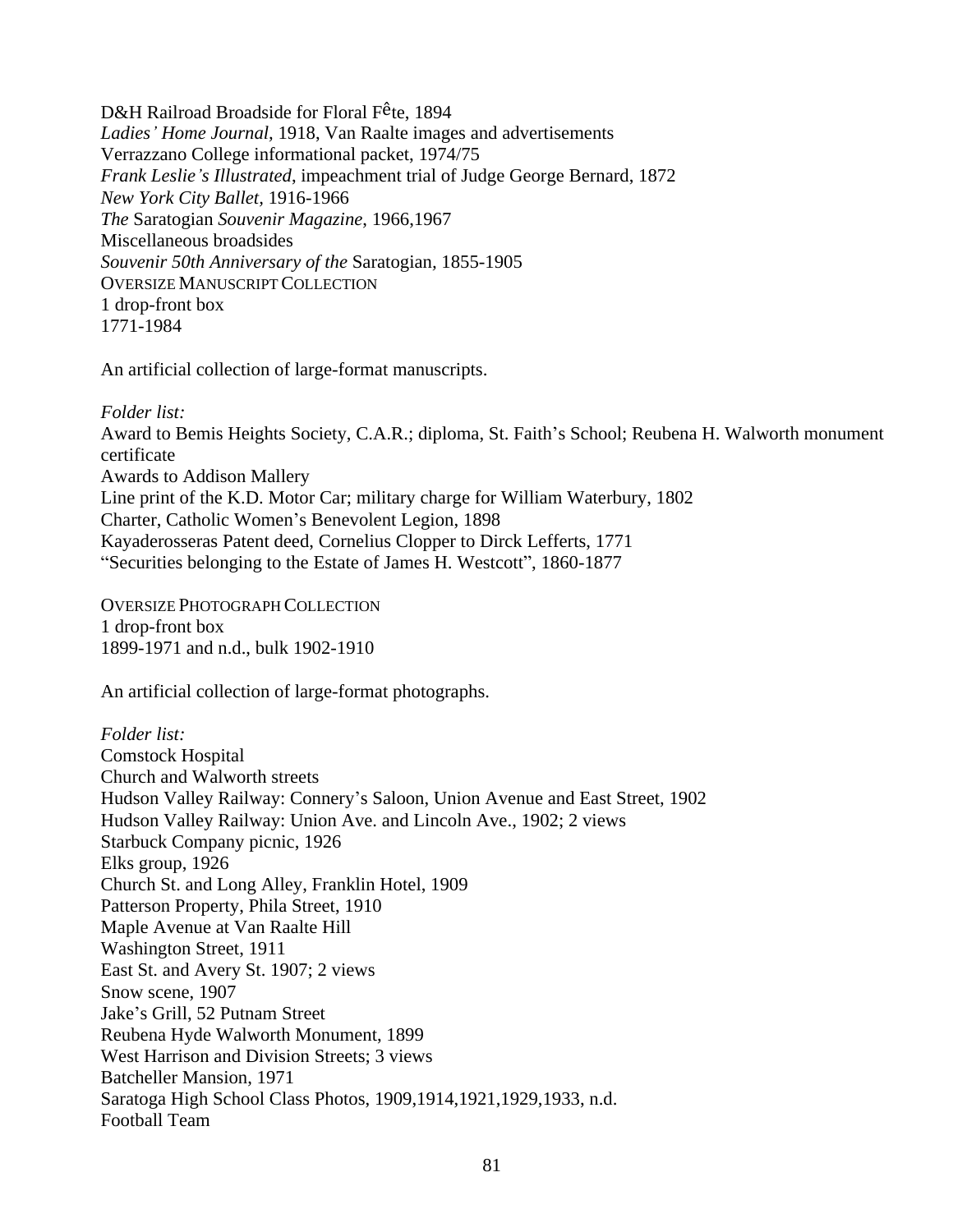James A. Leary and Walter Fullerton, 1909/1910 Dolls in store window, c.1930 St. Faith's School, 1911 B.M.P.I.U.- 29th Annual Convention, 1931 B.P.O.E. 161, 1927 Costumed group Male portrait Unknown subjects, n.d.; 3 views

PARENT TEACHER ASSOCIATION (PTA) SCRAPBOOK COLLECTION 4 drop-front boxes 1923-1934, 1938-1956

The Parent Teacher Association of the Saratoga Springs City School District was a very active organization in providing support and opportunities for the parents, teachers and students of the district. The six scrapbooks contain news clippings and ephemera chronicling the civic and social activities and lobbying efforts of the Saratoga PTA. One notebook (1940-1942) contains meeting notes and minutes.

PHOTOGRAPH COLLECTION 1267 items, 6 l.f. ca.1865-ca.1990

An artificial collection of the photographs assembled by the office, the vast majority of them in 8x10 formats. There is a card index in numerical order, and a subject/name index.

POSTCARD COLLECTION 2 boxes ca.1890-ca. 1990

An artificial collection of postcards donated to and collected by the City Historian, arranged by subject.

PRACTICE CLUB Records 2 document cases, 14 minute books, 1 scrapbook 1912-1963

The Practice Club of Saratoga Springs was founded on Nov. 12, 1912 by Mrs. F. Westervelt Tooker, who believed Saratogians were giving too much attention to travel and literary clubs and none to music. She invited several music enthusiasts to her home and organized a music club. Meetings were held every two weeks during eight months of the year. A leader appointed for each meeting arranged a musical program. Members played music for each other while they practiced on their respective instruments. The collection consists of the programs and minutes chronicling the activities of the club. There are two reports on the history of the Practice Club and a scrapbook of news clippings.

PRIVATE BUILDING SPECIFICATIONS 1957-74 1 document case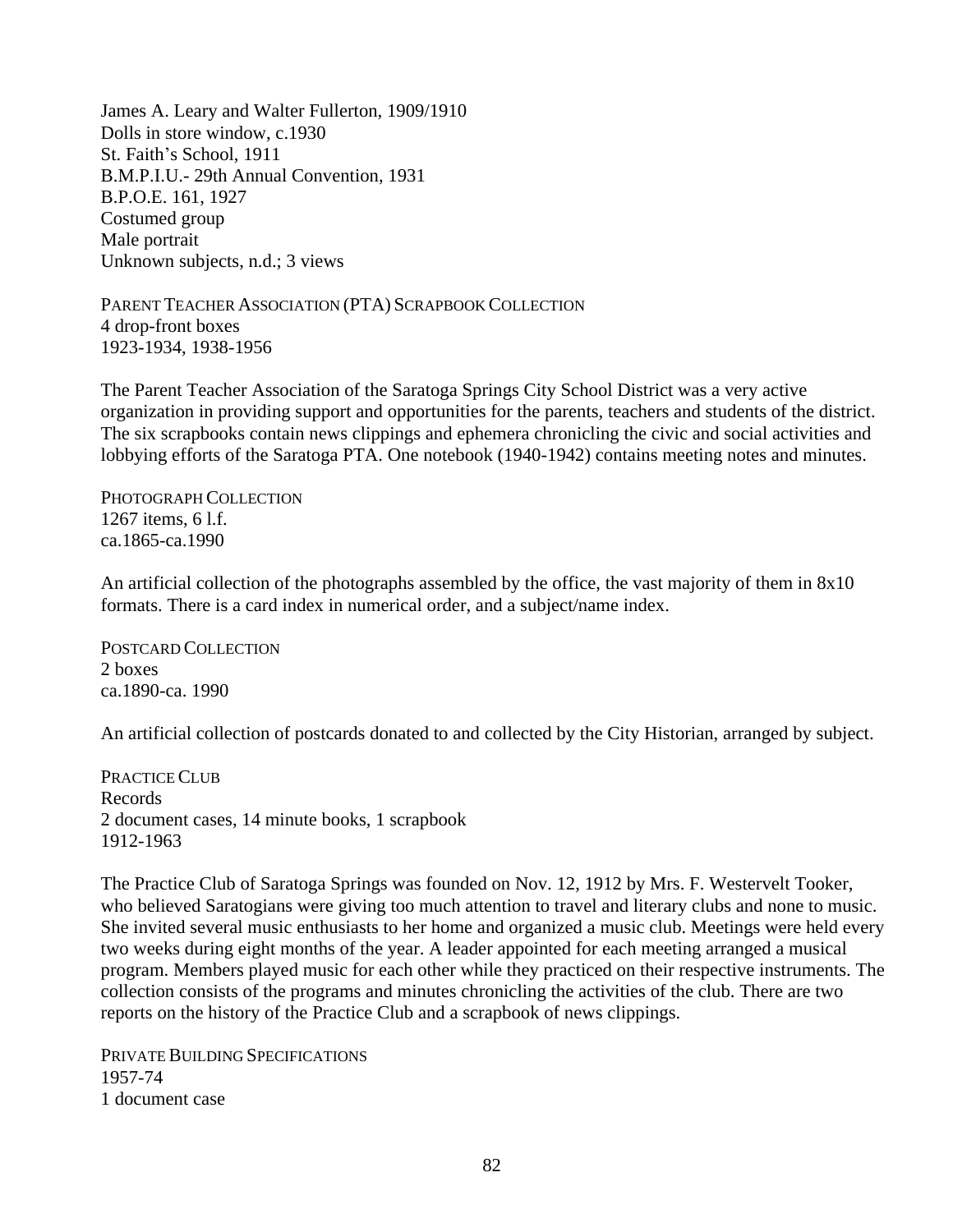A collection of specifications for five privately owned buildings for prospective builders and contractors to refer to in the bidding process for construction or renovation, as follows: Saratoga Hospital (1957), Skidmore College (1960) Fasig-Tipton (1967), New York Telephone Company (1972), Southern Adirondack Library System (1974).

PRIVATE SCHOOL RECORDS 1890-ca. 1951 1 document case

This artificial collection is comprised of photographs and published materials about St. Faith's School and photographs from Our Lady of the Star. St. Faith's School was founded by Miss Eleanor A. Shackelford in 1890 with nine pupils and incorporated in 1893. It moved to Poughkeepsie but returned in 1910. It became an authorized school of the Episcopal Province of New York and New Jersey in 1918. Our Lady of the Star was an offshoot of the Dominican Sisters' Motherhouse in Albany. It opened in Saratoga in 1891. The collection includes photographs and published materials about St. Faith's School, including copies of their yearbook, *Oak Leaves*. The black and white photographs from Our Lady of the Star are unidentified.

PUTNAM, JOHN RISLEY Letterbook 1898-1900 1 b.v. ms.

A letterpress copy book produced by moistening handwritten letters and pressing them against the tissue pages of this book. Much of it is personal correspondence but written from Putnam's postings at customs houses in China.

RECREATION DEPARTMENT Scrapbook 1 drop-front box 1957

A collection that documents the activities of and participants in the city-wide recreation programs for the summer of 1957. Camp Saradac was a day camp at the East Side Recreation Field sponsored by the Board of Education. Registration and attendance for each weekly session was recorded, summarized, and reported to the administration of the city's Recreation Department The collection was originally housed in a scrapbook which had deteriorated so badly that it was disbound and the contents photocopied on acid free paper. Original reports of the camp counselors were removed and are included. SARATOGA PAGEANT Papers 1912-1914 (bulk 1913) 1 document case

Correspondence and other papers relating to the production of the Saratoga Pageant, "presented under the auspices of the Business Men's Association," Congress Spring Park, July 24-30, 1913. Miss Margaret MacLaren Eager of Old Deerfield, Mass., was hired to plan, write, cast, and direct the event. Included in the Publications file are copies of the previous year's printed program.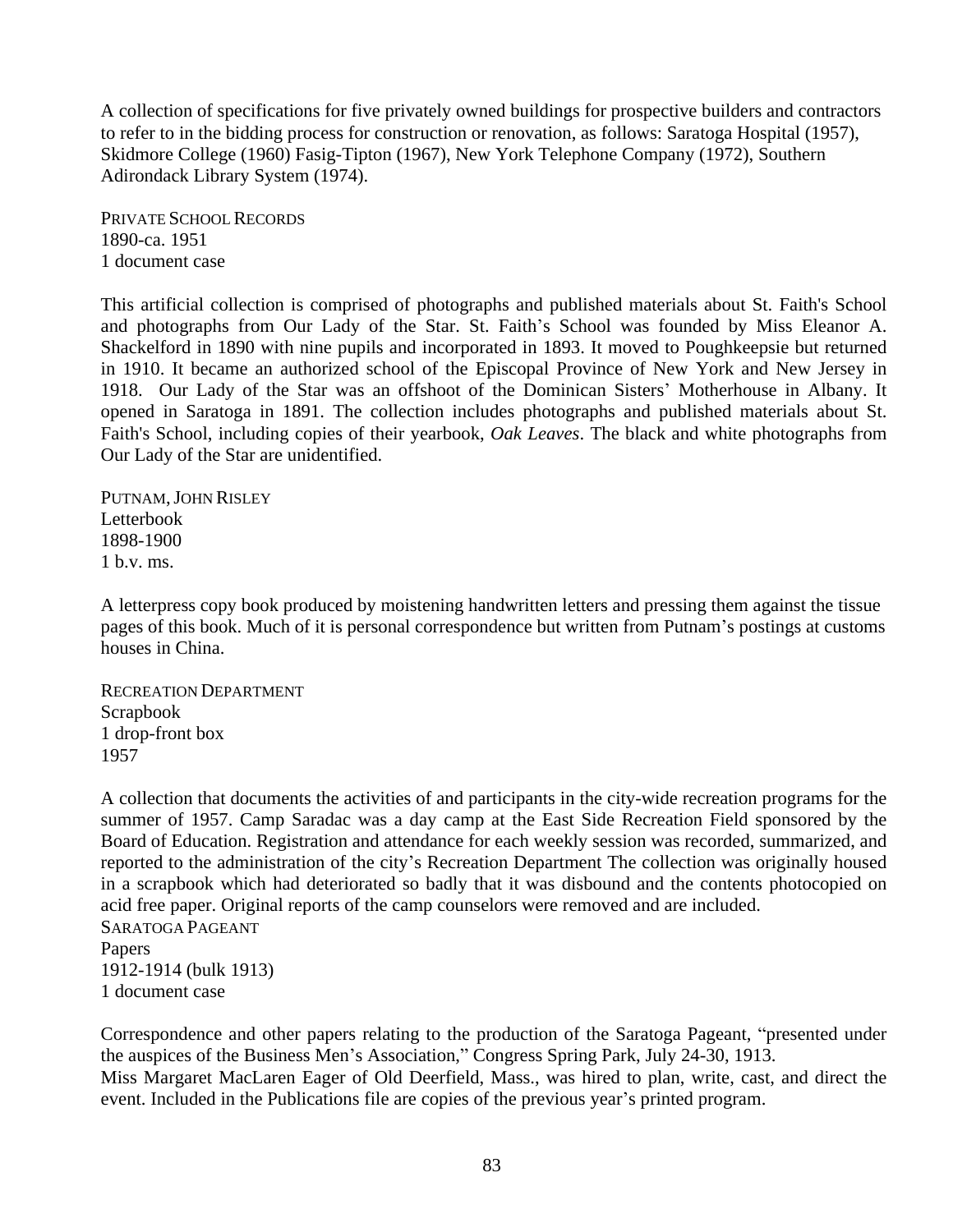*Folder list:* Architect's Specifications Art Buchholz Theatrical Costumer Butler, Walter P.: Letters sent 1912-14 Eager, Margaret M.: contracts' Eager, Margaret M.: Letters sent 1913 (4 folders) Financial Letters received 1913-14 (5 folders) Lists Personnel Plan Printed Matter Report

SARATOGA RACEWAY Daily Attendance and Cash Record 1957-1963 2 drop-front boxes

Oversize daily tally sheets recording attendance and monies

SARATOGA SHAKESPEARIAN SOCIETY **Minutes** 1872-1883 1 b.v. mss.

Beginning in 1872, residents gathered for dramatic readings of Shakespeare plays. They organized formally in 1877. The record lists the plays read, the location, date, and casts, and includes an index. The society disbanded in 1895.

SARATOGA SOCIAL LIBRARY SOCIETY Records 1808-1834 1 b.v. ms.

Minutes and a booklist of the Society. The volume is housed with two unrelated books in a small dropfront box.

SARATOGA SPRINGS GAMBLING INVESTIGATION Pressbook 1949-1953  $1$  b.v. ms.

Newspaper clippings detailing the state and federal investigations into informally-tolerated gambling in its last years, pasted onto rag bond in a three-ring binder.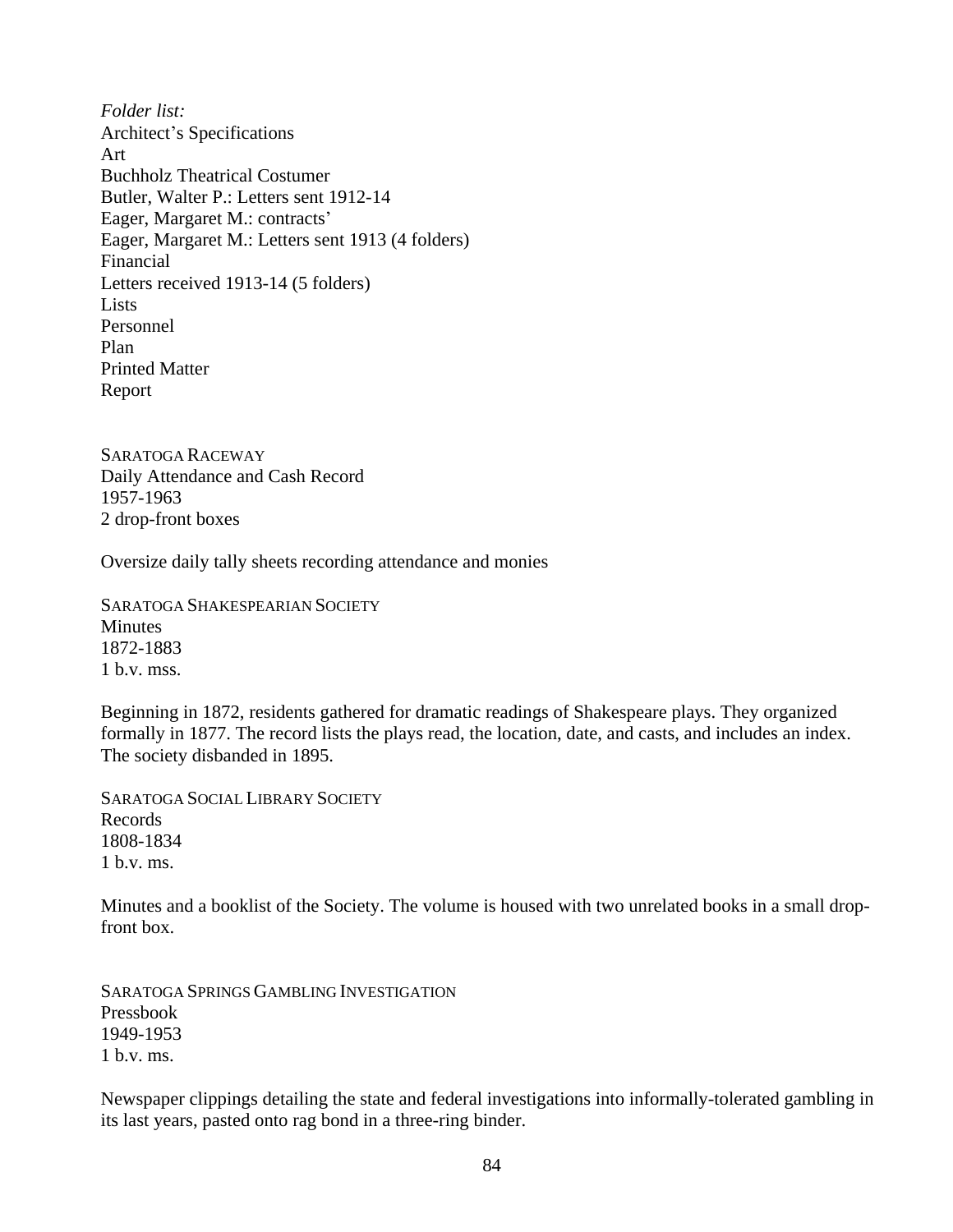SARATOGA VOCAL SOCIETY **Minutes** 1895-1897 1 b.v. mss.

The society organized 1 December 1895 for the purpose of "the study of the best choral music." The record includes meeting minutes and membership records.

SARATOGA WOMEN'S ASSOCIATION **Minutes** 1907-1934 2 b.v. mss.

Organized 1895 as the Women's Association of Greater Saratoga, it was an outgrowth of Franklin W. Smith's promotional efforts that included the Floral Fêtes. The first two volumes are missing.

SCOTT, CAPT. LEWIS Company Book and Lumber Record 1812-1814, 1828-1840

Records of a militia captain from the Town of Ballston during the War of 1812, in part at Sackets Harbor and Plattsburgh; and later business records, particularly of a lumber business.

SCOTT, WILLIAM Judicial Docket 1794-1795  $1$  b.v. ms.

Docket kept by William Scott, justice, Saratoga County; also contains a list of cash paid "to sundry Persons who have Reinlisted in Colo. Cilley's Regt." dated 1 Mar. 1779, and what appear to be storekeeper's records 1784-85. The volume is housed with two unrelated books in a small drop-front box.

**SCRAPBOOKS** 1841-1930 1 drop-front box, 1 document case

Scrapbooks of clippings of Saratoga Springs news. The earliest is pasted in a Saratoga Springs hardware store day book of 1843 and includes a typewritten index; another was kept by James Westcott Lester, 1864-1930, and includes his simple index. Two more are general in content covering 1860-1880 and 1883-1908 respectively, both with indices, along with one of the perjury trial of George W. Jones of Northumberland (1879). Housed with them is a title abstract for Lot 12 of the 16th Allotment of the Kayaderosseras Patent prepared for Edward Simms.

SLADE, JOHN A. School notebooks 1899-1902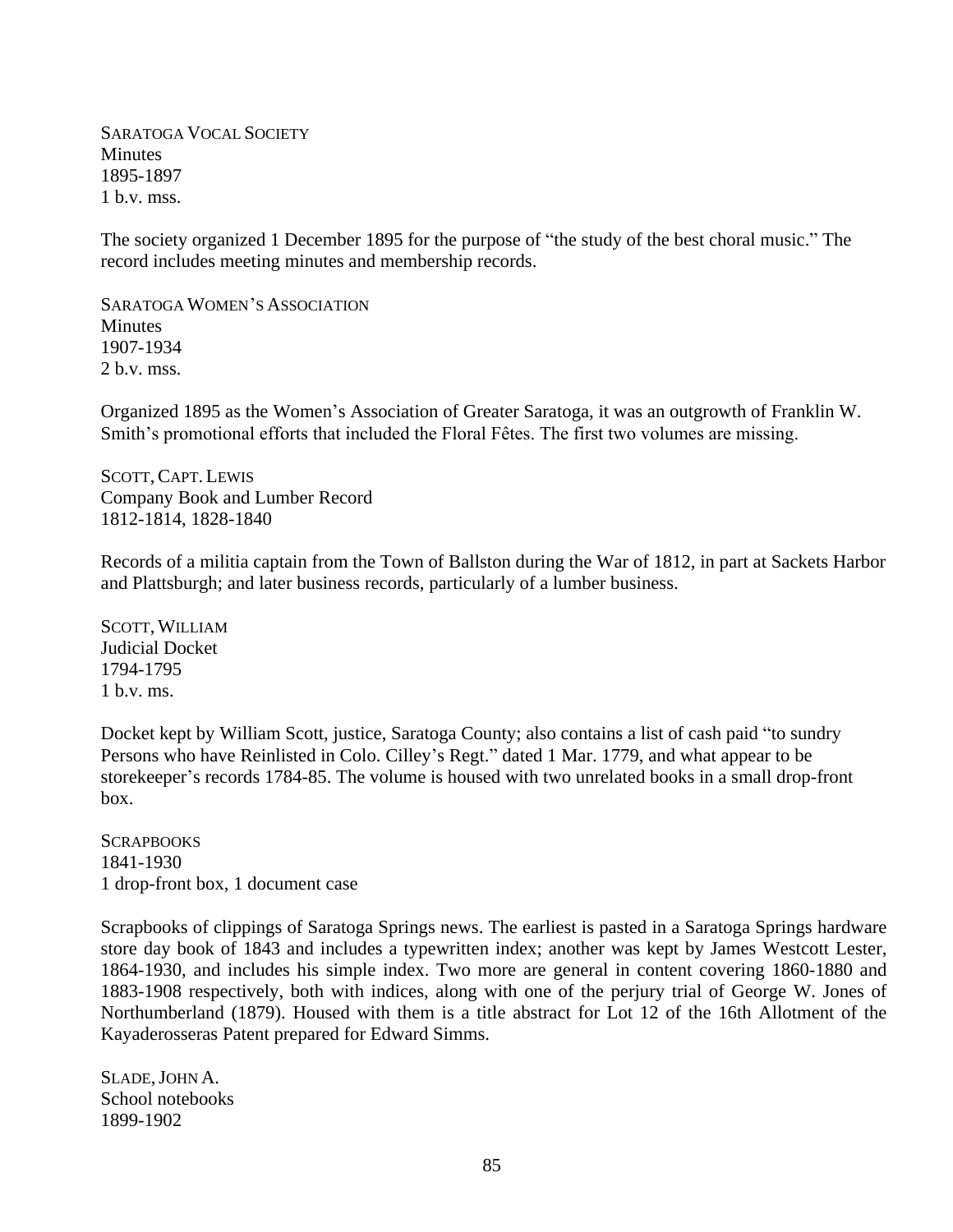2 b.v. mss.

English compositions and notes written at Saratoga High School.

TITLE ABSTRACTS 1708-c.1900 8 b.v. mss.

This artificial collection includes abstracts of title for the Grand Union Hotel and for John A. Bryan; "List of the Real Estate at Saratoga Springs purchased by Alexander T. Stewart Cornelia M. Stewart and Henry Hilton"; abstracts of title and searches by John L. Barbour, 1880, including Saratoga Springs land and lots of Mrs. Heloise Durant at North Creek, with a map; search books No. 2, 3 and 4 of C.S. and C.C. Lester; and an unidentified index to land sales in Saratoga County, 1887-1890, with deed and page cited.

TOTTEN, T.J., FLORIST Records 1895-1913 13 b.v. mss.

Thomas J. Totten operated a large florist business with greenhouses at 239-253 and 254-262 Nelson Avenue. He died 6 Feb. 1912 (obit. *Saratogian,* same date). Records consist of bookkeeping ledgers: cash book 1912-1913; day book 1907-1908, 1912, 1912-1913; journal 1908-1910, 1912-1913 No. 1, 1912-1913 No. 2; ledger 1895-1904, 1905-1906, 1909-1911, 1912-1913, out-of-town order book 1909- 1912, order book n.d.

TRAVELERS AT HOME CLUB Records 1892-1938 12 b.v. mss.

Organized 22 October 1892, the club met weekly on Wednesday mornings, essentially as a geography study group. The collection includes minutes 1892-1893, 1893-1898, 1900-1902, 1902-1905, 1905- 1909, 1909-1914, 1919-1922, 1922-1925, 1925-1934 (2 v.), 1934-1937, 1938-1939.

WELLER BOTTLING WORKS Records 1 document case 1902-1919

Robert Weller was a native of Princetown, Schenectady County who moved to the village of Saratoga Springs in 1868. He purchased the J. Lake and Company bottling firm in the early 1870s, running it under his own name until his retirement. The company filed for bankruptcy in 1917. The collection consists of correspondence, financial documents, legal documents and memoranda relating to the bankruptcy filing of the Weller Bottling Company.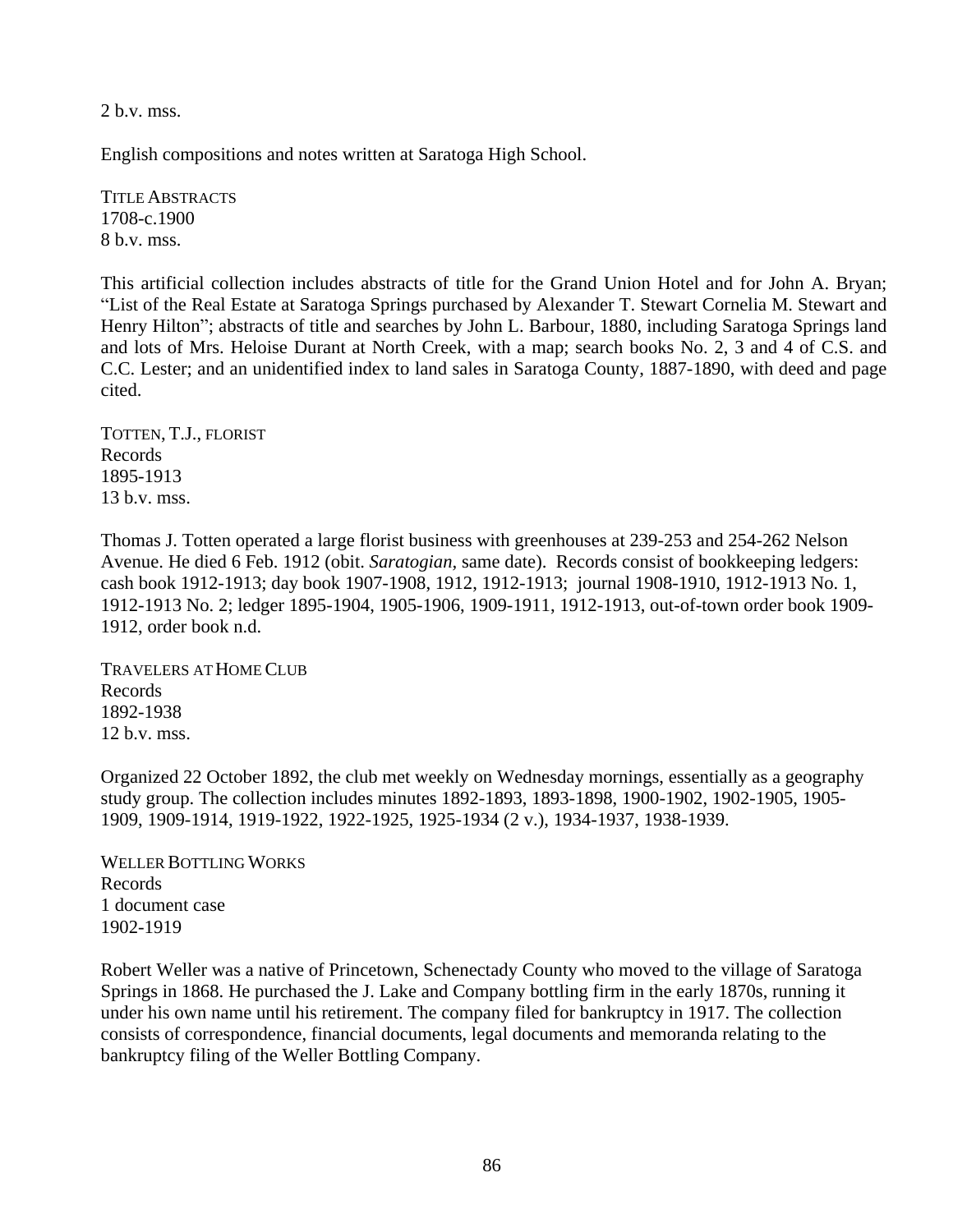WOMEN'S CIVIC LEAGUE Records 1 b.v. mss., 1 drop-front box 1923-1942

The Women's Civic League of Saratoga Springs was founded in 1922 as a successor to the Saratoga Women's Association (1895). The goal of both organizations was to "organize and develop among the women of Saratoga Springs an active and intelligent participation in the affairs of the city." The League was instrumental in restoring the Canfield Casino, the development of the Saratoga Spa Golf Course, the building of recreation fields and the support of the Spa Reservation as a medical facility. The League was a member of the General Federation of Women's Clubs. Ultimately, the Civic League and the Katrina Trask Garden Club merged as the Katrina Trask Garden Club and Civic League, Inc. The collection consists of a scrapbook of news clippings and a looseleaf notebook containing its minutes 1937-1942.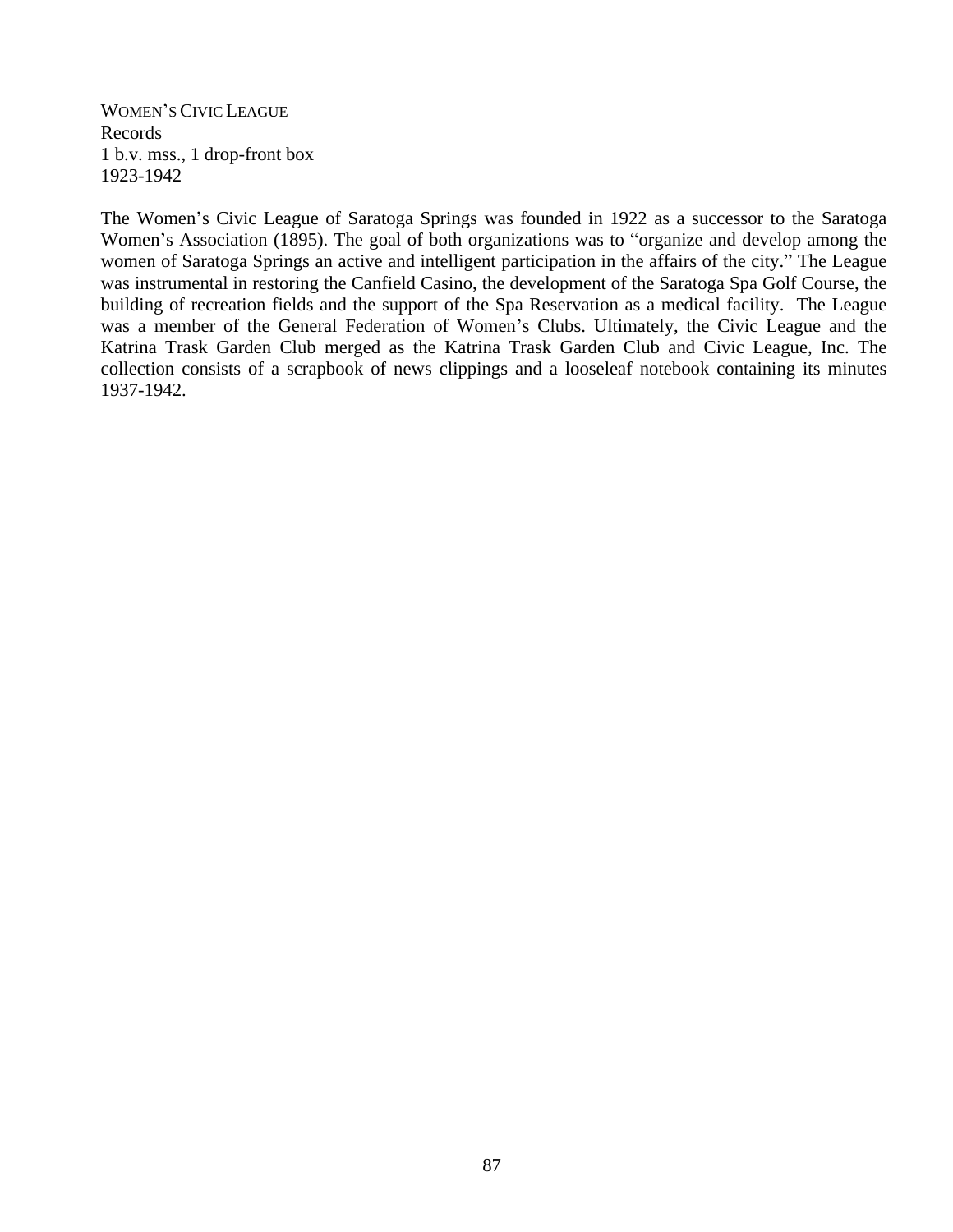## INDEX TO THE CITY ARCHIVES OF THE SARATOGA SPRINGSCITY HISTORIAN

Accounts (C), 38-39 Aesthetic Zoning Board, 48 airport, 46 Allen, P.F., 10 Allerdice, William A., 26 allocation, 41 American Banker's Association, 48 Andrews, Charles B., 11, 12 annexation, 43 appointments (T), 16; (C), 43, 46, 47 Architectural Review Board, 48 arrest blotters, 52 Assessor (C), 38; (V), 36 Attorney (C), 43-44 auction sales, regulation of, 36 audits (T), 16; (V), 31; (C ), 43 Avenues, Commissioners of (V), 28 Barbour, John L., 11 Batcheller, George S., 34 bathtubs, 30 beautification, 46 Blodget, [George W.], 27 Bockes, A., 10 bonds, 36; (T), 7, 16, 18; (V), 21, 22, 28; (C), 43 Boston and Maine Railroad, 32 Bradley, Fred B., 11 bridges, 31 Buckbee, J.B., 10 budget (V), 21-22, 23, 25; (C), 40-41 building code, 49 Building Inspector (C), 49 Bureau of Municipal Information, 47 burial permits, 16 bus lines, 48 cabmen, see: hackmen Cady Hill Industrial Park, 47 carousel, 47, 48 Casino, 26 cemetery, 22, 24, 33 census, special (1966), 48 Charity Department (C), 49 charter (V), 22; (C), 45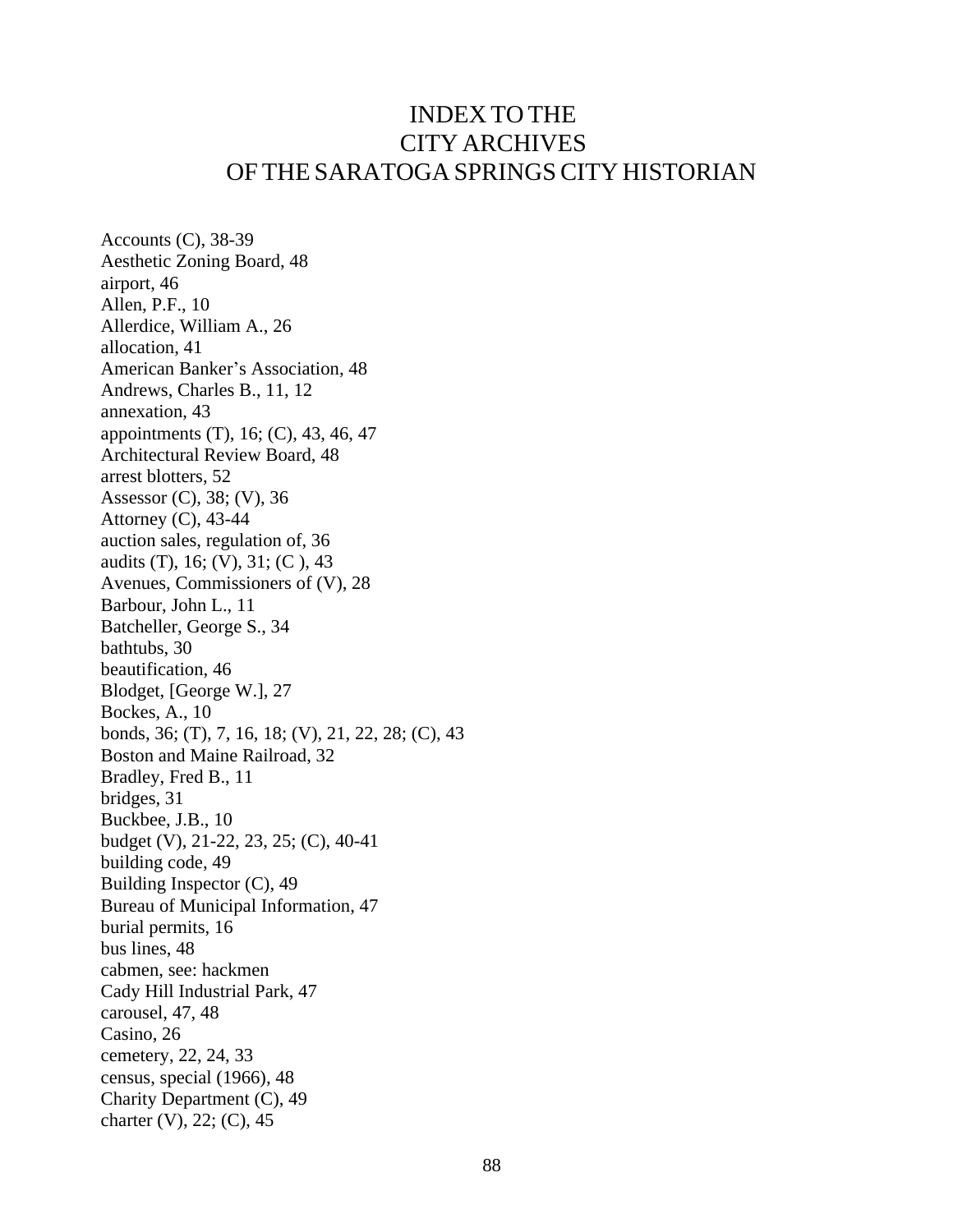chattel mortgages, 19, 33, 38 Children's Court, 47 Circular Street, 54 Citizens' Union of Saratoga, 36 City Hall, 39; see also: Town Hall Civic Center (proposed), 47 Civil Defense, 49 civil dockets (T), 10-11; (C), 58 civil service, 25 Civil War, 18 Civil War, exemption from, 17 Clerk (T), 16-17; (C), 38 Club House, 26; see also: Casino codification, 47 Commercial National Bank, 33 compensation plan, 41 complaints, 48 Comptroller (V), 36 Congress Hall, 26, 32 Congress Spring Bottling House, 26 Congress Spring Park, 26 constables, 26 Construction, Commissioners of (V), 28, 29 Convention Hall, 22, 24, 39, 47 Council (C), 45-46 Council (C), minutes, 46 county supervisors, 8 Coupon Fund, 16 Cowen, Sidney J., 10 Cramer and Eldridge, 36 criminal dockets (T), 11-12; (C ), 58-59 Davison, Charles M., 10 debt (T), 17 debt statements (C), 40 deeds, 23-24, 44 Delaney, William J., 12 Delaware and Hudson Railway Company, 31 dignatories, visits by, 47 distress warrants (T), 17 Dog Fund (T), 16 dog licenses (C), 39 dog tax (T), 15, 18, 33, 36 Donlavey, James, 11, 12 drainage, 44 Education, Board of, 21 Election Inspectors (T), 9; (C), 48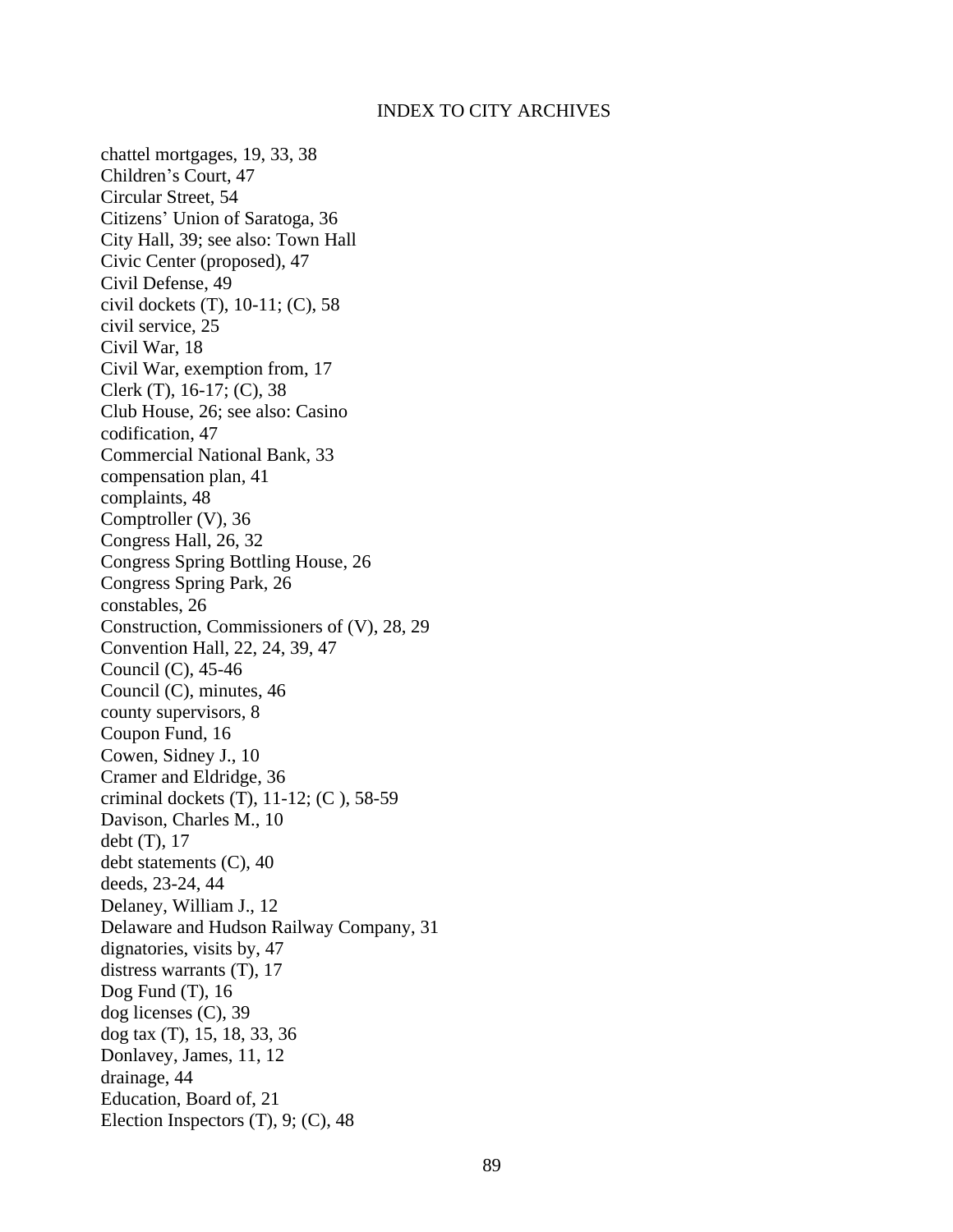Engineer (C), 44-45 equalization, 44 Excise Commission (T), 7; (V), 7 Excise, Commissioners of (V), 21 exhibit licenses, 39 fence viewers, 17 Finance (C), 39-42 Fire Commission (V), 21, 22, 24-25 Fire Commissioners, minutes of (V), 25 Fire Department, 49-52 First National Bank, 33 franchises, 31 French Gratitude train, 48 Fryer, J.M., 11 Fuller and Wheeler, architects, 22 Gaffney, J., 49 gambling, 44, 48 Gick, Frank, 11, 12 goods, miscellaneous, sales of, licenses, 39 grading tax (V), 24 Grand Union Hotel, 47 Grant, Dr. [Charles S.], 17 Greenfield, Town of, 43 Greenridge Cemetery, 36 hack licenses (T), 11; (V), 23; (C), 39 health, 24 health fund, 22 Health, Board of (V), 21 Henning, John L., 10-11 High Rock Spring Company, 32 Highway Commission (T), 7-9 highway construction, 18 Highways, Commissioners of (V), 21, 24 Highways, Commissioners of, minutes (V), 23 Hilton Estate, 47 Hilton, Henry, 47 historic preservation, 48 Hoag, Franklin, 10 hotel and restaurant licenses (C), 39 hotel inspections (V), 23, 25 hotels, 47 housing code (C), 49 Hudson Valley Railway Company, 31 Humane Society, 48 hunting licenses, 39 illegitimacy, 17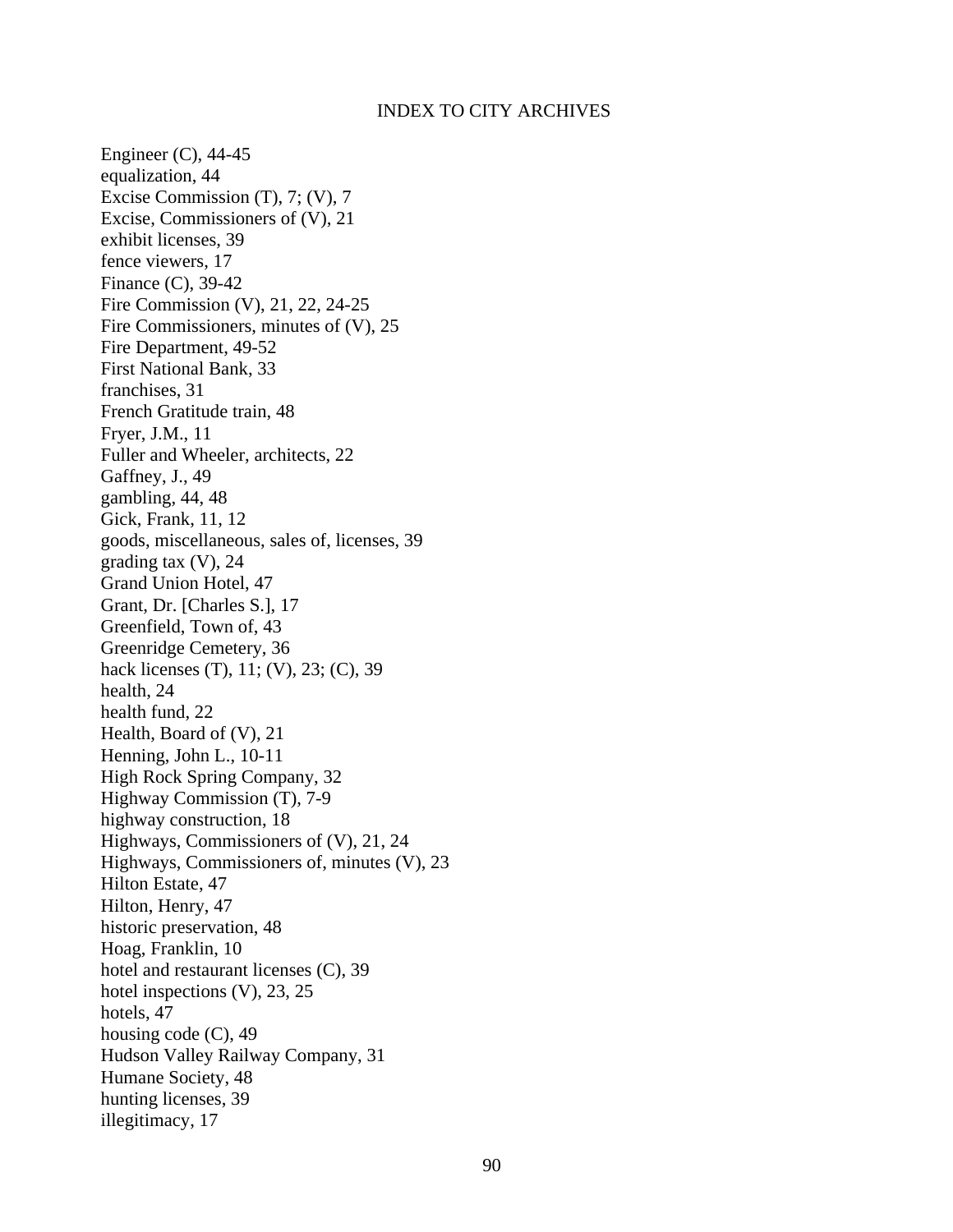industry, 47 innkeepers, 7 insurance (C), 43 insurance, fire (C), 44 International Association of Firefighters, minutes, 51 Jenkins, F.M., 10-11 Jonsson, J. Erik, 47 Judicial (T), 9-12 junk licenses, 39 jury lists, 17 Kayaderosseras Creek, 32 Kefauver investigation, 44 Kellogg, Abel A., 10 Lake Houses, 44 Leonard, A.J., 49 licenses, 23 lighting, 28 Lincoln Spring Company, 32 liquor licenses (T), 7 Liquor Tax Law, 23 Mallery, Addison, 46 maps, 29, 30, 36, 38, 70 marriage licenses, 39 Maxwell, David, 10 Mayor (C), 43-49 McDonald, F.H., 11 McTygue, Michael E., 11, 12 Memorial Day, 48 meters, water, 29 military eligible persons, 13-14 Milliman, W.B., 49 Moriarta, Douglas C., 11 mortgages, see: chattel mortgages Mott, Samuel, 36 music, 24 music, in Congress Park, 26 Neighborhood Youth Corps, 49 New Street, 31 Newman's Lake House, 44 North River Railway Company, 31 ordinances (C), 44, 45-46, 47 park, 21 Park Commission (V), 22 Parks, Commissioner of (V), 21, 25-26 paving, 28 payroll (C), 41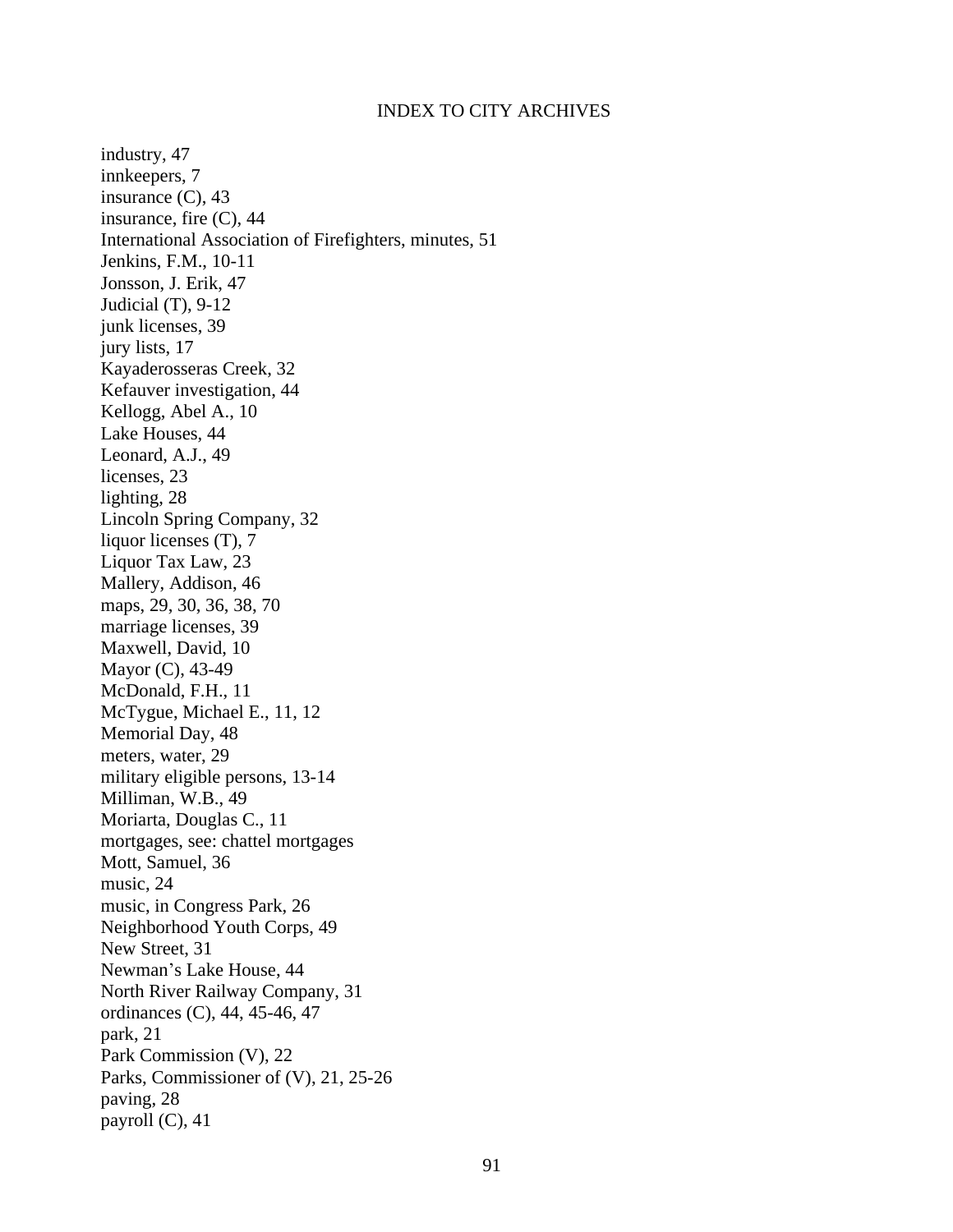pedestrian mall, 48 pension and retirement funds, 41 plumbers' bonds, 36 plumbing and drainage code (C), 49 Plunket, J.R., 10 Police Commission (V), 21, 22, 26-27 Police Commissioners (V), 27 Police Commissioners, minutes of (V), 27 Police Department, 52-54 police station, 27 pollution, 32 Poor Fund (T), 16 Poor Law (T), 18 Poor, Overseers of (T), 17 press releases, 48 Public Safety (C), 49-54 racing, 48 radio, 46 railroads, 48 reapportionment, 48 Relief, Board of (T), 18 rentals  $(C)$ , 39 Safeway Store, 44 salaries, 41 sales tax, 48 saloons, 7 Saratoga Hospital, 22, 24 Saratoga Lake, 28 Saratoga Spa, 48 Saratoga Telegraph and Telephone Company, 32 School Fund (T), 16 schools, 21, 33 senior citizens, 48 Sewer and Water Commission (V), 31 Sewer Commission (V), 29, 31 Sewer, Water and Street Commission (V), 21, 27-28, 30, 31-32 sewers, 30 sidewalks, flagging (V), 24, 29 Skidmore College, 43, 47 Smith, Will W., 11, 12 Social Security, 41 South Broadway, 32 Speedway, 32 springs, mineral, 25, 26 sprinkling of streets, 22, 28, 30, 32 storekeepers, 7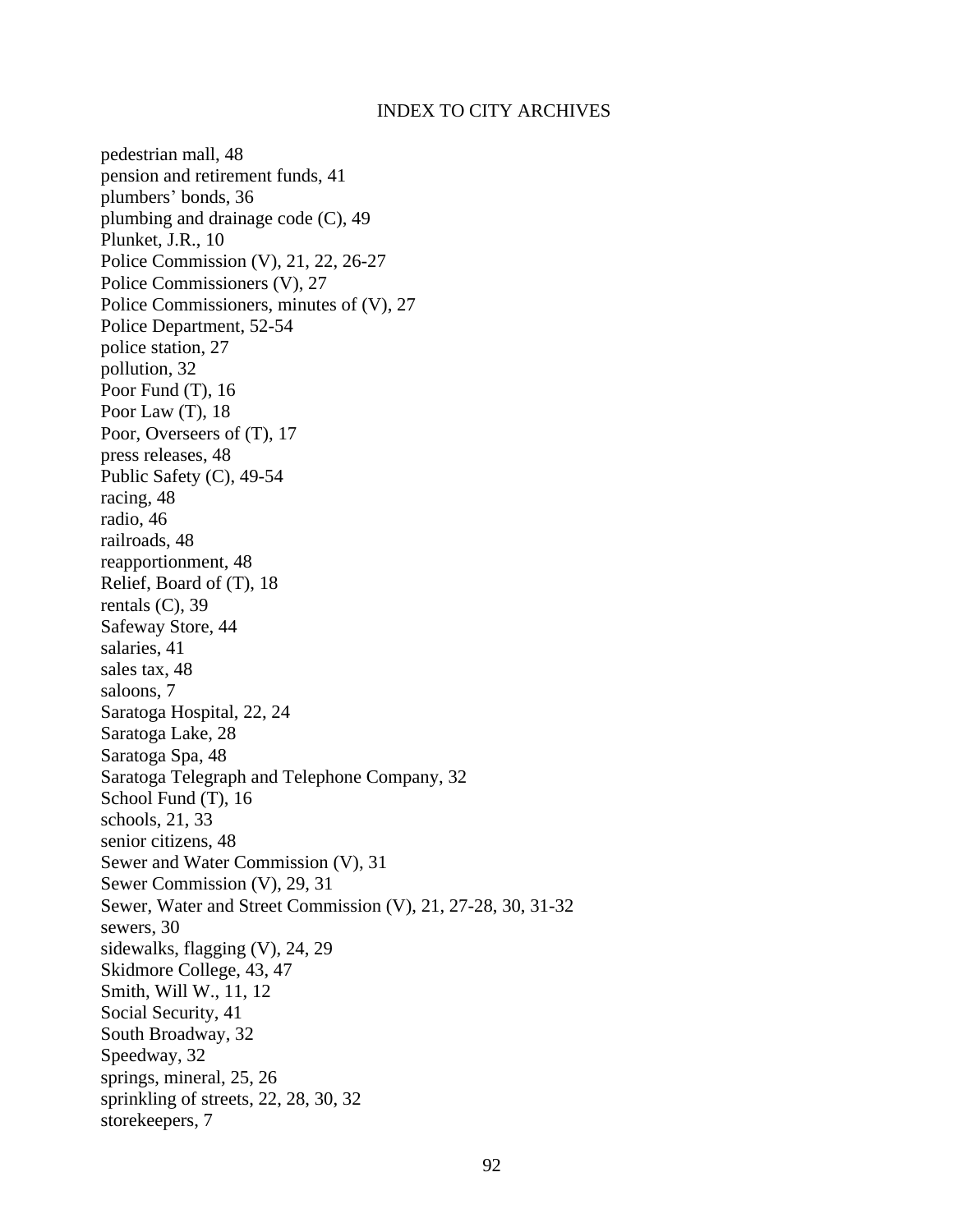Street Commissioners (V), 28 streets, 31, 33 streets, paving and curbing, 24, 29 supervisors, 13, 16, 17 Supervisors, Board of, 48 Swart, George A., 11 Sweeney, E., 49 tax rolls (T), 9, 12-15; (V), 34-36; (C), 41-42 tax sales  $(T, V)$ , 34 tax (C), 43 tax, school, 34 tax, water (V), 30-31, 34 Taxes, Receiver of (T, V), 33-34 taxicabs, 48 Tefft, Charles H., 11 television, cable, 46 theater licenses (C), 39 Town Board, 16-17 Town Hall, 18, 33; construction, 18; extension, 18; fund, 16; insurance, 17 traffic, 54 transit permits, 17 transportation, 48 Trask, Spencer, 34 Treasurer (V), 22 trees, 26, 28 trucking licenses, 39 Trustees, Board of (V), 21-24 Trustees, Board of, minutes (V), 23 tuberculosis, 19 Union Avenue, 21 Union Avenue Association, 28 Union Electric Company, 32 United States Hotel, 47 Village Brook, 32, 44-45 Village Hall, 21, 22 Village Hall Commissioners, 22 Village Hall, see also: Convention Hall vital statistics, 19 Vital Statistics, Registrar of (C), 49 voters, lists, 38 W.P.A., 49 Wait, Sheridan P., 44 Washington Street extension, 15 water closets, 30 Water Commissioners (V), 29-31 Water Filtration Plant, 45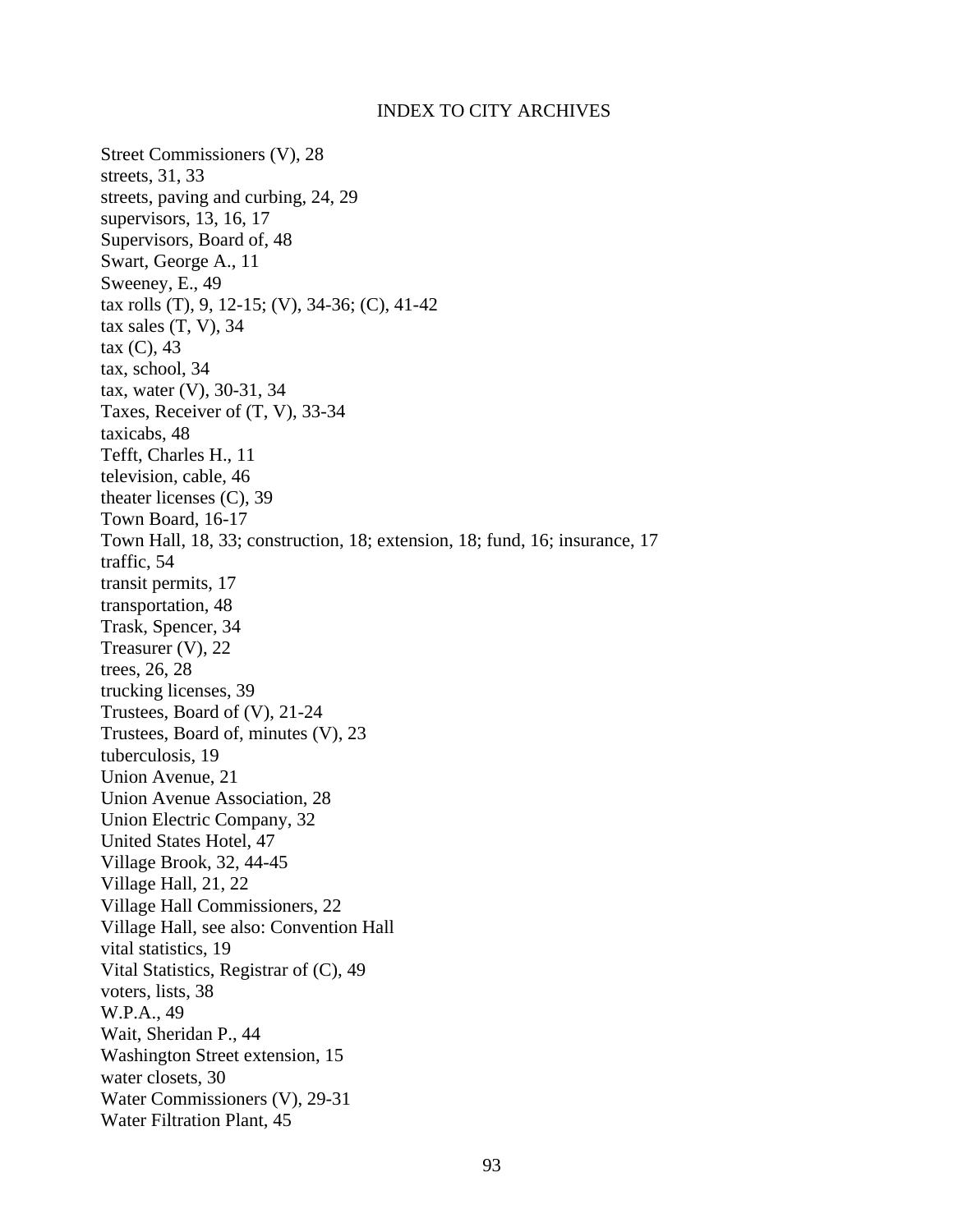water rents, see: tax, water waterworks, 29, 30, 44 Welfare Department (C), 49, 54 West Avenue, 31 West Circular Street, 31 White, John H., 10 Windsor Hotel, 24 Wood, Lewis, 10 Woodlawn Park, 47 World War II, 49 Young, Thomas G., 10 Youth Commission, 49 Youth Court Act, 43 zoning, 44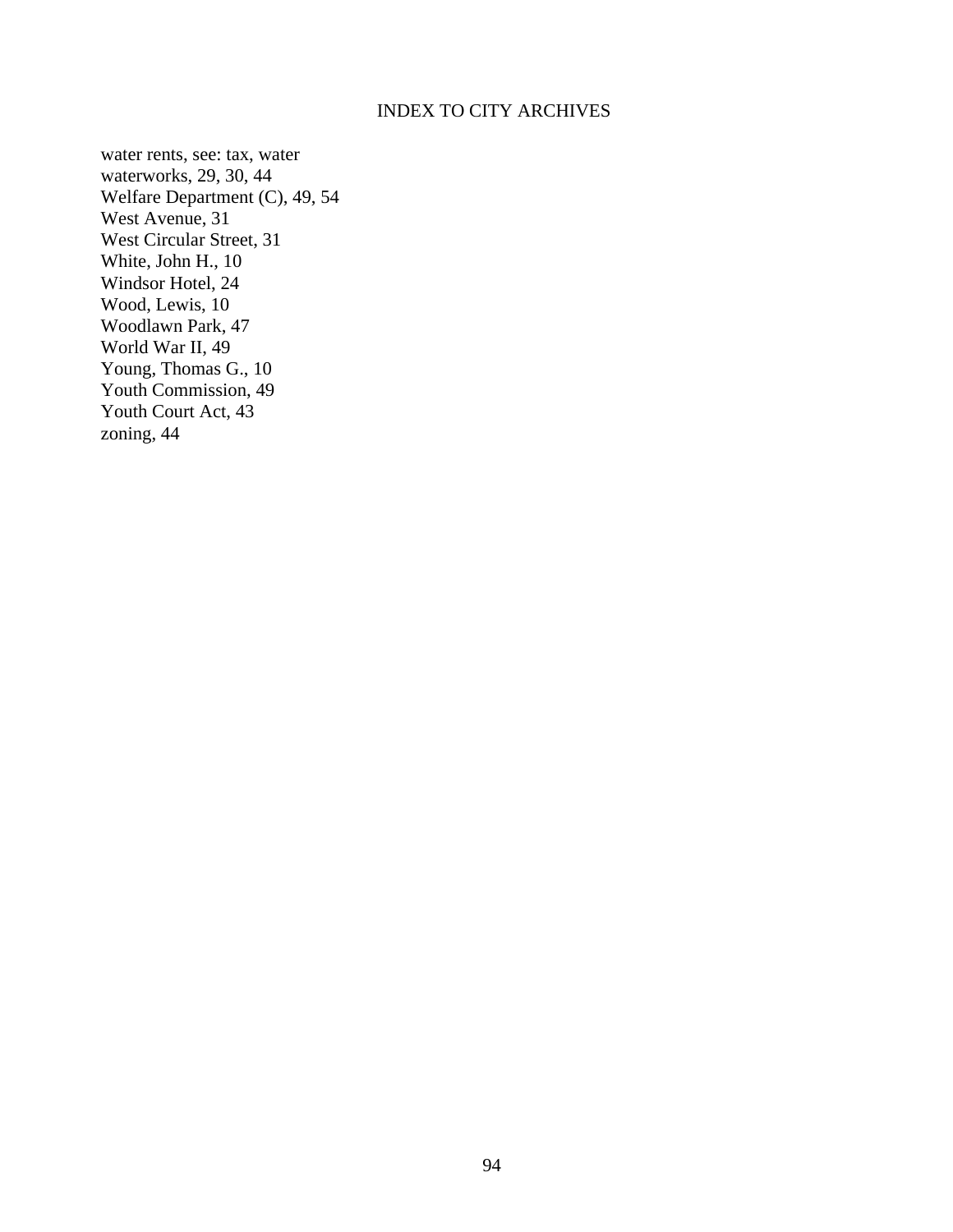# INDEX TO THE NON-GOVERNMENTALRECORD COLLECTION OF THE SARATOGA SPRINGSCITY HISTORIAN

Adams and Hodgman livery stable, 72 Adams, Dorcas E., 72 Adams, John Q., 72 Allen, Phineas, 72 American Association for the Advancement of Science, 81 American Legion Auxiliary, 81 Ancient Order of Hibernians, 78 audio recording collection, 72 Avery, C.M., cigar manufacturer, 78 Baker and Shevlin, 78 Baldwin, Seth, 78 banking, 78 Baptist Church, 78 Barbour, John L., 87 baseball, 78 basketball, 78 Batcheller Mansion, 82 Batcheller, Katherine, 74 Beekman, John K., 80 Bemis Heights Society, C.A.R., 73, 82 Bernard, George, 81 Bodwin Press, 78 Bonnie Brook Poultry Farm, 78 Boy Scouts, 81 Brenner Hotel, 76 Brezee, R. Newton, 74, 78 Bricklayers', Masons' and Plasterers' Union, 78 Broadway #396, 78 Broadway #445, 78 Bryan, John A., 87 Buchholz Theatrical Costumer, 85 Bundles for America, 81 Business Men's Association, 85 business records collection, 72 Butler, Walter P., 85 Caldwell, Bertha, 74 Camp Saradac, 84 Canfield Casino, 88 Caroline Street #156, 78 Caroline Street #215, 78 Carpenter's Union, 73 Carroll, Robert, 72 Casino performances, 78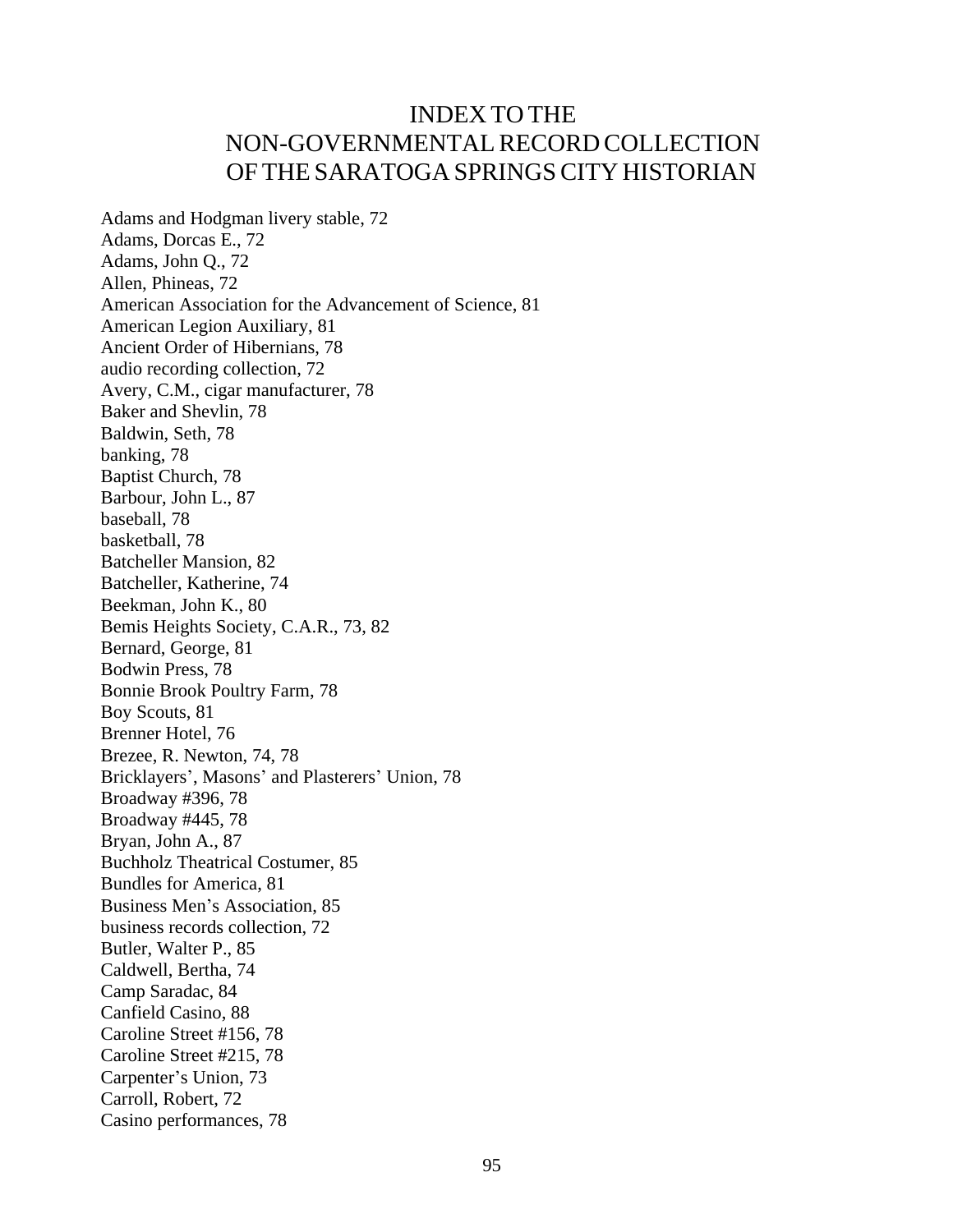Catholic Women's Benevolent Legion, 82 Chester, A.T.: published sermon, 80 Child, Hamilton, 78 Children of the American Revolution, 73, 82 Cilley, Capt., 87 City Charter, 78 Civil War veterans, 78 Clarke and White, 78 Clarke, John, 80 Clarke, Thomas L., 80 Clayden, Frances I., memoir, 78 Clopper, Cornelius, 82 *Colgate Show*, 72 Colonial Tavern, 78 Comstock Hospital, 82 confectioner, 72 Congress Park, 78 Connery's Saloon, 82 Convention Hall, 78 Cooke, Timothy, 73 Cummins, Michael S., 72 Daughters of the American Revolution, 73 Davardo Hotel, 78 Davidson, Anna F., 74 Davidson, Beatrice, 74 Davidson, John McBride, 74 deeds, 78 Delaware and Hudson Railroad, 81 Deuel, Joseph, 72 Dewey, Gov. Thomas A., 77 Durant, Heloise, 87 Eager, Margaret MacLaren, 85 East Side Recreation Field, 84 Eastman Saratoga, 79 Eddy, Spencer, 72 Elks, 82 Elwell, Milo, 75 Elwell, Richard, 75 Espey Manufacturing, 79 Eureka Spring, 79 Everett House, 76, 79 Excelsior Park, 79 Fasig-Tipton, 84 Ferrara, Mary Ann, 79 film, 77 Fina, Fil, 72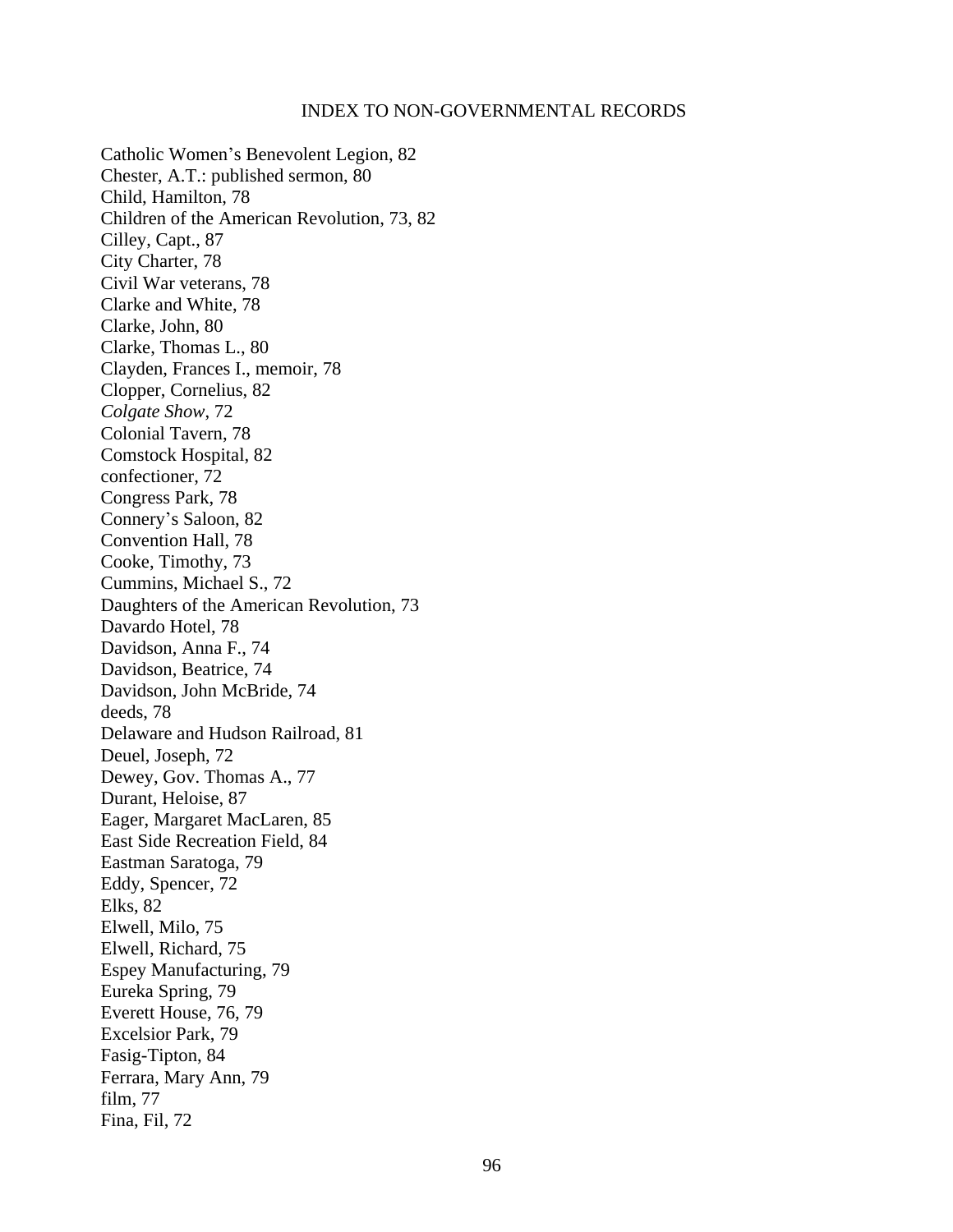Fires, 75 First Baptist Church, 75 Flag Circle, 81 Floral Fêtes, 79, 80, 81, 86 football, 82 Franklin Hotel, 82 Fresh Air Fund, 81 Fuller, Edward M., 75 Fullerton, Walter, 82 G.F. Harvey Company, 75 Gailor Stone Company, 79 gambling, 75-76, 77, 86 General Electric, 79 General Foods, 79 Gilbert, J.J., 72 Girl Scouts, 81 Grand Union Hotel, 76, 79, 87 Great Saratoga Music Hall, 72 Greater Saratoga Movement, 79 Grennan, Patrick, 75 Grey, Theodore, 72 Grippin, B.B., 79 Guidebooks, 79 Guthrie, Arlo, 72 Hardenberg Patent, 80 Harris, John C., 72 Hays, Margaret, 72 High Rock Spring Company, 74 Hilton, Henry, 87 Hodges, William, 72 Hodgman, Gertrude, 72 Hodgman, John E., 72 Home of the Good Shepherd, 81 "Hotel in the Park," 79 Hotel records collection, 76 Hudson Valley Railway, 79, 82 Ice fishing essay, 79 Immaculate Conception Church, 79 Ingalls, Frances, 74 insurance maps, 76 Jake's Grill, 82 Jones, George W., 87 Junior Civic League, 81 K.D. Motor Car, 82 Katrina Trask Alliance, 76 Katrina Trask Garden Club and Civic League, Inc., 88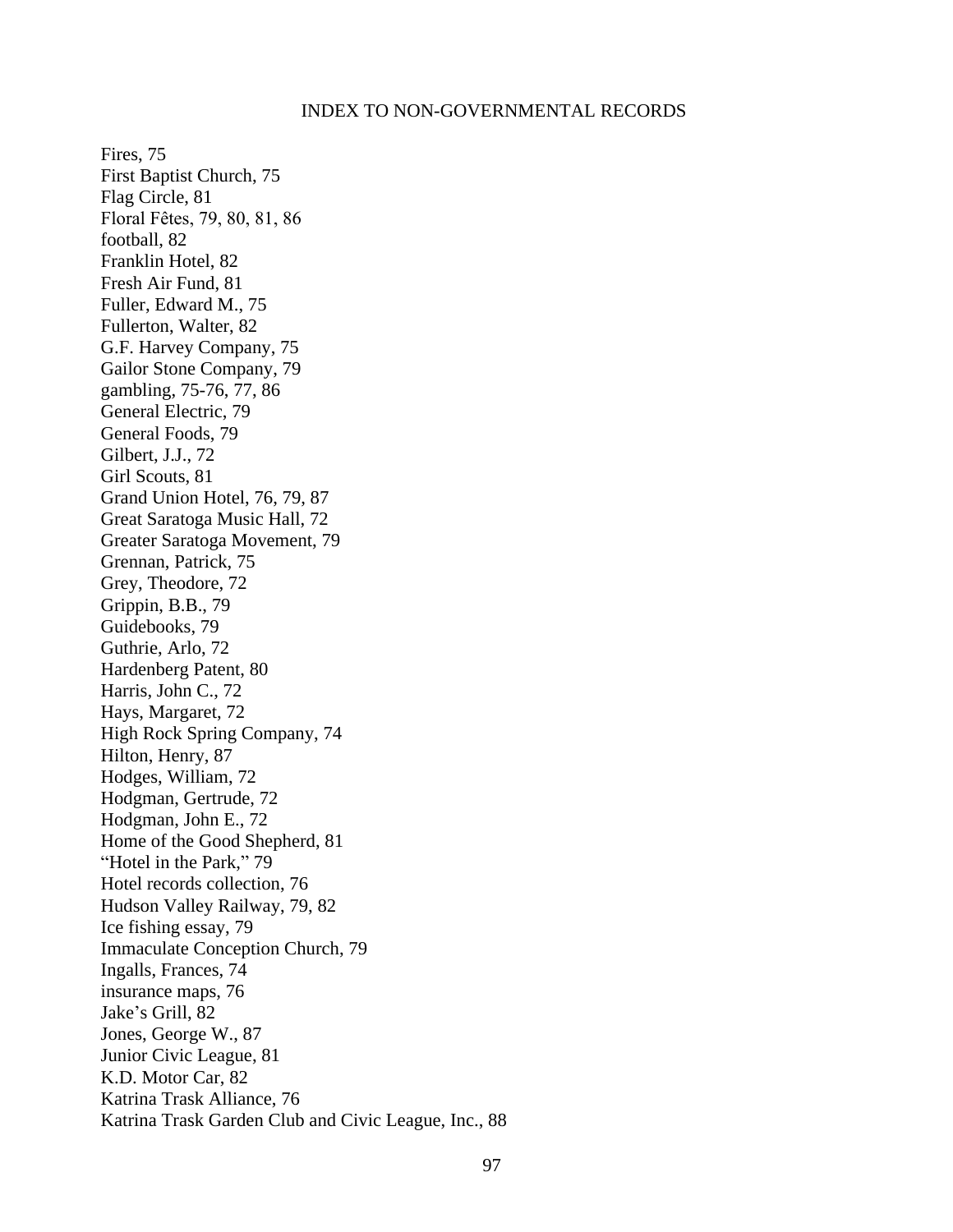Katrina Trask Garden Club, 76, 88 Katrina Trask House, 76 Kayaderosseras Patent, 79, 82, 87 Kefauver, Sen. Estes, 77 Kettlewell, James, 72 LaBelle, Anthony, 72 Lake, J., 88 Lambert, Mrs. Jerry, 72 Leary, James A., 77, 82 Lefferts, Dirck, 82 Leonard, Dr. Arthur, 76 Lester family, 77 Lester, C.C., 87 Lester, C.S., 87 Lester, James W., 77, 87 Lester, Milford D., 77 Library: N. Bedortha's, 80 Library: Saratoga Circulating, 80 Lincoln Park Estates, 79 Lincoln Spring Company, 77-78 Little League, 81 Litz, Fr. Frank, 72 Livery stable, 72 Lohnas, Deyoe, 77-78 Loomis, Rhoby, 79 Luther, Thomas, 79 Lynch and Clarke, 79 *Magnificent Montague*, 72 Mallery, Addison, 82 Manhattan Club, 79 Maplewood Cemetery burials, 79 McCloskey, Kate A., 79 McGregor Colony, 79 McTygue, Tommy, 72 Military registration, 78 Miscellaneous, 79 Motion picture: *A Saratoga Romance, 79* New England Congregational Church: directory, 80 New York City Ballet, 81 New York Telephone Company, 84 Newspaper advertising, 72 North, Milo L., 77 North, Truman N., 77 *Oak Leaves,* 84 Olcott, Chauncey, 72 Oral history, 79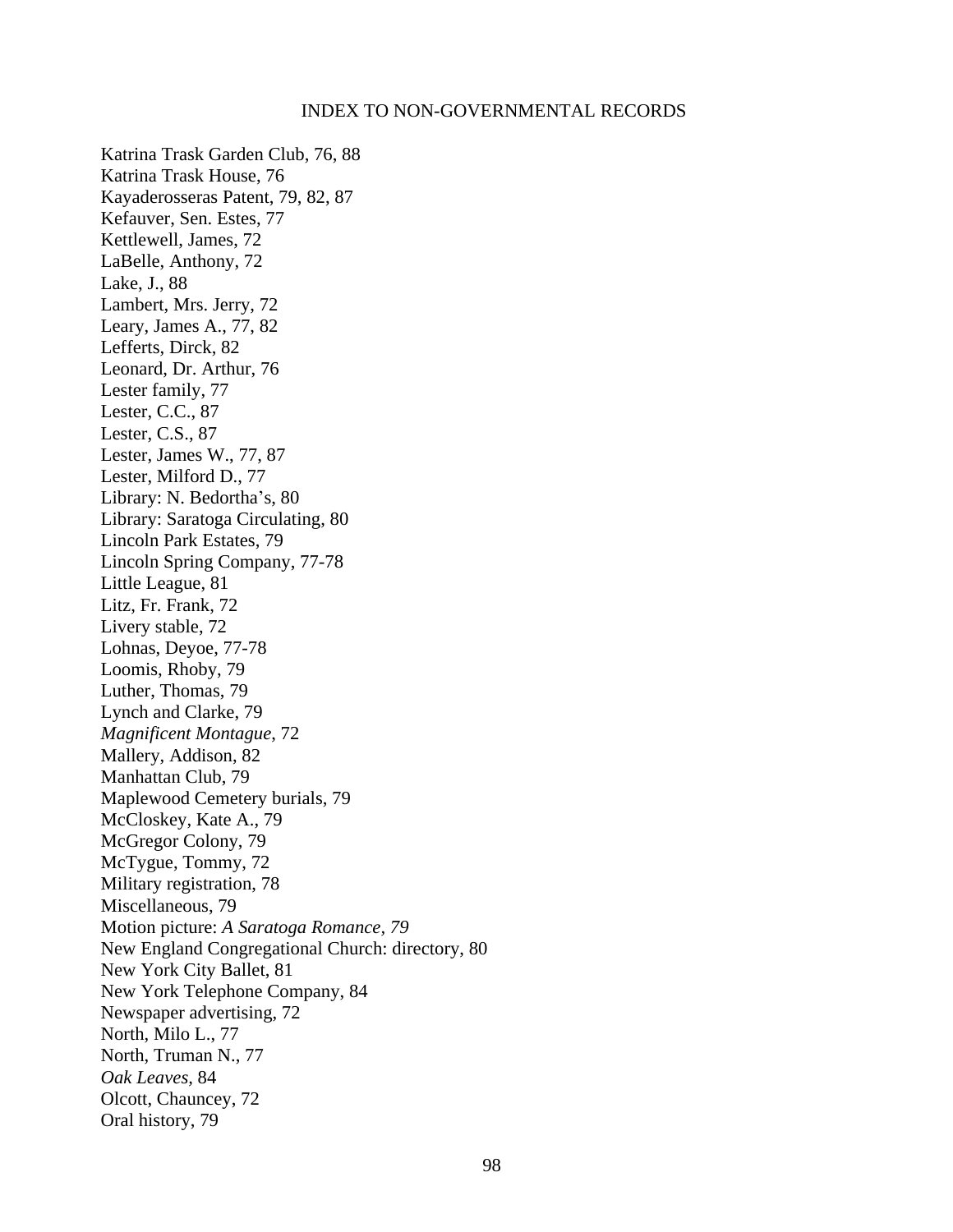Our Lady of the Star, 84 Pageant of Saratoga (1926), 79 Pardue, 79 Parent Teacher Association, 83 Patterson property, 82 People's Ice Company, 72 Photographs, 82-83 Planning, 79 Poetry, 79 Postcard collection, 83 Practice Club, 79, 83 Presbyterian Church seatings (1817), 79 PTA, 83 Putnam Place Goat Dairy, 79 Putnam, John Risley, 84 Recreation Department, 84 Recreation, 79 Red Cross, 81 Red Spring, 79 Richardson, Mary Robbins, 72 Riley, James, 72 Riley's Lake House, 79 Roosevelt, Franklin D., 77 Root, F.S., 73 Rose Inn, 79 Rossi, Albert, 79 Russell, Lillian, 72 Saraspa Manors, 80 *Saratoga* (Broadway show), 72 Saratoga Academy of Music, 79 Saratoga Athenaeum, 79 Saratoga Cadet Corps, 81 Saratoga Chapter, DAR, 73 Saratoga Golf Club, 79 Saratoga High School, 82, 87 Saratoga Hospital, 79, 84 Saratoga Ice Company, 73 *Saratoga Musical Monthly, 79* Saratoga National Bank, 79 Saratoga Pageant (1913), 85 Saratoga Plastics, 79 Saratoga Raceway, 85 Saratoga Shakespearian Society, 85 Saratoga Social Library Society, 86 Saratoga Society of New York, 81 Saratoga Spa, 79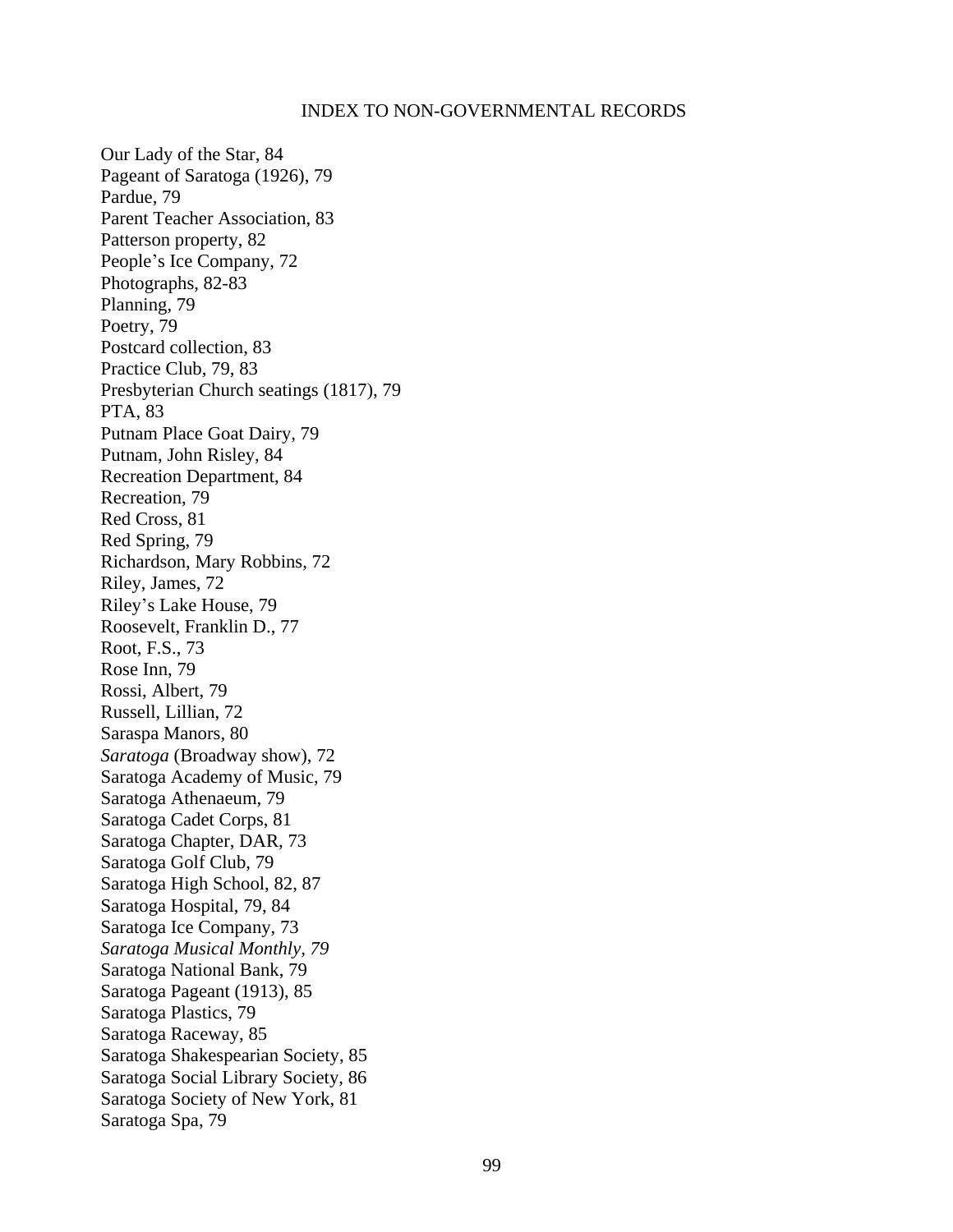Saratoga Spa Golf Course, 88 Saratoga Springs Institute, 79 Saratoga Vocal Society, 86 Saratoga Wallpaper Company, 80 Saratoga Women's Association, 86, 88 *Saratogian*, 81 Schools, see: Saratoga High School schools: alumni, 80 schools: anniversary program 1881, 80 schools: Compulsory Education Law, 80 schools: *Early Saratoga Schooldays,* 80 schools: general, 80 schools: graduation ceremonies, 80 schools: sports, 80 schools: theater, 80 Scott, Capt. Lewis, 86 Scott, William, 87 Scrapbooks, 87 77th New York reunions, 80 Sheep Ranch, 80 Simms, Edward, 87 Skidmore College, 72, 84 Slade, John A., 87 Smith family, 77 Smith, Dr. F.H., 80 Smith, Franklin W., 86 Smith, Robert, 72 Sontag, Elena, 80 Southern Adirondack Library System, 84 Spa Reservation, 88 Springs, flow of, 80 St. Clement's Drum Corps, 81 St. Faith's School, 82, 83 St. Peter's Academy, 79 Starbuck Company, 82 Stewart, Alexander T., 87 Stewart, Cornelia M., 87 Stewart's, 80 Straus, Benjamin, 72 Streets, 80 Structures, 80 Sweeney, Beatrice, 72 Teachers Institute, 80 Tefft account book, 80 Tefft inventory, 80 Tefft, Thaddeus, 73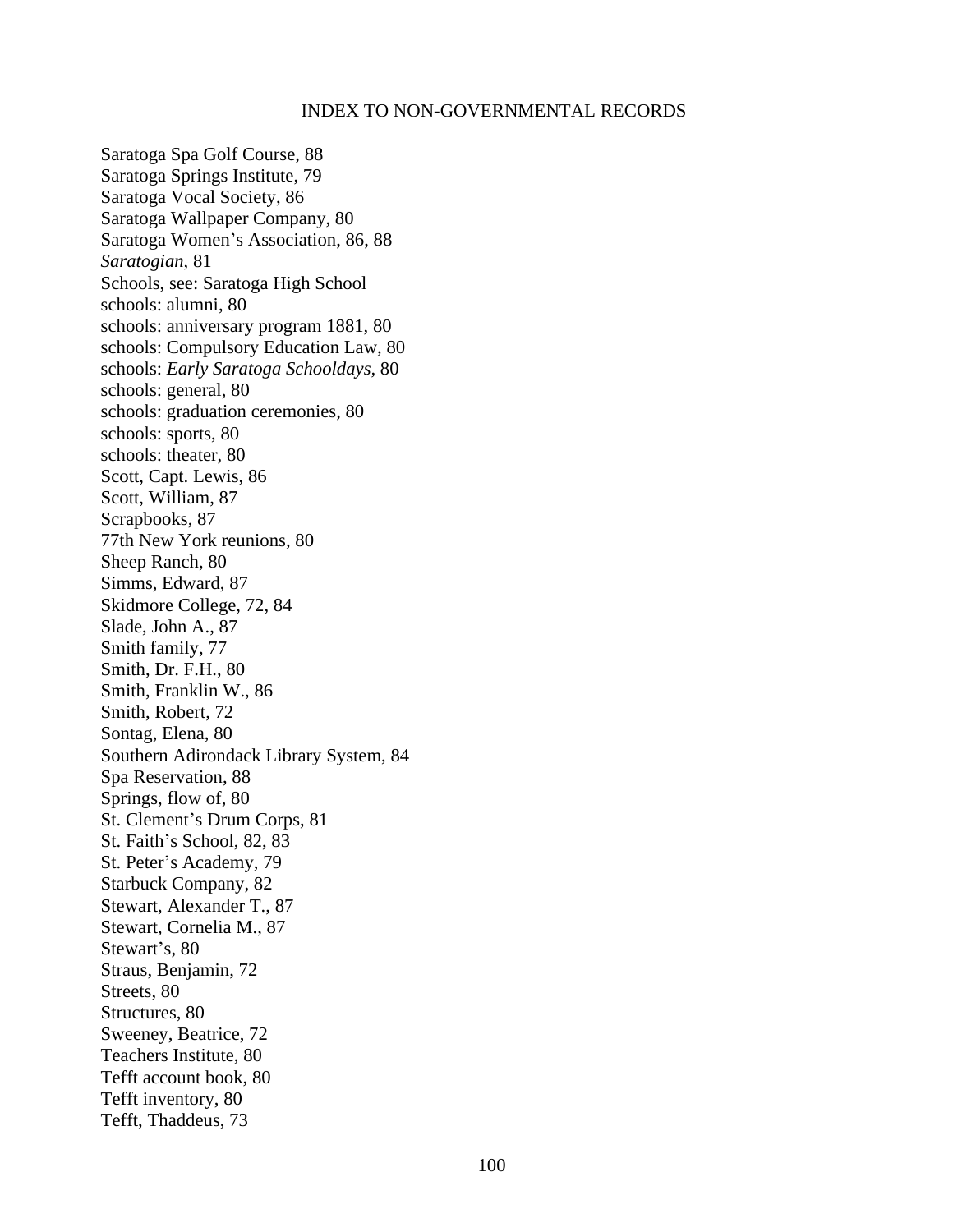Temple Grove Seminary, 80 Title abstracts, 77, 87 Todd, Hiram C., 73 Tooker, Mrs. F. Westervelt, 83 Totten, Thomas J., 88 Town Hall Theater, 80 Trask, Katrina, 76 Travelers Aid Society, 81 Travelers at Home Club, 80, 81, 88 *True Situation at Saratoga Springs,* 80 Tuck, George O., 72 Union Electric Railway Company, 80 United States Hotel, 72, 76, 80 Van Raalte Company, 80, 81 Verrazzano College, 81 Via Sana boarding house, 80 Vinett, Arthur, 72 W.C.T.U., 81 Walbridge, John K., 80 Walworth Memorial Museum dedication, 72 Walworth, Ellen Hardin, 73, 74 Walworth, Reubena H., 82 Waterbury, William, 82 Weller Bottling Works, 88 Weller, Robert, 88 Westcott, James H., 82 Wheeler Post, G.A.R., 81 White Sulphur Spring Hotel, 76, 80 Windsor Hotel, 80 Winter Sports: ephemera, 80 Women's Civic League, 76-77, 81, 88 Woolley, Edgar M., 72 Youth Center, 81